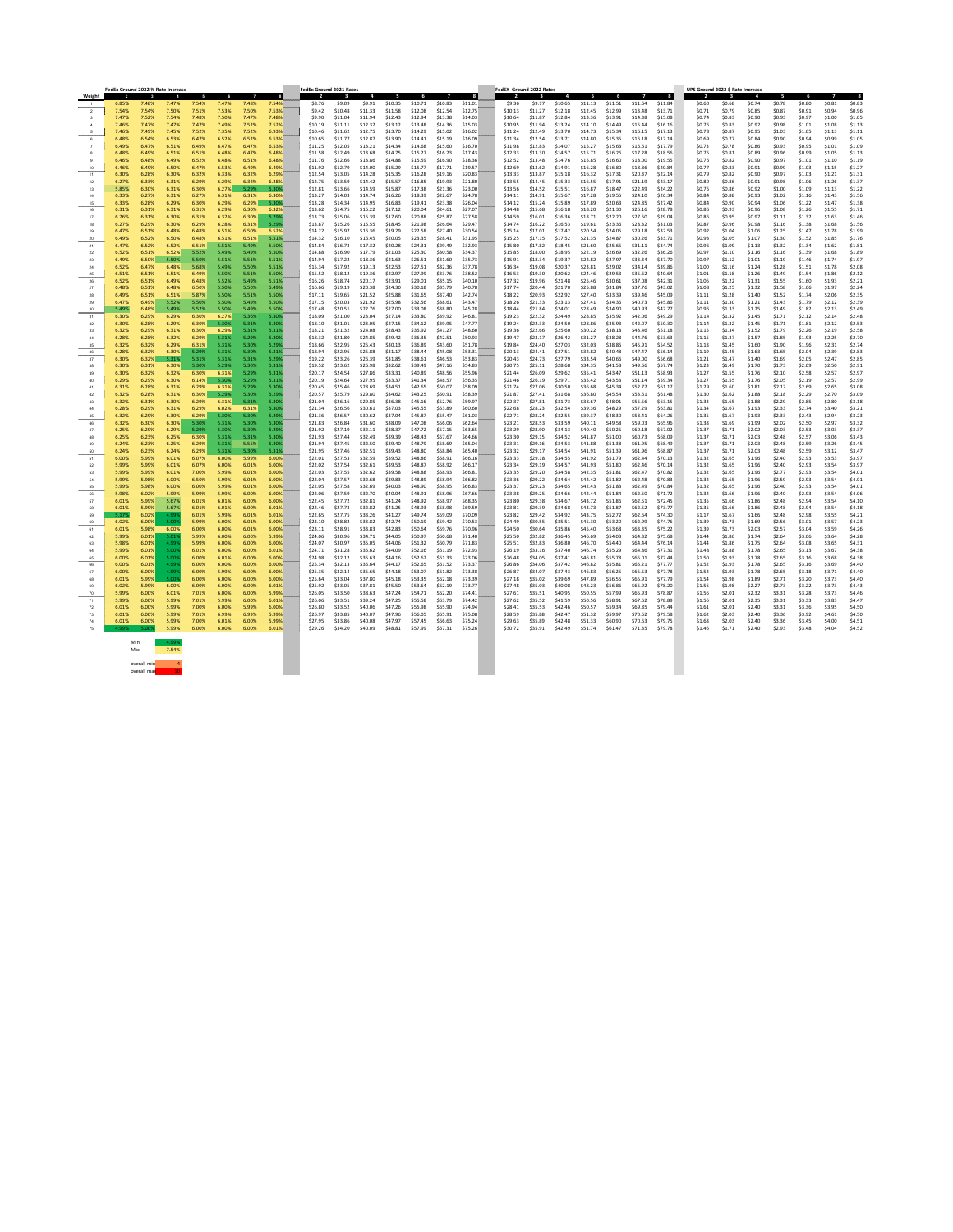| Weight      | FedEx Priority Overnight Rates 2022 % Rate Increase |                         |                      |                   |                |                |                   | <b>FedEx Priority Overnight 2021 rates</b>                                                                                                                                                                                         | <b>FedEx Priority Overnight 2021 rates</b>                                                                                                                                                                                                |                                                                                               | FedEx Priority Overnight 2022 rate increase                                                                                                                                                                                                                                                |                                                                                                        |            |                         |
|-------------|-----------------------------------------------------|-------------------------|----------------------|-------------------|----------------|----------------|-------------------|------------------------------------------------------------------------------------------------------------------------------------------------------------------------------------------------------------------------------------|-------------------------------------------------------------------------------------------------------------------------------------------------------------------------------------------------------------------------------------------|-----------------------------------------------------------------------------------------------|--------------------------------------------------------------------------------------------------------------------------------------------------------------------------------------------------------------------------------------------------------------------------------------------|--------------------------------------------------------------------------------------------------------|------------|-------------------------|
| LBs         | $\overline{\mathbf{2}}$<br>7.49%                    | 3 <sup>1</sup><br>7.48% | 7.49%                | 6.10%             | 6.09%          | 6.10%          | 8<br>6.10%        | $\overline{2}$<br>$\frac{1}{2}$ \$ 31.76 \$ 47.03 \$ 62.09 \$ 69.56 \$ 73.23 \$ 83.16 \$ 85.46                                                                                                                                     | $\overline{2}$<br>$\frac{1}{5}$ 34.14 \$ 50.55 \$ 66.74 \$ 73.80 \$ 77.69 \$ 88.23 \$ 90.67                                                                                                                                               |                                                                                               | $\overline{2}$                                                                                                                                                                                                                                                                             |                                                                                                        |            | $\bf{8}$                |
|             | 7.49%                                               | 7.48%                   | 7.49%                | 6.09%             | 6.10%          | 6.10%          | 6.10%             | $\frac{1}{2}$ \$ 32.18 \$ 47.30 \$ 67.80 \$ 74.68 \$ 76.91 \$ 86.58 \$ 95.46                                                                                                                                                       | \$ 34.59 \$ 50.84 \$ 72.88 \$ 79.23 \$ 81.60 \$ 91.86 \$ 101.28                                                                                                                                                                           |                                                                                               | $\frac{1}{2}$ 2.41 \$                                                                                                                                                                                                                                                                      | $3.54$ \$ 5.08 \$ 4.55 \$ 4.69 \$                                                                      | 5.28       | \$ 5.82                 |
|             | 7.49%                                               | 7.49%                   | 7.50%                | 6.09%             | 6.09%          | 6.09%          | 6.09%             | \$ 35.11 \$ 52.46 \$ 75.08 \$ 85.35 \$ 91.79 \$ 100.78 \$ 104.36                                                                                                                                                                   | \$37.74 \$56.39 \$80.71 \$90.55 \$97.38 \$106.92 \$110.72                                                                                                                                                                                 |                                                                                               | $5$ 2.63 \$                                                                                                                                                                                                                                                                                | $3.93 \div 5.63 \div 5.20 \div 5.59 \div$                                                              |            | $6.14 \quad $6.36$      |
|             | 7.47%<br>7.48%                                      | 7.48%<br>7.50%          | 7.49%<br>7.50%       | 6.10%<br>6.10%    | 6.09%<br>6.10% | 6.09%          | 6.09%<br>6.10%    | \$ 38.31 \$ 53.59 \$ 83.98 \$ 93.46 \$ 96.87 \$109.45 \$113.57<br>$\frac{1}{5}$ 38.63 $\frac{1}{5}$ 53.88 $\frac{1}{5}$ 85.75 $\frac{1}{5}$ 94.29 $\frac{1}{5}$ 97.76 $\frac{1}{5}$ 110.97 $\frac{1}{5}$ 114.50                    | \$ 41.17<br>$$41.52 \t$ 57.92 \t$ 92.18 \t$ 100.04 \t$ 103.72 \t$ 117.73 \t$ 121.48$                                                                                                                                                      | 57.60 \$ 90.27 \$ 99.16 \$ 102.77 \$ 116.12 \$ 120.49                                         | \$2.86<br>-S.<br>-4.01<br>S.<br>$5$ 2.89 \$<br>4.04                                                                                                                                                                                                                                        | 6.29<br>S 5.70 S<br>$$6.43 \t$ 5.75 \t$ 5.96$                                                          | 5.90<br>-S | \$ 6.92<br>6.76 \$ 6.98 |
|             | 7.50%                                               | 7.50%                   | 7.50%                | 6.09%             | 6.09%          | 6.09%<br>6.10% | 6.09%             | $\frac{1}{5}$ 44.27 \$ 59.49 \$ 96.42 \$ 110.30 \$ 115.37 \$ 127.27 \$ 132.76                                                                                                                                                      | \$47.59                                                                                                                                                                                                                                   | $$63.95 \text{ } $103.65 \text{ } $117.02 \text{ } $122.40 \text{ } $135.03 \text{ } $140.85$ | $\frac{1}{2}$ 3.32 \$<br>4.46 S                                                                                                                                                                                                                                                            | 7.23 \$ 6.72 \$ 7.03                                                                                   | - S-<br>S. | 7.76 \$  8.09           |
|             | 7.49%                                               | 7.49%                   | 7.49%                | 6.09%             | 6.09%          | 6.10%          | 6.10%             | $\frac{1}{5}$ 44.84 $\frac{1}{5}$ 62.60 $\frac{1}{5}$ 100.74 $\frac{1}{5}$ 115.71 $\frac{1}{5}$ 120.11 $\frac{1}{5}$ 132.84 $\frac{1}{5}$ 141.83                                                                                   | \$48.20                                                                                                                                                                                                                                   | $$67.29$ $$108.29$ $$122.76$ $$127.43$ $$140.94$ $$150.48$                                    | $$3.36$ \$<br>4.69                                                                                                                                                                                                                                                                         | $5$ 7.55 \$ 7.05 \$ 7.32                                                                               | 8.10<br>S. | \$ 8.65                 |
|             | 7.48%                                               | 7.49%                   | 7.50%                | 6.10%             | 6.099          | 6.10%          | 6.10%             | \$45.04 \$62.92 \$105.11 \$120.21 \$125.78 \$140.69 \$146.25                                                                                                                                                                       | \$ 48.41 \$ 67.63 \$ 112.99 \$ 127.54 \$ 133.44 \$ 149.27 \$ 155.17                                                                                                                                                                       |                                                                                               | \$ 3.37 \$                                                                                                                                                                                                                                                                                 | 4.71 \$ 7.88 \$ 7.33 \$ 7.66 \$                                                                        |            | 8.58 \$ 8.92            |
|             | 7.49%                                               | 7.50%                   | 7.49%                | 6.10%             | 6.09%          | 6.10%          | 6.09%             | $\frac{1}{2}$ \$ 45.24 \$ 63.34 \$ 108.87 \$ 120.66 \$ 126.35 \$ 141.48 \$ 146.71                                                                                                                                                  | $$48.63$ $$68.09$ $$117.02$ $$128.02$ $$134.05$ $$150.11$ $$155.65$                                                                                                                                                                       |                                                                                               | $\frac{1}{5}$ 3.39 \$ 4.75 \$ 8.15 \$ 7.36 \$ 7.70 \$ 8.63 \$ 8.94                                                                                                                                                                                                                         |                                                                                                        |            | 8.71 \$ 9.02            |
| 11          | 7.49%<br>7.50%                                      | 7.50%<br>7.49%          | 7.49%<br>7.50%       | 6.10%<br>6.10%    | 6.10%<br>6.10% | 6.10%<br>6.09% | 6.10%<br>6.09%    | $\frac{1}{5}$ 45.64 \$ 64.17 \$ 110.08 \$ 122.35 \$ 128.09 \$ 142.85 \$ 147.99<br>$\frac{1}{5}$ 53.62 $\frac{1}{5}$ 75.55 $\frac{1}{5}$ 134.28 $\frac{1}{5}$ 156.07 $\frac{1}{5}$ 162.89 $\frac{1}{5}$ 170.18 $\frac{1}{5}$ 173.59 | \$49.06<br>$$57.64$ $$81.21$ $$144.35$ $$165.59$ $$172.82$ $$180.55$ $$184.17$                                                                                                                                                            | 68.98 \$118.33 \$129.81 \$135.90 \$151.56 \$157.01                                            | $5$ 3.42 \$<br>4.81<br>$\frac{1}{5}$ 4.02 \$ 5.66 \$ 10.07 \$ 9.52 \$ 9.93 \$ 10.37 \$ 10.58                                                                                                                                                                                               | \$ 8.25 \$ 7.46 \$ 7.81                                                                                | S.         |                         |
| 12          | 7.49%                                               | 7.50%                   | 7.49%                | 6.10%             | 6.10%          | 6.09%          | 6.10%             | $\frac{1}{5}$ 54.88 $\frac{1}{5}$ 78.05 $\frac{1}{5}$ 137.30 $\frac{1}{5}$ 163.37 $\frac{1}{5}$ 169.79 $\frac{1}{5}$ 173.75 $\frac{1}{5}$ 177.23                                                                                   | \$58.99                                                                                                                                                                                                                                   | $$3.90$ $$147.59$ $$173.33$ $$180.14$ $$184.34$ $$188.04$                                     | \$ 4.11 \$                                                                                                                                                                                                                                                                                 | 5.85 \$ 10.29 \$ 9.96 \$ 10.35 \$ 10.59 \$ 10.81                                                       |            |                         |
|             | 7.50%                                               | 7.50%                   | 7.49%                | 6.10%             | 6.09%          | 6.09%          | 6.10%             | $\frac{1}{5}$ 55.08 \$ 78.82 \$ 140.39 \$ 166.99 \$ 170.49 \$ 189.18 \$ 192.97                                                                                                                                                     | $$59.21$ \$ 84.73 \$ 150.91 \$ 177.17 \$ 180.88 \$ 200.71 \$ 204.74                                                                                                                                                                       |                                                                                               | $\frac{1}{2}$ 4.13 $\frac{1}{2}$ 5.91 $\frac{1}{2}$ 10.52 $\frac{1}{2}$ 10.18 $\frac{1}{2}$ 10.39 $\frac{1}{2}$ 11.53 $\frac{1}{2}$ 11.77                                                                                                                                                  |                                                                                                        |            |                         |
|             | 7.49%<br>7.50%                                      | 7.48%<br>7.49%          | 7.49%<br>7.50%       | 6.09%<br>6.09%    | 6.10%<br>6.09% | 6.10%<br>6.10% | 6.10%<br>6.10%    | $\frac{1}{5}$ 56.21 \$ 79.78 \$ 146.53 \$ 167.36 \$ 170.71 \$ 190.73 \$ 194.55<br>$\frac{1}{5}$ 56.41 \$ 80.26 \$ 149.08 \$ 168.42 \$ 171.79 \$ 191.70 \$ 195.54                                                                   | $$60.42 \; $85.75 \; $157.51 \; $177.56 \; $181.12 \; $202.36 \; $206.41$<br>\$ 60.64                                                                                                                                                     | $$86.27$ \$160.26 \$178.68 \$182.26 \$203.39 \$207.46                                         | $\frac{1}{2}$ 4.21 \$ 5.97 \$ 10.98 \$ 10.20 \$ 10.41 \$ 11.63 \$ 11.86<br>$5$ 4.23 \$                                                                                                                                                                                                     | $6.01 \div 11.18 \div 10.26 \div 10.47 \div 11.69 \div 11.92$                                          |            |                         |
| -15<br>16   | 7.49%                                               | 7.49%                   | 7.50%                | 6.10%             | 6.10%          | 6.10%          | 6.10%             | 60.08 \$ 89.86 \$ 159.57 \$ 189.42 \$ 193.22 \$ 211.10 \$ 215.33                                                                                                                                                                   | $$64.58$ $$96.59$ $$171.53$ $$200.97$ $$205.00$ $$223.97$ $$228.46$                                                                                                                                                                       |                                                                                               | \$4.50<br>-S.                                                                                                                                                                                                                                                                              | 6.73 \$ 11.96 \$ 11.55 \$ 11.78 \$ 12.87 \$ 13.13                                                      |            |                         |
|             | 7.49%                                               | 7.50%                   | 7.50%                | 6.10%             | 6.10%          | 6.10%          | 6.10%             | $\frac{1}{5}$ 63.52 \$ 90.83 \$ 168.47 \$ 191.52 \$ 195.37 \$ 213.04 \$ 217.31                                                                                                                                                     | \$68.28                                                                                                                                                                                                                                   | $$97.64$ $$181.10$ $$203.20$ $$207.28$ $$226.03$ $$230.56$                                    | \$ 4.76 \$                                                                                                                                                                                                                                                                                 | 6.81 \$ 12.63 \$ 11.68 \$ 11.91 \$ 12.99 \$ 13.25                                                      |            |                         |
|             | 7.50%                                               | 7.49%                   | 7.50%                | 6.10%             | 6.10%          | 6.10%          | 6.10%             | $$64.03$ $$91.32$ $$169.50$ $$191.75$ $$195.59$ $$213.24$ $$217.51$                                                                                                                                                                | $$68.83$ $$98.16$ $$182.21$ $$203.44$ $$207.52$ $$226.24$ $$230.77$                                                                                                                                                                       |                                                                                               | $5\quad 4.80$<br>-S.                                                                                                                                                                                                                                                                       | 6.84 \$ 12.71 \$ 11.69 \$ 11.93 \$ 13.00 \$ 13.26                                                      |            |                         |
| -20         | 7.49%<br>7.49%                                      | 7.50%<br>7.50%          | 7.50%<br>7.50%       | 6.09%<br>6.10%    | 6.09%<br>6.10% | 6.10%<br>6.10% | 6.10%<br>6.10%    | 64.45 \$ 91.52 \$ 169.70 \$ 191.95 \$ 195.79 \$ 213.44 \$ 217.71<br>$\frac{1}{5}$ 64.79 \$ 91.92 \$ 170.48 \$ 192.32 \$ 196.39 \$ 214.06 \$ 218.79                                                                                 | \$ 69.28 \$ 98.38 \$ 182.42 \$ 203.64 \$ 207.72 \$ 226.45 \$ 230.99<br>$$69.64$$ \$ 98.81 \$ 183.26 \$ 204.05 \$ 208.36 \$ 227.11 \$ 232.13                                                                                               |                                                                                               | \$4.83\$<br>$$4.85$ \$                                                                                                                                                                                                                                                                     | 6.86 \$ 12.72 \$ 11.69 \$ 11.93 \$ 13.01 \$ 13.28<br>6.89 \$ 12.78 \$ 11.73 \$ 11.97 \$ 13.05 \$ 13.34 |            |                         |
| 21          | 7.50%                                               | 7.49%                   | 7.50%                | 6.10%             | 6.10%          | 6.10%          | 6.10%             | 67.61 \$ 96.12 \$ 185.99 \$ 199.72 \$ 208.39 \$ 226.30 \$ 240.28                                                                                                                                                                   | \$72.68                                                                                                                                                                                                                                   | $$103.32$ $$199.93$ $$211.90$ $$221.10$ $$240.10$ $$254.93$                                   | \$5.07                                                                                                                                                                                                                                                                                     | 7.20 \$ 13.94 \$ 12.18 \$ 12.71 \$ 13.80 \$ 14.65                                                      |            |                         |
| 22          | 7.50%                                               | 7.49%                   | 7.50%                | 6.10%             | 6.10%          | 6.10%          | 6.10%             | $\frac{1}{2}$ 5 70.71 \$ 101.45 \$ 190.78 \$ 205.52 \$ 209.85 \$ 237.48 \$ 248.44                                                                                                                                                  | $$76.01$ $$109.05$ $$205.08$ $$218.05$ $$222.65$ $$251.96$ $$263.59$                                                                                                                                                                      |                                                                                               | $\frac{1}{2}$ 5.30 \$ 7.60 \$ 14.30 \$ 12.53 \$ 12.80 \$ 14.48 \$ 15.15                                                                                                                                                                                                                    |                                                                                                        |            |                         |
| 23          | 7.50%                                               | 7.49%                   | 7.50%                | 6.10%             | 6.10%          | 6.10%          | 6.10%             | $\frac{1}{2}$ \$ 71.10 \$ 101.99 \$ 196.07 \$ 215.30 \$ 226.78 \$ 250.46 \$ 255.48                                                                                                                                                 | $$76.43$ $$109.63$ $$210.77$ $$228.43$ $$240.61$ $$265.73$ $$271.06$                                                                                                                                                                      |                                                                                               | $5$ 5.33 \$                                                                                                                                                                                                                                                                                | 7.64 \$ 14.70 \$ 13.13 \$ 13.83 \$ 15.27 \$ 15.58                                                      |            |                         |
| 24          | 7.49%<br>7.50%                                      | 7.50%<br>7.50%          | 7.50%<br>7.50%       | 6.09%<br>6.10%    | 6.10%<br>6.10% | 6.10%<br>6.10% | 6.10%<br>6.10%    | $$72.99$ $$102.41$ $$198.88$ $$224.00$ $$228.48$ $$255.52$ $$260.64$<br>$\frac{1}{2}$ 73.36 $\frac{1}{2}$ 102.83 $\frac{1}{2}$ 205.53 $\frac{1}{2}$ 224.87 $\frac{1}{2}$ 232.93 $\frac{1}{2}$ 256.17 $\frac{1}{2}$ 261.30          | $$78.46$ $$110.09$ $$213.79$ $$237.65$ $$242.41$ $$271.10$ $$276.53$<br>$$78.86$ $$110.54$ $$220.94$ $$238.58$ $$247.13$ $$271.79$ $$277.23$                                                                                              |                                                                                               | \$ 5.47 \$<br>$$5.50$ \$                                                                                                                                                                                                                                                                   | 7.68 \$ 14.91 \$ 13.65 \$ 13.93 \$ 15.58 \$ 15.89<br>7.71 \$ 15.41 \$ 13.71 \$ 14.20 \$ 15.62 \$ 15.93 |            |                         |
| 26          | 7.49%                                               | 7.50%                   | 7.50%                | 6.10%             | 6.10%          | 6.10%          | 6.10%             | $\frac{1}{5}$ 77.86 $\frac{1}{5}$ 110.99 $\frac{1}{5}$ 217.44 $\frac{1}{5}$ 240.39 $\frac{1}{5}$ 251.40 $\frac{1}{5}$ 262.59 $\frac{1}{5}$ 274.31                                                                                  | \$ 83.69 \$ 119.31 \$ 233.74 \$ 255.05 \$ 266.73 \$ 278.60 \$ 291.04                                                                                                                                                                      |                                                                                               | \$5.83<br>S.                                                                                                                                                                                                                                                                               | 8.32 \$ 16.30 \$ 14.66 \$ 15.33 \$ 16.01 \$ 16.73                                                      |            |                         |
| 27          | 7.49%                                               | 7.49%                   | 7.50%                | 6.10%             | 6.10%          | 6.10%          | 6.10%             | $\frac{1}{2}$ 5 78.32 \$ 111.82 \$ 222.81 \$ 241.95 \$ 257.56 \$ 269.01 \$ 286.59                                                                                                                                                  | $$34.19$ \$ 120.20 \$ 239.52 \$ 256.70 \$ 273.26 \$ 285.41 \$ 304.07                                                                                                                                                                      |                                                                                               | \$5.87<br>8.38<br>S.                                                                                                                                                                                                                                                                       | \$ 16.71 \$ 14.75 \$ 15.70 \$ 16.40 \$ 17.48                                                           |            |                         |
| -28         | 7.49%                                               | 7.50%                   | 7.50%                | 6.10%             | 6.10%          | 6.10%          | 6.10%             | \$ 79.96 \$112.20 \$228.80 \$249.06 \$258.18 \$274.98 \$293.69                                                                                                                                                                     | $$35.95 \t$ 120.61 \t$ 245.96 \t$ 264.25 \t$ 273.92 \t$ 291.75 \t$ 311.60$                                                                                                                                                                |                                                                                               | \$ 5.99 \$                                                                                                                                                                                                                                                                                 | 8.41 \$ 17.16 \$ 15.19 \$ 15.74 \$ 16.77 \$ 17.91                                                      |            |                         |
| 29          | 7.49%                                               | 7.49%<br>7.49% 7.50%    | 7.50%<br>7.50% 6.10% | 6.10%             | 6.10%          | 6.10%          | 6.10%             | $\frac{1}{2}$ \$ 80.36 \$ 112.78 \$ 234.01 \$ 249.78 \$ 258.40 \$ 282.90 \$ 295.24<br>$\frac{6.10\%}{2}$ 6.10% 6.10% \$ 80.73 \$ 112.98 \$ 234.54 \$ 251.97 \$ 259.52 \$ 284.12 \$ 295.80                                          | $\frac{1}{2}$ 86.38 $\frac{1}{2}$ 121.23 $\frac{1}{2}$ 251.56 $\frac{1}{2}$ 265.01 $\frac{1}{2}$ 274.16 $\frac{1}{2}$ 300.15 $\frac{1}{2}$ 313.24<br>$$86.78$ \$121.45 \$252.13 \$267.34 \$275.35 \$301.45 \$313.84                       |                                                                                               | \$ 6.02 \$ 8.45 \$ 17.55 \$ 15.23 \$ 15.76 \$ 17.25 \$ 18.00<br>$\frac{1}{5}$ 6.05 \$ 8.47 \$ 17.59 \$ 15.37 \$ 15.83 \$ 17.33 \$ 18.04                                                                                                                                                    |                                                                                                        |            |                         |
| 30<br>31    | 7.49%                                               | 7.50%                   | 7.50%                | 6.10%             | 6.10%          | 6.10%          | 6.10%             | $\frac{1}{5}$ 83.80 $\frac{1}{5}$ 116.16 $\frac{1}{5}$ 244.51 $\frac{1}{5}$ 263.23 $\frac{1}{5}$ 281.69 $\frac{1}{5}$ 293.84 $\frac{1}{5}$ 306.80                                                                                  | $$90.08$$ \$124.87 \$262.84 \$279.28 \$298.86 \$311.76 \$325.51                                                                                                                                                                           |                                                                                               | $\frac{1}{5}$ 6.28 $\frac{1}{5}$ 8.71 $\frac{1}{5}$ 18.33 $\frac{1}{5}$ 16.05 $\frac{1}{5}$ 17.17 $\frac{1}{5}$ 17.92 $\frac{1}{5}$ 18.71                                                                                                                                                  |                                                                                                        |            |                         |
| -32         | 7.50%                                               | 7.50%                   | 7.50%                | 6.10%             | 6.10%          | $6.10\%$       | 6.10%             | $\frac{1}{2}$ \$ 86.19 \$ 118.95 \$ 249.69 \$ 264.36 \$ 283.91 \$ 295.25 \$ 311.74                                                                                                                                                 | \$ 92.65 \$ 127.87 \$ 268.41 \$ 280.48 \$ 301.22 \$ 313.26 \$ 330.75                                                                                                                                                                      |                                                                                               | $\frac{1}{2}$ 6.46 \$ 8.92 \$ 18.72 \$ 16.12 \$ 17.31 \$ 18.01 \$ 19.01                                                                                                                                                                                                                    |                                                                                                        |            |                         |
| -33         | 7.49%                                               | 7.50%                   | 7.50%                | 6.09%             | 6.10%          | 6.10%          | 6.10%             | $\frac{1}{5}$ 88.25 \$125.65 \$253.77 \$282.04 \$288.97 \$312.62 \$324.15                                                                                                                                                          | $$94.86$ $$135.07$ $$272.80$ $$299.23$ $$306.59$ $$331.68$ $$343.92$                                                                                                                                                                      |                                                                                               | $\frac{1}{5}$ 6.61 $\frac{1}{5}$ 9.42 $\frac{1}{5}$ 19.03 $\frac{1}{5}$ 17.19 $\frac{1}{5}$ 17.62 $\frac{1}{5}$ 19.06 $\frac{1}{5}$ 19.77                                                                                                                                                  |                                                                                                        |            |                         |
| -34<br>35   | 7.50%<br>7.49%                                      | 7.50%<br>7.50%          | 7.50%<br>7.50%       | 6.10%<br>6.10%    | 6.10%<br>6.10% | 6.10%<br>6.10% | 6.10%<br>6.10%    | $\frac{1}{2}$ \$ 90.14 \$ 126.32 \$ 259.17 \$ 283.81 \$ 289.49 \$ 319.22 \$ 325.61<br>$\frac{1}{2}$ \$ 92.07 \$ 126.70 \$ 259.72 \$ 284.13 \$ 290.00 \$ 322.19 \$ 328.64                                                           | $\frac{1}{5}$ 96.90 $\frac{1}{5}$ 135.79 $\frac{1}{5}$ 278.60 $\frac{1}{5}$ 301.11 $\frac{1}{5}$ 307.14 $\frac{1}{5}$ 338.69 $\frac{1}{5}$ 345.47<br>$$98.97$ $$136.20$ $$279.19$ $$301.46$ $$307.69$ $$341.84$ $$348.68$                 |                                                                                               | \$ 6.76 \$ 9.47 \$ 19.43 \$ 17.30 \$ 17.65 \$ 19.47 \$ 19.86<br>$\frac{1}{5}$ 6.90 \$ 9.50 \$ 19.47 \$ 17.33 \$ 17.69 \$ 19.65 \$ 20.04                                                                                                                                                    |                                                                                                        |            |                         |
| -36         | 7.50%                                               | 7.49%                   | 7.50%                | 6.10%             | 6.10%          | 6.10%          | 6.10%             | $\frac{1}{5}$ 95.88 \$129.19 \$269.99 \$289.86 \$300.16 \$326.93 \$335.62                                                                                                                                                          | $$103.07$ $$138.87$ $$290.23$ $$307.54$ $$318.46$ $$346.87$ $$356.09$                                                                                                                                                                     |                                                                                               | $\frac{1}{2}$ 7.19 \$ 9.68 \$ 20.24 \$ 17.68 \$ 18.30 \$ 19.94 \$ 20.47                                                                                                                                                                                                                    |                                                                                                        |            |                         |
| 37          | 7.50%                                               | 7.49%                   | 7.50%                | 6.10%             | 6.10%          | 6.10%          | 6.10%             | $\frac{1}{2}$ 96.28 $\frac{1}{2}$ 137.85 $\frac{1}{2}$ 276.28 $\frac{1}{2}$ 307.24 $\frac{1}{2}$ 314.77 $\frac{1}{2}$ 337.70 $\frac{1}{2}$ 347.01                                                                                  | $\frac{1}{5}$ 103.50 $\frac{1}{5}$ 148.18 $\frac{1}{5}$ 297.00 $\frac{1}{5}$ 325.97 $\frac{1}{5}$ 333.97 $\frac{1}{5}$ 358.29 $\frac{1}{5}$ 368.17                                                                                        |                                                                                               | $\frac{1}{2}$ 7.22 $\frac{1}{2}$ 10.33 $\frac{1}{2}$ 20.72 $\frac{1}{2}$ 18.73 $\frac{1}{2}$ 19.20 $\frac{1}{2}$ 20.59 $\frac{1}{2}$ 21.16                                                                                                                                                 |                                                                                                        |            |                         |
| -38         | 7.49%                                               | 7.50%                   | 7.50%                | 6.10%             | 6.10%          | 6.10%          | 6.10%             | $\frac{1}{5}$ 96.51 \$ 138.72 \$ 280.60 \$ 308.98 \$ 319.83 \$ 338.78 \$ 348.16                                                                                                                                                    | $$103.74$ $$149.12$ $$301.64$ $$327.82$ $$339.33$ $$359.44$ $$369.39$                                                                                                                                                                     |                                                                                               | \$ 7.23 \$ 10.40 \$ 21.04 \$ 18.84 \$ 19.50 \$ 20.66 \$ 21.23                                                                                                                                                                                                                              |                                                                                                        |            |                         |
|             | 7.49%<br>7.50%                                      | 7.50%<br>7.49%          | 7.50%<br>7.50%       | 6.10%<br>6.10%    | 6.10%<br>6.10% | 6.10%<br>6.10% | 6.10%<br>6.10%    | $\frac{1}{5}$ 96.89 \$ 139.08 \$ 285.47 \$ 309.20 \$ 320.34 \$ 347.31 \$ 354.36<br>$\frac{1}{5}$ 97.13 \$ 139.46 \$ 285.97 \$ 309.60 \$ 321.23 \$ 348.17 \$ 355.14                                                                 | $$104.15$ $$149.51$ $$306.87$ $$328.06$ $$339.87$ $$368.49$ $$375.97$<br>$\frac{1}{2}$ \$ 104.41 \$ 149.91 \$ 307.41 \$ 328.48 \$ 340.82 \$ 369.40 \$ 376.80                                                                              |                                                                                               | $\frac{1}{2}$ 7.26 $\frac{1}{2}$ 10.43 $\frac{1}{2}$ 21.40 $\frac{1}{2}$ 18.86 $\frac{1}{2}$ 19.53 $\frac{1}{2}$ 21.18 $\frac{1}{2}$ 21.61<br>$\frac{1}{2}$ 7.28 $\frac{1}{2}$ 10.45 $\frac{1}{2}$ 21.44 $\frac{1}{2}$ 18.88 $\frac{1}{2}$ 19.59 $\frac{1}{2}$ 21.23 $\frac{1}{2}$ 21.66   |                                                                                                        |            |                         |
| 41          | 7.49%                                               | 7.50%                   | 7.50%                | 6.09%             | 6.10%          | 6.10%          | 6.10%             | $\frac{1}{2}$ 101.42 $\frac{1}{2}$ 146.09 $\frac{1}{2}$ 295.90 $\frac{1}{2}$ 317.53 $\frac{1}{2}$ 339.01 $\frac{1}{2}$ 353.11 $\frac{1}{2}$ 370.55                                                                                 | $$109.02$ $$157.04$ $$318.09$ $$336.88$ $$359.68$ $$374.64$ $$393.15$                                                                                                                                                                     |                                                                                               | $\frac{1}{2}$ 7.60 $\frac{1}{2}$ 10.95 $\frac{1}{2}$ 22.19 $\frac{1}{2}$ 19.35 $\frac{1}{2}$ 20.67 $\frac{1}{2}$ 21.53 $\frac{1}{2}$ 22.60                                                                                                                                                 |                                                                                                        |            |                         |
| 42          | 7.49%                                               | 7.50%                   | 7.50%                | 6.10%             | 6.10%          | $6.10\%$       | 6.10%             | $$102.90$ $$146.76$ $$299.69$ $$322.38$ $$340.79$ $$354.42$ $$378.73$                                                                                                                                                              | $$110.61$ $$157.76$ $$322.16$ $$342.04$ $$361.57$ $$376.03$ $$401.83$                                                                                                                                                                     |                                                                                               | $\frac{1}{2}$ 7.71 $\frac{1}{2}$ 11.00 $\frac{1}{2}$ 22.47 $\frac{1}{2}$ 19.66 $\frac{1}{2}$ 20.78 $\frac{1}{2}$ 21.61 $\frac{1}{2}$ 23.10                                                                                                                                                 |                                                                                                        |            |                         |
|             | 7.50%<br>7.50%                                      | 7.50%<br>7.49%          | 7.50%<br>7.50%       | 6.10%<br>6.10%    | 6.10%<br>6.10% | 6.10%<br>6.10% | 6.10%<br>6.10%    | $\frac{1}{2}$ \$ 105.66 \$ 149.10 \$ 307.36 \$ 331.02 \$ 346.98 \$ 371.69 \$ 399.57<br>$$108.04$ $$156.92$ $$312.48$ $$340.07$ $$353.05$ $$377.72$ $$401.66$                                                                       | $$113.58$ $$160.28$ $$330.41$ $$351.21$ $$368.14$ $$394.36$ $$423.94$<br>$$116.14$ $$168.68$ $$335.91$ $$360.81$ $$374.58$ $$400.76$ $$426.16$                                                                                            |                                                                                               | $\frac{1}{2}$ 7.92 $\frac{1}{2}$ 11.18 $\frac{1}{2}$ 23.05 $\frac{1}{2}$ 20.19 $\frac{1}{2}$ 21.16 $\frac{1}{2}$ 22.67 $\frac{1}{2}$ 24.37<br>$\frac{1}{5}$ 8.10 $\frac{1}{5}$ 11.76 $\frac{1}{5}$ 23.43 $\frac{1}{5}$ 20.74 $\frac{1}{5}$ 21.53 $\frac{1}{5}$ 23.04 $\frac{1}{5}$ 24.50   |                                                                                                        |            |                         |
| -45         | 7.49%                                               | 7.50%                   | 7.50%                | 6.10%             | 6.10%          | 6.10%          | 6.10%             | $\frac{1}{2}$ \$113.18 \$163.01 \$315.89 \$343.44 \$353.67 \$383.84 \$402.47                                                                                                                                                       | $\frac{1}{2}$ \$ 121.66 \$ 175.23 \$ 339.58 \$ 364.38 \$ 375.24 \$ 407.25 \$ 427.02                                                                                                                                                       |                                                                                               | $\frac{1}{5}$ 8.48 $\frac{1}{5}$ 12.22 $\frac{1}{5}$ 23.69 $\frac{1}{5}$ 20.94 $\frac{1}{5}$ 21.57 $\frac{1}{5}$ 23.41 $\frac{1}{5}$ 24.55                                                                                                                                                 |                                                                                                        |            |                         |
|             | 7.50%                                               | 7.50%                   | 7.50%                | 6.10%             | 6.10%          | 6.10%          | 6.10%             | $\frac{1}{2}$ \$116.27 \$163.63 \$320.97 \$352.81 \$365.91 \$388.21 \$418.06                                                                                                                                                       | $$124.99$ $$175.90$ $$345.04$ $$374.33$ $$388.23$ $$411.89$ $$443.55$                                                                                                                                                                     |                                                                                               | $\frac{1}{5}$ 8.72 $\frac{1}{5}$ 12.27 $\frac{1}{5}$ 24.07 $\frac{1}{5}$ 21.52 $\frac{1}{5}$ 22.32 $\frac{1}{5}$ 23.68 $\frac{1}{5}$ 25.49                                                                                                                                                 |                                                                                                        |            |                         |
|             | 7.49%                                               | 7.50%                   | 7.50%                | 6.10%             | 6.10%          | 6.10%          | 6.10%             | $$117.96$ $$166.02$ $$321.48$ $$354.20$ $$367.63$ $$389.35$ $$419.62$                                                                                                                                                              | $$126.80$ $$178.47$ $$345.59$ $$375.80$ $$390.05$ $$413.10$ $$445.21$                                                                                                                                                                     |                                                                                               | $\frac{1}{2}$ 8.84 $\frac{1}{2}$ 12.45 $\frac{1}{2}$ 24.11 $\frac{1}{2}$ 21.60 $\frac{1}{2}$ 22.42 $\frac{1}{2}$ 23.75 $\frac{1}{2}$ 25.59                                                                                                                                                 |                                                                                                        |            |                         |
|             | 7.50%<br>7.49%                                      | 7.50%<br>7.50%          | 7.50%<br>7.50%       | 6.10%<br>$6.10\%$ | 6.10%<br>6.10% | 6.10%<br>6.10% | 6.10%<br>6.10%    | $\frac{1}{2}$ \$ 118.16 \$ 166.36 \$ 321.68 \$ 356.88 \$ 367.83 \$ 396.43 \$ 419.86<br>$\frac{1}{2}$ \$ 118.36 \$ 166.56 \$ 321.88 \$ 357.15 \$ 368.03 \$ 397.16 \$ 420.07                                                         | $\frac{1}{5}$ 127.02 $\frac{1}{5}$ 178.83 $\frac{1}{5}$ 345.80 $\frac{1}{5}$ 378.64 $\frac{1}{5}$ 390.26 $\frac{1}{5}$ 420.61 $\frac{1}{5}$ 445.47<br>$$127.23$ $$179.05$ $$346.01$ $$378.93$ $$390.47$ $$421.38$ $$445.69$               |                                                                                               | $\frac{1}{5}$ 8.86 $\frac{1}{5}$ 12.47 $\frac{1}{5}$ 24.12 $\frac{1}{5}$ 21.76 $\frac{1}{5}$ 22.43 $\frac{1}{5}$ 24.18 $\frac{1}{5}$ 25.61<br>$\frac{1}{5}$ 8.87 $\frac{1}{5}$ 12.49 $\frac{1}{5}$ 24.13 $\frac{1}{5}$ 21.78 $\frac{1}{5}$ 22.44 $\frac{1}{5}$ 24.22 $\frac{1}{5}$ 25.62   |                                                                                                        |            |                         |
| -50         | 7.49%                                               | 7.50%                   | 7.50%                | 6.10%             | 6.10%          | 6.10%          | 6.10%             | $\frac{1}{2}$ \$119.04 \$167.50 \$323.05 \$358.75 \$369.49 \$398.79 \$421.29                                                                                                                                                       | $$127.96$ $$180.06$ $$347.27$ $$380.63$ $$392.02$ $$423.11$ $$446.98$                                                                                                                                                                     |                                                                                               | $\frac{1}{5}$ 8.92 $\frac{1}{5}$ 12.56 $\frac{1}{5}$ 24.22 $\frac{1}{5}$ 21.88 $\frac{1}{5}$ 22.53 $\frac{1}{5}$ 24.32 $\frac{1}{5}$ 25.69                                                                                                                                                 |                                                                                                        |            |                         |
| 51          | 7.50%                                               | 7.50%                   | 7.50%                | 6.10%             | 6.10%          | 6.10%          | 6.10%             | $\frac{1}{2}$ 132.45 $\frac{1}{2}$ 186.15 $\frac{1}{2}$ 346.45 $\frac{1}{2}$ 390.70 $\frac{1}{2}$ 398.66 $\frac{1}{2}$ 431.28 $\frac{1}{2}$ 445.52                                                                                 | $$142.38$ $$200.11$ $$372.43$ $$414.53$ $$422.97$ $$457.58$ $$472.69$                                                                                                                                                                     |                                                                                               | $\frac{1}{5}$ 9.93 $\frac{1}{5}$ 13.96 $\frac{1}{5}$ 25.98 $\frac{1}{5}$ 23.83 $\frac{1}{5}$ 24.31 $\frac{1}{5}$ 26.30 $\frac{1}{5}$ 27.17                                                                                                                                                 |                                                                                                        |            |                         |
| -52<br>-53  | 7.50%<br>7.50%                                      | 7.50%<br>7.50%          | 7.50%<br>7.50%       | 6.10%<br>6.10%    | 6.10%<br>6.10% | 6.10%<br>6.10% | 6.10%<br>$6.10\%$ | $\frac{1}{2}$ \$ 134.47 \$ 195.90 \$ 371.24 \$ 398.36 \$ 413.26 \$ 448.14 \$ 470.08<br>$\frac{1}{2}$ \$ 135.93 \$ 196.88 \$ 373.72 \$ 406.21 \$ 414.72 \$ 468.98 \$ 479.78                                                         | $$144.55$ $$210.59$ $$399.07$ $$422.65$ $$438.46$ $$475.47$ $$498.75$<br>$\frac{1}{2}$ \$ 211.64 \$ 401.74 \$ 430.98 \$ 440.01 \$ 497.58 \$ 509.04                                                                                        |                                                                                               | $$10.08$$ \$ 14.69 \$ 27.83 \$ 24.29 \$ 25.20 \$ 27.33 \$ 28.67<br>$\frac{1}{2}$ 10.19 \$ 14.76 \$ 28.02 \$ 24.77 \$ 25.29 \$ 28.60 \$ 29.26                                                                                                                                               |                                                                                                        |            |                         |
|             | 7.50%                                               | 7.50%                   | 7.50%                | 6.10%             | 6.10%          | 6.10%          | 6.10%             | $\frac{1}{2}$ \$ 136.35 \$ 197.30 \$ 374.12 \$ 407.00 \$ 415.14 \$ 471.07 \$ 480.75                                                                                                                                                | $\frac{1}{2}$ \$ 146.57 \$ 212.09 \$ 402.17 \$ 431.82 \$ 440.46 \$ 499.80 \$ 510.07                                                                                                                                                       |                                                                                               | $\frac{1}{2}$ 10.22 $\frac{1}{2}$ 14.79 $\frac{1}{2}$ 28.05 $\frac{1}{2}$ 24.82 $\frac{1}{2}$ 25.32 $\frac{1}{2}$ 28.73 $\frac{1}{2}$ 29.32                                                                                                                                                |                                                                                                        |            |                         |
|             | 7.50%                                               | 7.50%                   | 7.50%                | 6.10%             | 6.10%          | 6.10%          | 6.10%             | $\frac{1}{2}$ 136.85 $\frac{1}{2}$ 200.71 $\frac{1}{2}$ 376.82 $\frac{1}{2}$ 408.00 $\frac{1}{2}$ 416.16 $\frac{1}{2}$ 471.47 $\frac{1}{2}$ 481.15                                                                                 | $$147.11$ $$215.76$ $$405.08$ $$432.88$ $$441.54$ $$500.22$ $$510.50$                                                                                                                                                                     |                                                                                               | $$10.26$ \$ 15.05 \$ 28.26 \$ 24.88 \$ 25.38 \$ 28.75 \$ 29.35                                                                                                                                                                                                                             |                                                                                                        |            |                         |
| -56         | 7.49%                                               | 7.50%                   | 7.50%                | 6.10%             | 6.10%          | 6.10%          | 6.10%             | $\frac{1}{2}$ \$ 146.77 \$ 211.96 \$ 377.22 \$ 419.20 \$ 427.59 \$ 471.87 \$ 481.55                                                                                                                                                | $\frac{1}{5}$ 157.77 $\frac{1}{5}$ 227.85 $\frac{1}{5}$ 405.51 $\frac{1}{5}$ 444.76 $\frac{1}{5}$ 453.67 $\frac{1}{5}$ 500.65 $\frac{1}{5}$ 510.92                                                                                        |                                                                                               | $\frac{1}{2}$ 11.00 \$ 15.89 \$ 28.29 \$ 25.56 \$ 26.08 \$ 28.78 \$ 29.37                                                                                                                                                                                                                  |                                                                                                        |            |                         |
| -57         | 7.50%<br>7.50%                                      | 7.50%<br>7.50%          | 7.50%<br>7.50%       | 6.10%<br>6.10%    | 6.10%<br>6.10% | 6.10%<br>6.10% | 6.10%<br>6.10%    | $\frac{1}{2}$ \$ 148.03 \$ 214.08 \$ 377.94 \$ 420.32 \$ 429.54 \$ 472.50 \$ 481.95<br>$\frac{1}{2}$ \$ 148.46 \$ 214.98 \$ 378.39 \$ 420.72 \$ 438.33 \$ 473.77 \$ 483.25                                                         | $\frac{1}{5}$ 159.13 $\frac{1}{5}$ 230.13 $\frac{1}{5}$ 406.27 $\frac{1}{5}$ 445.95 $\frac{1}{5}$ 455.74 $\frac{1}{5}$ 501.31 $\frac{1}{5}$ 511.34<br>$$159.59$ $$231.10$ $$406.76$ $$446.38$ $$465.06$ $$502.66$ $$512.72$               |                                                                                               | $\frac{1}{2}$ 11.10 $\frac{1}{2}$ 16.05 $\frac{1}{2}$ 28.33 $\frac{1}{2}$ 25.63 $\frac{1}{2}$ 26.20 $\frac{1}{2}$ 28.81 $\frac{1}{2}$ 29.39<br>$\frac{1}{2}$ 11.13 $\frac{1}{2}$ 16.12 $\frac{1}{2}$ 28.37 $\frac{1}{2}$ 25.66 $\frac{1}{2}$ 26.73 $\frac{1}{2}$ 28.89 $\frac{1}{2}$ 29.47 |                                                                                                        |            |                         |
|             | 7.50%                                               | 7.50%                   | 7.50%                | 6.10%             | 6.10%          | 6.10%          | 6.10%             | $\frac{1}{5}$ 148.87 $\frac{1}{5}$ 215.40 $\frac{1}{5}$ 387.39 $\frac{1}{5}$ 427.06 $\frac{1}{5}$ 439.22 $\frac{1}{5}$ 475.09 $\frac{1}{5}$ 508.88                                                                                 | $\frac{1}{5}$ 160.03 $\frac{1}{5}$ 231.55 $\frac{1}{5}$ 416.44 $\frac{1}{5}$ 453.10 $\frac{1}{5}$ 466.01 $\frac{1}{5}$ 504.07 $\frac{1}{5}$ 539.92                                                                                        |                                                                                               | $\frac{1}{2}$ 11.16 $\frac{1}{2}$ 16.15 $\frac{1}{2}$ 29.05 $\frac{1}{2}$ 26.04 $\frac{1}{2}$ 26.79 $\frac{1}{2}$ 28.98 $\frac{1}{2}$ 31.04                                                                                                                                                |                                                                                                        |            |                         |
| -60         | 7.49%                                               | 7.50%                   | 7.50%                | 6.10%             | $6.10\%$       | $6.10\%$       | 6.10%             | $\frac{1}{2}$ \$ 149.30 \$ 215.83 \$ 388.29 \$ 427.70 \$ 440.12 \$ 501.42 \$ 511.45                                                                                                                                                | $\frac{1}{5}$ 160.49 $\frac{1}{5}$ 232.01 $\frac{1}{5}$ 417.41 $\frac{1}{5}$ 453.78 $\frac{1}{5}$ 466.96 $\frac{1}{5}$ 532.00 $\frac{1}{5}$ 542.64                                                                                        |                                                                                               | \$ 11.19 \$ 16.18 \$ 29.12 \$ 26.08 \$ 26.84 \$ 30.58 \$ 31.19                                                                                                                                                                                                                             |                                                                                                        |            |                         |
| 61          | 7.50%                                               | 7.50%                   | 7.50%                | 6.10%             | 6.10%          | 6.10%          | 6.10%             | $\frac{1}{2}$ \$157.08 \$223.44 \$403.91 \$440.08 \$457.95 \$517.08 \$527.43                                                                                                                                                       | $$168.86$ $$240.19$ $$434.20$ $$466.92$ $$485.88$ $$548.62$ $$559.60$                                                                                                                                                                     |                                                                                               | $\frac{1}{2}$ 11.78 $\frac{1}{2}$ 16.75 $\frac{1}{2}$ 30.29 $\frac{1}{2}$ 26.84 $\frac{1}{2}$ 27.93 $\frac{1}{2}$ 31.54 $\frac{1}{2}$ 32.17                                                                                                                                                |                                                                                                        |            |                         |
| 62          | 7.50%<br>7.50%                                      | 7.50%<br>7.50%          | 7.50%<br>7.50%       | 6.10%<br>6.10%    | 6.10%<br>6.10% | 6.10%<br>6.10% | 6.10%<br>6.10%    | \$158.89 \$230.35 \$410.05 \$445.55 \$459.82 \$524.47 \$540.13<br>$$159.34 \$231.07 \$413.74 \$446.18 \$461.94 \$531.95 \$542.59$                                                                                                  | $\frac{1}{2}$ \$ 170.80 \$ 247.62 \$ 440.80 \$ 472.72 \$ 487.86 \$ 556.46 \$ 573.07<br>$\frac{1}{2}$ \$ 171.29 \$ 248.40 \$ 444.77 \$ 473.39 \$ 490.11 \$ 564.39 \$ 575.68                                                                |                                                                                               | $\frac{1}{2}$ 11.91 $\frac{1}{2}$ 17.27 $\frac{1}{2}$ 30.75 $\frac{1}{2}$ 27.17 $\frac{1}{2}$ 28.04 $\frac{1}{2}$ 31.99 $\frac{1}{2}$ 32.94<br>$\frac{1}{2}$ 11.95 \$ 17.33 \$ 31.03 \$ 27.21 \$ 28.17 \$ 32.44 \$ 33.09                                                                   |                                                                                                        |            |                         |
| 64          | 7.49%                                               | 7.50%                   | 7.50%                | 6.10%             | 6.10%          | 6.10%          | 6.10%             | $\frac{1}{2}$ \$ 167.33 \$ 238.39 \$ 414.14 \$ 458.69 \$ 476.24 \$ 541.56 \$ 562.67                                                                                                                                                | $\frac{1}{2}$ \$ 179.87 \$ 256.26 \$ 445.20 \$ 486.67 \$ 505.29 \$ 574.59 \$ 596.99                                                                                                                                                       |                                                                                               | $\frac{1}{2}$ \$ 12.54 \$ 17.87 \$ 31.06 \$ 27.98 \$ 29.05 \$ 33.03 \$ 34.32                                                                                                                                                                                                               |                                                                                                        |            |                         |
| 65          | 7.49%                                               | 7.50%                   | 7.50%                | 6.10%             | 6.10%          | 6.10%          | 6.10%             | $\frac{1}{2}$ \$ 168.13 \$ 240.00 \$ 417.71 \$ 463.70 \$ 479.23 \$ 549.96 \$ 569.00                                                                                                                                                | $\frac{1}{2}$ \$ 180.73 \$ 257.99 \$ 449.03 \$ 491.98 \$ 508.46 \$ 583.49 \$ 603.70                                                                                                                                                       |                                                                                               | $\frac{1}{2}$ \$ 12.60 \$ 17.99 \$ 31.32 \$ 28.28 \$ 29.23 \$ 33.53 \$ 34.70                                                                                                                                                                                                               |                                                                                                        |            |                         |
| 66          | 7.50%                                               | 7.50%                   | 7.50%                | 6.10%             | 6.10%          | 6.10%          | 6.10%             | $\frac{1}{2}$ \$ 168.56 \$ 240.66 \$ 435.10 \$ 478.15 \$ 493.93 \$ 550.80 \$ 570.17<br>$$170.18$ $$253.75$ $$436.84$ $$479.60$ $$495.40$ $$51.20$ $$570.57$                                                                        | $\frac{1}{2}$ \$ 181.20 \$ 258.70 \$ 467.73 \$ 507.31 \$ 524.05 \$ 584.39 \$ 604.95<br>$\frac{1}{2}$ 182.94 $\frac{1}{2}$ 272.78 $\frac{1}{2}$ 469.60 $\frac{1}{2}$ 508.85 $\frac{1}{2}$ 525.61 $\frac{1}{2}$ 584.82 $\frac{1}{2}$ 605.37 |                                                                                               | $\frac{1}{2}$ 12.64 $\frac{1}{2}$ 18.04 $\frac{1}{2}$ 32.63 $\frac{1}{2}$ 29.16 $\frac{1}{2}$ 30.12 $\frac{1}{2}$ 33.59 $\frac{1}{2}$ 34.78                                                                                                                                                |                                                                                                        |            |                         |
| 67<br>68    | 7.50%<br>7.50%                                      | 7.50%<br>7.50%          | 7.50%<br>7.50%       | 6.10%<br>6.10%    | 6.10%<br>6.10% | 6.10%<br>6.10% | 6.10%<br>6.10%    | $$174.01$ \$255.23 \$437.24 \$485.52 \$495.83 \$551.60 \$573.88                                                                                                                                                                    | $\frac{1}{2}$ \$ 187.06 \$ 274.37 \$ 470.03 \$ 515.13 \$ 526.07 \$ 585.24 \$ 608.88                                                                                                                                                       |                                                                                               | $\frac{1}{2}$ 12.76 $\frac{1}{2}$ 19.03 $\frac{1}{2}$ 32.76 $\frac{1}{2}$ 29.25 $\frac{1}{2}$ 30.21 $\frac{1}{2}$ 33.62 $\frac{1}{2}$ 34.80<br>$\frac{1}{2}$ 13.05 $\frac{1}{2}$ 19.14 $\frac{1}{2}$ 32.79 $\frac{1}{2}$ 29.61 $\frac{1}{2}$ 30.24 $\frac{1}{2}$ 33.64 $\frac{1}{2}$ 35.00 |                                                                                                        |            |                         |
|             | 7.50%                                               | 7.50%                   | 7.50%                | 6.10%             | 6.10%          | 6.10%          | 6.10%             | $\frac{1}{2}$ \$ 174.42 \$ 255.65 \$ 437.69 \$ 486.89 \$ 496.63 \$ 552.00 \$ 584.84                                                                                                                                                | $\frac{1}{2}$ \$ 187.50 \$ 274.82 \$ 470.51 \$ 516.58 \$ 526.92 \$ 585.67 \$ 620.51                                                                                                                                                       |                                                                                               | $\frac{1}{2}$ 13.08 $\frac{1}{2}$ 19.17 $\frac{1}{2}$ 32.82 $\frac{1}{2}$ 29.69 $\frac{1}{2}$ 30.29 $\frac{1}{2}$ 33.67 $\frac{1}{2}$ 35.67                                                                                                                                                |                                                                                                        |            |                         |
| 70          | 7.50%                                               | 7.50%                   | 7.50%                | 6.10%             | 6.10%          | 6.10%          | $6.10\%$          | $\frac{1}{2}$ \$ 174.85 \$ 256.08 \$ 438.09 \$ 487.30 \$ 497.05 \$ 553.18 \$ 585.94                                                                                                                                                | $\frac{1}{2}$ \$ 187.96 \$ 275.28 \$ 470.94 \$ 517.02 \$ 527.37 \$ 586.92 \$ 621.68                                                                                                                                                       |                                                                                               | $\frac{1}{2}$ \$ 13.11 \$ 19.20 \$ 32.85 \$ 29.72 \$ 30.32 \$ 33.74 \$ 35.74                                                                                                                                                                                                               |                                                                                                        |            |                         |
| - 71<br>-72 | 7.50%<br>7.50%                                      | 7.50%<br>7.50%          | 7.50%<br>7.50%       | 6.10%<br>6.10%    | 6.10%<br>6.10% | 6.10%<br>6.10% | $6.10\%$<br>6.10% | $\frac{1}{2}$ \$ 179.84 \$ 256.49 \$ 439.51 \$ 488.17 \$ 497.97 \$ 576.53 \$ 588.07<br>$\frac{1}{2}$ \$ 181.00 \$ 264.03 \$ 467.83 \$ 504.57 \$ 514.67 \$ 601.63 \$ 630.47                                                         | $\frac{1}{2}$ \$ 193.32 \$ 275.72 \$ 472.47 \$ 517.94 \$ 528.34 \$ 611.69 \$ 623.94<br>$\frac{1}{2}$ \$ 194.57 \$ 283.83 \$ 502.91 \$ 535.34 \$ 546.05 \$ 638.32 \$ 668.92                                                                |                                                                                               | $\frac{1}{2}$ 13.48 $\frac{1}{2}$ 19.23 $\frac{1}{2}$ 32.96 $\frac{1}{2}$ 29.77 $\frac{1}{2}$ 30.37 $\frac{1}{2}$ 35.16 $\frac{1}{2}$ 35.87<br>$\frac{1}{2}$ 13.57 $\frac{1}{2}$ 19.80 $\frac{1}{2}$ 35.08 $\frac{1}{2}$ 30.77 $\frac{1}{2}$ 31.38 $\frac{1}{2}$ 36.69 $\frac{1}{2}$ 38.45 |                                                                                                        |            |                         |
| 73          | 7.50%                                               | 7.50%                   | 7.50%                | 6.10%             | 6.10%          | 6.10%          | 6.10%             | $\frac{1}{2}$ \$ 181.42 \$ 269.54 \$ 470.67 \$ 506.21 \$ 516.34 \$ 604.14 \$ 634.72                                                                                                                                                | $\frac{1}{2}$ \$ 195.02 \$ 289.75 \$ 505.97 \$ 537.08 \$ 547.83 \$ 640.99 \$ 673.43                                                                                                                                                       |                                                                                               | $\frac{1}{2}$ 13.60 $\frac{1}{2}$ 20.21 $\frac{1}{2}$ 35.30 $\frac{1}{2}$ 30.87 $\frac{1}{2}$ 31.49 $\frac{1}{2}$ 36.85 $\frac{1}{2}$ 38.71                                                                                                                                                |                                                                                                        |            |                         |
| -74         | 7.50%                                               | 7.50%                   | 7.50%                | 6.10%             | 6.10%          | 6.10%          | 6.10%             | $\frac{1}{2}$ \$ 181.85 \$ 270.10 \$ 471.11 \$ 506.62 \$ 516.76 \$ 604.54 \$ 635.18                                                                                                                                                | $\frac{1}{2}$ \$ 195.48 \$ 290.35 \$ 506.44 \$ 537.52 \$ 548.28 \$ 641.41 \$ 673.92                                                                                                                                                       |                                                                                               | $\frac{1}{2}$ 13.63 $\frac{1}{2}$ 20.25 $\frac{1}{2}$ 35.33 $\frac{1}{2}$ 30.90 $\frac{1}{2}$ 31.52 $\frac{1}{2}$ 36.87 $\frac{1}{2}$ 38.74                                                                                                                                                |                                                                                                        |            |                         |
| 75          | 7.50%                                               | 7.50%                   | 7.50%                | 6.10%             | 6.10%          | 6.10%          | 6.10%             | $\frac{1}{2}$ \$ 182.70 \$ 270.96 \$ 471.91 \$ 507.45 \$ 517.60 \$ 605.35 \$ 635.98                                                                                                                                                | $\frac{1}{2}$ \$ 196.40 \$ 291.28 \$ 507.30 \$ 538.40 \$ 549.17 \$ 642.27 \$ 674.77                                                                                                                                                       |                                                                                               | $\frac{1}{2}$ \$ 13.70 \$ 20.32 \$ 35.39 \$ 30.95 \$ 31.57 \$ 36.92 \$ 38.79                                                                                                                                                                                                               |                                                                                                        |            |                         |

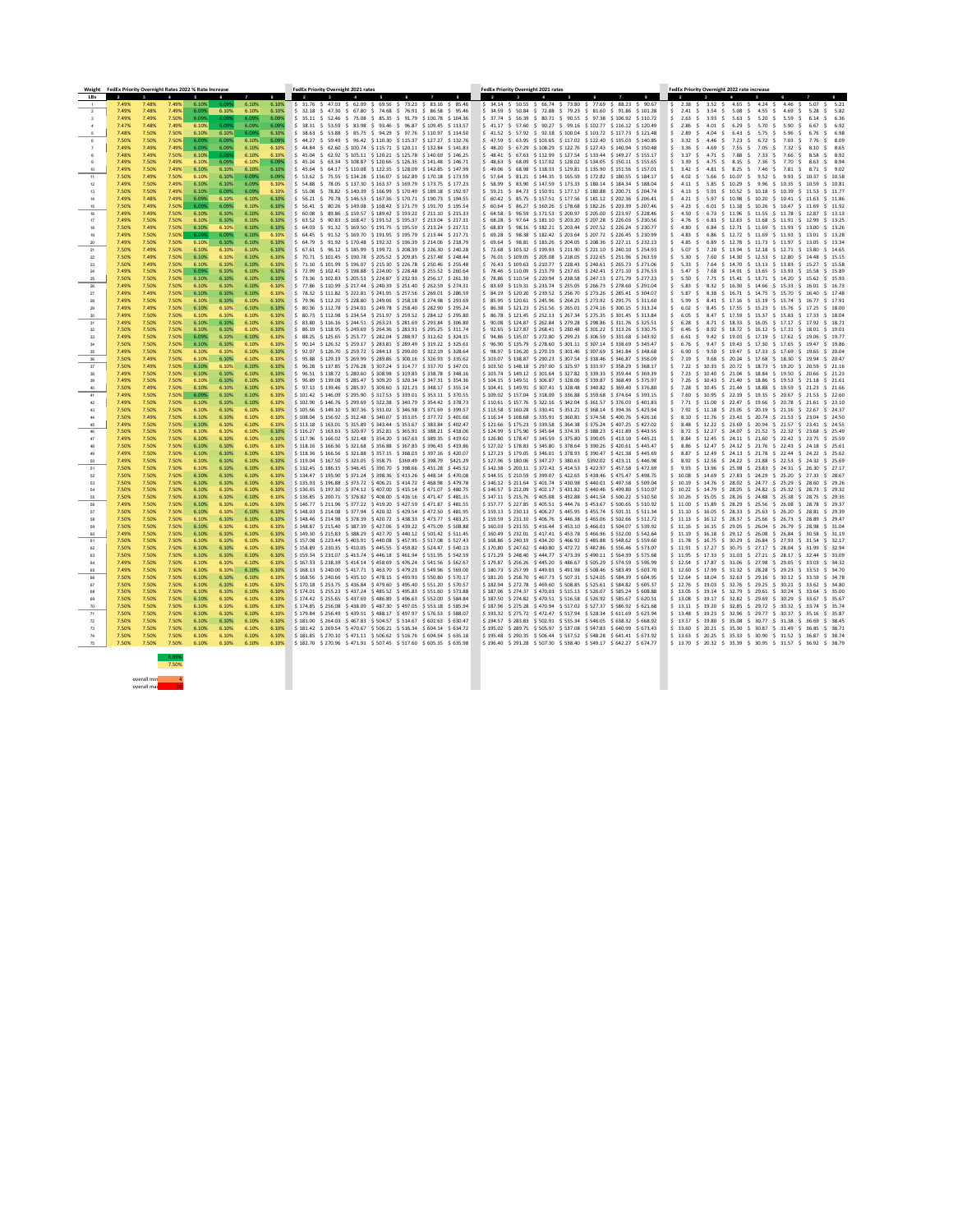| <b>LBs</b><br>$\overline{2}$<br>$\mathbf{3}$<br>7.48%<br>7.49%<br>6.09%<br>6.09%<br>6.10%<br>6.09%<br>29.05 \$ 39.59 \$ 53.82 \$ 60.41 \$ 65.47 \$ 71.16 \$ 75.02<br>$$31.22$ \$ 42.55 \$ 57.85 \$ 64.09 \$ 69.46 \$ 75.50 \$ 79.59<br>$\begin{array}{ccccccccc} \text{\textbackslash} & & & \text{\textbackslash} & & \text{\textbackslash} & & \text{\textbackslash} & \text{\textbackslash} & \text{\textbackslash} & \text{\textbackslash} & \text{\textbackslash} & \text{\textbackslash} & \text{\textbackslash} & \text{\textbackslash} & \text{\textbackslash} & \text{\textbackslash} & \text{\textbackslash} & \text{\textbackslash} & \text{\textbackslash} & \text{\textbackslash} & \text{\textbackslash} & \text{\textbackslash} & \text{\textbackslash} & \text{\textbackslash} & \text{\textbackslash} & \text{\textbackslash} & \text{\textbackslash} & \text{\textbackslash} & \text{\textbackslash}$<br>7.47%<br>3.68<br>3.99<br>- S<br>7.50%<br>6.099<br>6.10%<br>6.09%<br>6.09%<br>61.89<br>33.30<br>66.53 \$ 72.30 \$ 79.96 \$ 86.47<br>S.<br>7.49%<br>7.48%<br>S 30.98<br>42.36<br>68.15<br>-S.<br>75.37<br>\$ 81.50<br>\$45.53<br>92.27<br>2<br>-86.97<br>S.<br>S.<br>4.64<br>4.59<br>7.49%<br>6.10%<br>6.099<br>7.50%<br>6.09%<br>6.10%<br>\$ 89.69 \$ 95.07<br>36.19 \$ 48.16<br>73.78 \$ 80.10 \$ 85.46 \$ 95.16 \$ 100.86<br>S.<br>2.52<br>\$ 5.79<br>7.48%<br>\$ 33.67<br>75.50<br>\$ 80.55<br>S.<br>7.49%<br>7.49%<br>6.09%<br>6.09%<br>6.10%<br>6.09%<br>$$74.36$ \$ 82.74 \$ 91.29 \$ 97.61 \$ 104.09<br>$$51.06$ \$ 79.93 \$ 87.78 \$ 96.85 \$ 103.56 \$ 110.43<br>2.72<br>7.49%<br>$$36.32 \quad $47.50$<br>\$39.04<br>-S.<br>-3.56<br>5.57<br>-S.<br>6.10%<br>7.50%<br>7.49%<br>7.49%<br>6.10%<br>6.099<br>\$ 99.75 \$ 105.37<br>85.03 \$ 95.44 \$ 98.99 \$ 105.83 \$ 111.79<br>6.09%<br>\$ 36.96<br>79.10<br>S 89.96 S 93.30<br>\$    39.73    \$    51.50<br>S.<br>2.77<br>47.91<br>-S.<br>S.<br>3.59<br>5.93<br>5.48<br>6.10%<br>7.49%<br>7.50%<br>6.10%<br>6.09%<br>6.09%<br>$$105.50 \text{ } $111.44 \text{ } $118.56$<br>41.93 \$ 58.66 \$ 94.60 \$ 101.76 \$ 111.93 \$ 118.23 \$ 125.79<br>-Ŝ<br>2.92<br>7.49%<br>$5\quad 39.01$<br>54.57<br>88.00<br>\$95.91<br>S.<br>-5.85<br>7.50%<br>6.09%<br>6.10%<br>6.09%<br>7.50%<br>7.50%<br>6.09%<br>40.27 \$ 56.94 \$ 94.17 \$ 104.23 \$ 113.00 \$ 119.83 \$ 126.69<br>43.29 \$ 61.21 \$ 101.23 \$ 110.58 \$ 119.89 \$ 127.13 \$ 134.41<br>3.02<br>7.06<br>-S.<br>6.35<br>6.09%<br>7.49%<br>7.49%<br>6.10%<br>58.58 \$ 99.45 \$ 110.97 \$ 120.62 \$ 128.32 \$ 134.61<br>7.48%<br>$6.09\%$<br>6.09%<br>\$42.39<br>S 45.56 S 62.97<br>\$106.90 \$117.73 \$127.97 \$136.14 \$142.82<br>-S.<br>7.45<br>-S<br>7.50%<br>$$106.00 \text{ } $118.07 \text{ } $123.87 \text{ } $136.81 \text{ } $143.32$<br>$$47.12 \t$65.69 \t$113.95 \t$125.27 \t$131.42 \t$145.15 \t$15.06$<br>7.49%<br>6.10%<br>6.10%<br>6.10%<br>S.<br>3.28<br>7.48%<br>6.10%<br>43.84<br>61.11<br>7.95<br>7.20<br>S.<br>7.49%<br>6.09%<br>6.09%<br>7.49%<br>7.49%<br>6.09%<br>6.10%<br>$$44.06 \t$62.91 \t$107.92 \t$119.94 \t$125.56 \t$138.56 \t$145.08$<br>$$47.36 \t$67.62 \t$116.00 \t$127.25 \t$133.21 \t$147.01 \t$153.92$<br>3.30<br>8.08<br>-S.<br>-S<br>7.31<br>10<br>7.50%<br>7.50%<br>7.50%<br>6.10%<br>6.10%<br>$$118.84$ $$133.65$ $$144.66$ $$154.76$ $$159.43$<br>$$50.77$ \$ 71.28 \$ 127.75 \$ 141.80 \$ 153.48 \$ 164.20 \$ 169.15<br>6.10%<br>6.10%<br>\$ 47.23<br>66.31<br>S.<br>- 3.54<br>-S.<br>8.91<br>8.15<br>11<br>-S<br>7.50%<br>6.10%<br>6.10%<br>69.69 \$125.38 \$139.76 \$151.73 \$163.19 \$167.95<br>52.47<br>$$74.91$ $$134.78$ $$148.28$ $$160.98$ $$173.14$ $$178.19$<br>7.50%<br>7.49%<br>6.10%<br>6.10%<br>48.81<br>- 3.66<br>-S<br>9.40<br>12<br>7.50%<br>7.49%<br>6.10%<br>6.10%<br>6.09%<br>$\frac{1}{2}$ 49.35 $\frac{1}{2}$ 73.18 $\frac{1}{2}$ 131.35 $\frac{1}{2}$ 146.24 $\frac{1}{2}$ 157.89 $\frac{1}{2}$ 171.83 $\frac{1}{2}$ 176.05<br>$$53.05$ \$ 78.66 \$ 141.20 \$ 155.16 \$ 167.52 \$ 182.31 \$ 186.78<br>7.50%<br>6.10%<br>9.85<br>-S<br>8.92<br>9.63<br>13<br>5.48<br>-S.<br>7.50%<br>6.09%<br>6.10%<br>6.10%<br>7.50%<br>6.10%<br>76.03 \$138.04 \$152.43 \$164.00 \$179.32 \$184.77<br>$$55.10 \t$81.73 \t$148.39 \t$161.72 \t$174.00 \t$190.25 \t$196.04$<br>7.49%<br>$5\quad 51.26\quad 5$<br>9.29<br>10.35<br>- S<br>-S<br>14<br>7.50%<br>6.10%<br>7.49%<br>6.10%<br>6.10%<br>6.10%<br>$$141.61$ \$158.57 \$167.02 \$185.26 \$191.69<br>\$ 57.22 \$ 84.57 \$ 152.23 \$ 168.24 \$ 177.20 \$ 196.56 \$ 203.38<br>3.99<br>11.30 \$ 11.69<br>7.50%<br>53.23 \$<br>78.68<br>5.89<br>10.62<br>-S.<br>9.67<br>10.18<br>-S.<br>15<br>-S.<br>7.50%<br>6.09%<br>6.10%<br>$$149.68$ \$ 164.42 \$ 175.71 \$ 190.08 \$ 196.58<br>$$58.43$ \$ 85.35 \$ 160.90 \$ 174.44 \$ 186.42 \$ 201.67 \$ 208.57<br>7.49%<br>7.49%<br>6.10%<br>6.10%<br>S 54.36 S<br>79.40<br>- 4.07<br>11.22<br>\$10.02<br>16<br>5.95<br>S.<br>S 10.71<br>7.50%<br>6.10%<br>6.10%<br>$$153.93$ $$169.72$ $$179.79$ $$194.40$ $$200.77$<br>\$ 88.17 \$ 165.47 \$ 180.07 \$ 190.75 \$ 206.25 \$ 213.01<br>7.49%<br>7.50%<br>6.10%<br>6.10%<br>55.53 \$<br>82.02<br>59.69<br>11.54<br>\$ 10.35 \$ 10.96<br>4.16<br>6.15<br>- S<br>7.50%<br>7.50%<br>6.10%<br>7.50%<br>6.10%<br>6.10%<br>6.10%<br>$$32.95 \t$ 158.56 \t$ 173.24 \t$ 183.75 \t$ 198.57 \t$ 206.14$<br>63.23 \$ 89.17 \$ 170.45 \$ 183.80 \$ 194.95 \$ 210.68 \$ 218.71<br>58.82<br>11.89<br>\$ 10.56 \$ 11.20<br>-S<br>18<br>7.50%<br>6.10%<br>6.10%<br>$$162.34$ $$176.89$ $$187.89$ $$203.02$ $$211.45$<br>$\frac{1}{2}$ 92.95 $\frac{1}{2}$ 174.51 $\frac{1}{2}$ 187.68 $\frac{1}{2}$ 199.35 $\frac{1}{2}$ 215.40 $\frac{1}{2}$ 224.34<br>7.50%<br>7.49%<br>6.10%<br>6.10%<br>S 60.40<br>86.47<br>64.93<br>10.79<br>19<br>4.53<br>12.17<br>-S.<br>S 11.46<br>6.48<br>-S.<br>7.50%<br>7.49%<br>6.10%<br>6.10%<br>6.10%<br>6.10%<br>$$166.73$$ $$183.72$$ $$189.06$$ $$207.57$$ $$212.32$$<br>$$66.13$ \$95.70 \$179.23 \$194.92 \$200.59 \$220.23 \$225.27<br>\$ 11.20 \$ 11.53<br>$$12.66$ \$ 12.95<br>20<br>7.49%<br>$5\quad 61.52\quad 5$<br>89.03<br>-4.61<br>12.50<br>-S<br>7.50%<br>6.10%<br>7.49%<br>6.10%<br>6.10%<br>63.18 \$ 90.75 \$ 176.69 \$ 189.76 \$ 204.20 \$ 217.26 \$ 229.35<br>67.91 \$ 97.55 \$ 189.94 \$ 201.33 \$ 216.65 \$ 230.51 \$ 243.34<br>4.73<br>\$ 13.25 \$ 13.99<br>7.49%<br>6.10%<br>6.80<br>S 13.25 S 11.57 S 12.45<br>21<br>7.50%<br>6.09%<br>6.10%<br>6.09%<br>$$181.25$ \$ 201.49 \$ 205.73 \$ 232.82 \$ 239.06<br>\$194.84 \$213.77 \$218.27 \$247.01 \$253.64<br>7.49%<br>7.50%<br>6.10%<br>65.40<br>70.30<br>S 99.62<br>4.90<br>13.59<br>\$ 12.28 \$ 12.54<br>92.67<br>S.<br>6.95<br>22<br>-S.<br>-S.<br>7.50%<br>7.50%<br>6.10%<br>6.10%<br>$$186.28$$ $$206.56$$ $$212.97$$ $$235.32$$ $$240.04$$<br>$\frac{1}{2}$ 71.50 $\frac{1}{2}$ 101.52 $\frac{1}{2}$ 200.25 $\frac{1}{2}$ 219.16 $\frac{1}{2}$ 225.96 $\frac{1}{2}$ 249.67 $\frac{1}{2}$ 254.68<br>4.98<br>7.08<br>\$ 12.60 \$ 12.99<br>7.49%<br>6.10%<br>6.10%<br>66.52<br>94.44<br>S.<br>13.97<br>23<br>-S.<br>-S.<br>7.50%<br>6.10%<br>6.10%<br>7.50%<br>6.10%<br>$$188.44$ $$209.20$ $$217.00$ $$238.40$ $$245.35$<br>73.28 \$ 103.22 \$ 202.57 \$ 221.96 \$ 230.23 \$ 252.94 \$ 260.31<br>7.50%<br>6.10%<br>68.17 S<br>96.02<br>\$ 14.13 \$ 12.76 \$ 13.23<br>7.20<br>7.49%<br>7.50%<br>7.50%<br>6.10%<br>6.10%<br>6.10%<br>6.10%<br>98.01<br>$$190.53$ \$ 209.87 \$ 217.93 \$ 241.17 \$ 246.30<br>$$74.27$ \$105.36 \$204.81 \$222.67 \$231.22 \$255.88 \$261.32<br>\$69.09<br>S.<br>14.28 \$ 12.80<br>13.29<br>25<br>-S.<br>7.35<br>-S<br>-S.<br>-S.<br>7.50%<br>$$69.29$ \$100.79 \$202.44 \$223.10 \$236.40 \$247.59 \$259.31<br>\$ 217.62 \$ 236.70 \$ 250.82 \$ 262.69 \$ 275.12<br>7.49%<br>6.10%<br>6.10%<br>6.10%<br>6.10%<br>74.48 \$ 108.34<br>26<br>7.49%<br>\$13.60<br>-S.<br>-S<br>15.18<br>14.42<br>-S.<br>7.50%<br>6.10%<br>$\frac{1}{2}$ 72.44 $\frac{1}{2}$ 103.57 $\frac{1}{2}$ 207.81 $\frac{1}{2}$ 226.95 $\frac{1}{2}$ 241.42 $\frac{1}{2}$ 254.01 $\frac{1}{2}$ 271.59<br>77.87 \$ 111.33 \$ 223.39 \$ 240.79 \$ 256.14 \$ 269.50 \$ 288.15<br>15.49 \$ 16.56<br>7.50%<br>7.49%<br>6.10%<br>6.10%<br>6.10%<br>15.58 \$ 13.84 \$ 14.72<br>5.43<br>-S.<br>-S.<br>7.50%<br>6.10%<br>7.49%<br>7.49%<br>6.10%<br>6.10%<br>6.10%<br>$\frac{1}{2}$ 72.76 $\frac{1}{2}$ 106.26 $\frac{1}{2}$ 213.80 $\frac{1}{2}$ 233.42 $\frac{1}{2}$ 243.18 $\frac{1}{2}$ 259.98 $\frac{1}{2}$ 278.69<br>$$78.21$ \$114.22 \$229.83 \$247.65 \$258.01 \$275.83 \$295.69<br>-S<br>7.96 S<br>16.03 S 14.23 S 14.83<br>5.45<br>-S.<br>7.50%<br>6.10%<br>6.10%<br>74.16 \$ 108.25 \$ 219.01 \$ 234.78 \$ 243.40 \$ 267.90 \$ 280.24<br>79.72 \$ 116.36 \$ 235.43 \$ 249.10 \$ 258.24 \$ 284.24 \$ 297.33<br>5.56<br>7.50%<br>7.49%<br>6.10%<br>6.10%<br>S.<br>S.<br>8.11 \$ 16.42 \$ 14.32 \$ 14.84<br>$$77.54$ $$109.44$ $$219.54$ $$236.97$ $$244.52$ $$269.12$ $$280.80$<br>$$3.35 \t$ 117.64 \t$ 236.00 \t$ 251.42 \t$ 259.43 \t$ 285.53 \t$ 297.92$<br>7.49%<br>7.49%<br>7.50%<br>6.10%<br>6.10%<br>6.10%<br>6.10%<br>30<br>7.50%<br>$$78.98$ $$110.69$ $$228.99$ $$248.23$ $$263.68$ $$278.84$ $$291.80$<br>$$$ 84.90 $$$ 118.99 $$$ 246.16 $$$ 263.37 $$$ 279.76 $$$ 295.84 $$$ 309.59<br>7.50%<br>7.50%<br>6.10%<br>6.10%<br>6.10%<br>6.10%<br>$$80.62$$ \$112.60 \$233.98 \$249.36 \$268.91 \$280.25 \$296.74<br>$$86.66 \t$121.04 \t$251.52 \t$264.57 \t$285.31 \t$297.34 \t$314.84$<br>7.49%<br>7.50%<br>7.50%<br>6.10%<br>6.10%<br>$\frac{1}{2}$ 6.04 \$ 8.44 \$ 17.54 \$ 15.21 \$ 16.40 \$ 17.09 \$ 18.10<br>6.10%<br>6.10%<br>$$2,40$ $$114.85$ $$238.77$ $$260.16$ $$273.97$ $$294.99$ $$309.15$<br>$$38.58$ \$ 123.46 \$ 256.67 \$ 276.02 \$ 290.68 \$ 312.98 \$ 328.00<br>7.50%<br>7.50%<br>6.18 \$ 8.61 \$ 17.90 \$ 15.86 \$ 16.71 \$ 17.99 \$ 18.85<br>7.50%<br>6.10%<br>6.10%<br>6.10%<br>6.10%<br>33<br>$$3.83$ \$ 117.42 \$ 244.17 \$ 264.84 \$ 274.49 \$ 301.42 \$ 310.61<br>$$90.11$ $$126.22$ $$262.48$ $$280.99$ $$291.23$ $$319.80$ $$329.55$<br>7.49%<br>7.50%<br>6.10%<br>6.10%<br>6.28 \$ 8.80 \$ 18.31 \$ 16.15 \$ 16.74 \$ 18.38 \$ 18.94<br>7.49%<br>6.10%<br>6.10%<br>7.50%<br>$$86.22$$ \$119.74 \$244.72 \$269.13 \$275.00 \$307.19 \$313.64<br>$$92.68$$ \$128.72 \$263.07 \$285.54 \$291.77 \$325.92 \$332.77<br>7.49%<br>7.50%<br>6.10%<br>6.10%<br>6.10%<br>6.10%<br>$$86.76 \$122.31 \$254.99 \$274.86 \$285.16 \$311.93 \$320.62$<br>$$93.26$ $$131.48$ $$274.11$ $$291.62$ $$302.55$ $$330.95$ $$340.17$<br>7.50%<br>7.49%<br>7.50%<br>6.10%<br>6.10%<br>6.10%<br>6.10%<br>6.50<br>36<br>$$36.96 \t$ 123.96 \t$ 261.28 \t$ 282.39 \t$ 299.77 \t$ 319.20 \t$ 332.01$<br>$$93.48$ $$133.25$ $$280.87$ $$299.61$ $$318.05$ $$338.67$ $$352.26$<br>7.50%<br>6.10%<br>7.50%<br>7.49%<br>6.10%<br>6.10%<br>6.10%<br>7.50%<br>$$88.49$ $$126.46$ $$265.60$ $$289.14$ $$304.83$ $$323.78$ $$333.16$<br>$$95.12$$ \$135.93 \$285.52 \$306.77 \$323.42 \$343.53 \$353.48<br>7.49%<br>6.10%<br>6.10%<br>6.10%<br>6.10%<br>6.63 \$ 9.47 \$ 19.92 \$ 17.63 \$ 18.59 \$ 19.75 \$ 20.32<br>7.49%<br>$\frac{1}{5}$ 90.74 $\frac{1}{5}$ 126.75 $\frac{1}{5}$ 270.47 $\frac{1}{5}$ 294.10 $\frac{1}{5}$ 305.34 $\frac{1}{5}$ 329.51 $\frac{1}{5}$ 339.36<br>$$97.54$ $$136.25$ $$290.75$ $$312.04$ $$323.96$ $$349.61$ $$360.06$<br>6.80 \$ 9.50 \$ 20.28 \$ 17.94 \$ 18.62 \$ 20.10 \$ 20.70<br>7.50%<br>7.50%<br>6.10%<br>7.49%<br>6.10%<br>6.10%<br>6.10%<br>S.<br>$$94.85$ \$132.54 \$270.97 \$294.60 \$306.23 \$333.17 \$340.14<br>$$101.96 \t$ 142.48 \t$ 291.29 \t$ 312.57 \t$ 324.91 \t$ 353.49 \t$ 360.88$<br>7.50%<br>7.50%<br>7.50%<br>6.10%<br>6.10%<br>6.10%<br>6.10%<br>40<br>7.50%<br>$$96.48$$ \$134.25 \$280.90 \$302.53 \$324.01 \$338.11 \$355.55<br>$$103.71$ $$144.31$ $$301.96$ $$320.98$ $$343.77$ $$358.73$ $$377.23$<br>7.49%<br>6.10%<br>6.10%<br>6.10%<br>7.49%<br>6.10%<br>$$98.27$ \$136.25 \$284.69 \$307.38 \$325.79 \$339.42 \$363.73<br>$$105.64 \t$146.46 \t$306.04 \t$326.13 \t$345.66 \t$360.12 \t$385.91$<br>7.49%<br>7.50%<br>7.50%<br>6.10%<br>6.10%<br>6.10%<br>6.10%<br>S.<br>42<br>7.50%<br>$$99.91$ \$ 139.15 \$ 292.36 \$ 316.02 \$ 331.98 \$ 356.69 \$ 379.89<br>$$107.40$$ $$149.58$$ $$314.28$$ $$335.29$$ $$352.23$$ $$378.44$$ $$403.05$<br>7.50%<br>7.50%<br>6.10%<br>6.10%<br>6.10%<br>6.10%<br>43<br>7.50%<br>$$101.63$ $$141.66$ $$297.48$ $$325.07$ $$338.05$ $$362.72$ $$386.66$<br>$$109.25$ $$152.28$ $$319.79$ $$344.89$ $$358.67$ $$384.84$ $$410.24$<br>7.62 \$ 10.62 \$ 22.31 \$ 19.82 \$ 20.62 \$ 22.12 \$ 23.58<br>7.50%<br>6.10%<br>7.50%<br>6.10%<br>6.10%<br>6.10%<br>$$103.28$ \$ 144.69 \$ 300.89 \$ 328.44 \$ 338.67 \$ 368.84 \$ 387.47<br>$$111.02$ $$155.54$ $$323.45$ $$348.47$ $$359.32$ $$391.33$ $$411.10$<br>7.74 \$ 10.85 \$ 22.56 \$ 20.03 \$ 20.65 \$ 22.49 \$ 23.63<br>7.49%<br>7.50%<br>7.50%<br>6.10%<br>6.10%<br>6.10%<br>6.10%<br>45<br>$$104.84$ \$ 147.15 \$ 305.95 \$ 337.81 \$ 350.91 \$ 373.21 \$ 403.06<br>7.50%<br>7.50%<br>$$112.70$ $$158.18$ $$328.89$ $$358.41$ $$372.31$ $$395.97$ $$427.64$<br>7.50%<br>6.10%<br>6.10%<br>6.10%<br>6.10%<br>$$107.08$$ \$150.17 \$306.46 \$339.20 \$352.63 \$374.35 \$404.62<br>$$115.11 \t$ 161.43 \t$ 329.44 \t$ 359.89 \t$ 374.14 \t$ 397.18 \t$ 429.30$<br>7.50%<br>7.50%<br>7.50%<br>6.10%<br>6.10%<br>6.10%<br>6.10%<br>7.50%<br>$$108.66 \t$ 153.15 \t$ 306.68 \t$ 341.88 \t$ 352.83 \t$ 381.43 \t$ 404.86$<br>$$116.80$ $$164.63$ $$329.68$ $$362.72$ $$374.35$ $$404.69$ $$429.55$<br>7.50%<br>6.10%<br>7.49%<br>6.10%<br>6.10%<br>6.10%<br>$$110.31$ $$156.19$ $$306.88$ $$342.15$ $$353.03$ $$382.16$ $$405.07$<br>$$118.58$ $$167.90$ $$329.89$ $$363.01$ $$374.56$ $$405.47$ $$429.77$<br>7.50%<br>7.50%<br>6.10%<br>7.50%<br>6.10%<br>6.10%<br>6.10%<br>$$112.48$ $$158.48$ $$307.74$ $$343.75$ $$354.49$ $$383.79$ $$406.29$<br>$$120.91$ $$170.36$ $$330.82$ $$364.71$ $$376.11$ $$407.20$ $$431.07$<br>7.50%<br>7.50%<br>7.49%<br>6.10%<br>6.10%<br>6.10%<br>6.10%<br>50<br>$$114.07$ \$ 161.69 \$ 324.32 \$ 375.70 \$ 383.66 \$ 416.28 \$ 430.52<br>$$122.62$ $$173.81$ $$348.64$ $$398.61$ $$407.06$ $$441.67$ $$456.78$<br>7.50%<br>6.10%<br>$\begin{bmatrix} 5 & 8.55 & 5 & 12.12 & 5 & 24.32 & 5 & 22.91 & 5 & 23.40 & 5 & 25.39 & 5 & 26.26 \end{bmatrix}$<br>7.50%<br>7.50%<br>6.10%<br>6.10%<br>6.10%<br>51<br>$$116.36$ $$164.12$ $$347.99$ $$383.36$ $$398.26$ $$425.26$ $$455.08$<br>$$125.08$$ \$ 176.42 \$ 374.08 \$ 406.74 \$ 422.55 \$ 451.20 \$ 482.83<br>7.49%<br>7.50%<br>6.10%<br>6.10%<br>7.49%<br>6.10%<br>6.10%<br>52<br>\$118.48 \$167.55 \$353.33 \$391.21 \$399.72 \$434.47 \$463.41<br>$$127.36$ $$180.11$ $$379.82$ $$415.07$ $$424.10$ $$460.97$ $$491.67$<br>7.50%<br>7.49%<br>7.50%<br>6.10%<br>6.10%<br>6.10%<br>6.10%<br>53.<br>$$120.03$ $$170.87$ $$359.12$ $$392.00$ $$400.14$ $$444.23$ $$465.75$<br>$$129.03$ $$183.68$ $$386.05$ $$415.91$ $$424.54$ $$471.32$ $$494.16$<br>7.50%<br>7.50%<br>6.10%<br>6.10%<br>6.10%<br>6.10%<br>7.50%<br>$$122.36$ $$174.43$ $$361.82$ $$393.00$ $$401.16$ $$450.55$ $$466.15$<br>$$131.53$ $$187.51$ $$388.95$ $$416.97$ $$425.63$ $$478.03$ $$494.58$<br>$\frac{1}{5}$ 9.17 \$ 13.08 \$ 27.13 \$ 23.97 \$ 24.47 \$ 27.48 \$ 28.43<br>7.50%<br>7.50%<br>6.10%<br>6.10%<br>7.49%<br>6.10%<br>6.10%<br>$\frac{1}{2}$ \$ 124.60 \$ 177.43 \$ 362.22 \$ 404.20 \$ 412.59 \$ 456.86 \$ 466.55<br>$$133.94$ $$190.73$ $$389.38$ $$428.85$ $$437.75$ $$484.72$ $$495.00$<br>7.50%<br>7.50%<br>7.50%<br>6.10%<br>6.10%<br>6.10%<br>6.10%<br>$\frac{1}{2}$ \$ 127.29 \$ 181.18 \$ 362.94 \$ 405.32 \$ 414.54 \$ 457.50 \$ 466.95<br>$$136.83$ $$194.76$ $$390.15$ $$430.04$ $$439.82$ $$485.40$ $$495.43$<br>7.49%<br>7.50%<br>7.50%<br>6.10%<br>6.10%<br>6.10%<br>6.10%<br>$$128.21$ $$185.34$ $$363.39$ $$405.72$ $$423.33$ $$458.77$ $$468.24$<br>$$137.82$ $$199.24$ $$390.64$ $$430.46$ $$449.15$ $$486.75$ $$496.80$<br>7.50%<br>7.50%<br>6.10%<br>7.50%<br>6.10%<br>6.10%<br>6.10%<br>$$128.61$ $$190.10$ $$372.39$ $$412.06$ $$424.22$ $$460.09$ $$493.88$<br>$$138.25$ $$204.35$ $$400.31$ $$437.19$ $$450.09$ $$488.15$ $$524.00$<br>7.50%<br>7.50%<br>7.50%<br>6.10%<br>6.10%<br>6.10%<br>6.10%<br>$\frac{1}{2}$ \$ 129.35 \$ 194.33 \$ 373.29 \$ 412.70 \$ 425.12 \$ 486.42 \$ 496.45<br>\$139.05 \$208.90 \$401.28 \$437.87 \$451.05 \$516.09 \$526.73<br>7.50%<br>7.50%<br>6.10%<br>6.10%<br>5 9.70 \$ 14.57 \$ 27.99 \$ 25.17 \$ 25.93 \$ 29.67 \$ 30.28<br>7.50%<br>6.10%<br>6.10%<br>\$129.75 \$197.97 \$388.91 \$425.08 \$442.95 \$502.08 \$512.43 \$139.48 \$212.81 \$418.07 \$451.00 \$469.96 \$532.70 \$543.68 \$9.73 \$14.84 \$29.16 \$25.92 \$27.01 \$30.62 \$31.25<br>7.50% 7.50% 7.50%<br>6.10%<br>$6.10\%$<br>6.10%<br>6.10%<br>61<br>\$130.17 \$200.80 \$395.05 \$430.55 \$444.82 \$509.47 \$525.13 \$139.93 \$215.86 \$424.67 \$456.81 \$471.95 \$540.54 \$557.16 \$ 9.76 \$15.06 \$29.62 \$26.26 \$27.13 \$31.07 \$32.03<br>$6.10\%$<br>6.10%<br>7.50%<br>7.50%<br>7.50%<br>6.10%<br>$6.10\%$<br>62<br>7.50%<br>6.10%<br>\$138.48 \$204.77 \$398.74 \$431.18 \$446.94 \$516.95 \$527.59 \$148.86 \$220.12 \$428.64 \$457.48 \$474.20 \$548.48 \$559.77 \$ 10.38 \$15.35 \$29.90 \$26.30 \$27.26 \$31.53 \$32.18<br>7.50%<br>6.10%<br>6.10%<br>6.10%<br>7.50%<br>63<br>6.10%<br>6.10%<br>\$143.30 \$205.63 \$399.14 \$443.69 \$461.24 \$526.56 \$547.67 \$154.04 \$221.05 \$429.07 \$470.75 \$489.37 \$558.68 \$581.07 \$10.74 \$15.42 \$29.93 \$27.06 \$28.13 \$32.12 \$33.40<br>7.50%<br>7.50%<br>6.10%<br>6.10%<br>64<br>7.49%<br>6.10%<br>\$147.64 \$211.99 \$402.71 \$448.70 \$464.23 \$534.96 \$554.00 \$158.71 \$227.88 \$432.91 \$476.07 \$492.54 \$567.58 \$587.79 \$11.07 \$15.89 \$30.20 \$27.37 \$28.31 \$32.62 \$33.79<br>7.50%<br>7.50%<br>6.10%<br>6.10%<br>65<br>7.50%<br>6.10%<br>6.10%<br>\$150.34 \$212.64 \$420.10 \$463.15 \$478.93 \$535.80 \$555.17 \$161.61 \$228.58 \$451.60 \$491.40 \$508.14 \$568.48 \$589.03 \$11.27 \$15.94 \$31.50 \$28.25 \$29.21 \$32.68 \$33.86<br>7.50%<br>7.50%<br>6.10%<br>6.10%<br>7.50%<br>6.10%<br>66<br>\$152.52 \$221.04 \$421.84 \$464.60 \$480.40 \$536.20 \$555.57 \$163.95 \$237.61 \$453.47 \$492.94 \$509.70 \$568.90 \$589.45 \$11.43 \$16.57 \$31.63 \$28.34 \$29.30 \$32.70 \$33.88<br>7.50%<br>6.10%<br>6.10%<br>7.49%<br>7.50%<br>$6.10\%$<br>$6.10\%$<br>67<br>$\frac{1}{5}$ 153.31 $\frac{1}{5}$ 225.13 $\frac{1}{5}$ 422.24 $\frac{1}{5}$ 470.52 $\frac{1}{5}$ 480.83 $\frac{1}{5}$ 536.60 $\frac{1}{5}$ 558.88<br>\$164.80 \$242.01 \$453.90 \$499.22 \$510.16 \$569.33 \$592.97 \$11.49 \$16.88 \$31.66 \$28.70 \$29.33 \$32.73 \$34.09<br>7.50%<br>6.10%<br>6.10%<br>6.10%<br>7.49%<br>7.50%<br>6.10%<br>7.50%<br>6.10%<br>$\frac{1}{5}$ 153.71 $\frac{1}{5}$ 228.82 $\frac{1}{5}$ 422.69 $\frac{1}{5}$ 471.89 $\frac{1}{5}$ 481.63 $\frac{1}{5}$ 537.00 $\frac{1}{5}$ 569.84<br>$\frac{1}{2}$ \$ 165.23 \$ 245.98 \$ 454.39 \$ 500.67 \$ 511.00 \$ 569.75 \$ 604.59<br>7.50%<br>6.10%<br>6.10%<br>6.10%<br>7.49%<br>69<br>6.10%<br> \$161.28 \$233.58 \$423.09 \$472.30 \$482.05 \$538.18 \$570.94  \$173.37 \$251.09 \$454.81 \$501.11 \$511.45 \$571.00 \$605.76 }<br>7.50%<br>6.10%<br>6.10%<br>7.50%<br>7.50%<br>6.10%<br>70<br>6.10%<br>\$164.36 \$237.29 \$424.51 \$473.17 \$482.97 \$561.53 \$573.07 \$176.68 \$255.08 \$456.34 \$502.03 \$512.43 \$595.78 \$608.02 \$12.32 \$17.79 \$31.83 \$28.86 \$29.46 \$34.25 \$34.95<br>7.50%<br>7.50%<br>6.10%<br>6.10%<br>71<br>7.50%<br>6.10%<br>7.50%<br>6.10%<br>6.10%<br> \$ 164.76 \$ 240.98 \$ 452.83 \$ 489.57 \$ 499.67 \$ 584.35 \$ 601.11   \$ 177.11 \$ 259.05 \$ 486.79 \$ 519.43 \$ 530.14 \$ 619.99 \$ 637.77   \$ 12.35 \$ 18.07 \$ 33.96 \$ 29.86 \$ 30.47 \$ 35.64 \$ 36.66<br>7.50%<br>6.10%<br>6.10%<br>7.50%<br>72<br> \$165.47 \$246.39 \$455.67 \$491.21 \$501.34 \$589.06 \$618.44  \$177.88 \$264.86 \$489.84 \$521.17 \$531.92 \$624.99 \$656.15  \$12.41 \$18.47 \$34.17 \$29.96 \$30.58 \$35.93 \$37.71<br>7.50%<br>6.10%<br>6.10%<br>6.10%<br>7.50%<br>7.50%<br>6.10%<br>73<br>$\frac{1}{5}$ 166.13 $\frac{1}{5}$ 246.95 $\frac{1}{5}$ 456.11 $\frac{1}{5}$ 491.62 $\frac{1}{5}$ 501.76 $\frac{1}{5}$ 589.54 $\frac{1}{5}$ 620.18<br>$\frac{1}{2}$ \$ 178.58 \$ 265.47 \$ 490.31 \$ 521.60 \$ 532.36 \$ 625.50 \$ 658.00<br>7.50%<br>7.50%<br>6.10%<br>6.10%<br>7.49%<br>6.10%<br>6.10%<br>74<br>7.50%<br>6.10%<br>6.10%<br>6.10%<br> \$175.57 \$253.06 \$456.91 \$492.45 \$502.60 \$590.34 620.98 \$188.73 \$272.03 \$491.17 \$522.48 \$533.25 \$626.35 \$658.85 \$13.16 \$18.97 \$34.26 \$30.03 \$30.65 \$36.01 \$37.87<br>7.50%<br>6.10%<br>7.50%<br>75 | Weight | FedEx Standard Overnight 2022 % Rate Increase |  |  |  | FedEx Standard Overnight 2021 Rates | FedEx Standard Overnight 2022 Rates | FedEx Standard Overnight 2022 \$ Rate Increase                                                                                             |
|---------------------------------------------------------------------------------------------------------------------------------------------------------------------------------------------------------------------------------------------------------------------------------------------------------------------------------------------------------------------------------------------------------------------------------------------------------------------------------------------------------------------------------------------------------------------------------------------------------------------------------------------------------------------------------------------------------------------------------------------------------------------------------------------------------------------------------------------------------------------------------------------------------------------------------------------------------------------------------------------------------------------------------------------------------------------------------------------------------------------------------------------------------------------------------------------------------------------------------------------------------------------------------------------------------------------------------------------------------------------------------------------------------------------------------------------------------------------------------------------------------------------------------------------------------------------------------------------------------------------------------------------------------------------------------------------------------------------------------------------------------------------------------------------------------------------------------------------------------------------------------------------------------------------------------------------------------------------------------------------------------------------------------------------------------------------------------------------------------------------------------------------------------------------------------------------------------------------------------------------------------------------------------------------------------------------------------------------------------------------------------------------------------------------------------------------------------------------------------------------------------------------------------------------------------------------------------------------------------------------------------------------------------------------------------------------------------------------------------------------------------------------------------------------------------------------------------------------------------------------------------------------------------------------------------------------------------------------------------------------------------------------------------------------------------------------------------------------------------------------------------------------------------------------------------------------------------------------------------------------------------------------------------------------------------------------------------------------------------------------------------------------------------------------------------------------------------------------------------------------------------------------------------------------------------------------------------------------------------------------------------------------------------------------------------------------------------------------------------------------------------------------------------------------------------------------------------------------------------------------------------------------------------------------------------------------------------------------------------------------------------------------------------------------------------------------------------------------------------------------------------------------------------------------------------------------------------------------------------------------------------------------------------------------------------------------------------------------------------------------------------------------------------------------------------------------------------------------------------------------------------------------------------------------------------------------------------------------------------------------------------------------------------------------------------------------------------------------------------------------------------------------------------------------------------------------------------------------------------------------------------------------------------------------------------------------------------------------------------------------------------------------------------------------------------------------------------------------------------------------------------------------------------------------------------------------------------------------------------------------------------------------------------------------------------------------------------------------------------------------------------------------------------------------------------------------------------------------------------------------------------------------------------------------------------------------------------------------------------------------------------------------------------------------------------------------------------------------------------------------------------------------------------------------------------------------------------------------------------------------------------------------------------------------------------------------------------------------------------------------------------------------------------------------------------------------------------------------------------------------------------------------------------------------------------------------------------------------------------------------------------------------------------------------------------------------------------------------------------------------------------------------------------------------------------------------------------------------------------------------------------------------------------------------------------------------------------------------------------------------------------------------------------------------------------------------------------------------------------------------------------------------------------------------------------------------------------------------------------------------------------------------------------------------------------------------------------------------------------------------------------------------------------------------------------------------------------------------------------------------------------------------------------------------------------------------------------------------------------------------------------------------------------------------------------------------------------------------------------------------------------------------------------------------------------------------------------------------------------------------------------------------------------------------------------------------------------------------------------------------------------------------------------------------------------------------------------------------------------------------------------------------------------------------------------------------------------------------------------------------------------------------------------------------------------------------------------------------------------------------------------------------------------------------------------------------------------------------------------------------------------------------------------------------------------------------------------------------------------------------------------------------------------------------------------------------------------------------------------------------------------------------------------------------------------------------------------------------------------------------------------------------------------------------------------------------------------------------------------------------------------------------------------------------------------------------------------------------------------------------------------------------------------------------------------------------------------------------------------------------------------------------------------------------------------------------------------------------------------------------------------------------------------------------------------------------------------------------------------------------------------------------------------------------------------------------------------------------------------------------------------------------------------------------------------------------------------------------------------------------------------------------------------------------------------------------------------------------------------------------------------------------------------------------------------------------------------------------------------------------------------------------------------------------------------------------------------------------------------------------------------------------------------------------------------------------------------------------------------------------------------------------------------------------------------------------------------------------------------------------------------------------------------------------------------------------------------------------------------------------------------------------------------------------------------------------------------------------------------------------------------------------------------------------------------------------------------------------------------------------------------------------------------------------------------------------------------------------------------------------------------------------------------------------------------------------------------------------------------------------------------------------------------------------------------------------------------------------------------------------------------------------------------------------------------------------------------------------------------------------------------------------------------------------------------------------------------------------------------------------------------------------------------------------------------------------------------------------------------------------------------------------------------------------------------------------------------------------------------------------------------------------------------------------------------------------------------------------------------------------------------------------------------------------------------------------------------------------------------------------------------------------------------------------------------------------------------------------------------------------------------------------------------------------------------------------------------------------------------------------------------------------------------------------------------------------------------------------------------------------------------------------------------------------------------------------------------------------------------------------------------------------------------------------------------------------------------------------------------------------------------------------------------------------------------------------------------------------------------------------------------------------------------------------------------------------------------------------------------------------------------------------------------------------------------------------------------------------------------------------------------------------------------------------------------------------------------------------------------------------------------------------------------------------------------------------------------------------------------------------------------------------------------------------------------------------------------------------------------------------------------------------------------------------------------------------------------------------------------------------------------------------------------------------------------------------------------------------------------------------------------------------------------------------------------------------------------------------------------------------------------------------------------------------------------------------------------------------------------------------------------------------------------------------------------------------------------------------------------------------------------------------------------------------------------------------------------------------------------------------------------------------------------------------------------------------------------------------------------------------------------------------------------------------------------------------------------------------------------------------------------------------------------------------------------------------------------------------------------------------------------------------------------------------------------------------------------------------------------------------------------------------------------------------------------------------------------------------------------------------------------------------------------------------------------------------------------------------------------------------------------------------------------------------------------------------------------------------------------------------------------------------------------------------------------------------------------------------------------------------------------------------------------------------------------------------------------------------------------------------------------------------------------------------------------------------------------------------------------------------------------------------------------------------------------------------------------------------------------------------------------------------------------------------------------------------------------------------------------------------------------------------------------------------------------------------------------------------------------------------------------------------------------------------------------------------------------------------------------------------------------------------------------------------------------------------------------------------------------------------------------------------------------------------------------------------------------------------------------------------------------------------------------------------------------------------------------------------------------------------------------------------------------------------------------------------------------------------------------------------------------------------------------------------------------------------------------------------------------------------------------------------------------------------------------------------------------------------------------------------------------------------------------------------------------------------------------------------------------------------------------------------------------------------------------------------------------------------------------------------------------------------------------------------------------------------------------------------------------------------------------------------------------------------------------------------------------------------------------------------------------------------------------------------------------------------------------------------------------------------------------------------------------------------------------------------------------------------------------------------------------------------------------------------------------------------------------------------------------------------------------------------------------------------------------------------------------------------------------------------------------------------------------------------------------------------------------------------------------------------------------------------------------------------------------------------------------------------------------------------------------------------------------------------------------------------------------------------------------------------------------------------------------------------------------------------------------------------------------------------------------------------------------------------------------------------------------------------------------------------------------------------------------------------------------------------------------------------------------------------------------------------------------------------------------------------------------------------------------------------------------------------------------------------------------------------------------------------------------------------------------------------------------------------------------------------------------------------------------------------------------------------------------------------------------------------------------------------------------------------------------------------------------------------------------------------------------------------------------------------------------------------------------------------------------------------------------------------------------------------------------------------------------------------------------------------------------------------------------------------------------------------------------------------------------------------------------------------------------------------------------------------------------------------------------------------------------------------------------------------------------------------------------------------------------------------------------------------------------------------------------------------------------------------------------------------------------------------------------------------------------------------------------------------------------------------------------------------------------------------------------------------------------------------------------------------------------------------------------------------------------------------------------------------------------------------------------------------------------------------------------------------------------------------------------------------------------------------------------------------------------------------------------------------------------------------------------------------------------------------------------------------------------------------------------------------------------------------------------------------------------------------------------------------------------------------------------------------------------------------------------------------------------------------------------------------------------------------------------------------------------------------------------------------------------------------------------------------------------------------------------------------------------------------------------------------------------------------------------------------------------------------------------------------------------------------------------------------------------------------------------|--------|-----------------------------------------------|--|--|--|-------------------------------------|-------------------------------------|--------------------------------------------------------------------------------------------------------------------------------------------|
|                                                                                                                                                                                                                                                                                                                                                                                                                                                                                                                                                                                                                                                                                                                                                                                                                                                                                                                                                                                                                                                                                                                                                                                                                                                                                                                                                                                                                                                                                                                                                                                                                                                                                                                                                                                                                                                                                                                                                                                                                                                                                                                                                                                                                                                                                                                                                                                                                                                                                                                                                                                                                                                                                                                                                                                                                                                                                                                                                                                                                                                                                                                                                                                                                                                                                                                                                                                                                                                                                                                                                                                                                                                                                                                                                                                                                                                                                                                                                                                                                                                                                                                                                                                                                                                                                                                                                                                                                                                                                                                                                                                                                                                                                                                                                                                                                                                                                                                                                                                                                                                                                                                                                                                                                                                                                                                                                                                                                                                                                                                                                                                                                                                                                                                                                                                                                                                                                                                                                                                                                                                                                                                                                                                                                                                                                                                                                                                                                                                                                                                                                                                                                                                                                                                                                                                                                                                                                                                                                                                                                                                                                                                                                                                                                                                                                                                                                                                                                                                                                                                                                                                                                                                                                                                                                                                                                                                                                                                                                                                                                                                                                                                                                                                                                                                                                                                                                                                                                                                                                                                                                                                                                                                                                                                                                                                                                                                                                                                                                                                                                                                                                                                                                                                                                                                                                                                                                                                                                                                                                                                                                                                                                                                                                                                                                                                                                                                                                                                                                                                                                                                                                                                                                                                                                                                                                                                                                                                                                                                                                                                                                                                                                                                                                                                                                                                                                                                                                                                                                                                                                                                                                                                                                                                                                                                                                                                                                                                                                                                                                                                                                                                                                                                                                                                                                                                                                                                                                                                                                                                                                                                                                                                                                                                                                                                                                                                                                                                                                                                                                                                                                                                                                                                                                                                                                                                                                                                                                                                                                                                                                                                                                                                                                                                                                                                                                                                                                                                                                                                                                                                                                                                                                                                                                                                                                                                                                                                                                                                                                                                                                                                                                                                                                                                                                                                                                                                                                                                                                                                                                                                                                                                                                                                                                                                                                                                                                                                                                                                                                                                                                                                                                                                                                                                                                                                                                                                                                                                                                                                                                                                                                                                                                                                                                                                                                                                                                                                                                                                                                                                                                                                                                                                                                                                                                                                                                                                                                                                                                                                                                                                                                                                                                                                                                                                                                                                                                                                                                                                                                                                                                                                                                                                                                                                                                                                                                                                                                                                                                                                                                                                                                                                                                                                                                                                                                                                                                                                                                                                                                                                                                                                                                                                                                                                                                                                                                                                                                                                                                                                                                                                                                                                                                                                                                                                                                                                                                                                                                                                                                                                                                                                                                                                                                                                                                                                                                                                                                                                                                                                                                                                                                                                                                                                                                                                                                                                                                                                                                                                                                                                                                                                                                                                                                                                                                                                                                                                                                                                                                                                                                                                                                                                                                                 |        |                                               |  |  |  |                                     |                                     |                                                                                                                                            |
|                                                                                                                                                                                                                                                                                                                                                                                                                                                                                                                                                                                                                                                                                                                                                                                                                                                                                                                                                                                                                                                                                                                                                                                                                                                                                                                                                                                                                                                                                                                                                                                                                                                                                                                                                                                                                                                                                                                                                                                                                                                                                                                                                                                                                                                                                                                                                                                                                                                                                                                                                                                                                                                                                                                                                                                                                                                                                                                                                                                                                                                                                                                                                                                                                                                                                                                                                                                                                                                                                                                                                                                                                                                                                                                                                                                                                                                                                                                                                                                                                                                                                                                                                                                                                                                                                                                                                                                                                                                                                                                                                                                                                                                                                                                                                                                                                                                                                                                                                                                                                                                                                                                                                                                                                                                                                                                                                                                                                                                                                                                                                                                                                                                                                                                                                                                                                                                                                                                                                                                                                                                                                                                                                                                                                                                                                                                                                                                                                                                                                                                                                                                                                                                                                                                                                                                                                                                                                                                                                                                                                                                                                                                                                                                                                                                                                                                                                                                                                                                                                                                                                                                                                                                                                                                                                                                                                                                                                                                                                                                                                                                                                                                                                                                                                                                                                                                                                                                                                                                                                                                                                                                                                                                                                                                                                                                                                                                                                                                                                                                                                                                                                                                                                                                                                                                                                                                                                                                                                                                                                                                                                                                                                                                                                                                                                                                                                                                                                                                                                                                                                                                                                                                                                                                                                                                                                                                                                                                                                                                                                                                                                                                                                                                                                                                                                                                                                                                                                                                                                                                                                                                                                                                                                                                                                                                                                                                                                                                                                                                                                                                                                                                                                                                                                                                                                                                                                                                                                                                                                                                                                                                                                                                                                                                                                                                                                                                                                                                                                                                                                                                                                                                                                                                                                                                                                                                                                                                                                                                                                                                                                                                                                                                                                                                                                                                                                                                                                                                                                                                                                                                                                                                                                                                                                                                                                                                                                                                                                                                                                                                                                                                                                                                                                                                                                                                                                                                                                                                                                                                                                                                                                                                                                                                                                                                                                                                                                                                                                                                                                                                                                                                                                                                                                                                                                                                                                                                                                                                                                                                                                                                                                                                                                                                                                                                                                                                                                                                                                                                                                                                                                                                                                                                                                                                                                                                                                                                                                                                                                                                                                                                                                                                                                                                                                                                                                                                                                                                                                                                                                                                                                                                                                                                                                                                                                                                                                                                                                                                                                                                                                                                                                                                                                                                                                                                                                                                                                                                                                                                                                                                                                                                                                                                                                                                                                                                                                                                                                                                                                                                                                                                                                                                                                                                                                                                                                                                                                                                                                                                                                                                                                                                                                                                                                                                                                                                                                                                                                                                                                                                                                                                                                                                                                                                                                                                                                                                                                                                                                                                                                                                                                                                                                                                                                                                                                                                                                                                                                                                                                                                                                                                                                                                                                                 |        |                                               |  |  |  |                                     |                                     | 4.34 \$ 4.57                                                                                                                               |
|                                                                                                                                                                                                                                                                                                                                                                                                                                                                                                                                                                                                                                                                                                                                                                                                                                                                                                                                                                                                                                                                                                                                                                                                                                                                                                                                                                                                                                                                                                                                                                                                                                                                                                                                                                                                                                                                                                                                                                                                                                                                                                                                                                                                                                                                                                                                                                                                                                                                                                                                                                                                                                                                                                                                                                                                                                                                                                                                                                                                                                                                                                                                                                                                                                                                                                                                                                                                                                                                                                                                                                                                                                                                                                                                                                                                                                                                                                                                                                                                                                                                                                                                                                                                                                                                                                                                                                                                                                                                                                                                                                                                                                                                                                                                                                                                                                                                                                                                                                                                                                                                                                                                                                                                                                                                                                                                                                                                                                                                                                                                                                                                                                                                                                                                                                                                                                                                                                                                                                                                                                                                                                                                                                                                                                                                                                                                                                                                                                                                                                                                                                                                                                                                                                                                                                                                                                                                                                                                                                                                                                                                                                                                                                                                                                                                                                                                                                                                                                                                                                                                                                                                                                                                                                                                                                                                                                                                                                                                                                                                                                                                                                                                                                                                                                                                                                                                                                                                                                                                                                                                                                                                                                                                                                                                                                                                                                                                                                                                                                                                                                                                                                                                                                                                                                                                                                                                                                                                                                                                                                                                                                                                                                                                                                                                                                                                                                                                                                                                                                                                                                                                                                                                                                                                                                                                                                                                                                                                                                                                                                                                                                                                                                                                                                                                                                                                                                                                                                                                                                                                                                                                                                                                                                                                                                                                                                                                                                                                                                                                                                                                                                                                                                                                                                                                                                                                                                                                                                                                                                                                                                                                                                                                                                                                                                                                                                                                                                                                                                                                                                                                                                                                                                                                                                                                                                                                                                                                                                                                                                                                                                                                                                                                                                                                                                                                                                                                                                                                                                                                                                                                                                                                                                                                                                                                                                                                                                                                                                                                                                                                                                                                                                                                                                                                                                                                                                                                                                                                                                                                                                                                                                                                                                                                                                                                                                                                                                                                                                                                                                                                                                                                                                                                                                                                                                                                                                                                                                                                                                                                                                                                                                                                                                                                                                                                                                                                                                                                                                                                                                                                                                                                                                                                                                                                                                                                                                                                                                                                                                                                                                                                                                                                                                                                                                                                                                                                                                                                                                                                                                                                                                                                                                                                                                                                                                                                                                                                                                                                                                                                                                                                                                                                                                                                                                                                                                                                                                                                                                                                                                                                                                                                                                                                                                                                                                                                                                                                                                                                                                                                                                                                                                                                                                                                                                                                                                                                                                                                                                                                                                                                                                                                                                                                                                                                                                                                                                                                                                                                                                                                                                                                                                                                                                                                                                                                                                                                                                                                                                                                                                                                                                                                                                                                                                                                                                                                                                                                                                                                                                                                                                                                                                                                                                 |        |                                               |  |  |  |                                     |                                     | \$ 5.30                                                                                                                                    |
|                                                                                                                                                                                                                                                                                                                                                                                                                                                                                                                                                                                                                                                                                                                                                                                                                                                                                                                                                                                                                                                                                                                                                                                                                                                                                                                                                                                                                                                                                                                                                                                                                                                                                                                                                                                                                                                                                                                                                                                                                                                                                                                                                                                                                                                                                                                                                                                                                                                                                                                                                                                                                                                                                                                                                                                                                                                                                                                                                                                                                                                                                                                                                                                                                                                                                                                                                                                                                                                                                                                                                                                                                                                                                                                                                                                                                                                                                                                                                                                                                                                                                                                                                                                                                                                                                                                                                                                                                                                                                                                                                                                                                                                                                                                                                                                                                                                                                                                                                                                                                                                                                                                                                                                                                                                                                                                                                                                                                                                                                                                                                                                                                                                                                                                                                                                                                                                                                                                                                                                                                                                                                                                                                                                                                                                                                                                                                                                                                                                                                                                                                                                                                                                                                                                                                                                                                                                                                                                                                                                                                                                                                                                                                                                                                                                                                                                                                                                                                                                                                                                                                                                                                                                                                                                                                                                                                                                                                                                                                                                                                                                                                                                                                                                                                                                                                                                                                                                                                                                                                                                                                                                                                                                                                                                                                                                                                                                                                                                                                                                                                                                                                                                                                                                                                                                                                                                                                                                                                                                                                                                                                                                                                                                                                                                                                                                                                                                                                                                                                                                                                                                                                                                                                                                                                                                                                                                                                                                                                                                                                                                                                                                                                                                                                                                                                                                                                                                                                                                                                                                                                                                                                                                                                                                                                                                                                                                                                                                                                                                                                                                                                                                                                                                                                                                                                                                                                                                                                                                                                                                                                                                                                                                                                                                                                                                                                                                                                                                                                                                                                                                                                                                                                                                                                                                                                                                                                                                                                                                                                                                                                                                                                                                                                                                                                                                                                                                                                                                                                                                                                                                                                                                                                                                                                                                                                                                                                                                                                                                                                                                                                                                                                                                                                                                                                                                                                                                                                                                                                                                                                                                                                                                                                                                                                                                                                                                                                                                                                                                                                                                                                                                                                                                                                                                                                                                                                                                                                                                                                                                                                                                                                                                                                                                                                                                                                                                                                                                                                                                                                                                                                                                                                                                                                                                                                                                                                                                                                                                                                                                                                                                                                                                                                                                                                                                                                                                                                                                                                                                                                                                                                                                                                                                                                                                                                                                                                                                                                                                                                                                                                                                                                                                                                                                                                                                                                                                                                                                                                                                                                                                                                                                                                                                                                                                                                                                                                                                                                                                                                                                                                                                                                                                                                                                                                                                                                                                                                                                                                                                                                                                                                                                                                                                                                                                                                                                                                                                                                                                                                                                                                                                                                                                                                                                                                                                                                                                                                                                                                                                                                                                                                                                                                                                                                                                                                                                                                                                                                                                                                                                                                                                                                                                                                                 |        |                                               |  |  |  |                                     |                                     | \$ 6.34                                                                                                                                    |
|                                                                                                                                                                                                                                                                                                                                                                                                                                                                                                                                                                                                                                                                                                                                                                                                                                                                                                                                                                                                                                                                                                                                                                                                                                                                                                                                                                                                                                                                                                                                                                                                                                                                                                                                                                                                                                                                                                                                                                                                                                                                                                                                                                                                                                                                                                                                                                                                                                                                                                                                                                                                                                                                                                                                                                                                                                                                                                                                                                                                                                                                                                                                                                                                                                                                                                                                                                                                                                                                                                                                                                                                                                                                                                                                                                                                                                                                                                                                                                                                                                                                                                                                                                                                                                                                                                                                                                                                                                                                                                                                                                                                                                                                                                                                                                                                                                                                                                                                                                                                                                                                                                                                                                                                                                                                                                                                                                                                                                                                                                                                                                                                                                                                                                                                                                                                                                                                                                                                                                                                                                                                                                                                                                                                                                                                                                                                                                                                                                                                                                                                                                                                                                                                                                                                                                                                                                                                                                                                                                                                                                                                                                                                                                                                                                                                                                                                                                                                                                                                                                                                                                                                                                                                                                                                                                                                                                                                                                                                                                                                                                                                                                                                                                                                                                                                                                                                                                                                                                                                                                                                                                                                                                                                                                                                                                                                                                                                                                                                                                                                                                                                                                                                                                                                                                                                                                                                                                                                                                                                                                                                                                                                                                                                                                                                                                                                                                                                                                                                                                                                                                                                                                                                                                                                                                                                                                                                                                                                                                                                                                                                                                                                                                                                                                                                                                                                                                                                                                                                                                                                                                                                                                                                                                                                                                                                                                                                                                                                                                                                                                                                                                                                                                                                                                                                                                                                                                                                                                                                                                                                                                                                                                                                                                                                                                                                                                                                                                                                                                                                                                                                                                                                                                                                                                                                                                                                                                                                                                                                                                                                                                                                                                                                                                                                                                                                                                                                                                                                                                                                                                                                                                                                                                                                                                                                                                                                                                                                                                                                                                                                                                                                                                                                                                                                                                                                                                                                                                                                                                                                                                                                                                                                                                                                                                                                                                                                                                                                                                                                                                                                                                                                                                                                                                                                                                                                                                                                                                                                                                                                                                                                                                                                                                                                                                                                                                                                                                                                                                                                                                                                                                                                                                                                                                                                                                                                                                                                                                                                                                                                                                                                                                                                                                                                                                                                                                                                                                                                                                                                                                                                                                                                                                                                                                                                                                                                                                                                                                                                                                                                                                                                                                                                                                                                                                                                                                                                                                                                                                                                                                                                                                                                                                                                                                                                                                                                                                                                                                                                                                                                                                                                                                                                                                                                                                                                                                                                                                                                                                                                                                                                                                                                                                                                                                                                                                                                                                                                                                                                                                                                                                                                                                                                                                                                                                                                                                                                                                                                                                                                                                                                                                                                                                                                                                                                                                                                                                                                                                                                                                                                                                                                                                                                                                 |        |                                               |  |  |  |                                     |                                     | \$ 6.42                                                                                                                                    |
|                                                                                                                                                                                                                                                                                                                                                                                                                                                                                                                                                                                                                                                                                                                                                                                                                                                                                                                                                                                                                                                                                                                                                                                                                                                                                                                                                                                                                                                                                                                                                                                                                                                                                                                                                                                                                                                                                                                                                                                                                                                                                                                                                                                                                                                                                                                                                                                                                                                                                                                                                                                                                                                                                                                                                                                                                                                                                                                                                                                                                                                                                                                                                                                                                                                                                                                                                                                                                                                                                                                                                                                                                                                                                                                                                                                                                                                                                                                                                                                                                                                                                                                                                                                                                                                                                                                                                                                                                                                                                                                                                                                                                                                                                                                                                                                                                                                                                                                                                                                                                                                                                                                                                                                                                                                                                                                                                                                                                                                                                                                                                                                                                                                                                                                                                                                                                                                                                                                                                                                                                                                                                                                                                                                                                                                                                                                                                                                                                                                                                                                                                                                                                                                                                                                                                                                                                                                                                                                                                                                                                                                                                                                                                                                                                                                                                                                                                                                                                                                                                                                                                                                                                                                                                                                                                                                                                                                                                                                                                                                                                                                                                                                                                                                                                                                                                                                                                                                                                                                                                                                                                                                                                                                                                                                                                                                                                                                                                                                                                                                                                                                                                                                                                                                                                                                                                                                                                                                                                                                                                                                                                                                                                                                                                                                                                                                                                                                                                                                                                                                                                                                                                                                                                                                                                                                                                                                                                                                                                                                                                                                                                                                                                                                                                                                                                                                                                                                                                                                                                                                                                                                                                                                                                                                                                                                                                                                                                                                                                                                                                                                                                                                                                                                                                                                                                                                                                                                                                                                                                                                                                                                                                                                                                                                                                                                                                                                                                                                                                                                                                                                                                                                                                                                                                                                                                                                                                                                                                                                                                                                                                                                                                                                                                                                                                                                                                                                                                                                                                                                                                                                                                                                                                                                                                                                                                                                                                                                                                                                                                                                                                                                                                                                                                                                                                                                                                                                                                                                                                                                                                                                                                                                                                                                                                                                                                                                                                                                                                                                                                                                                                                                                                                                                                                                                                                                                                                                                                                                                                                                                                                                                                                                                                                                                                                                                                                                                                                                                                                                                                                                                                                                                                                                                                                                                                                                                                                                                                                                                                                                                                                                                                                                                                                                                                                                                                                                                                                                                                                                                                                                                                                                                                                                                                                                                                                                                                                                                                                                                                                                                                                                                                                                                                                                                                                                                                                                                                                                                                                                                                                                                                                                                                                                                                                                                                                                                                                                                                                                                                                                                                                                                                                                                                                                                                                                                                                                                                                                                                                                                                                                                                                                                                                                                                                                                                                                                                                                                                                                                                                                                                                                                                                                                                                                                                                                                                                                                                                                                                                                                                                                                                                                                                                                                                                                                                                                                                                                                                                                                                                                                                                                                                                                                                                 |        |                                               |  |  |  |                                     |                                     | \$7.23                                                                                                                                     |
|                                                                                                                                                                                                                                                                                                                                                                                                                                                                                                                                                                                                                                                                                                                                                                                                                                                                                                                                                                                                                                                                                                                                                                                                                                                                                                                                                                                                                                                                                                                                                                                                                                                                                                                                                                                                                                                                                                                                                                                                                                                                                                                                                                                                                                                                                                                                                                                                                                                                                                                                                                                                                                                                                                                                                                                                                                                                                                                                                                                                                                                                                                                                                                                                                                                                                                                                                                                                                                                                                                                                                                                                                                                                                                                                                                                                                                                                                                                                                                                                                                                                                                                                                                                                                                                                                                                                                                                                                                                                                                                                                                                                                                                                                                                                                                                                                                                                                                                                                                                                                                                                                                                                                                                                                                                                                                                                                                                                                                                                                                                                                                                                                                                                                                                                                                                                                                                                                                                                                                                                                                                                                                                                                                                                                                                                                                                                                                                                                                                                                                                                                                                                                                                                                                                                                                                                                                                                                                                                                                                                                                                                                                                                                                                                                                                                                                                                                                                                                                                                                                                                                                                                                                                                                                                                                                                                                                                                                                                                                                                                                                                                                                                                                                                                                                                                                                                                                                                                                                                                                                                                                                                                                                                                                                                                                                                                                                                                                                                                                                                                                                                                                                                                                                                                                                                                                                                                                                                                                                                                                                                                                                                                                                                                                                                                                                                                                                                                                                                                                                                                                                                                                                                                                                                                                                                                                                                                                                                                                                                                                                                                                                                                                                                                                                                                                                                                                                                                                                                                                                                                                                                                                                                                                                                                                                                                                                                                                                                                                                                                                                                                                                                                                                                                                                                                                                                                                                                                                                                                                                                                                                                                                                                                                                                                                                                                                                                                                                                                                                                                                                                                                                                                                                                                                                                                                                                                                                                                                                                                                                                                                                                                                                                                                                                                                                                                                                                                                                                                                                                                                                                                                                                                                                                                                                                                                                                                                                                                                                                                                                                                                                                                                                                                                                                                                                                                                                                                                                                                                                                                                                                                                                                                                                                                                                                                                                                                                                                                                                                                                                                                                                                                                                                                                                                                                                                                                                                                                                                                                                                                                                                                                                                                                                                                                                                                                                                                                                                                                                                                                                                                                                                                                                                                                                                                                                                                                                                                                                                                                                                                                                                                                                                                                                                                                                                                                                                                                                                                                                                                                                                                                                                                                                                                                                                                                                                                                                                                                                                                                                                                                                                                                                                                                                                                                                                                                                                                                                                                                                                                                                                                                                                                                                                                                                                                                                                                                                                                                                                                                                                                                                                                                                                                                                                                                                                                                                                                                                                                                                                                                                                                                                                                                                                                                                                                                                                                                                                                                                                                                                                                                                                                                                                                                                                                                                                                                                                                                                                                                                                                                                                                                                                                                                                                                                                                                                                                                                                                                                                                                                                                                                                                                                                                                                 |        |                                               |  |  |  |                                     |                                     | \$7.72                                                                                                                                     |
|                                                                                                                                                                                                                                                                                                                                                                                                                                                                                                                                                                                                                                                                                                                                                                                                                                                                                                                                                                                                                                                                                                                                                                                                                                                                                                                                                                                                                                                                                                                                                                                                                                                                                                                                                                                                                                                                                                                                                                                                                                                                                                                                                                                                                                                                                                                                                                                                                                                                                                                                                                                                                                                                                                                                                                                                                                                                                                                                                                                                                                                                                                                                                                                                                                                                                                                                                                                                                                                                                                                                                                                                                                                                                                                                                                                                                                                                                                                                                                                                                                                                                                                                                                                                                                                                                                                                                                                                                                                                                                                                                                                                                                                                                                                                                                                                                                                                                                                                                                                                                                                                                                                                                                                                                                                                                                                                                                                                                                                                                                                                                                                                                                                                                                                                                                                                                                                                                                                                                                                                                                                                                                                                                                                                                                                                                                                                                                                                                                                                                                                                                                                                                                                                                                                                                                                                                                                                                                                                                                                                                                                                                                                                                                                                                                                                                                                                                                                                                                                                                                                                                                                                                                                                                                                                                                                                                                                                                                                                                                                                                                                                                                                                                                                                                                                                                                                                                                                                                                                                                                                                                                                                                                                                                                                                                                                                                                                                                                                                                                                                                                                                                                                                                                                                                                                                                                                                                                                                                                                                                                                                                                                                                                                                                                                                                                                                                                                                                                                                                                                                                                                                                                                                                                                                                                                                                                                                                                                                                                                                                                                                                                                                                                                                                                                                                                                                                                                                                                                                                                                                                                                                                                                                                                                                                                                                                                                                                                                                                                                                                                                                                                                                                                                                                                                                                                                                                                                                                                                                                                                                                                                                                                                                                                                                                                                                                                                                                                                                                                                                                                                                                                                                                                                                                                                                                                                                                                                                                                                                                                                                                                                                                                                                                                                                                                                                                                                                                                                                                                                                                                                                                                                                                                                                                                                                                                                                                                                                                                                                                                                                                                                                                                                                                                                                                                                                                                                                                                                                                                                                                                                                                                                                                                                                                                                                                                                                                                                                                                                                                                                                                                                                                                                                                                                                                                                                                                                                                                                                                                                                                                                                                                                                                                                                                                                                                                                                                                                                                                                                                                                                                                                                                                                                                                                                                                                                                                                                                                                                                                                                                                                                                                                                                                                                                                                                                                                                                                                                                                                                                                                                                                                                                                                                                                                                                                                                                                                                                                                                                                                                                                                                                                                                                                                                                                                                                                                                                                                                                                                                                                                                                                                                                                                                                                                                                                                                                                                                                                                                                                                                                                                                                                                                                                                                                                                                                                                                                                                                                                                                                                                                                                                                                                                                                                                                                                                                                                                                                                                                                                                                                                                                                                                                                                                                                                                                                                                                                                                                                                                                                                                                                                                                                                                                                                                                                                                                                                                                                                                                                                                                                                                                                                                                                                 |        |                                               |  |  |  |                                     |                                     | \$ 8.21<br>\$ 8.74                                                                                                                         |
|                                                                                                                                                                                                                                                                                                                                                                                                                                                                                                                                                                                                                                                                                                                                                                                                                                                                                                                                                                                                                                                                                                                                                                                                                                                                                                                                                                                                                                                                                                                                                                                                                                                                                                                                                                                                                                                                                                                                                                                                                                                                                                                                                                                                                                                                                                                                                                                                                                                                                                                                                                                                                                                                                                                                                                                                                                                                                                                                                                                                                                                                                                                                                                                                                                                                                                                                                                                                                                                                                                                                                                                                                                                                                                                                                                                                                                                                                                                                                                                                                                                                                                                                                                                                                                                                                                                                                                                                                                                                                                                                                                                                                                                                                                                                                                                                                                                                                                                                                                                                                                                                                                                                                                                                                                                                                                                                                                                                                                                                                                                                                                                                                                                                                                                                                                                                                                                                                                                                                                                                                                                                                                                                                                                                                                                                                                                                                                                                                                                                                                                                                                                                                                                                                                                                                                                                                                                                                                                                                                                                                                                                                                                                                                                                                                                                                                                                                                                                                                                                                                                                                                                                                                                                                                                                                                                                                                                                                                                                                                                                                                                                                                                                                                                                                                                                                                                                                                                                                                                                                                                                                                                                                                                                                                                                                                                                                                                                                                                                                                                                                                                                                                                                                                                                                                                                                                                                                                                                                                                                                                                                                                                                                                                                                                                                                                                                                                                                                                                                                                                                                                                                                                                                                                                                                                                                                                                                                                                                                                                                                                                                                                                                                                                                                                                                                                                                                                                                                                                                                                                                                                                                                                                                                                                                                                                                                                                                                                                                                                                                                                                                                                                                                                                                                                                                                                                                                                                                                                                                                                                                                                                                                                                                                                                                                                                                                                                                                                                                                                                                                                                                                                                                                                                                                                                                                                                                                                                                                                                                                                                                                                                                                                                                                                                                                                                                                                                                                                                                                                                                                                                                                                                                                                                                                                                                                                                                                                                                                                                                                                                                                                                                                                                                                                                                                                                                                                                                                                                                                                                                                                                                                                                                                                                                                                                                                                                                                                                                                                                                                                                                                                                                                                                                                                                                                                                                                                                                                                                                                                                                                                                                                                                                                                                                                                                                                                                                                                                                                                                                                                                                                                                                                                                                                                                                                                                                                                                                                                                                                                                                                                                                                                                                                                                                                                                                                                                                                                                                                                                                                                                                                                                                                                                                                                                                                                                                                                                                                                                                                                                                                                                                                                                                                                                                                                                                                                                                                                                                                                                                                                                                                                                                                                                                                                                                                                                                                                                                                                                                                                                                                                                                                                                                                                                                                                                                                                                                                                                                                                                                                                                                                                                                                                                                                                                                                                                                                                                                                                                                                                                                                                                                                                                                                                                                                                                                                                                                                                                                                                                                                                                                                                                                                                                                                                                                                                                                                                                                                                                                                                                                                                                                                                                                                                 |        |                                               |  |  |  |                                     |                                     | \$ 8.84                                                                                                                                    |
|                                                                                                                                                                                                                                                                                                                                                                                                                                                                                                                                                                                                                                                                                                                                                                                                                                                                                                                                                                                                                                                                                                                                                                                                                                                                                                                                                                                                                                                                                                                                                                                                                                                                                                                                                                                                                                                                                                                                                                                                                                                                                                                                                                                                                                                                                                                                                                                                                                                                                                                                                                                                                                                                                                                                                                                                                                                                                                                                                                                                                                                                                                                                                                                                                                                                                                                                                                                                                                                                                                                                                                                                                                                                                                                                                                                                                                                                                                                                                                                                                                                                                                                                                                                                                                                                                                                                                                                                                                                                                                                                                                                                                                                                                                                                                                                                                                                                                                                                                                                                                                                                                                                                                                                                                                                                                                                                                                                                                                                                                                                                                                                                                                                                                                                                                                                                                                                                                                                                                                                                                                                                                                                                                                                                                                                                                                                                                                                                                                                                                                                                                                                                                                                                                                                                                                                                                                                                                                                                                                                                                                                                                                                                                                                                                                                                                                                                                                                                                                                                                                                                                                                                                                                                                                                                                                                                                                                                                                                                                                                                                                                                                                                                                                                                                                                                                                                                                                                                                                                                                                                                                                                                                                                                                                                                                                                                                                                                                                                                                                                                                                                                                                                                                                                                                                                                                                                                                                                                                                                                                                                                                                                                                                                                                                                                                                                                                                                                                                                                                                                                                                                                                                                                                                                                                                                                                                                                                                                                                                                                                                                                                                                                                                                                                                                                                                                                                                                                                                                                                                                                                                                                                                                                                                                                                                                                                                                                                                                                                                                                                                                                                                                                                                                                                                                                                                                                                                                                                                                                                                                                                                                                                                                                                                                                                                                                                                                                                                                                                                                                                                                                                                                                                                                                                                                                                                                                                                                                                                                                                                                                                                                                                                                                                                                                                                                                                                                                                                                                                                                                                                                                                                                                                                                                                                                                                                                                                                                                                                                                                                                                                                                                                                                                                                                                                                                                                                                                                                                                                                                                                                                                                                                                                                                                                                                                                                                                                                                                                                                                                                                                                                                                                                                                                                                                                                                                                                                                                                                                                                                                                                                                                                                                                                                                                                                                                                                                                                                                                                                                                                                                                                                                                                                                                                                                                                                                                                                                                                                                                                                                                                                                                                                                                                                                                                                                                                                                                                                                                                                                                                                                                                                                                                                                                                                                                                                                                                                                                                                                                                                                                                                                                                                                                                                                                                                                                                                                                                                                                                                                                                                                                                                                                                                                                                                                                                                                                                                                                                                                                                                                                                                                                                                                                                                                                                                                                                                                                                                                                                                                                                                                                                                                                                                                                                                                                                                                                                                                                                                                                                                                                                                                                                                                                                                                                                                                                                                                                                                                                                                                                                                                                                                                                                                                                                                                                                                                                                                                                                                                                                                                                                                                                                                                                                 |        |                                               |  |  |  |                                     |                                     | \$ 9.72                                                                                                                                    |
|                                                                                                                                                                                                                                                                                                                                                                                                                                                                                                                                                                                                                                                                                                                                                                                                                                                                                                                                                                                                                                                                                                                                                                                                                                                                                                                                                                                                                                                                                                                                                                                                                                                                                                                                                                                                                                                                                                                                                                                                                                                                                                                                                                                                                                                                                                                                                                                                                                                                                                                                                                                                                                                                                                                                                                                                                                                                                                                                                                                                                                                                                                                                                                                                                                                                                                                                                                                                                                                                                                                                                                                                                                                                                                                                                                                                                                                                                                                                                                                                                                                                                                                                                                                                                                                                                                                                                                                                                                                                                                                                                                                                                                                                                                                                                                                                                                                                                                                                                                                                                                                                                                                                                                                                                                                                                                                                                                                                                                                                                                                                                                                                                                                                                                                                                                                                                                                                                                                                                                                                                                                                                                                                                                                                                                                                                                                                                                                                                                                                                                                                                                                                                                                                                                                                                                                                                                                                                                                                                                                                                                                                                                                                                                                                                                                                                                                                                                                                                                                                                                                                                                                                                                                                                                                                                                                                                                                                                                                                                                                                                                                                                                                                                                                                                                                                                                                                                                                                                                                                                                                                                                                                                                                                                                                                                                                                                                                                                                                                                                                                                                                                                                                                                                                                                                                                                                                                                                                                                                                                                                                                                                                                                                                                                                                                                                                                                                                                                                                                                                                                                                                                                                                                                                                                                                                                                                                                                                                                                                                                                                                                                                                                                                                                                                                                                                                                                                                                                                                                                                                                                                                                                                                                                                                                                                                                                                                                                                                                                                                                                                                                                                                                                                                                                                                                                                                                                                                                                                                                                                                                                                                                                                                                                                                                                                                                                                                                                                                                                                                                                                                                                                                                                                                                                                                                                                                                                                                                                                                                                                                                                                                                                                                                                                                                                                                                                                                                                                                                                                                                                                                                                                                                                                                                                                                                                                                                                                                                                                                                                                                                                                                                                                                                                                                                                                                                                                                                                                                                                                                                                                                                                                                                                                                                                                                                                                                                                                                                                                                                                                                                                                                                                                                                                                                                                                                                                                                                                                                                                                                                                                                                                                                                                                                                                                                                                                                                                                                                                                                                                                                                                                                                                                                                                                                                                                                                                                                                                                                                                                                                                                                                                                                                                                                                                                                                                                                                                                                                                                                                                                                                                                                                                                                                                                                                                                                                                                                                                                                                                                                                                                                                                                                                                                                                                                                                                                                                                                                                                                                                                                                                                                                                                                                                                                                                                                                                                                                                                                                                                                                                                                                                                                                                                                                                                                                                                                                                                                                                                                                                                                                                                                                                                                                                                                                                                                                                                                                                                                                                                                                                                                                                                                                                                                                                                                                                                                                                                                                                                                                                                                                                                                                                                                                                                                                                                                                                                                                                                                                                                                                                                                                                                                                                                                 |        |                                               |  |  |  |                                     |                                     | \$10.24                                                                                                                                    |
|                                                                                                                                                                                                                                                                                                                                                                                                                                                                                                                                                                                                                                                                                                                                                                                                                                                                                                                                                                                                                                                                                                                                                                                                                                                                                                                                                                                                                                                                                                                                                                                                                                                                                                                                                                                                                                                                                                                                                                                                                                                                                                                                                                                                                                                                                                                                                                                                                                                                                                                                                                                                                                                                                                                                                                                                                                                                                                                                                                                                                                                                                                                                                                                                                                                                                                                                                                                                                                                                                                                                                                                                                                                                                                                                                                                                                                                                                                                                                                                                                                                                                                                                                                                                                                                                                                                                                                                                                                                                                                                                                                                                                                                                                                                                                                                                                                                                                                                                                                                                                                                                                                                                                                                                                                                                                                                                                                                                                                                                                                                                                                                                                                                                                                                                                                                                                                                                                                                                                                                                                                                                                                                                                                                                                                                                                                                                                                                                                                                                                                                                                                                                                                                                                                                                                                                                                                                                                                                                                                                                                                                                                                                                                                                                                                                                                                                                                                                                                                                                                                                                                                                                                                                                                                                                                                                                                                                                                                                                                                                                                                                                                                                                                                                                                                                                                                                                                                                                                                                                                                                                                                                                                                                                                                                                                                                                                                                                                                                                                                                                                                                                                                                                                                                                                                                                                                                                                                                                                                                                                                                                                                                                                                                                                                                                                                                                                                                                                                                                                                                                                                                                                                                                                                                                                                                                                                                                                                                                                                                                                                                                                                                                                                                                                                                                                                                                                                                                                                                                                                                                                                                                                                                                                                                                                                                                                                                                                                                                                                                                                                                                                                                                                                                                                                                                                                                                                                                                                                                                                                                                                                                                                                                                                                                                                                                                                                                                                                                                                                                                                                                                                                                                                                                                                                                                                                                                                                                                                                                                                                                                                                                                                                                                                                                                                                                                                                                                                                                                                                                                                                                                                                                                                                                                                                                                                                                                                                                                                                                                                                                                                                                                                                                                                                                                                                                                                                                                                                                                                                                                                                                                                                                                                                                                                                                                                                                                                                                                                                                                                                                                                                                                                                                                                                                                                                                                                                                                                                                                                                                                                                                                                                                                                                                                                                                                                                                                                                                                                                                                                                                                                                                                                                                                                                                                                                                                                                                                                                                                                                                                                                                                                                                                                                                                                                                                                                                                                                                                                                                                                                                                                                                                                                                                                                                                                                                                                                                                                                                                                                                                                                                                                                                                                                                                                                                                                                                                                                                                                                                                                                                                                                                                                                                                                                                                                                                                                                                                                                                                                                                                                                                                                                                                                                                                                                                                                                                                                                                                                                                                                                                                                                                                                                                                                                                                                                                                                                                                                                                                                                                                                                                                                                                                                                                                                                                                                                                                                                                                                                                                                                                                                                                                                                                                                                                                                                                                                                                                                                                                                                                                                                                                                                                                                                 |        |                                               |  |  |  |                                     |                                     | \$ 10.73                                                                                                                                   |
|                                                                                                                                                                                                                                                                                                                                                                                                                                                                                                                                                                                                                                                                                                                                                                                                                                                                                                                                                                                                                                                                                                                                                                                                                                                                                                                                                                                                                                                                                                                                                                                                                                                                                                                                                                                                                                                                                                                                                                                                                                                                                                                                                                                                                                                                                                                                                                                                                                                                                                                                                                                                                                                                                                                                                                                                                                                                                                                                                                                                                                                                                                                                                                                                                                                                                                                                                                                                                                                                                                                                                                                                                                                                                                                                                                                                                                                                                                                                                                                                                                                                                                                                                                                                                                                                                                                                                                                                                                                                                                                                                                                                                                                                                                                                                                                                                                                                                                                                                                                                                                                                                                                                                                                                                                                                                                                                                                                                                                                                                                                                                                                                                                                                                                                                                                                                                                                                                                                                                                                                                                                                                                                                                                                                                                                                                                                                                                                                                                                                                                                                                                                                                                                                                                                                                                                                                                                                                                                                                                                                                                                                                                                                                                                                                                                                                                                                                                                                                                                                                                                                                                                                                                                                                                                                                                                                                                                                                                                                                                                                                                                                                                                                                                                                                                                                                                                                                                                                                                                                                                                                                                                                                                                                                                                                                                                                                                                                                                                                                                                                                                                                                                                                                                                                                                                                                                                                                                                                                                                                                                                                                                                                                                                                                                                                                                                                                                                                                                                                                                                                                                                                                                                                                                                                                                                                                                                                                                                                                                                                                                                                                                                                                                                                                                                                                                                                                                                                                                                                                                                                                                                                                                                                                                                                                                                                                                                                                                                                                                                                                                                                                                                                                                                                                                                                                                                                                                                                                                                                                                                                                                                                                                                                                                                                                                                                                                                                                                                                                                                                                                                                                                                                                                                                                                                                                                                                                                                                                                                                                                                                                                                                                                                                                                                                                                                                                                                                                                                                                                                                                                                                                                                                                                                                                                                                                                                                                                                                                                                                                                                                                                                                                                                                                                                                                                                                                                                                                                                                                                                                                                                                                                                                                                                                                                                                                                                                                                                                                                                                                                                                                                                                                                                                                                                                                                                                                                                                                                                                                                                                                                                                                                                                                                                                                                                                                                                                                                                                                                                                                                                                                                                                                                                                                                                                                                                                                                                                                                                                                                                                                                                                                                                                                                                                                                                                                                                                                                                                                                                                                                                                                                                                                                                                                                                                                                                                                                                                                                                                                                                                                                                                                                                                                                                                                                                                                                                                                                                                                                                                                                                                                                                                                                                                                                                                                                                                                                                                                                                                                                                                                                                                                                                                                                                                                                                                                                                                                                                                                                                                                                                                                                                                                                                                                                                                                                                                                                                                                                                                                                                                                                                                                                                                                                                                                                                                                                                                                                                                                                                                                                                                                                                                                                                                                                                                                                                                                                                                                                                                                                                                                                                                                                                                                                 |        |                                               |  |  |  |                                     |                                     | \$11.27                                                                                                                                    |
|                                                                                                                                                                                                                                                                                                                                                                                                                                                                                                                                                                                                                                                                                                                                                                                                                                                                                                                                                                                                                                                                                                                                                                                                                                                                                                                                                                                                                                                                                                                                                                                                                                                                                                                                                                                                                                                                                                                                                                                                                                                                                                                                                                                                                                                                                                                                                                                                                                                                                                                                                                                                                                                                                                                                                                                                                                                                                                                                                                                                                                                                                                                                                                                                                                                                                                                                                                                                                                                                                                                                                                                                                                                                                                                                                                                                                                                                                                                                                                                                                                                                                                                                                                                                                                                                                                                                                                                                                                                                                                                                                                                                                                                                                                                                                                                                                                                                                                                                                                                                                                                                                                                                                                                                                                                                                                                                                                                                                                                                                                                                                                                                                                                                                                                                                                                                                                                                                                                                                                                                                                                                                                                                                                                                                                                                                                                                                                                                                                                                                                                                                                                                                                                                                                                                                                                                                                                                                                                                                                                                                                                                                                                                                                                                                                                                                                                                                                                                                                                                                                                                                                                                                                                                                                                                                                                                                                                                                                                                                                                                                                                                                                                                                                                                                                                                                                                                                                                                                                                                                                                                                                                                                                                                                                                                                                                                                                                                                                                                                                                                                                                                                                                                                                                                                                                                                                                                                                                                                                                                                                                                                                                                                                                                                                                                                                                                                                                                                                                                                                                                                                                                                                                                                                                                                                                                                                                                                                                                                                                                                                                                                                                                                                                                                                                                                                                                                                                                                                                                                                                                                                                                                                                                                                                                                                                                                                                                                                                                                                                                                                                                                                                                                                                                                                                                                                                                                                                                                                                                                                                                                                                                                                                                                                                                                                                                                                                                                                                                                                                                                                                                                                                                                                                                                                                                                                                                                                                                                                                                                                                                                                                                                                                                                                                                                                                                                                                                                                                                                                                                                                                                                                                                                                                                                                                                                                                                                                                                                                                                                                                                                                                                                                                                                                                                                                                                                                                                                                                                                                                                                                                                                                                                                                                                                                                                                                                                                                                                                                                                                                                                                                                                                                                                                                                                                                                                                                                                                                                                                                                                                                                                                                                                                                                                                                                                                                                                                                                                                                                                                                                                                                                                                                                                                                                                                                                                                                                                                                                                                                                                                                                                                                                                                                                                                                                                                                                                                                                                                                                                                                                                                                                                                                                                                                                                                                                                                                                                                                                                                                                                                                                                                                                                                                                                                                                                                                                                                                                                                                                                                                                                                                                                                                                                                                                                                                                                                                                                                                                                                                                                                                                                                                                                                                                                                                                                                                                                                                                                                                                                                                                                                                                                                                                                                                                                                                                                                                                                                                                                                                                                                                                                                                                                                                                                                                                                                                                                                                                                                                                                                                                                                                                                                                                                                                                                                                                                                                                                                                                                                                                                                                                                                                                                                                 |        |                                               |  |  |  |                                     |                                     | 11.59 \$ 11.99                                                                                                                             |
|                                                                                                                                                                                                                                                                                                                                                                                                                                                                                                                                                                                                                                                                                                                                                                                                                                                                                                                                                                                                                                                                                                                                                                                                                                                                                                                                                                                                                                                                                                                                                                                                                                                                                                                                                                                                                                                                                                                                                                                                                                                                                                                                                                                                                                                                                                                                                                                                                                                                                                                                                                                                                                                                                                                                                                                                                                                                                                                                                                                                                                                                                                                                                                                                                                                                                                                                                                                                                                                                                                                                                                                                                                                                                                                                                                                                                                                                                                                                                                                                                                                                                                                                                                                                                                                                                                                                                                                                                                                                                                                                                                                                                                                                                                                                                                                                                                                                                                                                                                                                                                                                                                                                                                                                                                                                                                                                                                                                                                                                                                                                                                                                                                                                                                                                                                                                                                                                                                                                                                                                                                                                                                                                                                                                                                                                                                                                                                                                                                                                                                                                                                                                                                                                                                                                                                                                                                                                                                                                                                                                                                                                                                                                                                                                                                                                                                                                                                                                                                                                                                                                                                                                                                                                                                                                                                                                                                                                                                                                                                                                                                                                                                                                                                                                                                                                                                                                                                                                                                                                                                                                                                                                                                                                                                                                                                                                                                                                                                                                                                                                                                                                                                                                                                                                                                                                                                                                                                                                                                                                                                                                                                                                                                                                                                                                                                                                                                                                                                                                                                                                                                                                                                                                                                                                                                                                                                                                                                                                                                                                                                                                                                                                                                                                                                                                                                                                                                                                                                                                                                                                                                                                                                                                                                                                                                                                                                                                                                                                                                                                                                                                                                                                                                                                                                                                                                                                                                                                                                                                                                                                                                                                                                                                                                                                                                                                                                                                                                                                                                                                                                                                                                                                                                                                                                                                                                                                                                                                                                                                                                                                                                                                                                                                                                                                                                                                                                                                                                                                                                                                                                                                                                                                                                                                                                                                                                                                                                                                                                                                                                                                                                                                                                                                                                                                                                                                                                                                                                                                                                                                                                                                                                                                                                                                                                                                                                                                                                                                                                                                                                                                                                                                                                                                                                                                                                                                                                                                                                                                                                                                                                                                                                                                                                                                                                                                                                                                                                                                                                                                                                                                                                                                                                                                                                                                                                                                                                                                                                                                                                                                                                                                                                                                                                                                                                                                                                                                                                                                                                                                                                                                                                                                                                                                                                                                                                                                                                                                                                                                                                                                                                                                                                                                                                                                                                                                                                                                                                                                                                                                                                                                                                                                                                                                                                                                                                                                                                                                                                                                                                                                                                                                                                                                                                                                                                                                                                                                                                                                                                                                                                                                                                                                                                                                                                                                                                                                                                                                                                                                                                                                                                                                                                                                                                                                                                                                                                                                                                                                                                                                                                                                                                                                                                                                                                                                                                                                                                                                                                                                                                                                                                                                                                                                                                 |        |                                               |  |  |  |                                     |                                     | \$ 11.85 \$ 12.24                                                                                                                          |
|                                                                                                                                                                                                                                                                                                                                                                                                                                                                                                                                                                                                                                                                                                                                                                                                                                                                                                                                                                                                                                                                                                                                                                                                                                                                                                                                                                                                                                                                                                                                                                                                                                                                                                                                                                                                                                                                                                                                                                                                                                                                                                                                                                                                                                                                                                                                                                                                                                                                                                                                                                                                                                                                                                                                                                                                                                                                                                                                                                                                                                                                                                                                                                                                                                                                                                                                                                                                                                                                                                                                                                                                                                                                                                                                                                                                                                                                                                                                                                                                                                                                                                                                                                                                                                                                                                                                                                                                                                                                                                                                                                                                                                                                                                                                                                                                                                                                                                                                                                                                                                                                                                                                                                                                                                                                                                                                                                                                                                                                                                                                                                                                                                                                                                                                                                                                                                                                                                                                                                                                                                                                                                                                                                                                                                                                                                                                                                                                                                                                                                                                                                                                                                                                                                                                                                                                                                                                                                                                                                                                                                                                                                                                                                                                                                                                                                                                                                                                                                                                                                                                                                                                                                                                                                                                                                                                                                                                                                                                                                                                                                                                                                                                                                                                                                                                                                                                                                                                                                                                                                                                                                                                                                                                                                                                                                                                                                                                                                                                                                                                                                                                                                                                                                                                                                                                                                                                                                                                                                                                                                                                                                                                                                                                                                                                                                                                                                                                                                                                                                                                                                                                                                                                                                                                                                                                                                                                                                                                                                                                                                                                                                                                                                                                                                                                                                                                                                                                                                                                                                                                                                                                                                                                                                                                                                                                                                                                                                                                                                                                                                                                                                                                                                                                                                                                                                                                                                                                                                                                                                                                                                                                                                                                                                                                                                                                                                                                                                                                                                                                                                                                                                                                                                                                                                                                                                                                                                                                                                                                                                                                                                                                                                                                                                                                                                                                                                                                                                                                                                                                                                                                                                                                                                                                                                                                                                                                                                                                                                                                                                                                                                                                                                                                                                                                                                                                                                                                                                                                                                                                                                                                                                                                                                                                                                                                                                                                                                                                                                                                                                                                                                                                                                                                                                                                                                                                                                                                                                                                                                                                                                                                                                                                                                                                                                                                                                                                                                                                                                                                                                                                                                                                                                                                                                                                                                                                                                                                                                                                                                                                                                                                                                                                                                                                                                                                                                                                                                                                                                                                                                                                                                                                                                                                                                                                                                                                                                                                                                                                                                                                                                                                                                                                                                                                                                                                                                                                                                                                                                                                                                                                                                                                                                                                                                                                                                                                                                                                                                                                                                                                                                                                                                                                                                                                                                                                                                                                                                                                                                                                                                                                                                                                                                                                                                                                                                                                                                                                                                                                                                                                                                                                                                                                                                                                                                                                                                                                                                                                                                                                                                                                                                                                                                                                                                                                                                                                                                                                                                                                                                                                                                                                                                                                                                 |        |                                               |  |  |  |                                     |                                     | \$12.57                                                                                                                                    |
|                                                                                                                                                                                                                                                                                                                                                                                                                                                                                                                                                                                                                                                                                                                                                                                                                                                                                                                                                                                                                                                                                                                                                                                                                                                                                                                                                                                                                                                                                                                                                                                                                                                                                                                                                                                                                                                                                                                                                                                                                                                                                                                                                                                                                                                                                                                                                                                                                                                                                                                                                                                                                                                                                                                                                                                                                                                                                                                                                                                                                                                                                                                                                                                                                                                                                                                                                                                                                                                                                                                                                                                                                                                                                                                                                                                                                                                                                                                                                                                                                                                                                                                                                                                                                                                                                                                                                                                                                                                                                                                                                                                                                                                                                                                                                                                                                                                                                                                                                                                                                                                                                                                                                                                                                                                                                                                                                                                                                                                                                                                                                                                                                                                                                                                                                                                                                                                                                                                                                                                                                                                                                                                                                                                                                                                                                                                                                                                                                                                                                                                                                                                                                                                                                                                                                                                                                                                                                                                                                                                                                                                                                                                                                                                                                                                                                                                                                                                                                                                                                                                                                                                                                                                                                                                                                                                                                                                                                                                                                                                                                                                                                                                                                                                                                                                                                                                                                                                                                                                                                                                                                                                                                                                                                                                                                                                                                                                                                                                                                                                                                                                                                                                                                                                                                                                                                                                                                                                                                                                                                                                                                                                                                                                                                                                                                                                                                                                                                                                                                                                                                                                                                                                                                                                                                                                                                                                                                                                                                                                                                                                                                                                                                                                                                                                                                                                                                                                                                                                                                                                                                                                                                                                                                                                                                                                                                                                                                                                                                                                                                                                                                                                                                                                                                                                                                                                                                                                                                                                                                                                                                                                                                                                                                                                                                                                                                                                                                                                                                                                                                                                                                                                                                                                                                                                                                                                                                                                                                                                                                                                                                                                                                                                                                                                                                                                                                                                                                                                                                                                                                                                                                                                                                                                                                                                                                                                                                                                                                                                                                                                                                                                                                                                                                                                                                                                                                                                                                                                                                                                                                                                                                                                                                                                                                                                                                                                                                                                                                                                                                                                                                                                                                                                                                                                                                                                                                                                                                                                                                                                                                                                                                                                                                                                                                                                                                                                                                                                                                                                                                                                                                                                                                                                                                                                                                                                                                                                                                                                                                                                                                                                                                                                                                                                                                                                                                                                                                                                                                                                                                                                                                                                                                                                                                                                                                                                                                                                                                                                                                                                                                                                                                                                                                                                                                                                                                                                                                                                                                                                                                                                                                                                                                                                                                                                                                                                                                                                                                                                                                                                                                                                                                                                                                                                                                                                                                                                                                                                                                                                                                                                                                                                                                                                                                                                                                                                                                                                                                                                                                                                                                                                                                                                                                                                                                                                                                                                                                                                                                                                                                                                                                                                                                                                                                                                                                                                                                                                                                                                                                                                                                                                                                                                                                                 |        |                                               |  |  |  |                                     |                                     | \$12.89                                                                                                                                    |
|                                                                                                                                                                                                                                                                                                                                                                                                                                                                                                                                                                                                                                                                                                                                                                                                                                                                                                                                                                                                                                                                                                                                                                                                                                                                                                                                                                                                                                                                                                                                                                                                                                                                                                                                                                                                                                                                                                                                                                                                                                                                                                                                                                                                                                                                                                                                                                                                                                                                                                                                                                                                                                                                                                                                                                                                                                                                                                                                                                                                                                                                                                                                                                                                                                                                                                                                                                                                                                                                                                                                                                                                                                                                                                                                                                                                                                                                                                                                                                                                                                                                                                                                                                                                                                                                                                                                                                                                                                                                                                                                                                                                                                                                                                                                                                                                                                                                                                                                                                                                                                                                                                                                                                                                                                                                                                                                                                                                                                                                                                                                                                                                                                                                                                                                                                                                                                                                                                                                                                                                                                                                                                                                                                                                                                                                                                                                                                                                                                                                                                                                                                                                                                                                                                                                                                                                                                                                                                                                                                                                                                                                                                                                                                                                                                                                                                                                                                                                                                                                                                                                                                                                                                                                                                                                                                                                                                                                                                                                                                                                                                                                                                                                                                                                                                                                                                                                                                                                                                                                                                                                                                                                                                                                                                                                                                                                                                                                                                                                                                                                                                                                                                                                                                                                                                                                                                                                                                                                                                                                                                                                                                                                                                                                                                                                                                                                                                                                                                                                                                                                                                                                                                                                                                                                                                                                                                                                                                                                                                                                                                                                                                                                                                                                                                                                                                                                                                                                                                                                                                                                                                                                                                                                                                                                                                                                                                                                                                                                                                                                                                                                                                                                                                                                                                                                                                                                                                                                                                                                                                                                                                                                                                                                                                                                                                                                                                                                                                                                                                                                                                                                                                                                                                                                                                                                                                                                                                                                                                                                                                                                                                                                                                                                                                                                                                                                                                                                                                                                                                                                                                                                                                                                                                                                                                                                                                                                                                                                                                                                                                                                                                                                                                                                                                                                                                                                                                                                                                                                                                                                                                                                                                                                                                                                                                                                                                                                                                                                                                                                                                                                                                                                                                                                                                                                                                                                                                                                                                                                                                                                                                                                                                                                                                                                                                                                                                                                                                                                                                                                                                                                                                                                                                                                                                                                                                                                                                                                                                                                                                                                                                                                                                                                                                                                                                                                                                                                                                                                                                                                                                                                                                                                                                                                                                                                                                                                                                                                                                                                                                                                                                                                                                                                                                                                                                                                                                                                                                                                                                                                                                                                                                                                                                                                                                                                                                                                                                                                                                                                                                                                                                                                                                                                                                                                                                                                                                                                                                                                                                                                                                                                                                                                                                                                                                                                                                                                                                                                                                                                                                                                                                                                                                                                                                                                                                                                                                                                                                                                                                                                                                                                                                                                                                                                                                                                                                                                                                                                                                                                                                                                                                                                                                                                                                 |        |                                               |  |  |  |                                     |                                     |                                                                                                                                            |
|                                                                                                                                                                                                                                                                                                                                                                                                                                                                                                                                                                                                                                                                                                                                                                                                                                                                                                                                                                                                                                                                                                                                                                                                                                                                                                                                                                                                                                                                                                                                                                                                                                                                                                                                                                                                                                                                                                                                                                                                                                                                                                                                                                                                                                                                                                                                                                                                                                                                                                                                                                                                                                                                                                                                                                                                                                                                                                                                                                                                                                                                                                                                                                                                                                                                                                                                                                                                                                                                                                                                                                                                                                                                                                                                                                                                                                                                                                                                                                                                                                                                                                                                                                                                                                                                                                                                                                                                                                                                                                                                                                                                                                                                                                                                                                                                                                                                                                                                                                                                                                                                                                                                                                                                                                                                                                                                                                                                                                                                                                                                                                                                                                                                                                                                                                                                                                                                                                                                                                                                                                                                                                                                                                                                                                                                                                                                                                                                                                                                                                                                                                                                                                                                                                                                                                                                                                                                                                                                                                                                                                                                                                                                                                                                                                                                                                                                                                                                                                                                                                                                                                                                                                                                                                                                                                                                                                                                                                                                                                                                                                                                                                                                                                                                                                                                                                                                                                                                                                                                                                                                                                                                                                                                                                                                                                                                                                                                                                                                                                                                                                                                                                                                                                                                                                                                                                                                                                                                                                                                                                                                                                                                                                                                                                                                                                                                                                                                                                                                                                                                                                                                                                                                                                                                                                                                                                                                                                                                                                                                                                                                                                                                                                                                                                                                                                                                                                                                                                                                                                                                                                                                                                                                                                                                                                                                                                                                                                                                                                                                                                                                                                                                                                                                                                                                                                                                                                                                                                                                                                                                                                                                                                                                                                                                                                                                                                                                                                                                                                                                                                                                                                                                                                                                                                                                                                                                                                                                                                                                                                                                                                                                                                                                                                                                                                                                                                                                                                                                                                                                                                                                                                                                                                                                                                                                                                                                                                                                                                                                                                                                                                                                                                                                                                                                                                                                                                                                                                                                                                                                                                                                                                                                                                                                                                                                                                                                                                                                                                                                                                                                                                                                                                                                                                                                                                                                                                                                                                                                                                                                                                                                                                                                                                                                                                                                                                                                                                                                                                                                                                                                                                                                                                                                                                                                                                                                                                                                                                                                                                                                                                                                                                                                                                                                                                                                                                                                                                                                                                                                                                                                                                                                                                                                                                                                                                                                                                                                                                                                                                                                                                                                                                                                                                                                                                                                                                                                                                                                                                                                                                                                                                                                                                                                                                                                                                                                                                                                                                                                                                                                                                                                                                                                                                                                                                                                                                                                                                                                                                                                                                                                                                                                                                                                                                                                                                                                                                                                                                                                                                                                                                                                                                                                                                                                                                                                                                                                                                                                                                                                                                                                                                                                                                                                                                                                                                                                                                                                                                                                                                                                                                                                                                                                                                 |        |                                               |  |  |  |                                     |                                     | \$14.58                                                                                                                                    |
|                                                                                                                                                                                                                                                                                                                                                                                                                                                                                                                                                                                                                                                                                                                                                                                                                                                                                                                                                                                                                                                                                                                                                                                                                                                                                                                                                                                                                                                                                                                                                                                                                                                                                                                                                                                                                                                                                                                                                                                                                                                                                                                                                                                                                                                                                                                                                                                                                                                                                                                                                                                                                                                                                                                                                                                                                                                                                                                                                                                                                                                                                                                                                                                                                                                                                                                                                                                                                                                                                                                                                                                                                                                                                                                                                                                                                                                                                                                                                                                                                                                                                                                                                                                                                                                                                                                                                                                                                                                                                                                                                                                                                                                                                                                                                                                                                                                                                                                                                                                                                                                                                                                                                                                                                                                                                                                                                                                                                                                                                                                                                                                                                                                                                                                                                                                                                                                                                                                                                                                                                                                                                                                                                                                                                                                                                                                                                                                                                                                                                                                                                                                                                                                                                                                                                                                                                                                                                                                                                                                                                                                                                                                                                                                                                                                                                                                                                                                                                                                                                                                                                                                                                                                                                                                                                                                                                                                                                                                                                                                                                                                                                                                                                                                                                                                                                                                                                                                                                                                                                                                                                                                                                                                                                                                                                                                                                                                                                                                                                                                                                                                                                                                                                                                                                                                                                                                                                                                                                                                                                                                                                                                                                                                                                                                                                                                                                                                                                                                                                                                                                                                                                                                                                                                                                                                                                                                                                                                                                                                                                                                                                                                                                                                                                                                                                                                                                                                                                                                                                                                                                                                                                                                                                                                                                                                                                                                                                                                                                                                                                                                                                                                                                                                                                                                                                                                                                                                                                                                                                                                                                                                                                                                                                                                                                                                                                                                                                                                                                                                                                                                                                                                                                                                                                                                                                                                                                                                                                                                                                                                                                                                                                                                                                                                                                                                                                                                                                                                                                                                                                                                                                                                                                                                                                                                                                                                                                                                                                                                                                                                                                                                                                                                                                                                                                                                                                                                                                                                                                                                                                                                                                                                                                                                                                                                                                                                                                                                                                                                                                                                                                                                                                                                                                                                                                                                                                                                                                                                                                                                                                                                                                                                                                                                                                                                                                                                                                                                                                                                                                                                                                                                                                                                                                                                                                                                                                                                                                                                                                                                                                                                                                                                                                                                                                                                                                                                                                                                                                                                                                                                                                                                                                                                                                                                                                                                                                                                                                                                                                                                                                                                                                                                                                                                                                                                                                                                                                                                                                                                                                                                                                                                                                                                                                                                                                                                                                                                                                                                                                                                                                                                                                                                                                                                                                                                                                                                                                                                                                                                                                                                                                                                                                                                                                                                                                                                                                                                                                                                                                                                                                                                                                                                                                                                                                                                                                                                                                                                                                                                                                                                                                                                                                                                                                                                                                                                                                                                                                                                                                                                                                                                                                                                                                                 |        |                                               |  |  |  |                                     |                                     | S 14.35 S 14.64                                                                                                                            |
|                                                                                                                                                                                                                                                                                                                                                                                                                                                                                                                                                                                                                                                                                                                                                                                                                                                                                                                                                                                                                                                                                                                                                                                                                                                                                                                                                                                                                                                                                                                                                                                                                                                                                                                                                                                                                                                                                                                                                                                                                                                                                                                                                                                                                                                                                                                                                                                                                                                                                                                                                                                                                                                                                                                                                                                                                                                                                                                                                                                                                                                                                                                                                                                                                                                                                                                                                                                                                                                                                                                                                                                                                                                                                                                                                                                                                                                                                                                                                                                                                                                                                                                                                                                                                                                                                                                                                                                                                                                                                                                                                                                                                                                                                                                                                                                                                                                                                                                                                                                                                                                                                                                                                                                                                                                                                                                                                                                                                                                                                                                                                                                                                                                                                                                                                                                                                                                                                                                                                                                                                                                                                                                                                                                                                                                                                                                                                                                                                                                                                                                                                                                                                                                                                                                                                                                                                                                                                                                                                                                                                                                                                                                                                                                                                                                                                                                                                                                                                                                                                                                                                                                                                                                                                                                                                                                                                                                                                                                                                                                                                                                                                                                                                                                                                                                                                                                                                                                                                                                                                                                                                                                                                                                                                                                                                                                                                                                                                                                                                                                                                                                                                                                                                                                                                                                                                                                                                                                                                                                                                                                                                                                                                                                                                                                                                                                                                                                                                                                                                                                                                                                                                                                                                                                                                                                                                                                                                                                                                                                                                                                                                                                                                                                                                                                                                                                                                                                                                                                                                                                                                                                                                                                                                                                                                                                                                                                                                                                                                                                                                                                                                                                                                                                                                                                                                                                                                                                                                                                                                                                                                                                                                                                                                                                                                                                                                                                                                                                                                                                                                                                                                                                                                                                                                                                                                                                                                                                                                                                                                                                                                                                                                                                                                                                                                                                                                                                                                                                                                                                                                                                                                                                                                                                                                                                                                                                                                                                                                                                                                                                                                                                                                                                                                                                                                                                                                                                                                                                                                                                                                                                                                                                                                                                                                                                                                                                                                                                                                                                                                                                                                                                                                                                                                                                                                                                                                                                                                                                                                                                                                                                                                                                                                                                                                                                                                                                                                                                                                                                                                                                                                                                                                                                                                                                                                                                                                                                                                                                                                                                                                                                                                                                                                                                                                                                                                                                                                                                                                                                                                                                                                                                                                                                                                                                                                                                                                                                                                                                                                                                                                                                                                                                                                                                                                                                                                                                                                                                                                                                                                                                                                                                                                                                                                                                                                                                                                                                                                                                                                                                                                                                                                                                                                                                                                                                                                                                                                                                                                                                                                                                                                                                                                                                                                                                                                                                                                                                                                                                                                                                                                                                                                                                                                                                                                                                                                                                                                                                                                                                                                                                                                                                                                                                                                                                                                                                                                                                                                                                                                                                                                                                                                                                                                                 |        |                                               |  |  |  |                                     |                                     | S 14.54 S 14.96                                                                                                                            |
|                                                                                                                                                                                                                                                                                                                                                                                                                                                                                                                                                                                                                                                                                                                                                                                                                                                                                                                                                                                                                                                                                                                                                                                                                                                                                                                                                                                                                                                                                                                                                                                                                                                                                                                                                                                                                                                                                                                                                                                                                                                                                                                                                                                                                                                                                                                                                                                                                                                                                                                                                                                                                                                                                                                                                                                                                                                                                                                                                                                                                                                                                                                                                                                                                                                                                                                                                                                                                                                                                                                                                                                                                                                                                                                                                                                                                                                                                                                                                                                                                                                                                                                                                                                                                                                                                                                                                                                                                                                                                                                                                                                                                                                                                                                                                                                                                                                                                                                                                                                                                                                                                                                                                                                                                                                                                                                                                                                                                                                                                                                                                                                                                                                                                                                                                                                                                                                                                                                                                                                                                                                                                                                                                                                                                                                                                                                                                                                                                                                                                                                                                                                                                                                                                                                                                                                                                                                                                                                                                                                                                                                                                                                                                                                                                                                                                                                                                                                                                                                                                                                                                                                                                                                                                                                                                                                                                                                                                                                                                                                                                                                                                                                                                                                                                                                                                                                                                                                                                                                                                                                                                                                                                                                                                                                                                                                                                                                                                                                                                                                                                                                                                                                                                                                                                                                                                                                                                                                                                                                                                                                                                                                                                                                                                                                                                                                                                                                                                                                                                                                                                                                                                                                                                                                                                                                                                                                                                                                                                                                                                                                                                                                                                                                                                                                                                                                                                                                                                                                                                                                                                                                                                                                                                                                                                                                                                                                                                                                                                                                                                                                                                                                                                                                                                                                                                                                                                                                                                                                                                                                                                                                                                                                                                                                                                                                                                                                                                                                                                                                                                                                                                                                                                                                                                                                                                                                                                                                                                                                                                                                                                                                                                                                                                                                                                                                                                                                                                                                                                                                                                                                                                                                                                                                                                                                                                                                                                                                                                                                                                                                                                                                                                                                                                                                                                                                                                                                                                                                                                                                                                                                                                                                                                                                                                                                                                                                                                                                                                                                                                                                                                                                                                                                                                                                                                                                                                                                                                                                                                                                                                                                                                                                                                                                                                                                                                                                                                                                                                                                                                                                                                                                                                                                                                                                                                                                                                                                                                                                                                                                                                                                                                                                                                                                                                                                                                                                                                                                                                                                                                                                                                                                                                                                                                                                                                                                                                                                                                                                                                                                                                                                                                                                                                                                                                                                                                                                                                                                                                                                                                                                                                                                                                                                                                                                                                                                                                                                                                                                                                                                                                                                                                                                                                                                                                                                                                                                                                                                                                                                                                                                                                                                                                                                                                                                                                                                                                                                                                                                                                                                                                                                                                                                                                                                                                                                                                                                                                                                                                                                                                                                                                                                                                                                                                                                                                                                                                                                                                                                                                                                                                                                                                                                                                                 |        |                                               |  |  |  |                                     |                                     | \$ 15.02                                                                                                                                   |
|                                                                                                                                                                                                                                                                                                                                                                                                                                                                                                                                                                                                                                                                                                                                                                                                                                                                                                                                                                                                                                                                                                                                                                                                                                                                                                                                                                                                                                                                                                                                                                                                                                                                                                                                                                                                                                                                                                                                                                                                                                                                                                                                                                                                                                                                                                                                                                                                                                                                                                                                                                                                                                                                                                                                                                                                                                                                                                                                                                                                                                                                                                                                                                                                                                                                                                                                                                                                                                                                                                                                                                                                                                                                                                                                                                                                                                                                                                                                                                                                                                                                                                                                                                                                                                                                                                                                                                                                                                                                                                                                                                                                                                                                                                                                                                                                                                                                                                                                                                                                                                                                                                                                                                                                                                                                                                                                                                                                                                                                                                                                                                                                                                                                                                                                                                                                                                                                                                                                                                                                                                                                                                                                                                                                                                                                                                                                                                                                                                                                                                                                                                                                                                                                                                                                                                                                                                                                                                                                                                                                                                                                                                                                                                                                                                                                                                                                                                                                                                                                                                                                                                                                                                                                                                                                                                                                                                                                                                                                                                                                                                                                                                                                                                                                                                                                                                                                                                                                                                                                                                                                                                                                                                                                                                                                                                                                                                                                                                                                                                                                                                                                                                                                                                                                                                                                                                                                                                                                                                                                                                                                                                                                                                                                                                                                                                                                                                                                                                                                                                                                                                                                                                                                                                                                                                                                                                                                                                                                                                                                                                                                                                                                                                                                                                                                                                                                                                                                                                                                                                                                                                                                                                                                                                                                                                                                                                                                                                                                                                                                                                                                                                                                                                                                                                                                                                                                                                                                                                                                                                                                                                                                                                                                                                                                                                                                                                                                                                                                                                                                                                                                                                                                                                                                                                                                                                                                                                                                                                                                                                                                                                                                                                                                                                                                                                                                                                                                                                                                                                                                                                                                                                                                                                                                                                                                                                                                                                                                                                                                                                                                                                                                                                                                                                                                                                                                                                                                                                                                                                                                                                                                                                                                                                                                                                                                                                                                                                                                                                                                                                                                                                                                                                                                                                                                                                                                                                                                                                                                                                                                                                                                                                                                                                                                                                                                                                                                                                                                                                                                                                                                                                                                                                                                                                                                                                                                                                                                                                                                                                                                                                                                                                                                                                                                                                                                                                                                                                                                                                                                                                                                                                                                                                                                                                                                                                                                                                                                                                                                                                                                                                                                                                                                                                                                                                                                                                                                                                                                                                                                                                                                                                                                                                                                                                                                                                                                                                                                                                                                                                                                                                                                                                                                                                                                                                                                                                                                                                                                                                                                                                                                                                                                                                                                                                                                                                                                                                                                                                                                                                                                                                                                                                                                                                                                                                                                                                                                                                                                                                                                                                                                                                                                                                                                                                                                                                                                                                                                                                                                                                                                                                                                                                                                                                 |        |                                               |  |  |  |                                     |                                     | \$15.81                                                                                                                                    |
|                                                                                                                                                                                                                                                                                                                                                                                                                                                                                                                                                                                                                                                                                                                                                                                                                                                                                                                                                                                                                                                                                                                                                                                                                                                                                                                                                                                                                                                                                                                                                                                                                                                                                                                                                                                                                                                                                                                                                                                                                                                                                                                                                                                                                                                                                                                                                                                                                                                                                                                                                                                                                                                                                                                                                                                                                                                                                                                                                                                                                                                                                                                                                                                                                                                                                                                                                                                                                                                                                                                                                                                                                                                                                                                                                                                                                                                                                                                                                                                                                                                                                                                                                                                                                                                                                                                                                                                                                                                                                                                                                                                                                                                                                                                                                                                                                                                                                                                                                                                                                                                                                                                                                                                                                                                                                                                                                                                                                                                                                                                                                                                                                                                                                                                                                                                                                                                                                                                                                                                                                                                                                                                                                                                                                                                                                                                                                                                                                                                                                                                                                                                                                                                                                                                                                                                                                                                                                                                                                                                                                                                                                                                                                                                                                                                                                                                                                                                                                                                                                                                                                                                                                                                                                                                                                                                                                                                                                                                                                                                                                                                                                                                                                                                                                                                                                                                                                                                                                                                                                                                                                                                                                                                                                                                                                                                                                                                                                                                                                                                                                                                                                                                                                                                                                                                                                                                                                                                                                                                                                                                                                                                                                                                                                                                                                                                                                                                                                                                                                                                                                                                                                                                                                                                                                                                                                                                                                                                                                                                                                                                                                                                                                                                                                                                                                                                                                                                                                                                                                                                                                                                                                                                                                                                                                                                                                                                                                                                                                                                                                                                                                                                                                                                                                                                                                                                                                                                                                                                                                                                                                                                                                                                                                                                                                                                                                                                                                                                                                                                                                                                                                                                                                                                                                                                                                                                                                                                                                                                                                                                                                                                                                                                                                                                                                                                                                                                                                                                                                                                                                                                                                                                                                                                                                                                                                                                                                                                                                                                                                                                                                                                                                                                                                                                                                                                                                                                                                                                                                                                                                                                                                                                                                                                                                                                                                                                                                                                                                                                                                                                                                                                                                                                                                                                                                                                                                                                                                                                                                                                                                                                                                                                                                                                                                                                                                                                                                                                                                                                                                                                                                                                                                                                                                                                                                                                                                                                                                                                                                                                                                                                                                                                                                                                                                                                                                                                                                                                                                                                                                                                                                                                                                                                                                                                                                                                                                                                                                                                                                                                                                                                                                                                                                                                                                                                                                                                                                                                                                                                                                                                                                                                                                                                                                                                                                                                                                                                                                                                                                                                                                                                                                                                                                                                                                                                                                                                                                                                                                                                                                                                                                                                                                                                                                                                                                                                                                                                                                                                                                                                                                                                                                                                                                                                                                                                                                                                                                                                                                                                                                                                                                                                                                                                                                                                                                                                                                                                                                                                                                                                                                                                                                                                                                                 |        |                                               |  |  |  |                                     |                                     | \$ 15.85 \$ 17.00                                                                                                                          |
|                                                                                                                                                                                                                                                                                                                                                                                                                                                                                                                                                                                                                                                                                                                                                                                                                                                                                                                                                                                                                                                                                                                                                                                                                                                                                                                                                                                                                                                                                                                                                                                                                                                                                                                                                                                                                                                                                                                                                                                                                                                                                                                                                                                                                                                                                                                                                                                                                                                                                                                                                                                                                                                                                                                                                                                                                                                                                                                                                                                                                                                                                                                                                                                                                                                                                                                                                                                                                                                                                                                                                                                                                                                                                                                                                                                                                                                                                                                                                                                                                                                                                                                                                                                                                                                                                                                                                                                                                                                                                                                                                                                                                                                                                                                                                                                                                                                                                                                                                                                                                                                                                                                                                                                                                                                                                                                                                                                                                                                                                                                                                                                                                                                                                                                                                                                                                                                                                                                                                                                                                                                                                                                                                                                                                                                                                                                                                                                                                                                                                                                                                                                                                                                                                                                                                                                                                                                                                                                                                                                                                                                                                                                                                                                                                                                                                                                                                                                                                                                                                                                                                                                                                                                                                                                                                                                                                                                                                                                                                                                                                                                                                                                                                                                                                                                                                                                                                                                                                                                                                                                                                                                                                                                                                                                                                                                                                                                                                                                                                                                                                                                                                                                                                                                                                                                                                                                                                                                                                                                                                                                                                                                                                                                                                                                                                                                                                                                                                                                                                                                                                                                                                                                                                                                                                                                                                                                                                                                                                                                                                                                                                                                                                                                                                                                                                                                                                                                                                                                                                                                                                                                                                                                                                                                                                                                                                                                                                                                                                                                                                                                                                                                                                                                                                                                                                                                                                                                                                                                                                                                                                                                                                                                                                                                                                                                                                                                                                                                                                                                                                                                                                                                                                                                                                                                                                                                                                                                                                                                                                                                                                                                                                                                                                                                                                                                                                                                                                                                                                                                                                                                                                                                                                                                                                                                                                                                                                                                                                                                                                                                                                                                                                                                                                                                                                                                                                                                                                                                                                                                                                                                                                                                                                                                                                                                                                                                                                                                                                                                                                                                                                                                                                                                                                                                                                                                                                                                                                                                                                                                                                                                                                                                                                                                                                                                                                                                                                                                                                                                                                                                                                                                                                                                                                                                                                                                                                                                                                                                                                                                                                                                                                                                                                                                                                                                                                                                                                                                                                                                                                                                                                                                                                                                                                                                                                                                                                                                                                                                                                                                                                                                                                                                                                                                                                                                                                                                                                                                                                                                                                                                                                                                                                                                                                                                                                                                                                                                                                                                                                                                                                                                                                                                                                                                                                                                                                                                                                                                                                                                                                                                                                                                                                                                                                                                                                                                                                                                                                                                                                                                                                                                                                                                                                                                                                                                                                                                                                                                                                                                                                                                                                                                                                                                                                                                                                                                                                                                                                                                                                                                                                                                                                                                                                                 |        |                                               |  |  |  |                                     |                                     | \$ 16.34 \$ 17.09                                                                                                                          |
|                                                                                                                                                                                                                                                                                                                                                                                                                                                                                                                                                                                                                                                                                                                                                                                                                                                                                                                                                                                                                                                                                                                                                                                                                                                                                                                                                                                                                                                                                                                                                                                                                                                                                                                                                                                                                                                                                                                                                                                                                                                                                                                                                                                                                                                                                                                                                                                                                                                                                                                                                                                                                                                                                                                                                                                                                                                                                                                                                                                                                                                                                                                                                                                                                                                                                                                                                                                                                                                                                                                                                                                                                                                                                                                                                                                                                                                                                                                                                                                                                                                                                                                                                                                                                                                                                                                                                                                                                                                                                                                                                                                                                                                                                                                                                                                                                                                                                                                                                                                                                                                                                                                                                                                                                                                                                                                                                                                                                                                                                                                                                                                                                                                                                                                                                                                                                                                                                                                                                                                                                                                                                                                                                                                                                                                                                                                                                                                                                                                                                                                                                                                                                                                                                                                                                                                                                                                                                                                                                                                                                                                                                                                                                                                                                                                                                                                                                                                                                                                                                                                                                                                                                                                                                                                                                                                                                                                                                                                                                                                                                                                                                                                                                                                                                                                                                                                                                                                                                                                                                                                                                                                                                                                                                                                                                                                                                                                                                                                                                                                                                                                                                                                                                                                                                                                                                                                                                                                                                                                                                                                                                                                                                                                                                                                                                                                                                                                                                                                                                                                                                                                                                                                                                                                                                                                                                                                                                                                                                                                                                                                                                                                                                                                                                                                                                                                                                                                                                                                                                                                                                                                                                                                                                                                                                                                                                                                                                                                                                                                                                                                                                                                                                                                                                                                                                                                                                                                                                                                                                                                                                                                                                                                                                                                                                                                                                                                                                                                                                                                                                                                                                                                                                                                                                                                                                                                                                                                                                                                                                                                                                                                                                                                                                                                                                                                                                                                                                                                                                                                                                                                                                                                                                                                                                                                                                                                                                                                                                                                                                                                                                                                                                                                                                                                                                                                                                                                                                                                                                                                                                                                                                                                                                                                                                                                                                                                                                                                                                                                                                                                                                                                                                                                                                                                                                                                                                                                                                                                                                                                                                                                                                                                                                                                                                                                                                                                                                                                                                                                                                                                                                                                                                                                                                                                                                                                                                                                                                                                                                                                                                                                                                                                                                                                                                                                                                                                                                                                                                                                                                                                                                                                                                                                                                                                                                                                                                                                                                                                                                                                                                                                                                                                                                                                                                                                                                                                                                                                                                                                                                                                                                                                                                                                                                                                                                                                                                                                                                                                                                                                                                                                                                                                                                                                                                                                                                                                                                                                                                                                                                                                                                                                                                                                                                                                                                                                                                                                                                                                                                                                                                                                                                                                                                                                                                                                                                                                                                                                                                                                                                                                                                                                                                                                                                                                                                                                                                                                                                                                                                                                                                                                                                                                                                                 |        |                                               |  |  |  |                                     |                                     | $\frac{1}{5}$ 5.81 \$ 8.20 \$ 16.46 \$ 14.45 \$ 14.91 \$ 16.41 \$ 17.12                                                                    |
|                                                                                                                                                                                                                                                                                                                                                                                                                                                                                                                                                                                                                                                                                                                                                                                                                                                                                                                                                                                                                                                                                                                                                                                                                                                                                                                                                                                                                                                                                                                                                                                                                                                                                                                                                                                                                                                                                                                                                                                                                                                                                                                                                                                                                                                                                                                                                                                                                                                                                                                                                                                                                                                                                                                                                                                                                                                                                                                                                                                                                                                                                                                                                                                                                                                                                                                                                                                                                                                                                                                                                                                                                                                                                                                                                                                                                                                                                                                                                                                                                                                                                                                                                                                                                                                                                                                                                                                                                                                                                                                                                                                                                                                                                                                                                                                                                                                                                                                                                                                                                                                                                                                                                                                                                                                                                                                                                                                                                                                                                                                                                                                                                                                                                                                                                                                                                                                                                                                                                                                                                                                                                                                                                                                                                                                                                                                                                                                                                                                                                                                                                                                                                                                                                                                                                                                                                                                                                                                                                                                                                                                                                                                                                                                                                                                                                                                                                                                                                                                                                                                                                                                                                                                                                                                                                                                                                                                                                                                                                                                                                                                                                                                                                                                                                                                                                                                                                                                                                                                                                                                                                                                                                                                                                                                                                                                                                                                                                                                                                                                                                                                                                                                                                                                                                                                                                                                                                                                                                                                                                                                                                                                                                                                                                                                                                                                                                                                                                                                                                                                                                                                                                                                                                                                                                                                                                                                                                                                                                                                                                                                                                                                                                                                                                                                                                                                                                                                                                                                                                                                                                                                                                                                                                                                                                                                                                                                                                                                                                                                                                                                                                                                                                                                                                                                                                                                                                                                                                                                                                                                                                                                                                                                                                                                                                                                                                                                                                                                                                                                                                                                                                                                                                                                                                                                                                                                                                                                                                                                                                                                                                                                                                                                                                                                                                                                                                                                                                                                                                                                                                                                                                                                                                                                                                                                                                                                                                                                                                                                                                                                                                                                                                                                                                                                                                                                                                                                                                                                                                                                                                                                                                                                                                                                                                                                                                                                                                                                                                                                                                                                                                                                                                                                                                                                                                                                                                                                                                                                                                                                                                                                                                                                                                                                                                                                                                                                                                                                                                                                                                                                                                                                                                                                                                                                                                                                                                                                                                                                                                                                                                                                                                                                                                                                                                                                                                                                                                                                                                                                                                                                                                                                                                                                                                                                                                                                                                                                                                                                                                                                                                                                                                                                                                                                                                                                                                                                                                                                                                                                                                                                                                                                                                                                                                                                                                                                                                                                                                                                                                                                                                                                                                                                                                                                                                                                                                                                                                                                                                                                                                                                                                                                                                                                                                                                                                                                                                                                                                                                                                                                                                                                                                                                                                                                                                                                                                                                                                                                                                                                                                                                                                                                                                                                                                                                                                                                                                                                                                                                                                                                                                                                                                                                                                                 |        |                                               |  |  |  |                                     |                                     | $\begin{array}{ccccccccc} \xi & 5.92 & \xi & 8.30 & \xi & 17.17 & \xi & 15.14 & \xi & 16.08 & \xi & 17.00 & \xi & 17.79 \end{array}$       |
|                                                                                                                                                                                                                                                                                                                                                                                                                                                                                                                                                                                                                                                                                                                                                                                                                                                                                                                                                                                                                                                                                                                                                                                                                                                                                                                                                                                                                                                                                                                                                                                                                                                                                                                                                                                                                                                                                                                                                                                                                                                                                                                                                                                                                                                                                                                                                                                                                                                                                                                                                                                                                                                                                                                                                                                                                                                                                                                                                                                                                                                                                                                                                                                                                                                                                                                                                                                                                                                                                                                                                                                                                                                                                                                                                                                                                                                                                                                                                                                                                                                                                                                                                                                                                                                                                                                                                                                                                                                                                                                                                                                                                                                                                                                                                                                                                                                                                                                                                                                                                                                                                                                                                                                                                                                                                                                                                                                                                                                                                                                                                                                                                                                                                                                                                                                                                                                                                                                                                                                                                                                                                                                                                                                                                                                                                                                                                                                                                                                                                                                                                                                                                                                                                                                                                                                                                                                                                                                                                                                                                                                                                                                                                                                                                                                                                                                                                                                                                                                                                                                                                                                                                                                                                                                                                                                                                                                                                                                                                                                                                                                                                                                                                                                                                                                                                                                                                                                                                                                                                                                                                                                                                                                                                                                                                                                                                                                                                                                                                                                                                                                                                                                                                                                                                                                                                                                                                                                                                                                                                                                                                                                                                                                                                                                                                                                                                                                                                                                                                                                                                                                                                                                                                                                                                                                                                                                                                                                                                                                                                                                                                                                                                                                                                                                                                                                                                                                                                                                                                                                                                                                                                                                                                                                                                                                                                                                                                                                                                                                                                                                                                                                                                                                                                                                                                                                                                                                                                                                                                                                                                                                                                                                                                                                                                                                                                                                                                                                                                                                                                                                                                                                                                                                                                                                                                                                                                                                                                                                                                                                                                                                                                                                                                                                                                                                                                                                                                                                                                                                                                                                                                                                                                                                                                                                                                                                                                                                                                                                                                                                                                                                                                                                                                                                                                                                                                                                                                                                                                                                                                                                                                                                                                                                                                                                                                                                                                                                                                                                                                                                                                                                                                                                                                                                                                                                                                                                                                                                                                                                                                                                                                                                                                                                                                                                                                                                                                                                                                                                                                                                                                                                                                                                                                                                                                                                                                                                                                                                                                                                                                                                                                                                                                                                                                                                                                                                                                                                                                                                                                                                                                                                                                                                                                                                                                                                                                                                                                                                                                                                                                                                                                                                                                                                                                                                                                                                                                                                                                                                                                                                                                                                                                                                                                                                                                                                                                                                                                                                                                                                                                                                                                                                                                                                                                                                                                                                                                                                                                                                                                                                                                                                                                                                                                                                                                                                                                                                                                                                                                                                                                                                                                                                                                                                                                                                                                                                                                                                                                                                                                                                                                                                                                                                                                                                                                                                                                                                                                                                                                                                                                                                                                                                                                                 |        |                                               |  |  |  |                                     |                                     |                                                                                                                                            |
|                                                                                                                                                                                                                                                                                                                                                                                                                                                                                                                                                                                                                                                                                                                                                                                                                                                                                                                                                                                                                                                                                                                                                                                                                                                                                                                                                                                                                                                                                                                                                                                                                                                                                                                                                                                                                                                                                                                                                                                                                                                                                                                                                                                                                                                                                                                                                                                                                                                                                                                                                                                                                                                                                                                                                                                                                                                                                                                                                                                                                                                                                                                                                                                                                                                                                                                                                                                                                                                                                                                                                                                                                                                                                                                                                                                                                                                                                                                                                                                                                                                                                                                                                                                                                                                                                                                                                                                                                                                                                                                                                                                                                                                                                                                                                                                                                                                                                                                                                                                                                                                                                                                                                                                                                                                                                                                                                                                                                                                                                                                                                                                                                                                                                                                                                                                                                                                                                                                                                                                                                                                                                                                                                                                                                                                                                                                                                                                                                                                                                                                                                                                                                                                                                                                                                                                                                                                                                                                                                                                                                                                                                                                                                                                                                                                                                                                                                                                                                                                                                                                                                                                                                                                                                                                                                                                                                                                                                                                                                                                                                                                                                                                                                                                                                                                                                                                                                                                                                                                                                                                                                                                                                                                                                                                                                                                                                                                                                                                                                                                                                                                                                                                                                                                                                                                                                                                                                                                                                                                                                                                                                                                                                                                                                                                                                                                                                                                                                                                                                                                                                                                                                                                                                                                                                                                                                                                                                                                                                                                                                                                                                                                                                                                                                                                                                                                                                                                                                                                                                                                                                                                                                                                                                                                                                                                                                                                                                                                                                                                                                                                                                                                                                                                                                                                                                                                                                                                                                                                                                                                                                                                                                                                                                                                                                                                                                                                                                                                                                                                                                                                                                                                                                                                                                                                                                                                                                                                                                                                                                                                                                                                                                                                                                                                                                                                                                                                                                                                                                                                                                                                                                                                                                                                                                                                                                                                                                                                                                                                                                                                                                                                                                                                                                                                                                                                                                                                                                                                                                                                                                                                                                                                                                                                                                                                                                                                                                                                                                                                                                                                                                                                                                                                                                                                                                                                                                                                                                                                                                                                                                                                                                                                                                                                                                                                                                                                                                                                                                                                                                                                                                                                                                                                                                                                                                                                                                                                                                                                                                                                                                                                                                                                                                                                                                                                                                                                                                                                                                                                                                                                                                                                                                                                                                                                                                                                                                                                                                                                                                                                                                                                                                                                                                                                                                                                                                                                                                                                                                                                                                                                                                                                                                                                                                                                                                                                                                                                                                                                                                                                                                                                                                                                                                                                                                                                                                                                                                                                                                                                                                                                                                                                                                                                                                                                                                                                                                                                                                                                                                                                                                                                                                                                                                                                                                                                                                                                                                                                                                                                                                                                                                                                                                                                                                                                                                                                                                                                                                                                                                                                                                                                                                                                                                                 |        |                                               |  |  |  |                                     |                                     |                                                                                                                                            |
|                                                                                                                                                                                                                                                                                                                                                                                                                                                                                                                                                                                                                                                                                                                                                                                                                                                                                                                                                                                                                                                                                                                                                                                                                                                                                                                                                                                                                                                                                                                                                                                                                                                                                                                                                                                                                                                                                                                                                                                                                                                                                                                                                                                                                                                                                                                                                                                                                                                                                                                                                                                                                                                                                                                                                                                                                                                                                                                                                                                                                                                                                                                                                                                                                                                                                                                                                                                                                                                                                                                                                                                                                                                                                                                                                                                                                                                                                                                                                                                                                                                                                                                                                                                                                                                                                                                                                                                                                                                                                                                                                                                                                                                                                                                                                                                                                                                                                                                                                                                                                                                                                                                                                                                                                                                                                                                                                                                                                                                                                                                                                                                                                                                                                                                                                                                                                                                                                                                                                                                                                                                                                                                                                                                                                                                                                                                                                                                                                                                                                                                                                                                                                                                                                                                                                                                                                                                                                                                                                                                                                                                                                                                                                                                                                                                                                                                                                                                                                                                                                                                                                                                                                                                                                                                                                                                                                                                                                                                                                                                                                                                                                                                                                                                                                                                                                                                                                                                                                                                                                                                                                                                                                                                                                                                                                                                                                                                                                                                                                                                                                                                                                                                                                                                                                                                                                                                                                                                                                                                                                                                                                                                                                                                                                                                                                                                                                                                                                                                                                                                                                                                                                                                                                                                                                                                                                                                                                                                                                                                                                                                                                                                                                                                                                                                                                                                                                                                                                                                                                                                                                                                                                                                                                                                                                                                                                                                                                                                                                                                                                                                                                                                                                                                                                                                                                                                                                                                                                                                                                                                                                                                                                                                                                                                                                                                                                                                                                                                                                                                                                                                                                                                                                                                                                                                                                                                                                                                                                                                                                                                                                                                                                                                                                                                                                                                                                                                                                                                                                                                                                                                                                                                                                                                                                                                                                                                                                                                                                                                                                                                                                                                                                                                                                                                                                                                                                                                                                                                                                                                                                                                                                                                                                                                                                                                                                                                                                                                                                                                                                                                                                                                                                                                                                                                                                                                                                                                                                                                                                                                                                                                                                                                                                                                                                                                                                                                                                                                                                                                                                                                                                                                                                                                                                                                                                                                                                                                                                                                                                                                                                                                                                                                                                                                                                                                                                                                                                                                                                                                                                                                                                                                                                                                                                                                                                                                                                                                                                                                                                                                                                                                                                                                                                                                                                                                                                                                                                                                                                                                                                                                                                                                                                                                                                                                                                                                                                                                                                                                                                                                                                                                                                                                                                                                                                                                                                                                                                                                                                                                                                                                                                                                                                                                                                                                                                                                                                                                                                                                                                                                                                                                                                                                                                                                                                                                                                                                                                                                                                                                                                                                                                                                                                                                                                                                                                                                                                                                                                                                                                                                                                                                                                                                                                                 |        |                                               |  |  |  |                                     |                                     | 6.46 \$ 8.98 \$ 18.35 \$ 16.41 \$ 16.77 \$ 18.73 \$ 19.13                                                                                  |
|                                                                                                                                                                                                                                                                                                                                                                                                                                                                                                                                                                                                                                                                                                                                                                                                                                                                                                                                                                                                                                                                                                                                                                                                                                                                                                                                                                                                                                                                                                                                                                                                                                                                                                                                                                                                                                                                                                                                                                                                                                                                                                                                                                                                                                                                                                                                                                                                                                                                                                                                                                                                                                                                                                                                                                                                                                                                                                                                                                                                                                                                                                                                                                                                                                                                                                                                                                                                                                                                                                                                                                                                                                                                                                                                                                                                                                                                                                                                                                                                                                                                                                                                                                                                                                                                                                                                                                                                                                                                                                                                                                                                                                                                                                                                                                                                                                                                                                                                                                                                                                                                                                                                                                                                                                                                                                                                                                                                                                                                                                                                                                                                                                                                                                                                                                                                                                                                                                                                                                                                                                                                                                                                                                                                                                                                                                                                                                                                                                                                                                                                                                                                                                                                                                                                                                                                                                                                                                                                                                                                                                                                                                                                                                                                                                                                                                                                                                                                                                                                                                                                                                                                                                                                                                                                                                                                                                                                                                                                                                                                                                                                                                                                                                                                                                                                                                                                                                                                                                                                                                                                                                                                                                                                                                                                                                                                                                                                                                                                                                                                                                                                                                                                                                                                                                                                                                                                                                                                                                                                                                                                                                                                                                                                                                                                                                                                                                                                                                                                                                                                                                                                                                                                                                                                                                                                                                                                                                                                                                                                                                                                                                                                                                                                                                                                                                                                                                                                                                                                                                                                                                                                                                                                                                                                                                                                                                                                                                                                                                                                                                                                                                                                                                                                                                                                                                                                                                                                                                                                                                                                                                                                                                                                                                                                                                                                                                                                                                                                                                                                                                                                                                                                                                                                                                                                                                                                                                                                                                                                                                                                                                                                                                                                                                                                                                                                                                                                                                                                                                                                                                                                                                                                                                                                                                                                                                                                                                                                                                                                                                                                                                                                                                                                                                                                                                                                                                                                                                                                                                                                                                                                                                                                                                                                                                                                                                                                                                                                                                                                                                                                                                                                                                                                                                                                                                                                                                                                                                                                                                                                                                                                                                                                                                                                                                                                                                                                                                                                                                                                                                                                                                                                                                                                                                                                                                                                                                                                                                                                                                                                                                                                                                                                                                                                                                                                                                                                                                                                                                                                                                                                                                                                                                                                                                                                                                                                                                                                                                                                                                                                                                                                                                                                                                                                                                                                                                                                                                                                                                                                                                                                                                                                                                                                                                                                                                                                                                                                                                                                                                                                                                                                                                                                                                                                                                                                                                                                                                                                                                                                                                                                                                                                                                                                                                                                                                                                                                                                                                                                                                                                                                                                                                                                                                                                                                                                                                                                                                                                                                                                                                                                                                                                                                                                                                                                                                                                                                                                                                                                                                                                                                                                                                                                                                 |        |                                               |  |  |  |                                     |                                     | $\frac{1}{2}$ 9.17 \$ 19.12 \$ 16.76 \$ 17.39 \$ 19.02 \$ 19.55                                                                            |
|                                                                                                                                                                                                                                                                                                                                                                                                                                                                                                                                                                                                                                                                                                                                                                                                                                                                                                                                                                                                                                                                                                                                                                                                                                                                                                                                                                                                                                                                                                                                                                                                                                                                                                                                                                                                                                                                                                                                                                                                                                                                                                                                                                                                                                                                                                                                                                                                                                                                                                                                                                                                                                                                                                                                                                                                                                                                                                                                                                                                                                                                                                                                                                                                                                                                                                                                                                                                                                                                                                                                                                                                                                                                                                                                                                                                                                                                                                                                                                                                                                                                                                                                                                                                                                                                                                                                                                                                                                                                                                                                                                                                                                                                                                                                                                                                                                                                                                                                                                                                                                                                                                                                                                                                                                                                                                                                                                                                                                                                                                                                                                                                                                                                                                                                                                                                                                                                                                                                                                                                                                                                                                                                                                                                                                                                                                                                                                                                                                                                                                                                                                                                                                                                                                                                                                                                                                                                                                                                                                                                                                                                                                                                                                                                                                                                                                                                                                                                                                                                                                                                                                                                                                                                                                                                                                                                                                                                                                                                                                                                                                                                                                                                                                                                                                                                                                                                                                                                                                                                                                                                                                                                                                                                                                                                                                                                                                                                                                                                                                                                                                                                                                                                                                                                                                                                                                                                                                                                                                                                                                                                                                                                                                                                                                                                                                                                                                                                                                                                                                                                                                                                                                                                                                                                                                                                                                                                                                                                                                                                                                                                                                                                                                                                                                                                                                                                                                                                                                                                                                                                                                                                                                                                                                                                                                                                                                                                                                                                                                                                                                                                                                                                                                                                                                                                                                                                                                                                                                                                                                                                                                                                                                                                                                                                                                                                                                                                                                                                                                                                                                                                                                                                                                                                                                                                                                                                                                                                                                                                                                                                                                                                                                                                                                                                                                                                                                                                                                                                                                                                                                                                                                                                                                                                                                                                                                                                                                                                                                                                                                                                                                                                                                                                                                                                                                                                                                                                                                                                                                                                                                                                                                                                                                                                                                                                                                                                                                                                                                                                                                                                                                                                                                                                                                                                                                                                                                                                                                                                                                                                                                                                                                                                                                                                                                                                                                                                                                                                                                                                                                                                                                                                                                                                                                                                                                                                                                                                                                                                                                                                                                                                                                                                                                                                                                                                                                                                                                                                                                                                                                                                                                                                                                                                                                                                                                                                                                                                                                                                                                                                                                                                                                                                                                                                                                                                                                                                                                                                                                                                                                                                                                                                                                                                                                                                                                                                                                                                                                                                                                                                                                                                                                                                                                                                                                                                                                                                                                                                                                                                                                                                                                                                                                                                                                                                                                                                                                                                                                                                                                                                                                                                                                                                                                                                                                                                                                                                                                                                                                                                                                                                                                                                                                                                                                                                                                                                                                                                                                                                                                                                                                                                                                                                                                 |        |                                               |  |  |  |                                     |                                     | 6.52 \$ 9.29 \$ 19.59 \$ 17.22 \$ 18.28 \$ 19.47 \$ 20.25                                                                                  |
|                                                                                                                                                                                                                                                                                                                                                                                                                                                                                                                                                                                                                                                                                                                                                                                                                                                                                                                                                                                                                                                                                                                                                                                                                                                                                                                                                                                                                                                                                                                                                                                                                                                                                                                                                                                                                                                                                                                                                                                                                                                                                                                                                                                                                                                                                                                                                                                                                                                                                                                                                                                                                                                                                                                                                                                                                                                                                                                                                                                                                                                                                                                                                                                                                                                                                                                                                                                                                                                                                                                                                                                                                                                                                                                                                                                                                                                                                                                                                                                                                                                                                                                                                                                                                                                                                                                                                                                                                                                                                                                                                                                                                                                                                                                                                                                                                                                                                                                                                                                                                                                                                                                                                                                                                                                                                                                                                                                                                                                                                                                                                                                                                                                                                                                                                                                                                                                                                                                                                                                                                                                                                                                                                                                                                                                                                                                                                                                                                                                                                                                                                                                                                                                                                                                                                                                                                                                                                                                                                                                                                                                                                                                                                                                                                                                                                                                                                                                                                                                                                                                                                                                                                                                                                                                                                                                                                                                                                                                                                                                                                                                                                                                                                                                                                                                                                                                                                                                                                                                                                                                                                                                                                                                                                                                                                                                                                                                                                                                                                                                                                                                                                                                                                                                                                                                                                                                                                                                                                                                                                                                                                                                                                                                                                                                                                                                                                                                                                                                                                                                                                                                                                                                                                                                                                                                                                                                                                                                                                                                                                                                                                                                                                                                                                                                                                                                                                                                                                                                                                                                                                                                                                                                                                                                                                                                                                                                                                                                                                                                                                                                                                                                                                                                                                                                                                                                                                                                                                                                                                                                                                                                                                                                                                                                                                                                                                                                                                                                                                                                                                                                                                                                                                                                                                                                                                                                                                                                                                                                                                                                                                                                                                                                                                                                                                                                                                                                                                                                                                                                                                                                                                                                                                                                                                                                                                                                                                                                                                                                                                                                                                                                                                                                                                                                                                                                                                                                                                                                                                                                                                                                                                                                                                                                                                                                                                                                                                                                                                                                                                                                                                                                                                                                                                                                                                                                                                                                                                                                                                                                                                                                                                                                                                                                                                                                                                                                                                                                                                                                                                                                                                                                                                                                                                                                                                                                                                                                                                                                                                                                                                                                                                                                                                                                                                                                                                                                                                                                                                                                                                                                                                                                                                                                                                                                                                                                                                                                                                                                                                                                                                                                                                                                                                                                                                                                                                                                                                                                                                                                                                                                                                                                                                                                                                                                                                                                                                                                                                                                                                                                                                                                                                                                                                                                                                                                                                                                                                                                                                                                                                                                                                                                                                                                                                                                                                                                                                                                                                                                                                                                                                                                                                                                                                                                                                                                                                                                                                                                                                                                                                                                                                                                                                                                                                                                                                                                                                                                                                                                                                                                                                                                                                                                                                                 |        |                                               |  |  |  |                                     |                                     |                                                                                                                                            |
|                                                                                                                                                                                                                                                                                                                                                                                                                                                                                                                                                                                                                                                                                                                                                                                                                                                                                                                                                                                                                                                                                                                                                                                                                                                                                                                                                                                                                                                                                                                                                                                                                                                                                                                                                                                                                                                                                                                                                                                                                                                                                                                                                                                                                                                                                                                                                                                                                                                                                                                                                                                                                                                                                                                                                                                                                                                                                                                                                                                                                                                                                                                                                                                                                                                                                                                                                                                                                                                                                                                                                                                                                                                                                                                                                                                                                                                                                                                                                                                                                                                                                                                                                                                                                                                                                                                                                                                                                                                                                                                                                                                                                                                                                                                                                                                                                                                                                                                                                                                                                                                                                                                                                                                                                                                                                                                                                                                                                                                                                                                                                                                                                                                                                                                                                                                                                                                                                                                                                                                                                                                                                                                                                                                                                                                                                                                                                                                                                                                                                                                                                                                                                                                                                                                                                                                                                                                                                                                                                                                                                                                                                                                                                                                                                                                                                                                                                                                                                                                                                                                                                                                                                                                                                                                                                                                                                                                                                                                                                                                                                                                                                                                                                                                                                                                                                                                                                                                                                                                                                                                                                                                                                                                                                                                                                                                                                                                                                                                                                                                                                                                                                                                                                                                                                                                                                                                                                                                                                                                                                                                                                                                                                                                                                                                                                                                                                                                                                                                                                                                                                                                                                                                                                                                                                                                                                                                                                                                                                                                                                                                                                                                                                                                                                                                                                                                                                                                                                                                                                                                                                                                                                                                                                                                                                                                                                                                                                                                                                                                                                                                                                                                                                                                                                                                                                                                                                                                                                                                                                                                                                                                                                                                                                                                                                                                                                                                                                                                                                                                                                                                                                                                                                                                                                                                                                                                                                                                                                                                                                                                                                                                                                                                                                                                                                                                                                                                                                                                                                                                                                                                                                                                                                                                                                                                                                                                                                                                                                                                                                                                                                                                                                                                                                                                                                                                                                                                                                                                                                                                                                                                                                                                                                                                                                                                                                                                                                                                                                                                                                                                                                                                                                                                                                                                                                                                                                                                                                                                                                                                                                                                                                                                                                                                                                                                                                                                                                                                                                                                                                                                                                                                                                                                                                                                                                                                                                                                                                                                                                                                                                                                                                                                                                                                                                                                                                                                                                                                                                                                                                                                                                                                                                                                                                                                                                                                                                                                                                                                                                                                                                                                                                                                                                                                                                                                                                                                                                                                                                                                                                                                                                                                                                                                                                                                                                                                                                                                                                                                                                                                                                                                                                                                                                                                                                                                                                                                                                                                                                                                                                                                                                                                                                                                                                                                                                                                                                                                                                                                                                                                                                                                                                                                                                                                                                                                                                                                                                                                                                                                                                                                                                                                                                                                                                                                                                                                                                                                                                                                                                                                                                                                                                                                                                                 |        |                                               |  |  |  |                                     |                                     | $\frac{1}{2}$ 7.11 \$ 9.94 \$ 20.32 \$ 17.97 \$ 18.68 \$ 20.32 \$ 20.74                                                                    |
|                                                                                                                                                                                                                                                                                                                                                                                                                                                                                                                                                                                                                                                                                                                                                                                                                                                                                                                                                                                                                                                                                                                                                                                                                                                                                                                                                                                                                                                                                                                                                                                                                                                                                                                                                                                                                                                                                                                                                                                                                                                                                                                                                                                                                                                                                                                                                                                                                                                                                                                                                                                                                                                                                                                                                                                                                                                                                                                                                                                                                                                                                                                                                                                                                                                                                                                                                                                                                                                                                                                                                                                                                                                                                                                                                                                                                                                                                                                                                                                                                                                                                                                                                                                                                                                                                                                                                                                                                                                                                                                                                                                                                                                                                                                                                                                                                                                                                                                                                                                                                                                                                                                                                                                                                                                                                                                                                                                                                                                                                                                                                                                                                                                                                                                                                                                                                                                                                                                                                                                                                                                                                                                                                                                                                                                                                                                                                                                                                                                                                                                                                                                                                                                                                                                                                                                                                                                                                                                                                                                                                                                                                                                                                                                                                                                                                                                                                                                                                                                                                                                                                                                                                                                                                                                                                                                                                                                                                                                                                                                                                                                                                                                                                                                                                                                                                                                                                                                                                                                                                                                                                                                                                                                                                                                                                                                                                                                                                                                                                                                                                                                                                                                                                                                                                                                                                                                                                                                                                                                                                                                                                                                                                                                                                                                                                                                                                                                                                                                                                                                                                                                                                                                                                                                                                                                                                                                                                                                                                                                                                                                                                                                                                                                                                                                                                                                                                                                                                                                                                                                                                                                                                                                                                                                                                                                                                                                                                                                                                                                                                                                                                                                                                                                                                                                                                                                                                                                                                                                                                                                                                                                                                                                                                                                                                                                                                                                                                                                                                                                                                                                                                                                                                                                                                                                                                                                                                                                                                                                                                                                                                                                                                                                                                                                                                                                                                                                                                                                                                                                                                                                                                                                                                                                                                                                                                                                                                                                                                                                                                                                                                                                                                                                                                                                                                                                                                                                                                                                                                                                                                                                                                                                                                                                                                                                                                                                                                                                                                                                                                                                                                                                                                                                                                                                                                                                                                                                                                                                                                                                                                                                                                                                                                                                                                                                                                                                                                                                                                                                                                                                                                                                                                                                                                                                                                                                                                                                                                                                                                                                                                                                                                                                                                                                                                                                                                                                                                                                                                                                                                                                                                                                                                                                                                                                                                                                                                                                                                                                                                                                                                                                                                                                                                                                                                                                                                                                                                                                                                                                                                                                                                                                                                                                                                                                                                                                                                                                                                                                                                                                                                                                                                                                                                                                                                                                                                                                                                                                                                                                                                                                                                                                                                                                                                                                                                                                                                                                                                                                                                                                                                                                                                                                                                                                                                                                                                                                                                                                                                                                                                                                                                                                                                                                                                                                                                                                                                                                                                                                                                                                                                                                                                                                                                                 |        |                                               |  |  |  |                                     |                                     | $\frac{1}{2}$ 7.23 \$ 10.06 \$ 21.06 \$ 18.45 \$ 19.76 \$ 20.62 \$ 21.68                                                                   |
|                                                                                                                                                                                                                                                                                                                                                                                                                                                                                                                                                                                                                                                                                                                                                                                                                                                                                                                                                                                                                                                                                                                                                                                                                                                                                                                                                                                                                                                                                                                                                                                                                                                                                                                                                                                                                                                                                                                                                                                                                                                                                                                                                                                                                                                                                                                                                                                                                                                                                                                                                                                                                                                                                                                                                                                                                                                                                                                                                                                                                                                                                                                                                                                                                                                                                                                                                                                                                                                                                                                                                                                                                                                                                                                                                                                                                                                                                                                                                                                                                                                                                                                                                                                                                                                                                                                                                                                                                                                                                                                                                                                                                                                                                                                                                                                                                                                                                                                                                                                                                                                                                                                                                                                                                                                                                                                                                                                                                                                                                                                                                                                                                                                                                                                                                                                                                                                                                                                                                                                                                                                                                                                                                                                                                                                                                                                                                                                                                                                                                                                                                                                                                                                                                                                                                                                                                                                                                                                                                                                                                                                                                                                                                                                                                                                                                                                                                                                                                                                                                                                                                                                                                                                                                                                                                                                                                                                                                                                                                                                                                                                                                                                                                                                                                                                                                                                                                                                                                                                                                                                                                                                                                                                                                                                                                                                                                                                                                                                                                                                                                                                                                                                                                                                                                                                                                                                                                                                                                                                                                                                                                                                                                                                                                                                                                                                                                                                                                                                                                                                                                                                                                                                                                                                                                                                                                                                                                                                                                                                                                                                                                                                                                                                                                                                                                                                                                                                                                                                                                                                                                                                                                                                                                                                                                                                                                                                                                                                                                                                                                                                                                                                                                                                                                                                                                                                                                                                                                                                                                                                                                                                                                                                                                                                                                                                                                                                                                                                                                                                                                                                                                                                                                                                                                                                                                                                                                                                                                                                                                                                                                                                                                                                                                                                                                                                                                                                                                                                                                                                                                                                                                                                                                                                                                                                                                                                                                                                                                                                                                                                                                                                                                                                                                                                                                                                                                                                                                                                                                                                                                                                                                                                                                                                                                                                                                                                                                                                                                                                                                                                                                                                                                                                                                                                                                                                                                                                                                                                                                                                                                                                                                                                                                                                                                                                                                                                                                                                                                                                                                                                                                                                                                                                                                                                                                                                                                                                                                                                                                                                                                                                                                                                                                                                                                                                                                                                                                                                                                                                                                                                                                                                                                                                                                                                                                                                                                                                                                                                                                                                                                                                                                                                                                                                                                                                                                                                                                                                                                                                                                                                                                                                                                                                                                                                                                                                                                                                                                                                                                                                                                                                                                                                                                                                                                                                                                                                                                                                                                                                                                                                                                                                                                                                                                                                                                                                                                                                                                                                                                                                                                                                                                                                                                                                                                                                                                                                                                                                                                                                                                                                                                                                                                                                                                                                                                                                                                                                                                                                                                                                                                                                                                                                                                                 |        |                                               |  |  |  |                                     |                                     | 7.37 \$ 10.21 \$ 21.35 \$ 18.75 \$ 19.87 \$ 20.70 \$ 22.18                                                                                 |
|                                                                                                                                                                                                                                                                                                                                                                                                                                                                                                                                                                                                                                                                                                                                                                                                                                                                                                                                                                                                                                                                                                                                                                                                                                                                                                                                                                                                                                                                                                                                                                                                                                                                                                                                                                                                                                                                                                                                                                                                                                                                                                                                                                                                                                                                                                                                                                                                                                                                                                                                                                                                                                                                                                                                                                                                                                                                                                                                                                                                                                                                                                                                                                                                                                                                                                                                                                                                                                                                                                                                                                                                                                                                                                                                                                                                                                                                                                                                                                                                                                                                                                                                                                                                                                                                                                                                                                                                                                                                                                                                                                                                                                                                                                                                                                                                                                                                                                                                                                                                                                                                                                                                                                                                                                                                                                                                                                                                                                                                                                                                                                                                                                                                                                                                                                                                                                                                                                                                                                                                                                                                                                                                                                                                                                                                                                                                                                                                                                                                                                                                                                                                                                                                                                                                                                                                                                                                                                                                                                                                                                                                                                                                                                                                                                                                                                                                                                                                                                                                                                                                                                                                                                                                                                                                                                                                                                                                                                                                                                                                                                                                                                                                                                                                                                                                                                                                                                                                                                                                                                                                                                                                                                                                                                                                                                                                                                                                                                                                                                                                                                                                                                                                                                                                                                                                                                                                                                                                                                                                                                                                                                                                                                                                                                                                                                                                                                                                                                                                                                                                                                                                                                                                                                                                                                                                                                                                                                                                                                                                                                                                                                                                                                                                                                                                                                                                                                                                                                                                                                                                                                                                                                                                                                                                                                                                                                                                                                                                                                                                                                                                                                                                                                                                                                                                                                                                                                                                                                                                                                                                                                                                                                                                                                                                                                                                                                                                                                                                                                                                                                                                                                                                                                                                                                                                                                                                                                                                                                                                                                                                                                                                                                                                                                                                                                                                                                                                                                                                                                                                                                                                                                                                                                                                                                                                                                                                                                                                                                                                                                                                                                                                                                                                                                                                                                                                                                                                                                                                                                                                                                                                                                                                                                                                                                                                                                                                                                                                                                                                                                                                                                                                                                                                                                                                                                                                                                                                                                                                                                                                                                                                                                                                                                                                                                                                                                                                                                                                                                                                                                                                                                                                                                                                                                                                                                                                                                                                                                                                                                                                                                                                                                                                                                                                                                                                                                                                                                                                                                                                                                                                                                                                                                                                                                                                                                                                                                                                                                                                                                                                                                                                                                                                                                                                                                                                                                                                                                                                                                                                                                                                                                                                                                                                                                                                                                                                                                                                                                                                                                                                                                                                                                                                                                                                                                                                                                                                                                                                                                                                                                                                                                                                                                                                                                                                                                                                                                                                                                                                                                                                                                                                                                                                                                                                                                                                                                                                                                                                                                                                                                                                                                                                                                                                                                                                                                                                                                                                                                                                                                                                                                                                                                                                                                 |        |                                               |  |  |  |                                     |                                     | $\frac{1}{2}$ 7.49 $\frac{1}{2}$ 10.43 $\frac{1}{2}$ 21.92 $\frac{1}{2}$ 19.27 $\frac{1}{2}$ 20.25 $\frac{1}{2}$ 21.75 $\frac{1}{2}$ 23.16 |
|                                                                                                                                                                                                                                                                                                                                                                                                                                                                                                                                                                                                                                                                                                                                                                                                                                                                                                                                                                                                                                                                                                                                                                                                                                                                                                                                                                                                                                                                                                                                                                                                                                                                                                                                                                                                                                                                                                                                                                                                                                                                                                                                                                                                                                                                                                                                                                                                                                                                                                                                                                                                                                                                                                                                                                                                                                                                                                                                                                                                                                                                                                                                                                                                                                                                                                                                                                                                                                                                                                                                                                                                                                                                                                                                                                                                                                                                                                                                                                                                                                                                                                                                                                                                                                                                                                                                                                                                                                                                                                                                                                                                                                                                                                                                                                                                                                                                                                                                                                                                                                                                                                                                                                                                                                                                                                                                                                                                                                                                                                                                                                                                                                                                                                                                                                                                                                                                                                                                                                                                                                                                                                                                                                                                                                                                                                                                                                                                                                                                                                                                                                                                                                                                                                                                                                                                                                                                                                                                                                                                                                                                                                                                                                                                                                                                                                                                                                                                                                                                                                                                                                                                                                                                                                                                                                                                                                                                                                                                                                                                                                                                                                                                                                                                                                                                                                                                                                                                                                                                                                                                                                                                                                                                                                                                                                                                                                                                                                                                                                                                                                                                                                                                                                                                                                                                                                                                                                                                                                                                                                                                                                                                                                                                                                                                                                                                                                                                                                                                                                                                                                                                                                                                                                                                                                                                                                                                                                                                                                                                                                                                                                                                                                                                                                                                                                                                                                                                                                                                                                                                                                                                                                                                                                                                                                                                                                                                                                                                                                                                                                                                                                                                                                                                                                                                                                                                                                                                                                                                                                                                                                                                                                                                                                                                                                                                                                                                                                                                                                                                                                                                                                                                                                                                                                                                                                                                                                                                                                                                                                                                                                                                                                                                                                                                                                                                                                                                                                                                                                                                                                                                                                                                                                                                                                                                                                                                                                                                                                                                                                                                                                                                                                                                                                                                                                                                                                                                                                                                                                                                                                                                                                                                                                                                                                                                                                                                                                                                                                                                                                                                                                                                                                                                                                                                                                                                                                                                                                                                                                                                                                                                                                                                                                                                                                                                                                                                                                                                                                                                                                                                                                                                                                                                                                                                                                                                                                                                                                                                                                                                                                                                                                                                                                                                                                                                                                                                                                                                                                                                                                                                                                                                                                                                                                                                                                                                                                                                                                                                                                                                                                                                                                                                                                                                                                                                                                                                                                                                                                                                                                                                                                                                                                                                                                                                                                                                                                                                                                                                                                                                                                                                                                                                                                                                                                                                                                                                                                                                                                                                                                                                                                                                                                                                                                                                                                                                                                                                                                                                                                                                                                                                                                                                                                                                                                                                                                                                                                                                                                                                                                                                                                                                                                                                                                                                                                                                                                                                                                                                                                                                                                                                                                                                                                 |        |                                               |  |  |  |                                     |                                     |                                                                                                                                            |
|                                                                                                                                                                                                                                                                                                                                                                                                                                                                                                                                                                                                                                                                                                                                                                                                                                                                                                                                                                                                                                                                                                                                                                                                                                                                                                                                                                                                                                                                                                                                                                                                                                                                                                                                                                                                                                                                                                                                                                                                                                                                                                                                                                                                                                                                                                                                                                                                                                                                                                                                                                                                                                                                                                                                                                                                                                                                                                                                                                                                                                                                                                                                                                                                                                                                                                                                                                                                                                                                                                                                                                                                                                                                                                                                                                                                                                                                                                                                                                                                                                                                                                                                                                                                                                                                                                                                                                                                                                                                                                                                                                                                                                                                                                                                                                                                                                                                                                                                                                                                                                                                                                                                                                                                                                                                                                                                                                                                                                                                                                                                                                                                                                                                                                                                                                                                                                                                                                                                                                                                                                                                                                                                                                                                                                                                                                                                                                                                                                                                                                                                                                                                                                                                                                                                                                                                                                                                                                                                                                                                                                                                                                                                                                                                                                                                                                                                                                                                                                                                                                                                                                                                                                                                                                                                                                                                                                                                                                                                                                                                                                                                                                                                                                                                                                                                                                                                                                                                                                                                                                                                                                                                                                                                                                                                                                                                                                                                                                                                                                                                                                                                                                                                                                                                                                                                                                                                                                                                                                                                                                                                                                                                                                                                                                                                                                                                                                                                                                                                                                                                                                                                                                                                                                                                                                                                                                                                                                                                                                                                                                                                                                                                                                                                                                                                                                                                                                                                                                                                                                                                                                                                                                                                                                                                                                                                                                                                                                                                                                                                                                                                                                                                                                                                                                                                                                                                                                                                                                                                                                                                                                                                                                                                                                                                                                                                                                                                                                                                                                                                                                                                                                                                                                                                                                                                                                                                                                                                                                                                                                                                                                                                                                                                                                                                                                                                                                                                                                                                                                                                                                                                                                                                                                                                                                                                                                                                                                                                                                                                                                                                                                                                                                                                                                                                                                                                                                                                                                                                                                                                                                                                                                                                                                                                                                                                                                                                                                                                                                                                                                                                                                                                                                                                                                                                                                                                                                                                                                                                                                                                                                                                                                                                                                                                                                                                                                                                                                                                                                                                                                                                                                                                                                                                                                                                                                                                                                                                                                                                                                                                                                                                                                                                                                                                                                                                                                                                                                                                                                                                                                                                                                                                                                                                                                                                                                                                                                                                                                                                                                                                                                                                                                                                                                                                                                                                                                                                                                                                                                                                                                                                                                                                                                                                                                                                                                                                                                                                                                                                                                                                                                                                                                                                                                                                                                                                                                                                                                                                                                                                                                                                                                                                                                                                                                                                                                                                                                                                                                                                                                                                                                                                                                                                                                                                                                                                                                                                                                                                                                                                                                                                                                                                                                                                                                                                                                                                                                                                                                                                                                                                                                                                                                                                                                 |        |                                               |  |  |  |                                     |                                     | $\frac{1}{5}$ 7.86 $\frac{1}{5}$ 11.03 $\frac{1}{5}$ 22.94 $\frac{1}{5}$ 20.60 $\frac{1}{5}$ 21.40 $\frac{1}{5}$ 22.76 $\frac{1}{5}$ 24.58 |
|                                                                                                                                                                                                                                                                                                                                                                                                                                                                                                                                                                                                                                                                                                                                                                                                                                                                                                                                                                                                                                                                                                                                                                                                                                                                                                                                                                                                                                                                                                                                                                                                                                                                                                                                                                                                                                                                                                                                                                                                                                                                                                                                                                                                                                                                                                                                                                                                                                                                                                                                                                                                                                                                                                                                                                                                                                                                                                                                                                                                                                                                                                                                                                                                                                                                                                                                                                                                                                                                                                                                                                                                                                                                                                                                                                                                                                                                                                                                                                                                                                                                                                                                                                                                                                                                                                                                                                                                                                                                                                                                                                                                                                                                                                                                                                                                                                                                                                                                                                                                                                                                                                                                                                                                                                                                                                                                                                                                                                                                                                                                                                                                                                                                                                                                                                                                                                                                                                                                                                                                                                                                                                                                                                                                                                                                                                                                                                                                                                                                                                                                                                                                                                                                                                                                                                                                                                                                                                                                                                                                                                                                                                                                                                                                                                                                                                                                                                                                                                                                                                                                                                                                                                                                                                                                                                                                                                                                                                                                                                                                                                                                                                                                                                                                                                                                                                                                                                                                                                                                                                                                                                                                                                                                                                                                                                                                                                                                                                                                                                                                                                                                                                                                                                                                                                                                                                                                                                                                                                                                                                                                                                                                                                                                                                                                                                                                                                                                                                                                                                                                                                                                                                                                                                                                                                                                                                                                                                                                                                                                                                                                                                                                                                                                                                                                                                                                                                                                                                                                                                                                                                                                                                                                                                                                                                                                                                                                                                                                                                                                                                                                                                                                                                                                                                                                                                                                                                                                                                                                                                                                                                                                                                                                                                                                                                                                                                                                                                                                                                                                                                                                                                                                                                                                                                                                                                                                                                                                                                                                                                                                                                                                                                                                                                                                                                                                                                                                                                                                                                                                                                                                                                                                                                                                                                                                                                                                                                                                                                                                                                                                                                                                                                                                                                                                                                                                                                                                                                                                                                                                                                                                                                                                                                                                                                                                                                                                                                                                                                                                                                                                                                                                                                                                                                                                                                                                                                                                                                                                                                                                                                                                                                                                                                                                                                                                                                                                                                                                                                                                                                                                                                                                                                                                                                                                                                                                                                                                                                                                                                                                                                                                                                                                                                                                                                                                                                                                                                                                                                                                                                                                                                                                                                                                                                                                                                                                                                                                                                                                                                                                                                                                                                                                                                                                                                                                                                                                                                                                                                                                                                                                                                                                                                                                                                                                                                                                                                                                                                                                                                                                                                                                                                                                                                                                                                                                                                                                                                                                                                                                                                                                                                                                                                                                                                                                                                                                                                                                                                                                                                                                                                                                                                                                                                                                                                                                                                                                                                                                                                                                                                                                                                                                                                                                                                                                                                                                                                                                                                                                                                                                                                                                                                                                                                 |        |                                               |  |  |  |                                     |                                     | $$8.03 \t$ 11.26 \t$ 22.98 \t$ 20.69 \t$ 21.51 \t$ 22.83 \t$ 24.68$                                                                        |
|                                                                                                                                                                                                                                                                                                                                                                                                                                                                                                                                                                                                                                                                                                                                                                                                                                                                                                                                                                                                                                                                                                                                                                                                                                                                                                                                                                                                                                                                                                                                                                                                                                                                                                                                                                                                                                                                                                                                                                                                                                                                                                                                                                                                                                                                                                                                                                                                                                                                                                                                                                                                                                                                                                                                                                                                                                                                                                                                                                                                                                                                                                                                                                                                                                                                                                                                                                                                                                                                                                                                                                                                                                                                                                                                                                                                                                                                                                                                                                                                                                                                                                                                                                                                                                                                                                                                                                                                                                                                                                                                                                                                                                                                                                                                                                                                                                                                                                                                                                                                                                                                                                                                                                                                                                                                                                                                                                                                                                                                                                                                                                                                                                                                                                                                                                                                                                                                                                                                                                                                                                                                                                                                                                                                                                                                                                                                                                                                                                                                                                                                                                                                                                                                                                                                                                                                                                                                                                                                                                                                                                                                                                                                                                                                                                                                                                                                                                                                                                                                                                                                                                                                                                                                                                                                                                                                                                                                                                                                                                                                                                                                                                                                                                                                                                                                                                                                                                                                                                                                                                                                                                                                                                                                                                                                                                                                                                                                                                                                                                                                                                                                                                                                                                                                                                                                                                                                                                                                                                                                                                                                                                                                                                                                                                                                                                                                                                                                                                                                                                                                                                                                                                                                                                                                                                                                                                                                                                                                                                                                                                                                                                                                                                                                                                                                                                                                                                                                                                                                                                                                                                                                                                                                                                                                                                                                                                                                                                                                                                                                                                                                                                                                                                                                                                                                                                                                                                                                                                                                                                                                                                                                                                                                                                                                                                                                                                                                                                                                                                                                                                                                                                                                                                                                                                                                                                                                                                                                                                                                                                                                                                                                                                                                                                                                                                                                                                                                                                                                                                                                                                                                                                                                                                                                                                                                                                                                                                                                                                                                                                                                                                                                                                                                                                                                                                                                                                                                                                                                                                                                                                                                                                                                                                                                                                                                                                                                                                                                                                                                                                                                                                                                                                                                                                                                                                                                                                                                                                                                                                                                                                                                                                                                                                                                                                                                                                                                                                                                                                                                                                                                                                                                                                                                                                                                                                                                                                                                                                                                                                                                                                                                                                                                                                                                                                                                                                                                                                                                                                                                                                                                                                                                                                                                                                                                                                                                                                                                                                                                                                                                                                                                                                                                                                                                                                                                                                                                                                                                                                                                                                                                                                                                                                                                                                                                                                                                                                                                                                                                                                                                                                                                                                                                                                                                                                                                                                                                                                                                                                                                                                                                                                                                                                                                                                                                                                                                                                                                                                                                                                                                                                                                                                                                                                                                                                                                                                                                                                                                                                                                                                                                                                                                                                                                                                                                                                                                                                                                                                                                                                                                                                                                                                                                                                 |        |                                               |  |  |  |                                     |                                     | $\frac{1}{5}$ 8.14 \$ 11.48 \$ 23.00 \$ 20.84 \$ 21.52 \$ 23.26 \$ 24.69                                                                   |
|                                                                                                                                                                                                                                                                                                                                                                                                                                                                                                                                                                                                                                                                                                                                                                                                                                                                                                                                                                                                                                                                                                                                                                                                                                                                                                                                                                                                                                                                                                                                                                                                                                                                                                                                                                                                                                                                                                                                                                                                                                                                                                                                                                                                                                                                                                                                                                                                                                                                                                                                                                                                                                                                                                                                                                                                                                                                                                                                                                                                                                                                                                                                                                                                                                                                                                                                                                                                                                                                                                                                                                                                                                                                                                                                                                                                                                                                                                                                                                                                                                                                                                                                                                                                                                                                                                                                                                                                                                                                                                                                                                                                                                                                                                                                                                                                                                                                                                                                                                                                                                                                                                                                                                                                                                                                                                                                                                                                                                                                                                                                                                                                                                                                                                                                                                                                                                                                                                                                                                                                                                                                                                                                                                                                                                                                                                                                                                                                                                                                                                                                                                                                                                                                                                                                                                                                                                                                                                                                                                                                                                                                                                                                                                                                                                                                                                                                                                                                                                                                                                                                                                                                                                                                                                                                                                                                                                                                                                                                                                                                                                                                                                                                                                                                                                                                                                                                                                                                                                                                                                                                                                                                                                                                                                                                                                                                                                                                                                                                                                                                                                                                                                                                                                                                                                                                                                                                                                                                                                                                                                                                                                                                                                                                                                                                                                                                                                                                                                                                                                                                                                                                                                                                                                                                                                                                                                                                                                                                                                                                                                                                                                                                                                                                                                                                                                                                                                                                                                                                                                                                                                                                                                                                                                                                                                                                                                                                                                                                                                                                                                                                                                                                                                                                                                                                                                                                                                                                                                                                                                                                                                                                                                                                                                                                                                                                                                                                                                                                                                                                                                                                                                                                                                                                                                                                                                                                                                                                                                                                                                                                                                                                                                                                                                                                                                                                                                                                                                                                                                                                                                                                                                                                                                                                                                                                                                                                                                                                                                                                                                                                                                                                                                                                                                                                                                                                                                                                                                                                                                                                                                                                                                                                                                                                                                                                                                                                                                                                                                                                                                                                                                                                                                                                                                                                                                                                                                                                                                                                                                                                                                                                                                                                                                                                                                                                                                                                                                                                                                                                                                                                                                                                                                                                                                                                                                                                                                                                                                                                                                                                                                                                                                                                                                                                                                                                                                                                                                                                                                                                                                                                                                                                                                                                                                                                                                                                                                                                                                                                                                                                                                                                                                                                                                                                                                                                                                                                                                                                                                                                                                                                                                                                                                                                                                                                                                                                                                                                                                                                                                                                                                                                                                                                                                                                                                                                                                                                                                                                                                                                                                                                                                                                                                                                                                                                                                                                                                                                                                                                                                                                                                                                                                                                                                                                                                                                                                                                                                                                                                                                                                                                                                                                                                                                                                                                                                                                                                                                                                                                                                                                                                                                                                                                                                 |        |                                               |  |  |  |                                     |                                     | $\frac{1}{2}$ 8.27 \$ 11.71 \$ 23.01 \$ 20.86 \$ 21.53 \$ 23.31 \$ 24.70                                                                   |
|                                                                                                                                                                                                                                                                                                                                                                                                                                                                                                                                                                                                                                                                                                                                                                                                                                                                                                                                                                                                                                                                                                                                                                                                                                                                                                                                                                                                                                                                                                                                                                                                                                                                                                                                                                                                                                                                                                                                                                                                                                                                                                                                                                                                                                                                                                                                                                                                                                                                                                                                                                                                                                                                                                                                                                                                                                                                                                                                                                                                                                                                                                                                                                                                                                                                                                                                                                                                                                                                                                                                                                                                                                                                                                                                                                                                                                                                                                                                                                                                                                                                                                                                                                                                                                                                                                                                                                                                                                                                                                                                                                                                                                                                                                                                                                                                                                                                                                                                                                                                                                                                                                                                                                                                                                                                                                                                                                                                                                                                                                                                                                                                                                                                                                                                                                                                                                                                                                                                                                                                                                                                                                                                                                                                                                                                                                                                                                                                                                                                                                                                                                                                                                                                                                                                                                                                                                                                                                                                                                                                                                                                                                                                                                                                                                                                                                                                                                                                                                                                                                                                                                                                                                                                                                                                                                                                                                                                                                                                                                                                                                                                                                                                                                                                                                                                                                                                                                                                                                                                                                                                                                                                                                                                                                                                                                                                                                                                                                                                                                                                                                                                                                                                                                                                                                                                                                                                                                                                                                                                                                                                                                                                                                                                                                                                                                                                                                                                                                                                                                                                                                                                                                                                                                                                                                                                                                                                                                                                                                                                                                                                                                                                                                                                                                                                                                                                                                                                                                                                                                                                                                                                                                                                                                                                                                                                                                                                                                                                                                                                                                                                                                                                                                                                                                                                                                                                                                                                                                                                                                                                                                                                                                                                                                                                                                                                                                                                                                                                                                                                                                                                                                                                                                                                                                                                                                                                                                                                                                                                                                                                                                                                                                                                                                                                                                                                                                                                                                                                                                                                                                                                                                                                                                                                                                                                                                                                                                                                                                                                                                                                                                                                                                                                                                                                                                                                                                                                                                                                                                                                                                                                                                                                                                                                                                                                                                                                                                                                                                                                                                                                                                                                                                                                                                                                                                                                                                                                                                                                                                                                                                                                                                                                                                                                                                                                                                                                                                                                                                                                                                                                                                                                                                                                                                                                                                                                                                                                                                                                                                                                                                                                                                                                                                                                                                                                                                                                                                                                                                                                                                                                                                                                                                                                                                                                                                                                                                                                                                                                                                                                                                                                                                                                                                                                                                                                                                                                                                                                                                                                                                                                                                                                                                                                                                                                                                                                                                                                                                                                                                                                                                                                                                                                                                                                                                                                                                                                                                                                                                                                                                                                                                                                                                                                                                                                                                                                                                                                                                                                                                                                                                                                                                                                                                                                                                                                                                                                                                                                                                                                                                                                                                                                                                                                                                                                                                                                                                                                                                                                                                                                                                                                                                                                                                 |        |                                               |  |  |  |                                     |                                     |                                                                                                                                            |
|                                                                                                                                                                                                                                                                                                                                                                                                                                                                                                                                                                                                                                                                                                                                                                                                                                                                                                                                                                                                                                                                                                                                                                                                                                                                                                                                                                                                                                                                                                                                                                                                                                                                                                                                                                                                                                                                                                                                                                                                                                                                                                                                                                                                                                                                                                                                                                                                                                                                                                                                                                                                                                                                                                                                                                                                                                                                                                                                                                                                                                                                                                                                                                                                                                                                                                                                                                                                                                                                                                                                                                                                                                                                                                                                                                                                                                                                                                                                                                                                                                                                                                                                                                                                                                                                                                                                                                                                                                                                                                                                                                                                                                                                                                                                                                                                                                                                                                                                                                                                                                                                                                                                                                                                                                                                                                                                                                                                                                                                                                                                                                                                                                                                                                                                                                                                                                                                                                                                                                                                                                                                                                                                                                                                                                                                                                                                                                                                                                                                                                                                                                                                                                                                                                                                                                                                                                                                                                                                                                                                                                                                                                                                                                                                                                                                                                                                                                                                                                                                                                                                                                                                                                                                                                                                                                                                                                                                                                                                                                                                                                                                                                                                                                                                                                                                                                                                                                                                                                                                                                                                                                                                                                                                                                                                                                                                                                                                                                                                                                                                                                                                                                                                                                                                                                                                                                                                                                                                                                                                                                                                                                                                                                                                                                                                                                                                                                                                                                                                                                                                                                                                                                                                                                                                                                                                                                                                                                                                                                                                                                                                                                                                                                                                                                                                                                                                                                                                                                                                                                                                                                                                                                                                                                                                                                                                                                                                                                                                                                                                                                                                                                                                                                                                                                                                                                                                                                                                                                                                                                                                                                                                                                                                                                                                                                                                                                                                                                                                                                                                                                                                                                                                                                                                                                                                                                                                                                                                                                                                                                                                                                                                                                                                                                                                                                                                                                                                                                                                                                                                                                                                                                                                                                                                                                                                                                                                                                                                                                                                                                                                                                                                                                                                                                                                                                                                                                                                                                                                                                                                                                                                                                                                                                                                                                                                                                                                                                                                                                                                                                                                                                                                                                                                                                                                                                                                                                                                                                                                                                                                                                                                                                                                                                                                                                                                                                                                                                                                                                                                                                                                                                                                                                                                                                                                                                                                                                                                                                                                                                                                                                                                                                                                                                                                                                                                                                                                                                                                                                                                                                                                                                                                                                                                                                                                                                                                                                                                                                                                                                                                                                                                                                                                                                                                                                                                                                                                                                                                                                                                                                                                                                                                                                                                                                                                                                                                                                                                                                                                                                                                                                                                                                                                                                                                                                                                                                                                                                                                                                                                                                                                                                                                                                                                                                                                                                                                                                                                                                                                                                                                                                                                                                                                                                                                                                                                                                                                                                                                                                                                                                                                                                                                                                                                                                                                                                                                                                                                                                                                                                                                                                                                                                                                                                 |        |                                               |  |  |  |                                     |                                     | $\frac{1}{5}$ 8.72 $\frac{1}{5}$ 12.30 $\frac{1}{5}$ 26.09 $\frac{1}{5}$ 23.38 $\frac{1}{5}$ 24.29 $\frac{1}{5}$ 25.94 $\frac{1}{5}$ 27.75 |
|                                                                                                                                                                                                                                                                                                                                                                                                                                                                                                                                                                                                                                                                                                                                                                                                                                                                                                                                                                                                                                                                                                                                                                                                                                                                                                                                                                                                                                                                                                                                                                                                                                                                                                                                                                                                                                                                                                                                                                                                                                                                                                                                                                                                                                                                                                                                                                                                                                                                                                                                                                                                                                                                                                                                                                                                                                                                                                                                                                                                                                                                                                                                                                                                                                                                                                                                                                                                                                                                                                                                                                                                                                                                                                                                                                                                                                                                                                                                                                                                                                                                                                                                                                                                                                                                                                                                                                                                                                                                                                                                                                                                                                                                                                                                                                                                                                                                                                                                                                                                                                                                                                                                                                                                                                                                                                                                                                                                                                                                                                                                                                                                                                                                                                                                                                                                                                                                                                                                                                                                                                                                                                                                                                                                                                                                                                                                                                                                                                                                                                                                                                                                                                                                                                                                                                                                                                                                                                                                                                                                                                                                                                                                                                                                                                                                                                                                                                                                                                                                                                                                                                                                                                                                                                                                                                                                                                                                                                                                                                                                                                                                                                                                                                                                                                                                                                                                                                                                                                                                                                                                                                                                                                                                                                                                                                                                                                                                                                                                                                                                                                                                                                                                                                                                                                                                                                                                                                                                                                                                                                                                                                                                                                                                                                                                                                                                                                                                                                                                                                                                                                                                                                                                                                                                                                                                                                                                                                                                                                                                                                                                                                                                                                                                                                                                                                                                                                                                                                                                                                                                                                                                                                                                                                                                                                                                                                                                                                                                                                                                                                                                                                                                                                                                                                                                                                                                                                                                                                                                                                                                                                                                                                                                                                                                                                                                                                                                                                                                                                                                                                                                                                                                                                                                                                                                                                                                                                                                                                                                                                                                                                                                                                                                                                                                                                                                                                                                                                                                                                                                                                                                                                                                                                                                                                                                                                                                                                                                                                                                                                                                                                                                                                                                                                                                                                                                                                                                                                                                                                                                                                                                                                                                                                                                                                                                                                                                                                                                                                                                                                                                                                                                                                                                                                                                                                                                                                                                                                                                                                                                                                                                                                                                                                                                                                                                                                                                                                                                                                                                                                                                                                                                                                                                                                                                                                                                                                                                                                                                                                                                                                                                                                                                                                                                                                                                                                                                                                                                                                                                                                                                                                                                                                                                                                                                                                                                                                                                                                                                                                                                                                                                                                                                                                                                                                                                                                                                                                                                                                                                                                                                                                                                                                                                                                                                                                                                                                                                                                                                                                                                                                                                                                                                                                                                                                                                                                                                                                                                                                                                                                                                                                                                                                                                                                                                                                                                                                                                                                                                                                                                                                                                                                                                                                                                                                                                                                                                                                                                                                                                                                                                                                                                                                                                                                                                                                                                                                                                                                                                                                                                                                                                                                                                                                 |        |                                               |  |  |  |                                     |                                     |                                                                                                                                            |
|                                                                                                                                                                                                                                                                                                                                                                                                                                                                                                                                                                                                                                                                                                                                                                                                                                                                                                                                                                                                                                                                                                                                                                                                                                                                                                                                                                                                                                                                                                                                                                                                                                                                                                                                                                                                                                                                                                                                                                                                                                                                                                                                                                                                                                                                                                                                                                                                                                                                                                                                                                                                                                                                                                                                                                                                                                                                                                                                                                                                                                                                                                                                                                                                                                                                                                                                                                                                                                                                                                                                                                                                                                                                                                                                                                                                                                                                                                                                                                                                                                                                                                                                                                                                                                                                                                                                                                                                                                                                                                                                                                                                                                                                                                                                                                                                                                                                                                                                                                                                                                                                                                                                                                                                                                                                                                                                                                                                                                                                                                                                                                                                                                                                                                                                                                                                                                                                                                                                                                                                                                                                                                                                                                                                                                                                                                                                                                                                                                                                                                                                                                                                                                                                                                                                                                                                                                                                                                                                                                                                                                                                                                                                                                                                                                                                                                                                                                                                                                                                                                                                                                                                                                                                                                                                                                                                                                                                                                                                                                                                                                                                                                                                                                                                                                                                                                                                                                                                                                                                                                                                                                                                                                                                                                                                                                                                                                                                                                                                                                                                                                                                                                                                                                                                                                                                                                                                                                                                                                                                                                                                                                                                                                                                                                                                                                                                                                                                                                                                                                                                                                                                                                                                                                                                                                                                                                                                                                                                                                                                                                                                                                                                                                                                                                                                                                                                                                                                                                                                                                                                                                                                                                                                                                                                                                                                                                                                                                                                                                                                                                                                                                                                                                                                                                                                                                                                                                                                                                                                                                                                                                                                                                                                                                                                                                                                                                                                                                                                                                                                                                                                                                                                                                                                                                                                                                                                                                                                                                                                                                                                                                                                                                                                                                                                                                                                                                                                                                                                                                                                                                                                                                                                                                                                                                                                                                                                                                                                                                                                                                                                                                                                                                                                                                                                                                                                                                                                                                                                                                                                                                                                                                                                                                                                                                                                                                                                                                                                                                                                                                                                                                                                                                                                                                                                                                                                                                                                                                                                                                                                                                                                                                                                                                                                                                                                                                                                                                                                                                                                                                                                                                                                                                                                                                                                                                                                                                                                                                                                                                                                                                                                                                                                                                                                                                                                                                                                                                                                                                                                                                                                                                                                                                                                                                                                                                                                                                                                                                                                                                                                                                                                                                                                                                                                                                                                                                                                                                                                                                                                                                                                                                                                                                                                                                                                                                                                                                                                                                                                                                                                                                                                                                                                                                                                                                                                                                                                                                                                                                                                                                                                                                                                                                                                                                                                                                                                                                                                                                                                                                                                                                                                                                                                                                                                                                                                                                                                                                                                                                                                                                                                                                                                                                                                                                                                                                                                                                                                                                                                                                                                                                                                                                                                                                 |        |                                               |  |  |  |                                     |                                     | $\frac{1}{2}$ 9.00 \$ 12.81 \$ 26.93 \$ 23.91 \$ 24.40 \$ 27.09 \$ 28.41                                                                   |
|                                                                                                                                                                                                                                                                                                                                                                                                                                                                                                                                                                                                                                                                                                                                                                                                                                                                                                                                                                                                                                                                                                                                                                                                                                                                                                                                                                                                                                                                                                                                                                                                                                                                                                                                                                                                                                                                                                                                                                                                                                                                                                                                                                                                                                                                                                                                                                                                                                                                                                                                                                                                                                                                                                                                                                                                                                                                                                                                                                                                                                                                                                                                                                                                                                                                                                                                                                                                                                                                                                                                                                                                                                                                                                                                                                                                                                                                                                                                                                                                                                                                                                                                                                                                                                                                                                                                                                                                                                                                                                                                                                                                                                                                                                                                                                                                                                                                                                                                                                                                                                                                                                                                                                                                                                                                                                                                                                                                                                                                                                                                                                                                                                                                                                                                                                                                                                                                                                                                                                                                                                                                                                                                                                                                                                                                                                                                                                                                                                                                                                                                                                                                                                                                                                                                                                                                                                                                                                                                                                                                                                                                                                                                                                                                                                                                                                                                                                                                                                                                                                                                                                                                                                                                                                                                                                                                                                                                                                                                                                                                                                                                                                                                                                                                                                                                                                                                                                                                                                                                                                                                                                                                                                                                                                                                                                                                                                                                                                                                                                                                                                                                                                                                                                                                                                                                                                                                                                                                                                                                                                                                                                                                                                                                                                                                                                                                                                                                                                                                                                                                                                                                                                                                                                                                                                                                                                                                                                                                                                                                                                                                                                                                                                                                                                                                                                                                                                                                                                                                                                                                                                                                                                                                                                                                                                                                                                                                                                                                                                                                                                                                                                                                                                                                                                                                                                                                                                                                                                                                                                                                                                                                                                                                                                                                                                                                                                                                                                                                                                                                                                                                                                                                                                                                                                                                                                                                                                                                                                                                                                                                                                                                                                                                                                                                                                                                                                                                                                                                                                                                                                                                                                                                                                                                                                                                                                                                                                                                                                                                                                                                                                                                                                                                                                                                                                                                                                                                                                                                                                                                                                                                                                                                                                                                                                                                                                                                                                                                                                                                                                                                                                                                                                                                                                                                                                                                                                                                                                                                                                                                                                                                                                                                                                                                                                                                                                                                                                                                                                                                                                                                                                                                                                                                                                                                                                                                                                                                                                                                                                                                                                                                                                                                                                                                                                                                                                                                                                                                                                                                                                                                                                                                                                                                                                                                                                                                                                                                                                                                                                                                                                                                                                                                                                                                                                                                                                                                                                                                                                                                                                                                                                                                                                                                                                                                                                                                                                                                                                                                                                                                                                                                                                                                                                                                                                                                                                                                                                                                                                                                                                                                                                                                                                                                                                                                                                                                                                                                                                                                                                                                                                                                                                                                                                                                                                                                                                                                                                                                                                                                                                                                                                                                                                                                                                                                                                                                                                                                                                                                                                                                                                                                                                                                                                 |        |                                               |  |  |  |                                     |                                     |                                                                                                                                            |
|                                                                                                                                                                                                                                                                                                                                                                                                                                                                                                                                                                                                                                                                                                                                                                                                                                                                                                                                                                                                                                                                                                                                                                                                                                                                                                                                                                                                                                                                                                                                                                                                                                                                                                                                                                                                                                                                                                                                                                                                                                                                                                                                                                                                                                                                                                                                                                                                                                                                                                                                                                                                                                                                                                                                                                                                                                                                                                                                                                                                                                                                                                                                                                                                                                                                                                                                                                                                                                                                                                                                                                                                                                                                                                                                                                                                                                                                                                                                                                                                                                                                                                                                                                                                                                                                                                                                                                                                                                                                                                                                                                                                                                                                                                                                                                                                                                                                                                                                                                                                                                                                                                                                                                                                                                                                                                                                                                                                                                                                                                                                                                                                                                                                                                                                                                                                                                                                                                                                                                                                                                                                                                                                                                                                                                                                                                                                                                                                                                                                                                                                                                                                                                                                                                                                                                                                                                                                                                                                                                                                                                                                                                                                                                                                                                                                                                                                                                                                                                                                                                                                                                                                                                                                                                                                                                                                                                                                                                                                                                                                                                                                                                                                                                                                                                                                                                                                                                                                                                                                                                                                                                                                                                                                                                                                                                                                                                                                                                                                                                                                                                                                                                                                                                                                                                                                                                                                                                                                                                                                                                                                                                                                                                                                                                                                                                                                                                                                                                                                                                                                                                                                                                                                                                                                                                                                                                                                                                                                                                                                                                                                                                                                                                                                                                                                                                                                                                                                                                                                                                                                                                                                                                                                                                                                                                                                                                                                                                                                                                                                                                                                                                                                                                                                                                                                                                                                                                                                                                                                                                                                                                                                                                                                                                                                                                                                                                                                                                                                                                                                                                                                                                                                                                                                                                                                                                                                                                                                                                                                                                                                                                                                                                                                                                                                                                                                                                                                                                                                                                                                                                                                                                                                                                                                                                                                                                                                                                                                                                                                                                                                                                                                                                                                                                                                                                                                                                                                                                                                                                                                                                                                                                                                                                                                                                                                                                                                                                                                                                                                                                                                                                                                                                                                                                                                                                                                                                                                                                                                                                                                                                                                                                                                                                                                                                                                                                                                                                                                                                                                                                                                                                                                                                                                                                                                                                                                                                                                                                                                                                                                                                                                                                                                                                                                                                                                                                                                                                                                                                                                                                                                                                                                                                                                                                                                                                                                                                                                                                                                                                                                                                                                                                                                                                                                                                                                                                                                                                                                                                                                                                                                                                                                                                                                                                                                                                                                                                                                                                                                                                                                                                                                                                                                                                                                                                                                                                                                                                                                                                                                                                                                                                                                                                                                                                                                                                                                                                                                                                                                                                                                                                                                                                                                                                                                                                                                                                                                                                                                                                                                                                                                                                                                                                                                                                                                                                                                                                                                                                                                                                                                                                                                                                                                                                 |        |                                               |  |  |  |                                     |                                     | \$9.54 \$13.58 \$27.21 \$24.72 \$25.28 \$27.90 \$28.48                                                                                     |
|                                                                                                                                                                                                                                                                                                                                                                                                                                                                                                                                                                                                                                                                                                                                                                                                                                                                                                                                                                                                                                                                                                                                                                                                                                                                                                                                                                                                                                                                                                                                                                                                                                                                                                                                                                                                                                                                                                                                                                                                                                                                                                                                                                                                                                                                                                                                                                                                                                                                                                                                                                                                                                                                                                                                                                                                                                                                                                                                                                                                                                                                                                                                                                                                                                                                                                                                                                                                                                                                                                                                                                                                                                                                                                                                                                                                                                                                                                                                                                                                                                                                                                                                                                                                                                                                                                                                                                                                                                                                                                                                                                                                                                                                                                                                                                                                                                                                                                                                                                                                                                                                                                                                                                                                                                                                                                                                                                                                                                                                                                                                                                                                                                                                                                                                                                                                                                                                                                                                                                                                                                                                                                                                                                                                                                                                                                                                                                                                                                                                                                                                                                                                                                                                                                                                                                                                                                                                                                                                                                                                                                                                                                                                                                                                                                                                                                                                                                                                                                                                                                                                                                                                                                                                                                                                                                                                                                                                                                                                                                                                                                                                                                                                                                                                                                                                                                                                                                                                                                                                                                                                                                                                                                                                                                                                                                                                                                                                                                                                                                                                                                                                                                                                                                                                                                                                                                                                                                                                                                                                                                                                                                                                                                                                                                                                                                                                                                                                                                                                                                                                                                                                                                                                                                                                                                                                                                                                                                                                                                                                                                                                                                                                                                                                                                                                                                                                                                                                                                                                                                                                                                                                                                                                                                                                                                                                                                                                                                                                                                                                                                                                                                                                                                                                                                                                                                                                                                                                                                                                                                                                                                                                                                                                                                                                                                                                                                                                                                                                                                                                                                                                                                                                                                                                                                                                                                                                                                                                                                                                                                                                                                                                                                                                                                                                                                                                                                                                                                                                                                                                                                                                                                                                                                                                                                                                                                                                                                                                                                                                                                                                                                                                                                                                                                                                                                                                                                                                                                                                                                                                                                                                                                                                                                                                                                                                                                                                                                                                                                                                                                                                                                                                                                                                                                                                                                                                                                                                                                                                                                                                                                                                                                                                                                                                                                                                                                                                                                                                                                                                                                                                                                                                                                                                                                                                                                                                                                                                                                                                                                                                                                                                                                                                                                                                                                                                                                                                                                                                                                                                                                                                                                                                                                                                                                                                                                                                                                                                                                                                                                                                                                                                                                                                                                                                                                                                                                                                                                                                                                                                                                                                                                                                                                                                                                                                                                                                                                                                                                                                                                                                                                                                                                                                                                                                                                                                                                                                                                                                                                                                                                                                                                                                                                                                                                                                                                                                                                                                                                                                                                                                                                                                                                                                                                                                                                                                                                                                                                                                                                                                                                                                                                                                                                                                                                                                                                                                                                                                                                                                                                                                                                                                                                                                                                 |        |                                               |  |  |  |                                     |                                     | \$9.61 \$13.90 \$27.25 \$24.74 \$25.82 \$27.98 \$28.56                                                                                     |
|                                                                                                                                                                                                                                                                                                                                                                                                                                                                                                                                                                                                                                                                                                                                                                                                                                                                                                                                                                                                                                                                                                                                                                                                                                                                                                                                                                                                                                                                                                                                                                                                                                                                                                                                                                                                                                                                                                                                                                                                                                                                                                                                                                                                                                                                                                                                                                                                                                                                                                                                                                                                                                                                                                                                                                                                                                                                                                                                                                                                                                                                                                                                                                                                                                                                                                                                                                                                                                                                                                                                                                                                                                                                                                                                                                                                                                                                                                                                                                                                                                                                                                                                                                                                                                                                                                                                                                                                                                                                                                                                                                                                                                                                                                                                                                                                                                                                                                                                                                                                                                                                                                                                                                                                                                                                                                                                                                                                                                                                                                                                                                                                                                                                                                                                                                                                                                                                                                                                                                                                                                                                                                                                                                                                                                                                                                                                                                                                                                                                                                                                                                                                                                                                                                                                                                                                                                                                                                                                                                                                                                                                                                                                                                                                                                                                                                                                                                                                                                                                                                                                                                                                                                                                                                                                                                                                                                                                                                                                                                                                                                                                                                                                                                                                                                                                                                                                                                                                                                                                                                                                                                                                                                                                                                                                                                                                                                                                                                                                                                                                                                                                                                                                                                                                                                                                                                                                                                                                                                                                                                                                                                                                                                                                                                                                                                                                                                                                                                                                                                                                                                                                                                                                                                                                                                                                                                                                                                                                                                                                                                                                                                                                                                                                                                                                                                                                                                                                                                                                                                                                                                                                                                                                                                                                                                                                                                                                                                                                                                                                                                                                                                                                                                                                                                                                                                                                                                                                                                                                                                                                                                                                                                                                                                                                                                                                                                                                                                                                                                                                                                                                                                                                                                                                                                                                                                                                                                                                                                                                                                                                                                                                                                                                                                                                                                                                                                                                                                                                                                                                                                                                                                                                                                                                                                                                                                                                                                                                                                                                                                                                                                                                                                                                                                                                                                                                                                                                                                                                                                                                                                                                                                                                                                                                                                                                                                                                                                                                                                                                                                                                                                                                                                                                                                                                                                                                                                                                                                                                                                                                                                                                                                                                                                                                                                                                                                                                                                                                                                                                                                                                                                                                                                                                                                                                                                                                                                                                                                                                                                                                                                                                                                                                                                                                                                                                                                                                                                                                                                                                                                                                                                                                                                                                                                                                                                                                                                                                                                                                                                                                                                                                                                                                                                                                                                                                                                                                                                                                                                                                                                                                                                                                                                                                                                                                                                                                                                                                                                                                                                                                                                                                                                                                                                                                                                                                                                                                                                                                                                                                                                                                                                                                                                                                                                                                                                                                                                                                                                                                                                                                                                                                                                                                                                                                                                                                                                                                                                                                                                                                                                                                                                                                                                                                                                                                                                                                                                                                                                                                                                                                                                                                                                                                                                 |        |                                               |  |  |  |                                     |                                     | $\frac{1}{2}$ 9.64 \$ 14.25 \$ 27.92 \$ 25.13 \$ 25.87 \$ 28.06 \$ 30.12                                                                   |
|                                                                                                                                                                                                                                                                                                                                                                                                                                                                                                                                                                                                                                                                                                                                                                                                                                                                                                                                                                                                                                                                                                                                                                                                                                                                                                                                                                                                                                                                                                                                                                                                                                                                                                                                                                                                                                                                                                                                                                                                                                                                                                                                                                                                                                                                                                                                                                                                                                                                                                                                                                                                                                                                                                                                                                                                                                                                                                                                                                                                                                                                                                                                                                                                                                                                                                                                                                                                                                                                                                                                                                                                                                                                                                                                                                                                                                                                                                                                                                                                                                                                                                                                                                                                                                                                                                                                                                                                                                                                                                                                                                                                                                                                                                                                                                                                                                                                                                                                                                                                                                                                                                                                                                                                                                                                                                                                                                                                                                                                                                                                                                                                                                                                                                                                                                                                                                                                                                                                                                                                                                                                                                                                                                                                                                                                                                                                                                                                                                                                                                                                                                                                                                                                                                                                                                                                                                                                                                                                                                                                                                                                                                                                                                                                                                                                                                                                                                                                                                                                                                                                                                                                                                                                                                                                                                                                                                                                                                                                                                                                                                                                                                                                                                                                                                                                                                                                                                                                                                                                                                                                                                                                                                                                                                                                                                                                                                                                                                                                                                                                                                                                                                                                                                                                                                                                                                                                                                                                                                                                                                                                                                                                                                                                                                                                                                                                                                                                                                                                                                                                                                                                                                                                                                                                                                                                                                                                                                                                                                                                                                                                                                                                                                                                                                                                                                                                                                                                                                                                                                                                                                                                                                                                                                                                                                                                                                                                                                                                                                                                                                                                                                                                                                                                                                                                                                                                                                                                                                                                                                                                                                                                                                                                                                                                                                                                                                                                                                                                                                                                                                                                                                                                                                                                                                                                                                                                                                                                                                                                                                                                                                                                                                                                                                                                                                                                                                                                                                                                                                                                                                                                                                                                                                                                                                                                                                                                                                                                                                                                                                                                                                                                                                                                                                                                                                                                                                                                                                                                                                                                                                                                                                                                                                                                                                                                                                                                                                                                                                                                                                                                                                                                                                                                                                                                                                                                                                                                                                                                                                                                                                                                                                                                                                                                                                                                                                                                                                                                                                                                                                                                                                                                                                                                                                                                                                                                                                                                                                                                                                                                                                                                                                                                                                                                                                                                                                                                                                                                                                                                                                                                                                                                                                                                                                                                                                                                                                                                                                                                                                                                                                                                                                                                                                                                                                                                                                                                                                                                                                                                                                                                                                                                                                                                                                                                                                                                                                                                                                                                                                                                                                                                                                                                                                                                                                                                                                                                                                                                                                                                                                                                                                                                                                                                                                                                                                                                                                                                                                                                                                                                                                                                                                                                                                                                                                                                                                                                                                                                                                                                                                                                                                                                                                                                                                                                                                                                                                                                                                                                                                                                                                                                                                                                                                 |        |                                               |  |  |  |                                     |                                     |                                                                                                                                            |
|                                                                                                                                                                                                                                                                                                                                                                                                                                                                                                                                                                                                                                                                                                                                                                                                                                                                                                                                                                                                                                                                                                                                                                                                                                                                                                                                                                                                                                                                                                                                                                                                                                                                                                                                                                                                                                                                                                                                                                                                                                                                                                                                                                                                                                                                                                                                                                                                                                                                                                                                                                                                                                                                                                                                                                                                                                                                                                                                                                                                                                                                                                                                                                                                                                                                                                                                                                                                                                                                                                                                                                                                                                                                                                                                                                                                                                                                                                                                                                                                                                                                                                                                                                                                                                                                                                                                                                                                                                                                                                                                                                                                                                                                                                                                                                                                                                                                                                                                                                                                                                                                                                                                                                                                                                                                                                                                                                                                                                                                                                                                                                                                                                                                                                                                                                                                                                                                                                                                                                                                                                                                                                                                                                                                                                                                                                                                                                                                                                                                                                                                                                                                                                                                                                                                                                                                                                                                                                                                                                                                                                                                                                                                                                                                                                                                                                                                                                                                                                                                                                                                                                                                                                                                                                                                                                                                                                                                                                                                                                                                                                                                                                                                                                                                                                                                                                                                                                                                                                                                                                                                                                                                                                                                                                                                                                                                                                                                                                                                                                                                                                                                                                                                                                                                                                                                                                                                                                                                                                                                                                                                                                                                                                                                                                                                                                                                                                                                                                                                                                                                                                                                                                                                                                                                                                                                                                                                                                                                                                                                                                                                                                                                                                                                                                                                                                                                                                                                                                                                                                                                                                                                                                                                                                                                                                                                                                                                                                                                                                                                                                                                                                                                                                                                                                                                                                                                                                                                                                                                                                                                                                                                                                                                                                                                                                                                                                                                                                                                                                                                                                                                                                                                                                                                                                                                                                                                                                                                                                                                                                                                                                                                                                                                                                                                                                                                                                                                                                                                                                                                                                                                                                                                                                                                                                                                                                                                                                                                                                                                                                                                                                                                                                                                                                                                                                                                                                                                                                                                                                                                                                                                                                                                                                                                                                                                                                                                                                                                                                                                                                                                                                                                                                                                                                                                                                                                                                                                                                                                                                                                                                                                                                                                                                                                                                                                                                                                                                                                                                                                                                                                                                                                                                                                                                                                                                                                                                                                                                                                                                                                                                                                                                                                                                                                                                                                                                                                                                                                                                                                                                                                                                                                                                                                                                                                                                                                                                                                                                                                                                                                                                                                                                                                                                                                                                                                                                                                                                                                                                                                                                                                                                                                                                                                                                                                                                                                                                                                                                                                                                                                                                                                                                                                                                                                                                                                                                                                                                                                                                                                                                                                                                                                                                                                                                                                                                                                                                                                                                                                                                                                                                                                                                                                                                                                                                                                                                                                                                                                                                                                                                                                                                                                                                                                                                                                                                                                                                                                                                                                                                                                                                                                                                                                                                 |        |                                               |  |  |  |                                     |                                     |                                                                                                                                            |
|                                                                                                                                                                                                                                                                                                                                                                                                                                                                                                                                                                                                                                                                                                                                                                                                                                                                                                                                                                                                                                                                                                                                                                                                                                                                                                                                                                                                                                                                                                                                                                                                                                                                                                                                                                                                                                                                                                                                                                                                                                                                                                                                                                                                                                                                                                                                                                                                                                                                                                                                                                                                                                                                                                                                                                                                                                                                                                                                                                                                                                                                                                                                                                                                                                                                                                                                                                                                                                                                                                                                                                                                                                                                                                                                                                                                                                                                                                                                                                                                                                                                                                                                                                                                                                                                                                                                                                                                                                                                                                                                                                                                                                                                                                                                                                                                                                                                                                                                                                                                                                                                                                                                                                                                                                                                                                                                                                                                                                                                                                                                                                                                                                                                                                                                                                                                                                                                                                                                                                                                                                                                                                                                                                                                                                                                                                                                                                                                                                                                                                                                                                                                                                                                                                                                                                                                                                                                                                                                                                                                                                                                                                                                                                                                                                                                                                                                                                                                                                                                                                                                                                                                                                                                                                                                                                                                                                                                                                                                                                                                                                                                                                                                                                                                                                                                                                                                                                                                                                                                                                                                                                                                                                                                                                                                                                                                                                                                                                                                                                                                                                                                                                                                                                                                                                                                                                                                                                                                                                                                                                                                                                                                                                                                                                                                                                                                                                                                                                                                                                                                                                                                                                                                                                                                                                                                                                                                                                                                                                                                                                                                                                                                                                                                                                                                                                                                                                                                                                                                                                                                                                                                                                                                                                                                                                                                                                                                                                                                                                                                                                                                                                                                                                                                                                                                                                                                                                                                                                                                                                                                                                                                                                                                                                                                                                                                                                                                                                                                                                                                                                                                                                                                                                                                                                                                                                                                                                                                                                                                                                                                                                                                                                                                                                                                                                                                                                                                                                                                                                                                                                                                                                                                                                                                                                                                                                                                                                                                                                                                                                                                                                                                                                                                                                                                                                                                                                                                                                                                                                                                                                                                                                                                                                                                                                                                                                                                                                                                                                                                                                                                                                                                                                                                                                                                                                                                                                                                                                                                                                                                                                                                                                                                                                                                                                                                                                                                                                                                                                                                                                                                                                                                                                                                                                                                                                                                                                                                                                                                                                                                                                                                                                                                                                                                                                                                                                                                                                                                                                                                                                                                                                                                                                                                                                                                                                                                                                                                                                                                                                                                                                                                                                                                                                                                                                                                                                                                                                                                                                                                                                                                                                                                                                                                                                                                                                                                                                                                                                                                                                                                                                                                                                                                                                                                                                                                                                                                                                                                                                                                                                                                                                                                                                                                                                                                                                                                                                                                                                                                                                                                                                                                                                                                                                                                                                                                                                                                                                                                                                                                                                                                                                                                                                                                                                                                                                                                                                                                                                                                                                                                                                                                                                                                                                 |        |                                               |  |  |  |                                     |                                     |                                                                                                                                            |
|                                                                                                                                                                                                                                                                                                                                                                                                                                                                                                                                                                                                                                                                                                                                                                                                                                                                                                                                                                                                                                                                                                                                                                                                                                                                                                                                                                                                                                                                                                                                                                                                                                                                                                                                                                                                                                                                                                                                                                                                                                                                                                                                                                                                                                                                                                                                                                                                                                                                                                                                                                                                                                                                                                                                                                                                                                                                                                                                                                                                                                                                                                                                                                                                                                                                                                                                                                                                                                                                                                                                                                                                                                                                                                                                                                                                                                                                                                                                                                                                                                                                                                                                                                                                                                                                                                                                                                                                                                                                                                                                                                                                                                                                                                                                                                                                                                                                                                                                                                                                                                                                                                                                                                                                                                                                                                                                                                                                                                                                                                                                                                                                                                                                                                                                                                                                                                                                                                                                                                                                                                                                                                                                                                                                                                                                                                                                                                                                                                                                                                                                                                                                                                                                                                                                                                                                                                                                                                                                                                                                                                                                                                                                                                                                                                                                                                                                                                                                                                                                                                                                                                                                                                                                                                                                                                                                                                                                                                                                                                                                                                                                                                                                                                                                                                                                                                                                                                                                                                                                                                                                                                                                                                                                                                                                                                                                                                                                                                                                                                                                                                                                                                                                                                                                                                                                                                                                                                                                                                                                                                                                                                                                                                                                                                                                                                                                                                                                                                                                                                                                                                                                                                                                                                                                                                                                                                                                                                                                                                                                                                                                                                                                                                                                                                                                                                                                                                                                                                                                                                                                                                                                                                                                                                                                                                                                                                                                                                                                                                                                                                                                                                                                                                                                                                                                                                                                                                                                                                                                                                                                                                                                                                                                                                                                                                                                                                                                                                                                                                                                                                                                                                                                                                                                                                                                                                                                                                                                                                                                                                                                                                                                                                                                                                                                                                                                                                                                                                                                                                                                                                                                                                                                                                                                                                                                                                                                                                                                                                                                                                                                                                                                                                                                                                                                                                                                                                                                                                                                                                                                                                                                                                                                                                                                                                                                                                                                                                                                                                                                                                                                                                                                                                                                                                                                                                                                                                                                                                                                                                                                                                                                                                                                                                                                                                                                                                                                                                                                                                                                                                                                                                                                                                                                                                                                                                                                                                                                                                                                                                                                                                                                                                                                                                                                                                                                                                                                                                                                                                                                                                                                                                                                                                                                                                                                                                                                                                                                                                                                                                                                                                                                                                                                                                                                                                                                                                                                                                                                                                                                                                                                                                                                                                                                                                                                                                                                                                                                                                                                                                                                                                                                                                                                                                                                                                                                                                                                                                                                                                                                                                                                                                                                                                                                                                                                                                                                                                                                                                                                                                                                                                                                                                                                                                                                                                                                                                                                                                                                                                                                                                                                                                                                                                                                                                                                                                                                                                                                                                                                                                                                                                                                                                                                                                 |        |                                               |  |  |  |                                     |                                     |                                                                                                                                            |
|                                                                                                                                                                                                                                                                                                                                                                                                                                                                                                                                                                                                                                                                                                                                                                                                                                                                                                                                                                                                                                                                                                                                                                                                                                                                                                                                                                                                                                                                                                                                                                                                                                                                                                                                                                                                                                                                                                                                                                                                                                                                                                                                                                                                                                                                                                                                                                                                                                                                                                                                                                                                                                                                                                                                                                                                                                                                                                                                                                                                                                                                                                                                                                                                                                                                                                                                                                                                                                                                                                                                                                                                                                                                                                                                                                                                                                                                                                                                                                                                                                                                                                                                                                                                                                                                                                                                                                                                                                                                                                                                                                                                                                                                                                                                                                                                                                                                                                                                                                                                                                                                                                                                                                                                                                                                                                                                                                                                                                                                                                                                                                                                                                                                                                                                                                                                                                                                                                                                                                                                                                                                                                                                                                                                                                                                                                                                                                                                                                                                                                                                                                                                                                                                                                                                                                                                                                                                                                                                                                                                                                                                                                                                                                                                                                                                                                                                                                                                                                                                                                                                                                                                                                                                                                                                                                                                                                                                                                                                                                                                                                                                                                                                                                                                                                                                                                                                                                                                                                                                                                                                                                                                                                                                                                                                                                                                                                                                                                                                                                                                                                                                                                                                                                                                                                                                                                                                                                                                                                                                                                                                                                                                                                                                                                                                                                                                                                                                                                                                                                                                                                                                                                                                                                                                                                                                                                                                                                                                                                                                                                                                                                                                                                                                                                                                                                                                                                                                                                                                                                                                                                                                                                                                                                                                                                                                                                                                                                                                                                                                                                                                                                                                                                                                                                                                                                                                                                                                                                                                                                                                                                                                                                                                                                                                                                                                                                                                                                                                                                                                                                                                                                                                                                                                                                                                                                                                                                                                                                                                                                                                                                                                                                                                                                                                                                                                                                                                                                                                                                                                                                                                                                                                                                                                                                                                                                                                                                                                                                                                                                                                                                                                                                                                                                                                                                                                                                                                                                                                                                                                                                                                                                                                                                                                                                                                                                                                                                                                                                                                                                                                                                                                                                                                                                                                                                                                                                                                                                                                                                                                                                                                                                                                                                                                                                                                                                                                                                                                                                                                                                                                                                                                                                                                                                                                                                                                                                                                                                                                                                                                                                                                                                                                                                                                                                                                                                                                                                                                                                                                                                                                                                                                                                                                                                                                                                                                                                                                                                                                                                                                                                                                                                                                                                                                                                                                                                                                                                                                                                                                                                                                                                                                                                                                                                                                                                                                                                                                                                                                                                                                                                                                                                                                                                                                                                                                                                                                                                                                                                                                                                                                                                                                                                                                                                                                                                                                                                                                                                                                                                                                                                                                                                                                                                                                                                                                                                                                                                                                                                                                                                                                                                                                                                                                                                                                                                                                                                                                                                                                                                                                                                                                                                                                                                 |        |                                               |  |  |  |                                     |                                     |                                                                                                                                            |
|                                                                                                                                                                                                                                                                                                                                                                                                                                                                                                                                                                                                                                                                                                                                                                                                                                                                                                                                                                                                                                                                                                                                                                                                                                                                                                                                                                                                                                                                                                                                                                                                                                                                                                                                                                                                                                                                                                                                                                                                                                                                                                                                                                                                                                                                                                                                                                                                                                                                                                                                                                                                                                                                                                                                                                                                                                                                                                                                                                                                                                                                                                                                                                                                                                                                                                                                                                                                                                                                                                                                                                                                                                                                                                                                                                                                                                                                                                                                                                                                                                                                                                                                                                                                                                                                                                                                                                                                                                                                                                                                                                                                                                                                                                                                                                                                                                                                                                                                                                                                                                                                                                                                                                                                                                                                                                                                                                                                                                                                                                                                                                                                                                                                                                                                                                                                                                                                                                                                                                                                                                                                                                                                                                                                                                                                                                                                                                                                                                                                                                                                                                                                                                                                                                                                                                                                                                                                                                                                                                                                                                                                                                                                                                                                                                                                                                                                                                                                                                                                                                                                                                                                                                                                                                                                                                                                                                                                                                                                                                                                                                                                                                                                                                                                                                                                                                                                                                                                                                                                                                                                                                                                                                                                                                                                                                                                                                                                                                                                                                                                                                                                                                                                                                                                                                                                                                                                                                                                                                                                                                                                                                                                                                                                                                                                                                                                                                                                                                                                                                                                                                                                                                                                                                                                                                                                                                                                                                                                                                                                                                                                                                                                                                                                                                                                                                                                                                                                                                                                                                                                                                                                                                                                                                                                                                                                                                                                                                                                                                                                                                                                                                                                                                                                                                                                                                                                                                                                                                                                                                                                                                                                                                                                                                                                                                                                                                                                                                                                                                                                                                                                                                                                                                                                                                                                                                                                                                                                                                                                                                                                                                                                                                                                                                                                                                                                                                                                                                                                                                                                                                                                                                                                                                                                                                                                                                                                                                                                                                                                                                                                                                                                                                                                                                                                                                                                                                                                                                                                                                                                                                                                                                                                                                                                                                                                                                                                                                                                                                                                                                                                                                                                                                                                                                                                                                                                                                                                                                                                                                                                                                                                                                                                                                                                                                                                                                                                                                                                                                                                                                                                                                                                                                                                                                                                                                                                                                                                                                                                                                                                                                                                                                                                                                                                                                                                                                                                                                                                                                                                                                                                                                                                                                                                                                                                                                                                                                                                                                                                                                                                                                                                                                                                                                                                                                                                                                                                                                                                                                                                                                                                                                                                                                                                                                                                                                                                                                                                                                                                                                                                                                                                                                                                                                                                                                                                                                                                                                                                                                                                                                                                                                                                                                                                                                                                                                                                                                                                                                                                                                                                                                                                                                                                                                                                                                                                                                                                                                                                                                                                                                                                                                                                                                                                                                                                                                                                                                                                                                                                                                                                                                                                                                                                                                 |        |                                               |  |  |  |                                     |                                     |                                                                                                                                            |
|                                                                                                                                                                                                                                                                                                                                                                                                                                                                                                                                                                                                                                                                                                                                                                                                                                                                                                                                                                                                                                                                                                                                                                                                                                                                                                                                                                                                                                                                                                                                                                                                                                                                                                                                                                                                                                                                                                                                                                                                                                                                                                                                                                                                                                                                                                                                                                                                                                                                                                                                                                                                                                                                                                                                                                                                                                                                                                                                                                                                                                                                                                                                                                                                                                                                                                                                                                                                                                                                                                                                                                                                                                                                                                                                                                                                                                                                                                                                                                                                                                                                                                                                                                                                                                                                                                                                                                                                                                                                                                                                                                                                                                                                                                                                                                                                                                                                                                                                                                                                                                                                                                                                                                                                                                                                                                                                                                                                                                                                                                                                                                                                                                                                                                                                                                                                                                                                                                                                                                                                                                                                                                                                                                                                                                                                                                                                                                                                                                                                                                                                                                                                                                                                                                                                                                                                                                                                                                                                                                                                                                                                                                                                                                                                                                                                                                                                                                                                                                                                                                                                                                                                                                                                                                                                                                                                                                                                                                                                                                                                                                                                                                                                                                                                                                                                                                                                                                                                                                                                                                                                                                                                                                                                                                                                                                                                                                                                                                                                                                                                                                                                                                                                                                                                                                                                                                                                                                                                                                                                                                                                                                                                                                                                                                                                                                                                                                                                                                                                                                                                                                                                                                                                                                                                                                                                                                                                                                                                                                                                                                                                                                                                                                                                                                                                                                                                                                                                                                                                                                                                                                                                                                                                                                                                                                                                                                                                                                                                                                                                                                                                                                                                                                                                                                                                                                                                                                                                                                                                                                                                                                                                                                                                                                                                                                                                                                                                                                                                                                                                                                                                                                                                                                                                                                                                                                                                                                                                                                                                                                                                                                                                                                                                                                                                                                                                                                                                                                                                                                                                                                                                                                                                                                                                                                                                                                                                                                                                                                                                                                                                                                                                                                                                                                                                                                                                                                                                                                                                                                                                                                                                                                                                                                                                                                                                                                                                                                                                                                                                                                                                                                                                                                                                                                                                                                                                                                                                                                                                                                                                                                                                                                                                                                                                                                                                                                                                                                                                                                                                                                                                                                                                                                                                                                                                                                                                                                                                                                                                                                                                                                                                                                                                                                                                                                                                                                                                                                                                                                                                                                                                                                                                                                                                                                                                                                                                                                                                                                                                                                                                                                                                                                                                                                                                                                                                                                                                                                                                                                                                                                                                                                                                                                                                                                                                                                                                                                                                                                                                                                                                                                                                                                                                                                                                                                                                                                                                                                                                                                                                                                                                                                                                                                                                                                                                                                                                                                                                                                                                                                                                                                                                                                                                                                                                                                                                                                                                                                                                                                                                                                                                                                                                                                                                                                                                                                                                                                                                                                                                                                                                                                                                                                                                                                 |        |                                               |  |  |  |                                     |                                     |                                                                                                                                            |
|                                                                                                                                                                                                                                                                                                                                                                                                                                                                                                                                                                                                                                                                                                                                                                                                                                                                                                                                                                                                                                                                                                                                                                                                                                                                                                                                                                                                                                                                                                                                                                                                                                                                                                                                                                                                                                                                                                                                                                                                                                                                                                                                                                                                                                                                                                                                                                                                                                                                                                                                                                                                                                                                                                                                                                                                                                                                                                                                                                                                                                                                                                                                                                                                                                                                                                                                                                                                                                                                                                                                                                                                                                                                                                                                                                                                                                                                                                                                                                                                                                                                                                                                                                                                                                                                                                                                                                                                                                                                                                                                                                                                                                                                                                                                                                                                                                                                                                                                                                                                                                                                                                                                                                                                                                                                                                                                                                                                                                                                                                                                                                                                                                                                                                                                                                                                                                                                                                                                                                                                                                                                                                                                                                                                                                                                                                                                                                                                                                                                                                                                                                                                                                                                                                                                                                                                                                                                                                                                                                                                                                                                                                                                                                                                                                                                                                                                                                                                                                                                                                                                                                                                                                                                                                                                                                                                                                                                                                                                                                                                                                                                                                                                                                                                                                                                                                                                                                                                                                                                                                                                                                                                                                                                                                                                                                                                                                                                                                                                                                                                                                                                                                                                                                                                                                                                                                                                                                                                                                                                                                                                                                                                                                                                                                                                                                                                                                                                                                                                                                                                                                                                                                                                                                                                                                                                                                                                                                                                                                                                                                                                                                                                                                                                                                                                                                                                                                                                                                                                                                                                                                                                                                                                                                                                                                                                                                                                                                                                                                                                                                                                                                                                                                                                                                                                                                                                                                                                                                                                                                                                                                                                                                                                                                                                                                                                                                                                                                                                                                                                                                                                                                                                                                                                                                                                                                                                                                                                                                                                                                                                                                                                                                                                                                                                                                                                                                                                                                                                                                                                                                                                                                                                                                                                                                                                                                                                                                                                                                                                                                                                                                                                                                                                                                                                                                                                                                                                                                                                                                                                                                                                                                                                                                                                                                                                                                                                                                                                                                                                                                                                                                                                                                                                                                                                                                                                                                                                                                                                                                                                                                                                                                                                                                                                                                                                                                                                                                                                                                                                                                                                                                                                                                                                                                                                                                                                                                                                                                                                                                                                                                                                                                                                                                                                                                                                                                                                                                                                                                                                                                                                                                                                                                                                                                                                                                                                                                                                                                                                                                                                                                                                                                                                                                                                                                                                                                                                                                                                                                                                                                                                                                                                                                                                                                                                                                                                                                                                                                                                                                                                                                                                                                                                                                                                                                                                                                                                                                                                                                                                                                                                                                                                                                                                                                                                                                                                                                                                                                                                                                                                                                                                                                                                                                                                                                                                                                                                                                                                                                                                                                                                                                                                                                                                                                                                                                                                                                                                                                                                                                                                                                                                                                                                                                 |        |                                               |  |  |  |                                     |                                     | $\frac{1}{2}$ \$ 11.52 \$ 17.16 \$ 31.70 \$ 28.78 \$ 29.37 \$ 32.75 \$ 34.75                                                               |
|                                                                                                                                                                                                                                                                                                                                                                                                                                                                                                                                                                                                                                                                                                                                                                                                                                                                                                                                                                                                                                                                                                                                                                                                                                                                                                                                                                                                                                                                                                                                                                                                                                                                                                                                                                                                                                                                                                                                                                                                                                                                                                                                                                                                                                                                                                                                                                                                                                                                                                                                                                                                                                                                                                                                                                                                                                                                                                                                                                                                                                                                                                                                                                                                                                                                                                                                                                                                                                                                                                                                                                                                                                                                                                                                                                                                                                                                                                                                                                                                                                                                                                                                                                                                                                                                                                                                                                                                                                                                                                                                                                                                                                                                                                                                                                                                                                                                                                                                                                                                                                                                                                                                                                                                                                                                                                                                                                                                                                                                                                                                                                                                                                                                                                                                                                                                                                                                                                                                                                                                                                                                                                                                                                                                                                                                                                                                                                                                                                                                                                                                                                                                                                                                                                                                                                                                                                                                                                                                                                                                                                                                                                                                                                                                                                                                                                                                                                                                                                                                                                                                                                                                                                                                                                                                                                                                                                                                                                                                                                                                                                                                                                                                                                                                                                                                                                                                                                                                                                                                                                                                                                                                                                                                                                                                                                                                                                                                                                                                                                                                                                                                                                                                                                                                                                                                                                                                                                                                                                                                                                                                                                                                                                                                                                                                                                                                                                                                                                                                                                                                                                                                                                                                                                                                                                                                                                                                                                                                                                                                                                                                                                                                                                                                                                                                                                                                                                                                                                                                                                                                                                                                                                                                                                                                                                                                                                                                                                                                                                                                                                                                                                                                                                                                                                                                                                                                                                                                                                                                                                                                                                                                                                                                                                                                                                                                                                                                                                                                                                                                                                                                                                                                                                                                                                                                                                                                                                                                                                                                                                                                                                                                                                                                                                                                                                                                                                                                                                                                                                                                                                                                                                                                                                                                                                                                                                                                                                                                                                                                                                                                                                                                                                                                                                                                                                                                                                                                                                                                                                                                                                                                                                                                                                                                                                                                                                                                                                                                                                                                                                                                                                                                                                                                                                                                                                                                                                                                                                                                                                                                                                                                                                                                                                                                                                                                                                                                                                                                                                                                                                                                                                                                                                                                                                                                                                                                                                                                                                                                                                                                                                                                                                                                                                                                                                                                                                                                                                                                                                                                                                                                                                                                                                                                                                                                                                                                                                                                                                                                                                                                                                                                                                                                                                                                                                                                                                                                                                                                                                                                                                                                                                                                                                                                                                                                                                                                                                                                                                                                                                                                                                                                                                                                                                                                                                                                                                                                                                                                                                                                                                                                                                                                                                                                                                                                                                                                                                                                                                                                                                                                                                                                                                                                                                                                                                                                                                                                                                                                                                                                                                                                                                                                                                                                                                                                                                                                                                                                                                                                                                                                                                                                                                                                                                 |        |                                               |  |  |  |                                     |                                     | $\frac{1}{2}$ \$ 12.09 \$ 17.51 \$ 31.72 \$ 28.81 \$ 29.40 \$ 32.82 \$ 34.82                                                               |
|                                                                                                                                                                                                                                                                                                                                                                                                                                                                                                                                                                                                                                                                                                                                                                                                                                                                                                                                                                                                                                                                                                                                                                                                                                                                                                                                                                                                                                                                                                                                                                                                                                                                                                                                                                                                                                                                                                                                                                                                                                                                                                                                                                                                                                                                                                                                                                                                                                                                                                                                                                                                                                                                                                                                                                                                                                                                                                                                                                                                                                                                                                                                                                                                                                                                                                                                                                                                                                                                                                                                                                                                                                                                                                                                                                                                                                                                                                                                                                                                                                                                                                                                                                                                                                                                                                                                                                                                                                                                                                                                                                                                                                                                                                                                                                                                                                                                                                                                                                                                                                                                                                                                                                                                                                                                                                                                                                                                                                                                                                                                                                                                                                                                                                                                                                                                                                                                                                                                                                                                                                                                                                                                                                                                                                                                                                                                                                                                                                                                                                                                                                                                                                                                                                                                                                                                                                                                                                                                                                                                                                                                                                                                                                                                                                                                                                                                                                                                                                                                                                                                                                                                                                                                                                                                                                                                                                                                                                                                                                                                                                                                                                                                                                                                                                                                                                                                                                                                                                                                                                                                                                                                                                                                                                                                                                                                                                                                                                                                                                                                                                                                                                                                                                                                                                                                                                                                                                                                                                                                                                                                                                                                                                                                                                                                                                                                                                                                                                                                                                                                                                                                                                                                                                                                                                                                                                                                                                                                                                                                                                                                                                                                                                                                                                                                                                                                                                                                                                                                                                                                                                                                                                                                                                                                                                                                                                                                                                                                                                                                                                                                                                                                                                                                                                                                                                                                                                                                                                                                                                                                                                                                                                                                                                                                                                                                                                                                                                                                                                                                                                                                                                                                                                                                                                                                                                                                                                                                                                                                                                                                                                                                                                                                                                                                                                                                                                                                                                                                                                                                                                                                                                                                                                                                                                                                                                                                                                                                                                                                                                                                                                                                                                                                                                                                                                                                                                                                                                                                                                                                                                                                                                                                                                                                                                                                                                                                                                                                                                                                                                                                                                                                                                                                                                                                                                                                                                                                                                                                                                                                                                                                                                                                                                                                                                                                                                                                                                                                                                                                                                                                                                                                                                                                                                                                                                                                                                                                                                                                                                                                                                                                                                                                                                                                                                                                                                                                                                                                                                                                                                                                                                                                                                                                                                                                                                                                                                                                                                                                                                                                                                                                                                                                                                                                                                                                                                                                                                                                                                                                                                                                                                                                                                                                                                                                                                                                                                                                                                                                                                                                                                                                                                                                                                                                                                                                                                                                                                                                                                                                                                                                                                                                                                                                                                                                                                                                                                                                                                                                                                                                                                                                                                                                                                                                                                                                                                                                                                                                                                                                                                                                                                                                                                                                                                                                                                                                                                                                                                                                                                                                                                                                                                                                                                 |        |                                               |  |  |  |                                     |                                     |                                                                                                                                            |
|                                                                                                                                                                                                                                                                                                                                                                                                                                                                                                                                                                                                                                                                                                                                                                                                                                                                                                                                                                                                                                                                                                                                                                                                                                                                                                                                                                                                                                                                                                                                                                                                                                                                                                                                                                                                                                                                                                                                                                                                                                                                                                                                                                                                                                                                                                                                                                                                                                                                                                                                                                                                                                                                                                                                                                                                                                                                                                                                                                                                                                                                                                                                                                                                                                                                                                                                                                                                                                                                                                                                                                                                                                                                                                                                                                                                                                                                                                                                                                                                                                                                                                                                                                                                                                                                                                                                                                                                                                                                                                                                                                                                                                                                                                                                                                                                                                                                                                                                                                                                                                                                                                                                                                                                                                                                                                                                                                                                                                                                                                                                                                                                                                                                                                                                                                                                                                                                                                                                                                                                                                                                                                                                                                                                                                                                                                                                                                                                                                                                                                                                                                                                                                                                                                                                                                                                                                                                                                                                                                                                                                                                                                                                                                                                                                                                                                                                                                                                                                                                                                                                                                                                                                                                                                                                                                                                                                                                                                                                                                                                                                                                                                                                                                                                                                                                                                                                                                                                                                                                                                                                                                                                                                                                                                                                                                                                                                                                                                                                                                                                                                                                                                                                                                                                                                                                                                                                                                                                                                                                                                                                                                                                                                                                                                                                                                                                                                                                                                                                                                                                                                                                                                                                                                                                                                                                                                                                                                                                                                                                                                                                                                                                                                                                                                                                                                                                                                                                                                                                                                                                                                                                                                                                                                                                                                                                                                                                                                                                                                                                                                                                                                                                                                                                                                                                                                                                                                                                                                                                                                                                                                                                                                                                                                                                                                                                                                                                                                                                                                                                                                                                                                                                                                                                                                                                                                                                                                                                                                                                                                                                                                                                                                                                                                                                                                                                                                                                                                                                                                                                                                                                                                                                                                                                                                                                                                                                                                                                                                                                                                                                                                                                                                                                                                                                                                                                                                                                                                                                                                                                                                                                                                                                                                                                                                                                                                                                                                                                                                                                                                                                                                                                                                                                                                                                                                                                                                                                                                                                                                                                                                                                                                                                                                                                                                                                                                                                                                                                                                                                                                                                                                                                                                                                                                                                                                                                                                                                                                                                                                                                                                                                                                                                                                                                                                                                                                                                                                                                                                                                                                                                                                                                                                                                                                                                                                                                                                                                                                                                                                                                                                                                                                                                                                                                                                                                                                                                                                                                                                                                                                                                                                                                                                                                                                                                                                                                                                                                                                                                                                                                                                                                                                                                                                                                                                                                                                                                                                                                                                                                                                                                                                                                                                                                                                                                                                                                                                                                                                                                                                                                                                                                                                                                                                                                                                                                                                                                                                                                                                                                                                                                                                                                                                                                                                                                                                                                                                                                                                                                                                                                                                                                                                                                                                 |        |                                               |  |  |  |                                     |                                     |                                                                                                                                            |
|                                                                                                                                                                                                                                                                                                                                                                                                                                                                                                                                                                                                                                                                                                                                                                                                                                                                                                                                                                                                                                                                                                                                                                                                                                                                                                                                                                                                                                                                                                                                                                                                                                                                                                                                                                                                                                                                                                                                                                                                                                                                                                                                                                                                                                                                                                                                                                                                                                                                                                                                                                                                                                                                                                                                                                                                                                                                                                                                                                                                                                                                                                                                                                                                                                                                                                                                                                                                                                                                                                                                                                                                                                                                                                                                                                                                                                                                                                                                                                                                                                                                                                                                                                                                                                                                                                                                                                                                                                                                                                                                                                                                                                                                                                                                                                                                                                                                                                                                                                                                                                                                                                                                                                                                                                                                                                                                                                                                                                                                                                                                                                                                                                                                                                                                                                                                                                                                                                                                                                                                                                                                                                                                                                                                                                                                                                                                                                                                                                                                                                                                                                                                                                                                                                                                                                                                                                                                                                                                                                                                                                                                                                                                                                                                                                                                                                                                                                                                                                                                                                                                                                                                                                                                                                                                                                                                                                                                                                                                                                                                                                                                                                                                                                                                                                                                                                                                                                                                                                                                                                                                                                                                                                                                                                                                                                                                                                                                                                                                                                                                                                                                                                                                                                                                                                                                                                                                                                                                                                                                                                                                                                                                                                                                                                                                                                                                                                                                                                                                                                                                                                                                                                                                                                                                                                                                                                                                                                                                                                                                                                                                                                                                                                                                                                                                                                                                                                                                                                                                                                                                                                                                                                                                                                                                                                                                                                                                                                                                                                                                                                                                                                                                                                                                                                                                                                                                                                                                                                                                                                                                                                                                                                                                                                                                                                                                                                                                                                                                                                                                                                                                                                                                                                                                                                                                                                                                                                                                                                                                                                                                                                                                                                                                                                                                                                                                                                                                                                                                                                                                                                                                                                                                                                                                                                                                                                                                                                                                                                                                                                                                                                                                                                                                                                                                                                                                                                                                                                                                                                                                                                                                                                                                                                                                                                                                                                                                                                                                                                                                                                                                                                                                                                                                                                                                                                                                                                                                                                                                                                                                                                                                                                                                                                                                                                                                                                                                                                                                                                                                                                                                                                                                                                                                                                                                                                                                                                                                                                                                                                                                                                                                                                                                                                                                                                                                                                                                                                                                                                                                                                                                                                                                                                                                                                                                                                                                                                                                                                                                                                                                                                                                                                                                                                                                                                                                                                                                                                                                                                                                                                                                                                                                                                                                                                                                                                                                                                                                                                                                                                                                                                                                                                                                                                                                                                                                                                                                                                                                                                                                                                                                                                                                                                                                                                                                                                                                                                                                                                                                                                                                                                                                                                                                                                                                                                                                                                                                                                                                                                                                                                                                                                                                                                                                                                                                                                                                                                                                                                                                                                                                                                                                                                                                                                 |        |                                               |  |  |  |                                     |                                     | $\frac{1}{2}$ \$ 12.45 \$ 18.52 \$ 34.20 \$ 29.98 \$ 30.60 \$ 35.96 \$ 37.82                                                               |
|                                                                                                                                                                                                                                                                                                                                                                                                                                                                                                                                                                                                                                                                                                                                                                                                                                                                                                                                                                                                                                                                                                                                                                                                                                                                                                                                                                                                                                                                                                                                                                                                                                                                                                                                                                                                                                                                                                                                                                                                                                                                                                                                                                                                                                                                                                                                                                                                                                                                                                                                                                                                                                                                                                                                                                                                                                                                                                                                                                                                                                                                                                                                                                                                                                                                                                                                                                                                                                                                                                                                                                                                                                                                                                                                                                                                                                                                                                                                                                                                                                                                                                                                                                                                                                                                                                                                                                                                                                                                                                                                                                                                                                                                                                                                                                                                                                                                                                                                                                                                                                                                                                                                                                                                                                                                                                                                                                                                                                                                                                                                                                                                                                                                                                                                                                                                                                                                                                                                                                                                                                                                                                                                                                                                                                                                                                                                                                                                                                                                                                                                                                                                                                                                                                                                                                                                                                                                                                                                                                                                                                                                                                                                                                                                                                                                                                                                                                                                                                                                                                                                                                                                                                                                                                                                                                                                                                                                                                                                                                                                                                                                                                                                                                                                                                                                                                                                                                                                                                                                                                                                                                                                                                                                                                                                                                                                                                                                                                                                                                                                                                                                                                                                                                                                                                                                                                                                                                                                                                                                                                                                                                                                                                                                                                                                                                                                                                                                                                                                                                                                                                                                                                                                                                                                                                                                                                                                                                                                                                                                                                                                                                                                                                                                                                                                                                                                                                                                                                                                                                                                                                                                                                                                                                                                                                                                                                                                                                                                                                                                                                                                                                                                                                                                                                                                                                                                                                                                                                                                                                                                                                                                                                                                                                                                                                                                                                                                                                                                                                                                                                                                                                                                                                                                                                                                                                                                                                                                                                                                                                                                                                                                                                                                                                                                                                                                                                                                                                                                                                                                                                                                                                                                                                                                                                                                                                                                                                                                                                                                                                                                                                                                                                                                                                                                                                                                                                                                                                                                                                                                                                                                                                                                                                                                                                                                                                                                                                                                                                                                                                                                                                                                                                                                                                                                                                                                                                                                                                                                                                                                                                                                                                                                                                                                                                                                                                                                                                                                                                                                                                                                                                                                                                                                                                                                                                                                                                                                                                                                                                                                                                                                                                                                                                                                                                                                                                                                                                                                                                                                                                                                                                                                                                                                                                                                                                                                                                                                                                                                                                                                                                                                                                                                                                                                                                                                                                                                                                                                                                                                                                                                                                                                                                                                                                                                                                                                                                                                                                                                                                                                                                                                                                                                                                                                                                                                                                                                                                                                                                                                                                                                                                                                                                                                                                                                                                                                                                                                                                                                                                                                                                                                                                                                                                                                                                                                                                                                                                                                                                                                                                                                                                                                                                                                                                                                                                                                                                                                                                                                                                                                                                                                                                                                                                 |        |                                               |  |  |  |                                     |                                     |                                                                                                                                            |

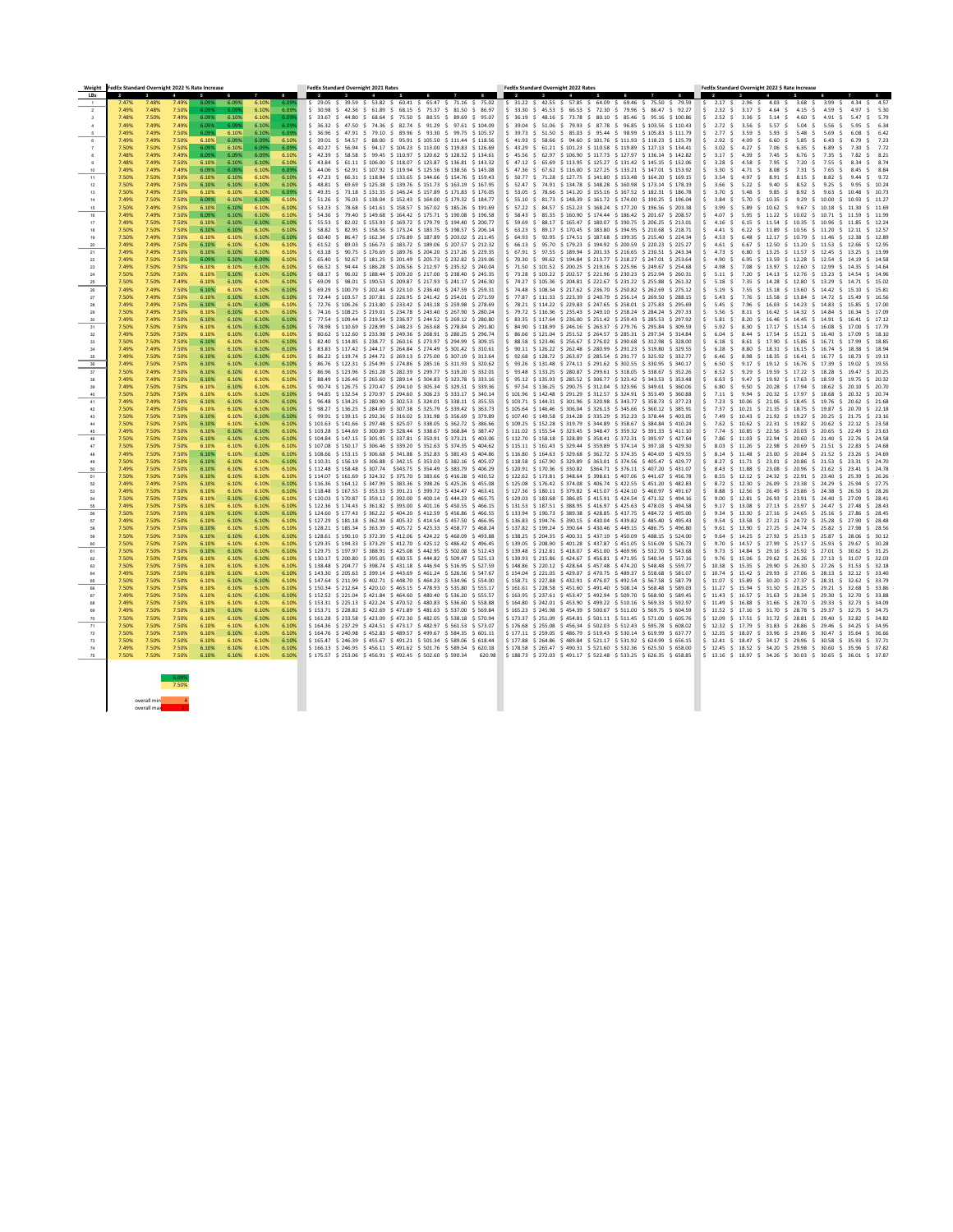| Weight    | FedEx 2 Day 2022 % Rate Increase |                |                |                |                |                 |                | FedEx 2 Day 2021 Rates                                                                                                                                                                                            | FedEx 2 Day 2022 Rates                                                                                                                                                                                                                                                                          | FedEx 2 Day 2022 \$ Rate Increase                                                                                                                                                                                                                                                    |
|-----------|----------------------------------|----------------|----------------|----------------|----------------|-----------------|----------------|-------------------------------------------------------------------------------------------------------------------------------------------------------------------------------------------------------------------|-------------------------------------------------------------------------------------------------------------------------------------------------------------------------------------------------------------------------------------------------------------------------------------------------|--------------------------------------------------------------------------------------------------------------------------------------------------------------------------------------------------------------------------------------------------------------------------------------|
| LBs       | $\overline{\mathbf{2}}$<br>4.89% | 4.88%          | 4.87%          | 4.89%          | 6<br>4.90%     | 4.90%           | 8<br>4.89%     | $\overline{2}$<br>$\frac{1}{2}$ \$ 20.04 \$ 20.89 \$ 21.78 \$ 25.16 \$ 30.63 \$ 32.67 \$ 33.34                                                                                                                    | $\overline{2}$<br>8<br>$\frac{1}{2}$ 21.02 $\frac{1}{2}$ 21.91 $\frac{1}{2}$ 22.84 $\frac{1}{2}$ 26.39 $\frac{1}{2}$ 32.13 $\frac{1}{2}$ 34.27 $\frac{1}{2}$ 34.97                                                                                                                              | $\overline{2}$<br>$\frac{1}{2}$ 0.98 \$ 1.02 \$ 1.06 \$ 1.23 \$ 1.50 \$ 1.60 \$ 1.63                                                                                                                                                                                                 |
|           | 4.89%                            | 4.88%          | 4.86%          | 4.87%          | 4.89%          | 4.88%           | 4.88%          | $\frac{1}{2}$ 21.92 \$ 22.63 \$ 27.33 \$ 34.53 \$ 38.33 \$ 40.34<br>\$20.85                                                                                                                                       | \$ 22.99 \$ 23.73 \$ 28.66 \$ 36.22 \$ 40.20 \$ 42.31<br>\$21.87                                                                                                                                                                                                                                | $1.33 \quad $5 \quad 1.69 \quad $$<br>$5 \quad 1.02$<br>1.07<br>$1.10 \pm 1.10$<br>1.87<br>\$ 1.97<br>S.<br>S.                                                                                                                                                                       |
|           | 4.86%                            | 4.869          | 4.89%          | 4.89%          | 4.89%          | 4.89%           | 4.88%          | $\frac{1}{2}$ 21.20<br>$\frac{1}{2}$ 22.63 \$ 23.95 \$ 30.09 \$ 39.68 \$ 44.40 \$ 46.28                                                                                                                           | $$22.23$ $$23.73$ $$25.12$ $$31.56$ $$41.62$ $$46.57$ $$48.54$                                                                                                                                                                                                                                  | \$1.03\$<br>$1.47 \div 1.94$<br>1.10<br>$\frac{1}{2}$ 1.17 \$<br>\$2.26<br>S.                                                                                                                                                                                                        |
|           | 4.90%                            | 4.87%          | 4.90%          | 4.90%          | 4.89%          | 4.89%           | 4.90%          | $\frac{1}{2}$ 23.41 \$ 25.93 \$ 35.13 \$ 45.85 \$ 50.70 \$ 52.67<br>\$21.84                                                                                                                                       | $$24.55$ \$ 27.20 \$ 36.85 \$ 48.09<br>  \$22.91<br>$$53.18 \t$55.25$                                                                                                                                                                                                                           | 1.27<br>$\sin 1.07$<br>S.<br>1.72<br>S.<br>2.24<br>\$ 2.58<br>1.14<br>S.<br>-S.                                                                                                                                                                                                      |
| -5        | 4.89%                            | 4.88%          | 4.90%          | 4.89%          | 4.88%          | 4.89%           | 4.89%          | $\frac{1}{2}$ 22.50<br>$\frac{1}{2}$ 24.17 \$ 28.19 \$ 39.03 \$ 51.21 \$ 56.49 \$ 59.92                                                                                                                           | $$25.35 \t$29.57 \t$40.94 \t$53.71 \t$59.25 \t$62.85$<br>$\frac{1}{2}$ 23.60                                                                                                                                                                                                                    | \$ 1.10<br>1.18<br>$1.38 \pm 1.38$<br>$1.91 \pm$<br>$2.76$ \$ 2.93<br>S.<br>$2.50\frac{1}{2}$                                                                                                                                                                                        |
|           | 4.90%<br>4.87%                   | 4.90%<br>4.87% | 4.88%<br>4.89% | 4.88%<br>4.90% | 4.88%<br>4.89% | 4.89%<br>4.89%  | 4.89%<br>4.90% | $\frac{1}{2}$ 25.11 \$ 30.72 \$ 42.62 \$ 56.93 \$ 62.77 \$ 65.63<br>\$23.47<br>S 24.46<br>$\frac{1}{2}$ 27.52 $\frac{1}{2}$ 33.32 $\frac{1}{2}$ 46.57 $\frac{1}{2}$ 64.03 $\frac{1}{2}$ 69.68 $\frac{1}{2}$ 72.30 | $\frac{1}{5}$ 24.62 $\frac{1}{5}$ 26.34 $\frac{1}{5}$ 32.22 $\frac{1}{5}$ 44.70 $\frac{1}{5}$ 59.71 $\frac{1}{5}$ 65.84 $\frac{1}{5}$ 68.84<br><sup>1</sup> \$ 25.65<br>$\frac{1}{2}$ 28.86 $\frac{1}{2}$ 34.95 $\frac{1}{2}$ 48.85 $\frac{1}{2}$ 67.16 $\frac{1}{2}$ 73.09 $\frac{1}{2}$ 75.84 | 1.23 \$<br>$2.08\frac{1}{2}$<br>\$3.21<br>$$1.15$ \$<br>$1.50 \; \; \$$<br>2.78<br>S.<br>2.28<br>$5 \quad 1.19$<br>1.34<br>1.63<br>3.13<br>\$ 3.54<br>3.41                                                                                                                           |
|           | 4.87%                            | 4.90%          | 4.88%          | 4.88%          | 4.90%          | 4.90%           | 4.89%          | $$30.02 \text{ } $35.65 \text{ } $50.81 \text{ } $70.84 \text{ } $76.76 \text{ } $79.55$<br>$\frac{1}{2}$ \$ 25.44                                                                                                | $\frac{1}{5}$ 26.68 $\frac{1}{5}$ 31.49 $\frac{1}{5}$ 37.39 $\frac{1}{5}$ 53.29 $\frac{1}{5}$ 74.31 $\frac{1}{5}$ 80.52 $\frac{1}{5}$ 83.44                                                                                                                                                     | S.<br>S.<br>S.<br>-S.<br>$5 \quad 1.24$<br>1.47<br>\$ 1.74<br>2.48 \$<br>-S.<br>3.47<br>-S.<br>\$3.89                                                                                                                                                                                |
|           | 4.90%                            | 4.88%          | 4.88%          | 4.90%          | 4.89%          | 4.89%           | 4.89%          | $\frac{1}{5}$ 26.74 \$ 31.35 \$ 38.52 \$ 54.53 \$ 77.08 \$ 84.17 \$ 87.32                                                                                                                                         | $\frac{1}{5}$ 28.05 $\frac{1}{5}$ 32.88 $\frac{1}{5}$ 40.40 $\frac{1}{5}$ 57.20 $\frac{1}{5}$ 80.85 $\frac{1}{5}$ 88.29 $\frac{1}{5}$ 91.59                                                                                                                                                     | \$ 1.31<br>$1.88 \pm 1.88$<br>$2.67 \pm 1.5$<br>\$ 4.27<br>-S.<br>1.53<br>3.77<br>S.<br>- S                                                                                                                                                                                          |
|           | 4.90%                            | 4.88%          | 4.89%          | 4.89%          | 4.90%          | 4.89%           | 4.89%          | $\frac{1}{2}$ 33.43 $\frac{1}{2}$ 41.48 $\frac{1}{2}$ 58.26 $\frac{1}{2}$ 82.28 $\frac{1}{2}$ 91.57 $\frac{1}{2}$ 94.45<br>\$26.96                                                                                | \$28.28<br>$\frac{1}{5}$ 35.06 $\frac{1}{5}$ 43.51 $\frac{1}{5}$ 61.11 $\frac{1}{5}$ 86.31 $\frac{1}{5}$ 96.05 $\frac{1}{5}$ 99.07                                                                                                                                                              | $5 \quad 1.32$<br>1.63<br>2.03<br>2.85<br>\$4.62<br>S.<br>S.<br>S.<br>S.<br>4.03<br>-S                                                                                                                                                                                               |
| 11        | 4.88%                            | 4.89%          | 4.89%          | 4.90%          | 4.90%          | 4.89%           | 4.89%          | $\frac{1}{2}$ 29.33 $\frac{1}{2}$ 35.20 $\frac{1}{2}$ 43.39 $\frac{1}{2}$ 62.29 $\frac{1}{2}$ 88.82 $\frac{1}{2}$ 98.15 $\frac{1}{2}$ 102.35                                                                      | $$30.76$ $$36.92$ $$45.51$ $$65.34$ $$93.17$ $$102.95$ $$107.36$                                                                                                                                                                                                                                | $1.72 \pm 2.12 \pm 1.12$<br>$3.05 \quad $4.35$<br>\$ 1.43 \$<br>\$ 5.01<br>S.                                                                                                                                                                                                        |
| -12       | 4.89%                            | 4.88%          | 4.89%          | 4.89%          | 4.89%          | 4.90%           | 4.90%          | $$37.26$ \$ 45.77 \$ 65.81 \$ 95.70 \$ 105.14 \$ 107.25<br>$5 \t30.88$                                                                                                                                            | \$32.39<br>$$39.08$$ \$48.01 \$69.03 \$100.38 \$110.29 \$112.50                                                                                                                                                                                                                                 | $5 \quad 1.51$<br>\$ 5.25<br>S.<br>1.82 \$<br>2.24<br>S.<br>3.22<br>4.68<br>S.<br>-S.                                                                                                                                                                                                |
| -13       | 4.87%<br>4.90%                   | 4.90%<br>4.90% | 4.88%<br>4.90% | 4.89%<br>4.89% | 4.90%<br>4.90% | 4.89%<br>4.90%  | 4.90%<br>4.89% | $\frac{1}{2}$ 39.19 \$ 47.54 \$ 69.76 \$ 101.92 \$ 110.39 \$ 115.76<br>S 33.06<br>$\frac{1}{2}$ \$ 41.23 \$ 50.63 \$ 73.78 \$ 108.17 \$ 116.16 \$ 120.98                                                          | \$34.67<br>$\frac{1}{2}$ 41.11 \$ 49.86 \$ 73.17 \$ 106.91 \$ 115.79 \$ 121.43<br>\$ 36.40 \$ 43.25 \$ 53.11 \$ 77.39 \$ 113.47 \$ 121.85 \$ 126.90                                                                                                                                             | $\frac{1}{2}$ 1.61<br>$1.92 \pm 1.02$<br>2.32<br>\$ 5.67<br>S.<br>S.<br>- 3.41<br>-S.<br>4.99<br>-S.<br>5.40<br>$5 \quad 1.70$<br>$2.02 \quad $2.48 \quad $$<br>$3.61 \div 5.30$<br>$-5$<br>\$ 5.92<br>S.                                                                            |
| 15        | 4.89%                            | 4.88%          | 4.90%          | 4.89%          | 4.90%          | 4.90%           | 4.89%          | $\frac{1}{2}$ 42.24 \$ 53.10 \$ 76.62 \$ 113.88 \$ 121.30 \$ 126.46<br>S 36.02                                                                                                                                    | \$37.78<br>$$44.30 \text{ } $55.70 \text{ } $80.37 \text{ } $119.46 \text{ } $127.24 \text{ } $132.65$                                                                                                                                                                                          | $5 \quad 1.76$<br>S.<br>2.60<br>3.75<br>\$ 6.19<br>2.06<br>S.<br>S.<br>S.<br>5.58                                                                                                                                                                                                    |
| 16        | 4.88%                            | 4.88%          | 4.89%          | 4.89%          | 4.90%          | 4.89%           | 4.89%          | 43.64 \$ 55.42 \$ 79.12 \$ 118.89 \$ 127.52 \$ 131.82<br>S 36.87                                                                                                                                                  | \$38.67<br>$$45.77$ $$58.13$ $$82.99$ $$124.71$ $$133.76$ $$138.27$                                                                                                                                                                                                                             | $5 \quad 1.80$<br>2.71<br>3.87<br>2.13<br>S.<br>\$ 6.45<br>S.<br>$\ddot{\mathsf{S}}$<br>5.82                                                                                                                                                                                         |
|           | 4.89%                            | 4.90%          | 4.90%          | 4.90%          | 4.89%          | 4.90%           | 4.89%          | \$38.00<br>$$44.94 \text{ } $57.81 \text{ } $82.91 \text{ } $124.25 \text{ } $134.32 \text{ } $137.95$                                                                                                            | $\frac{1}{2}$ 39.86 $\frac{1}{2}$ 47.14 $\frac{1}{2}$ 60.64 $\frac{1}{2}$ 86.97 $\frac{1}{2}$ 130.33 $\frac{1}{2}$ 140.90 $\frac{1}{2}$ 144.70                                                                                                                                                  | $$1.86$ \$<br>2.83<br>\$ 6.75<br>2.20<br>S.<br>S.<br>4.06 \$ 6.08<br>-S.                                                                                                                                                                                                             |
| 19        | 4.89%<br>4.90%                   | 4.89%<br>4.88% | 4.89%<br>4.90% | 4.90%<br>4.89% | 4.90%<br>4.90% | 4.90%<br>4.89%  | 4.90%<br>4.90% | $$46.42 \text{ } $59.91 \text{ } $85.78 \text{ } $129.39 \text{ } $140.25 \text{ } $143.18$$<br>539.27<br>47.70 \$ 61.69 \$ 89.28 \$ 134.11 \$ 146.71 \$ 150.87<br>40.82                                          | 48.69 \$ 62.84 \$ 89.98 \$ 135.73 \$ 147.12 \$ 150.19<br>S 41.19 S<br>$$50.03$$ \$ 64.71 \$ 93.65 \$ 140.68 \$ 153.89 \$ 158.26<br>\$42.82                                                                                                                                                      | $5 \quad 1.92$<br>2.27<br>\$7.01<br>2.93<br>4.20<br>S.<br>S.<br>S.<br>-S.<br>6.34<br>- S<br>$\frac{1}{2}$ 2.00<br>2.33<br>3.02<br>4.37<br>\$7.39<br>S.<br>-S.<br>S.<br>6.57<br>-S.                                                                                                   |
| -20       | 4.88%                            | 4.88%          | 4.89%          | 4.89%          | 4.90%          | 4.90%           | 4.89%          | 42.24<br>$$49.75 \t$64.07 \t$93.44 \t$138.89 \t$151.74 \t$156.50$                                                                                                                                                 | \$44.30<br>$$52.18$$ \$ 67.20 \$ 98.01 \$ 145.69 \$ 159.17 \$ 164.16                                                                                                                                                                                                                            | \$2.06<br>\$7.66<br>S.<br>2.43 S<br>$3.13 \quad $$<br>4.57<br>6.80<br>S.<br>-S.<br>7.43                                                                                                                                                                                              |
| 21        | 4.89%                            | 4.89%          | 4.89%          | 4.90%          | 4.89%          | 4.90%           | 4.90%          | $$51.69$ \$ 66.48 \$ 96.60 \$ 139.38 \$ 156.95 \$ 160.26<br>44.20                                                                                                                                                 | \$46.36<br>$$54.22 \text{ } $69.73 \text{ } $101.33 \text{ } $146.20 \text{ } $164.64 \text{ } $168.11$                                                                                                                                                                                         | \$2.16<br>2.53<br>$3.25 \div$<br>4.73<br>6.82<br>\$7.85<br>S.<br>S.<br>S.                                                                                                                                                                                                            |
| -22       | 4.89%                            | 4.89%          | 4.89%          | 4.89%          | 4.89%          | 4.90%           | 4.90%          | 45.56 \$ 54.18 \$ 68.31 \$ 99.31 \$ 148.52 \$ 162.95 \$ 166.48                                                                                                                                                    | $$47.79$ $$56.83$ $$71.65$ $$104.17$ $$155.79$ $$170.93$ $$174.63$                                                                                                                                                                                                                              | $\frac{1}{2}$ 2.23<br>2.65<br>4.86 \$<br>S.<br>- 3.34<br>7.27<br>\$ 8.15<br>S.<br>S.                                                                                                                                                                                                 |
| -23       | -4.88%                           | 4.89%          | 4.89%          | 4.89%          | 4.90%          | 4.90%           | 4.90%          | $$5,537$ $$70.77$ $$102.15$ $$153.88$ $$168.30$ $$172.18$<br>46.68                                                                                                                                                | $$58.08 \text{ } $74.23 \text{ } $107.15 \text{ } $161.42 \text{ } $176.54 \text{ } $180.61$<br>\$48.96                                                                                                                                                                                         | $5 \quad 2.28$<br>S.<br>2.71<br>\$ 3.46 \$<br>5.00<br>\$ 8.43<br>S.<br>7.54                                                                                                                                                                                                          |
| -25       | 4.88%<br>4.89%                   | 4.90%<br>4.90% | 4.89%<br>4.89% | 4.89%<br>4.89% | 4.90%<br>4.89% | 4.90%<br>4.90%  | 4.90%<br>4.90% | $$57.57$ $$73.03$ $$106.12$ $$159.49$ $$170.58$ $$174.00$<br>47.75<br>49.30<br>$$59.21$ \$ 74.41 \$ 109.76 \$ 164.69 \$ 181.04 \$ 188.61                                                                          | $$60.39$ \$76.60 \$111.31 \$167.30 \$178.93 \$182.52<br>\$50.08<br>$$51.71$ $$62.11$ $$78.05$ $$115.13$ $$172.75$ $$189.91$ $$197.85$                                                                                                                                                           | $5 \quad 2.33$<br>2.82 \$<br>3.57<br>7.81<br>\$ 8.52<br>-S.<br>S.<br>$5.19 \;$ \$<br>8.35<br>-S.<br>$\frac{2.41}{2.3}$<br>2.90<br>3.64<br>\$ 5.37<br>\$9.24<br>S.<br>8.06<br>S.<br>S.<br>S.                                                                                          |
| -26       | 4.88%                            | 4.90%          | 4.90%          | 4.90%          | 4.90%          | 4.90%           | 4.90%          | 50.78<br>60.84 \$77.17 \$113.36 \$170.27 \$187.27 \$193.82<br>S.                                                                                                                                                  | ∫ \$53.26<br>$63.82 \div$<br>80.95 \$118.91 \$178.61 \$196.44 \$203.31<br>S.                                                                                                                                                                                                                    | \$2.48<br>2.98<br>3.78<br>5.55<br>\$9.49<br>S.<br>S.<br>8.34<br>-S.                                                                                                                                                                                                                  |
| -27       | 4.89%                            | 4.89%          | 4.89%          | 4.90%          | 4.90%          | 4.90%           | 4.90%          | 52.40<br>$$62.62 \text{ } $79.14 \text{ } $117.36 \text{ } $176.05 \text{ } $193.56 \text{ } $199.90$                                                                                                             | \$ 54.96<br>$$65.68$$ \$ 83.01 \$ 123.11 \$ 184.67 \$ 203.04<br>\$209.69                                                                                                                                                                                                                        | \$2.56<br>3.06<br>3.87<br>$\ddot{\mathsf{S}}$<br>5.75 \$<br>8.62<br>\$9.79<br>9.48<br>- S                                                                                                                                                                                            |
|           | 4.88%                            | 4.89%          | 4.89%          | 4.89%          | 4.90%          | 4.90%           | 4.90%          | $$64.68$ \$ 80.96 \$120.16 \$180.55 \$198.55 \$204.73<br>S 54.08                                                                                                                                                  | \$ 56.72 \$ 67.84 \$ 84.92 \$ 126.04 \$ 189.39 \$ 208.27 \$ 214.76                                                                                                                                                                                                                              | \$2.64<br>\$10.03<br>3.96<br>S.<br>5.88<br>8.84<br>3.16 S<br>-S.                                                                                                                                                                                                                     |
| - 29      | 4.88%<br>4.88%                   | 4.89%<br>4.89% | 4.89%          | 4.89%          | 4.90%          | 4.90%           | 4.90%          | $$5.48$ \$ 65.88 \$ 83.36 \$ 123.01 \$ 185.40 \$ 203.52 \$ 210.83<br>$\frac{4.90\%}{4.90\%}$ \$ 55.70 \$ 67.67 \$ 86.24 \$ 127.03 \$ 190.49 \$ 209.02 \$ 216.17                                                   | $\frac{1}{5}$ 58.19 \$ 69.10 \$ 87.44 \$ 129.03 \$ 194.48 \$ 213.49 \$ 221.16<br>$\frac{1}{5}$ 58.42 \$ 70.98 \$ 90.46 \$ 133.25 \$ 199.82 \$ 219.26 \$ 226.76                                                                                                                                  | \$2.71<br>$3.22 \div 4.08 \div 6.02 \div 9.08 \div$<br>\$10.33<br>S.<br>9.97                                                                                                                                                                                                         |
| -31       | 4.90%                            | 4.89%          | 4.89%<br>4.89% | 4.90%<br>4.90% | 4.90%<br>4.90% | 4.90%<br>4.90%  | 4.90%          | $\frac{1}{2}$ \$ 55.92 \$ 69.94 \$ 88.57 \$ 129.88 \$ 194.84 \$ 213.55 \$ 221.96                                                                                                                                  | $$58.66 \t$ 73.36 \t$ 92.90 \t$ 136.24 \t$ 204.38 \t$ 224.01 \t$ 232.83$                                                                                                                                                                                                                        | $\frac{1}{2}$ 2.72 $\frac{1}{2}$ 3.31 $\frac{1}{2}$ 4.22 $\frac{1}{2}$ 6.22 $\frac{1}{2}$ 9.33 $\frac{1}{2}$ 10.24 $\frac{1}{2}$ 10.59<br>$\frac{1}{2}$ 2.74 \$ 3.42 \$ 4.33 \$ 6.36 \$ 9.54 \$ 10.46 \$ 10.87                                                                       |
|           | 4.90%                            | 4.90%          | 4.90%          | 4.89%          | 4.90%          | 4.90%           | 4.90%          | $\frac{1}{2}$ \$ 56.16 \$ 71.49 \$ 91.09 \$ 133.03 \$ 200.56 \$ 219.48 \$ 227.31                                                                                                                                  | \$ 58.91 \$ 74.99 \$ 95.55 \$139.54 \$210.38 \$230.23 \$238.44                                                                                                                                                                                                                                  | $\frac{1}{2}$ 2.75 \$ 3.50 \$ 4.46 \$ 6.51 \$ 9.82 \$ 10.75 \$ 11.13                                                                                                                                                                                                                 |
| -33       | 4.88%                            | 4.89%          | 4.89%          | 4.89%          | 4.90%          | 4.90%           | 4.90%          | $\frac{1}{2}$ 60.80 \$ 73.35 \$ 93.62 \$ 135.86 \$ 205.93 \$ 224.53 \$ 233.09                                                                                                                                     | $$63.77$ $$76.94$ $$98.20$ $$142.51$ $$216.02$ $$235.53$ $$244.51$                                                                                                                                                                                                                              | $\frac{1}{2}$ 2.97 \$ 3.59 \$ 4.58 \$ 6.65 \$ 10.09 \$ 11.00 \$ 11.42                                                                                                                                                                                                                |
|           | 4.90%                            | 4.90%          | 4.90%          | 4.90%          | 4.90%          | 4.90%           | 4.90%          | $\frac{1}{2}$ \$ 62.70 \$ 74.70 \$ 95.59 \$ 140.62 \$ 212.16 \$ 230.11 \$ 238.83                                                                                                                                  | $\frac{1}{2}$ 65.77 \$ 78.36 \$ 100.27 \$ 147.51 \$ 222.55 \$ 241.38 \$ 250.53                                                                                                                                                                                                                  | $\frac{1}{2}$ 3.07 \$ 3.66 \$ 4.68 \$ 6.89 \$ 10.39 \$ 11.27 \$ 11.70                                                                                                                                                                                                                |
| 36        | 4.89%<br>4.89%                   | 4.90%<br>4.89% | 4.90%<br>4.90% | 4.90%<br>4.90% | 4.90%<br>4.90% | 4.90%<br>4.90%  | 4.90%<br>4.90% | $\frac{1}{5}$ 63.97 \$ 76.97 \$ 97.65 \$ 143.40 \$ 218.53 \$ 235.17 \$ 239.88<br>$\frac{1}{2}$ \$ 64.97 \$ 78.67 \$ 99.67 \$ 146.34 \$ 224.40 \$ 241.24 \$ 246.07                                                 | $$67.10 \text{ } $80.74 \text{ } $102.43 \text{ } $150.42 \text{ } $229.23 \text{ } $246.69 \text{ } $251.63$<br>$\frac{1}{2}$ 68.15 $\frac{1}{2}$ 82.52 $\frac{1}{2}$ 104.55 $\frac{1}{2}$ 153.51 $\frac{1}{2}$ 235.39 $\frac{1}{2}$ 253.05 $\frac{1}{2}$ 258.12                               | $\frac{1}{2}$ 3.13 $\frac{1}{2}$ 3.77 $\frac{1}{2}$ 4.78 $\frac{1}{2}$ 7.02 $\frac{1}{2}$ 10.70 $\frac{1}{2}$ 11.52 $\frac{1}{2}$ 11.75<br>$\frac{1}{2}$ 3.18 $\frac{1}{2}$ 3.85 $\frac{1}{2}$ 4.88 $\frac{1}{2}$ 7.17 $\frac{1}{2}$ 10.99 $\frac{1}{2}$ 11.81 $\frac{1}{2}$ 12.05   |
| 37        | 4.90%                            | 4.90%          | 4.90%          | 4.90%          | 4.90%          | 4.90%           | 4.90%          | $\frac{1}{2}$ 66.17 \$ 79.80 \$ 102.08 \$ 150.13 \$ 230.49 \$ 249.80 \$ 257.60                                                                                                                                    | $$69.41$ $$83.71$ $$107.08$ $$157.48$ $$241.78$ $$262.04$ $$270.22$                                                                                                                                                                                                                             | $\frac{1}{2}$ 3.24 $\frac{1}{2}$ 3.91 $\frac{1}{2}$ 5.00 $\frac{1}{2}$ 7.35 $\frac{1}{2}$ 11.29 $\frac{1}{2}$ 12.24 $\frac{1}{2}$ 12.62                                                                                                                                              |
|           | 4.89%                            | 4.89%          | 4.89%          | 4.90%          | 4.90%          | 4.90%           | 4.90%          | $\frac{1}{2}$ \$ 67.28 \$ 81.01 \$ 104.67 \$ 153.16 \$ 236.37 \$ 256.30 \$ 264.62                                                                                                                                 | $\frac{1}{2}$ 70.57 $\frac{1}{2}$ 84.97 $\frac{1}{2}$ 109.79 $\frac{1}{2}$ 160.66 $\frac{1}{2}$ 247.95 $\frac{1}{2}$ 268.85 $\frac{1}{2}$ 277.58                                                                                                                                                | $\frac{1}{5}$ 3.29 $\frac{1}{5}$ 3.96 $\frac{1}{5}$ 5.12 $\frac{1}{5}$ 7.50 $\frac{1}{5}$ 11.58 $\frac{1}{5}$ 12.55 $\frac{1}{5}$ 12.96                                                                                                                                              |
|           | 4.90%                            | 4.89%          | 4.90%          | 4.90%          | 4.90%          | 4.90%           | 4.90%          | $\frac{1}{5}$ 69.42 \$ 83.15 \$ 106.43 \$ 156.21 \$ 242.08 \$ 263.12 \$ 271.50                                                                                                                                    | $$72.82 \$87.22 \$111.64 \$163.86 \$253.94 \$276.01 \$284.80$                                                                                                                                                                                                                                   | $\frac{1}{2}$ 3.40 \$ 4.07 \$ 5.21 \$ 7.65 \$ 11.86 \$ 12.89 \$ 13.30                                                                                                                                                                                                                |
| -41       | 4.90%<br>4.89%                   | 4.90%<br>4.90% | 4.89%<br>4.90% | 4.90%<br>4.90% | 4.90%<br>4.90% | 4.90%<br>4.90%  | 4.90%<br>4.90% | $\frac{1}{5}$ 69.64 \$ 85.35 \$ 108.97 \$ 159.73 \$ 247.58 \$ 269.57 \$ 277.51<br>  \$ 73.02 \$ 87.42 \$110.23 \$162.66 \$253.17 \$276.60 \$285.00                                                                | $\frac{1}{5}$ 73.05 \$ 89.53 \$ 114.30 \$ 167.55 \$ 259.71 \$ 282.77 \$ 291.10<br>$$76.59$ $$91.70$ $$115.63$ $$170.63$ $$265.57$ $$290.15$ $$298.96$                                                                                                                                           | $\frac{1}{5}$ 3.41 $\frac{1}{5}$ 4.18 $\frac{1}{5}$ 5.33 $\frac{1}{5}$ 7.82 $\frac{1}{5}$ 12.13 $\frac{1}{5}$ 13.20 $\frac{1}{5}$ 13.59<br>$\frac{1}{5}$ 3.57 $\frac{1}{5}$ 4.28 $\frac{1}{5}$ 5.40 $\frac{1}{5}$ 7.97 $\frac{1}{5}$ 12.40 $\frac{1}{5}$ 13.55 $\frac{1}{5}$ 13.96   |
| 42        | 4.89%                            | 4.89%          | 4.90%          | 4.89%          | 4.90%          | 4.90%           | 4.90%          | $\frac{1}{2}$ 5 74.21 \$ 89.54 \$ 112.48 \$ 166.10 \$ 258.60 \$ 283.42 \$ 292.16                                                                                                                                  | $$77.84$ $$93.92$ $$117.99$ $$174.23$ $$271.27$ $$297.30$ $$306.47$                                                                                                                                                                                                                             | $\frac{1}{2}$ 3.63 $\frac{1}{2}$ 4.38 $\frac{1}{2}$ 5.51 $\frac{1}{2}$ 8.13 $\frac{1}{2}$ 12.67 $\frac{1}{2}$ 13.88 $\frac{1}{2}$ 14.31                                                                                                                                              |
| 43        | 4.90%                            | 4.89%          | 4.90%          | 4.90%          | 4.90%          | 4.90%           | 4.90%          | \$ 75.76 \$ 91.40 \$114.19 \$168.87 \$264.69 \$288.68 \$298.25                                                                                                                                                    | $\frac{1}{2}$ 79.47 $\frac{1}{2}$ 95.87 $\frac{1}{2}$ 119.78 $\frac{1}{2}$ 177.14 $\frac{1}{2}$ 277.65 $\frac{1}{2}$ 302.82 $\frac{1}{2}$ 312.86                                                                                                                                                | $\frac{1}{2}$ 3.71 \$ 4.47 \$ 5.59 \$ 8.27 \$ 12.96 \$ 14.14 \$ 14.61                                                                                                                                                                                                                |
|           | 4.89%                            | 4.90%          | 4.90%          | 4.90%          | 4.90%          | 4.90%           | 4.90%          | $\frac{1}{2}$ \$ 77.04 \$ 92.53 \$ 116.78 \$ 171.87 \$ 269.84 \$ 293.59 \$ 304.13                                                                                                                                 | $$80.81$ \$97.06 \$122.50 \$180.29 \$283.06 \$307.97 \$319.03                                                                                                                                                                                                                                   | $\frac{1}{5}$ 3.77 $\frac{1}{5}$ 4.53 $\frac{1}{5}$ 5.72 $\frac{1}{5}$ 8.42 $\frac{1}{5}$ 13.22 $\frac{1}{5}$ 14.38 $\frac{1}{5}$ 14.90                                                                                                                                              |
| -45       | 4.90%<br>4.89%                   | 4.89%<br>4.89% | 4.90%<br>4.90% | 4.89%<br>4.90% | 4.90%<br>4.90% | -4.90%<br>4.90% | 4.90%<br>4.90% | $\frac{1}{2}$ 5 77.38 \$ 94.80 \$ 118.48 \$ 174.27 \$ 274.76 \$ 299.08 \$ 308.66<br>$\frac{1}{2}$ \$ 79.78 \$ 95.85 \$ 120.86 \$ 176.04 \$ 279.40 \$ 303.91 \$ 315.33                                             | $$31.17 \t$ 99.44 \t$ 124.28 \t$ 182.80 \t$ 288.22 \t$ 313.73 \t$ 323.78$<br>$$33.68$ \$ 100.54 \$ 126.78 \$ 184.66 \$ 293.09 \$ 318.80 \$ 330.78                                                                                                                                               | $\frac{1}{2}$ 3.79 \$ 4.64 \$ 5.80 \$ 8.53 \$ 13.46 \$ 14.65 \$ 15.12<br>$\frac{1}{5}$ 3.90 $\frac{1}{5}$ 4.69 $\frac{1}{5}$ 5.92 $\frac{1}{5}$ 8.62 $\frac{1}{5}$ 13.69 $\frac{1}{5}$ 14.89 $\frac{1}{5}$ 15.45                                                                     |
|           | 4.90%                            | 4.89%          | 4.90%          | 4.90%          | 4.90%          | 4.90%           | 4.90%          | $$80.02$$ \$96.07 \$122.87 \$176.27 \$279.91 \$304.40 \$316.00                                                                                                                                                    | $$33.94$ \$100.77 \$128.89 \$184.90 \$293.62 \$319.31 \$331.48                                                                                                                                                                                                                                  | $\frac{1}{5}$ 3.92 $\frac{1}{5}$ 4.70 $\frac{1}{5}$ 6.02 $\frac{1}{5}$ 8.63 $\frac{1}{5}$ 13.71 $\frac{1}{5}$ 14.91 $\frac{1}{5}$ 15.48                                                                                                                                              |
|           | 4.90%                            | 4.89%          | 4.89%          | 4.90%          | 4.90%          | 4.90%           | 4.90%          | $\frac{1}{2}$ \$ 81.69 \$ 99.94 \$ 125.07 \$ 176.49 \$ 289.93 \$ 311.81 \$ 318.55                                                                                                                                 | $$35.69$ $$104.83$ $$131.19$ $$185.13$ $$304.13$ $$327.08$ $$334.15$                                                                                                                                                                                                                            | $\frac{1}{2}$ 4.00 \$ 4.89 \$ 6.12 \$ 8.64 \$ 14.20 \$ 15.27 \$ 15.60                                                                                                                                                                                                                |
|           | 4.90%                            | 4.89%          | 4.90%          | 4.90%          | 4.90%          | 4.90%           | 4.90%          | $\frac{1}{2}$ \$ 100.33 \$ 125.31 \$ 176.71 \$ 294.86 \$ 312.56 \$ 318.82                                                                                                                                         | $$334.44$<br>$$105.24$ $$131.45$ $$185.36$ $$309.30$ $$327.87$ $$334.44$                                                                                                                                                                                                                        | $\frac{1}{2}$ 4.01 \$ 4.91 \$ 6.14 \$ 8.65 \$ 14.44 \$ 15.31 \$ 15.62                                                                                                                                                                                                                |
|           | 4.89%                            | 4.89%          | 4.90%          | 4.90%          | 4.90%          | 4.90%           | 4.90%          | $\frac{1}{2}$ \$2.13 \$100.55 \$129.23 \$177.02 \$299.90 \$313.01<br>\$319.28                                                                                                                                     | $$86.15$ $$105.47$ $$135.56$ $$185.69$ $$314.59$ $$328.34$ $$334.92$                                                                                                                                                                                                                            | $\frac{1}{5}$ 4.02 $\frac{1}{5}$ 4.92 $\frac{1}{5}$ 6.33 $\frac{1}{5}$ 8.67 $\frac{1}{5}$ 14.69 $\frac{1}{5}$ 15.33 $\frac{1}{5}$ 15.64                                                                                                                                              |
|           | 4.90%<br>4.89%                   | 4.89%<br>4.90% | 4.90%<br>4.90% | 4.90%<br>4.90% | 4.90%<br>4.90% | 4.90%<br>4.90%  | 4.90%<br>4.90% | $\frac{1}{2}$ \$ 22.89 \$ 100.99 \$ 132.09 \$ 183.02 \$ 314.33 \$ 321.80<br>328.24<br>$\frac{1}{2}$ \$ 88.75 \$ 106.41 \$ 136.34 \$ 193.08 \$ 319.11 \$ 344.74<br>352.78                                          | \$ 86.95 \$105.93 \$138.56 \$191.98 \$329.73 \$337.56 \$344.32<br>$$93.09$ $$111.62$ $$143.02$ $$202.54$ $$334.74$ $$361.63$ $$370.06$                                                                                                                                                          | $\frac{1}{5}$ 4.06 $\frac{1}{5}$ 4.94 $\frac{1}{5}$ 6.47 $\frac{1}{5}$ 8.96 $\frac{1}{5}$ 15.40 $\frac{1}{5}$ 15.76 $\frac{1}{5}$ 16.08<br>$\frac{1}{5}$ 4.34 $\frac{1}{5}$ 5.21 $\frac{1}{5}$ 6.68 $\frac{1}{5}$ 9.46 $\frac{1}{5}$ 15.63 $\frac{1}{5}$ 16.89 $\frac{1}{5}$ 17.28   |
|           | 4.89%                            | 4.89%          | 4.90%          | 4.90%          | 4.90%          | 4.90%           | 4.90%          | $\frac{1}{2}$ \$ 90.52 \$ 108.57 \$ 138.26 \$ 194.51 \$ 319.60 \$ 348.27<br>355.24                                                                                                                                | $\frac{1}{5}$ 94.95 \$ 113.88 \$ 145.03 \$ 204.04 \$ 335.26 \$ 365.33 \$ 372.64                                                                                                                                                                                                                 | $\frac{1}{2}$ 4.43 $\frac{1}{2}$ 5.31 $\frac{1}{2}$ 6.77 $\frac{1}{2}$ 9.53 $\frac{1}{2}$ 15.66 $\frac{1}{2}$ 17.06 $\frac{1}{2}$ 17.40                                                                                                                                              |
|           | 4.89%                            | 4.90%          | 4.90%          | 4.90%          | 4.90%          | 4.90%           | 4.90%          | $\frac{1}{2}$ \$ 91.80 \$ 109.88 \$ 140.42 \$ 194.96 \$ 320.30 \$ 348.71<br>355.69                                                                                                                                | $\frac{1}{5}$ 96.29 \$ 115.26 \$ 147.30 \$ 204.51 \$ 335.99 \$ 365.79 \$ 373.11                                                                                                                                                                                                                 | $\frac{1}{5}$ 4.49 $\frac{1}{5}$ 5.38 $\frac{1}{5}$ 6.88 $\frac{1}{5}$ 9.55 $\frac{1}{5}$ 15.69 $\frac{1}{5}$ 17.08 $\frac{1}{5}$ 17.42                                                                                                                                              |
|           | 4.90%                            | 4.89%          | 4.90%          | 4.90%          | 4.90%          | 4.90%           | 4.90%          | $\frac{1}{2}$ \$ 93.49 \$ 110.32 \$ 141.64 \$ 195.41 \$ 334.01 \$ 349.14<br>356.13                                                                                                                                | $$98.07$ \$115.72 \$148.58 \$204.98 \$350.37 \$366.24 \$373.57                                                                                                                                                                                                                                  | $\frac{1}{2}$ 4.58 $\frac{1}{2}$ 5.40 $\frac{1}{2}$ 6.94 $\frac{1}{2}$ 9.57 $\frac{1}{2}$ 16.36 $\frac{1}{2}$ 17.10 $\frac{1}{2}$ 17.44                                                                                                                                              |
| -56       | 4.89%<br>4.89%                   | 4.89%<br>4.89% | 4.90%<br>4.90% | 4.90%<br>4.89% | 4.90%<br>4.90% | 4.90%<br>4.90%  | 4.90%<br>4.90% | $\frac{1}{2}$ \$ 94.24 \$ 110.76 \$ 142.08 \$ 195.97 \$ 335.39 \$ 349.57<br>356.57<br>$\frac{1}{2}$ \$ 94.68 \$ 115.53 \$ 146.45 \$ 207.05 \$ 346.31 \$ 356.63<br>363.77                                          | $\frac{1}{5}$ 98.85 \$ 116.18 \$ 149.04 \$ 205.57 \$ 351.82 \$ 366.69 \$ 374.04<br>$\frac{1}{5}$ 99.31 \$ 121.18 \$ 153.62 \$ 217.18 \$ 363.27 \$ 374.10 \$ 381.59                                                                                                                              | $\frac{1}{5}$ 4.61 $\frac{1}{5}$ 5.42 $\frac{1}{5}$ 6.96 $\frac{1}{5}$ 9.60 $\frac{1}{5}$ 16.43 $\frac{1}{5}$ 17.12 $\frac{1}{5}$ 17.47<br>$\frac{1}{5}$ 4.63 $\frac{1}{5}$ 5.65 $\frac{1}{5}$ 7.17 $\frac{1}{5}$ 10.13 $\frac{1}{5}$ 16.96 $\frac{1}{5}$ 17.47 $\frac{1}{5}$ 17.82  |
|           | 4.90%                            | 4.90%          | 4.89%          | 4.90%          | 4.90%          | 4.90%           | 4.90%          | $\frac{1}{2}$ \$ 106.01 \$ 146.89 \$ 208.16 \$ 350.34 \$ 357.35<br>364.5                                                                                                                                          | $\frac{1}{5}$ 99.78 $\frac{1}{5}$ 121.69 $\frac{1}{5}$ 154.08 $\frac{1}{5}$ 218.35 $\frac{1}{5}$ 367.50 $\frac{1}{5}$ 374.85 $\frac{1}{5}$ 382.35                                                                                                                                               | $\frac{1}{5}$ 4.66 \$ 5.68 \$ 7.19 \$ 10.19 \$ 17.16 \$ 17.50 \$ 17.85                                                                                                                                                                                                               |
| -59       | 4.90%                            | 4.89%          | 4.90%          | 4.90%          | 4.90%          | 4.90%           | 4.90%          | $\frac{1}{2}$ \$ 95.56 \$ 116.70 \$ 151.96 \$ 208.61 \$ 354.69 \$ 361.79<br>369.03                                                                                                                                | $\frac{1}{2}$ \$100.24 \$122.41 \$159.40 \$218.83 \$372.06 \$379.51 \$387.11                                                                                                                                                                                                                    | \$ 4.68 \$ 5.71 \$ 7.44 \$ 10.22 \$ 17.37 \$ 17.72 \$ 18.08                                                                                                                                                                                                                          |
|           | 4.90%                            | 4.89%          | 4.89%          | 4.90%          | 4.90%          | 4.90%           | 4.90%          | $\frac{1}{2}$ \$ 96.00 \$ 117.14 \$ 152.82 \$ 214.43 \$ 360.14 \$ 369.82<br>377.22                                                                                                                                | \$ 100.70    \$ 122.87    \$ 160.30    \$ 224.93    \$ 377.78    \$ 387.94    \$ 395.70                                                                                                                                                                                                         | $\frac{1}{2}$ 4.70 \$ 5.73 \$ 7.48 \$ 10.50 \$ 17.64 \$ 18.12 \$ 18.48                                                                                                                                                                                                               |
|           | 4.89%<br>4.89%                   | 4.90%<br>4.90% | 4.89%<br>4.90% | 4.90%<br>4.90% | 4.90%<br>4.90% | 4.90%<br>4.90%  | 4.90%<br>4.90% | $\frac{1}{2}$ 96.44 \$ 117.58 \$ 153.26 \$ 215.02 \$ 365.25 \$ 372.86 \$ 380.32<br>$\frac{1}{2}$ 96.88 \$ 118.02 \$ 153.70 \$ 215.47 \$ 366.05 \$ 373.54 \$ 381.02                                                | $\frac{1}{2}$ \$ 101.16 \$ 123.34 \$ 160.76 \$ 225.55 \$ 383.14 \$ 391.12 \$ 398.95<br>$\frac{1}{2}$ \$ 101.62 \$ 123.80 \$ 161.23 \$ 226.02 \$ 383.98 \$ 391.84 \$ 399.68                                                                                                                      | $\frac{1}{2}$ 4.72 $\frac{1}{2}$ 5.76 $\frac{1}{2}$ 7.50 $\frac{1}{2}$ 10.53 $\frac{1}{2}$ 17.89 $\frac{1}{2}$ 18.26 $\frac{1}{2}$ 18.63<br>$\frac{1}{5}$ 4.74 $\frac{1}{5}$ 5.78 $\frac{1}{5}$ 7.53 $\frac{1}{5}$ 10.55 $\frac{1}{5}$ 17.93 $\frac{1}{5}$ 18.30 $\frac{1}{5}$ 18.66 |
|           | 4.89%                            | 4.90%          | 4.90%          | 4.90%          | 4.90%          | 4.90%           | 4.90%          | $\frac{1}{2}$ 97.32 \$ 118.46 \$ 154.15 \$ 219.93 \$ 379.25 \$ 386.86 \$ 394.60                                                                                                                                   | $\frac{1}{2}$ \$ 102.08 \$ 124.26 \$ 161.70 \$ 230.70 \$ 397.83 \$ 405.81 \$ 413.93                                                                                                                                                                                                             | $\frac{1}{2}$ 4.76 \$ 5.80 \$ 7.55 \$ 10.77 \$ 18.58 \$ 18.95 \$ 19.33                                                                                                                                                                                                               |
|           | 4.89%                            | 4.89%          | 4.90%          | 4.90%          | 4.90%          | 4.90%           | 4.90%          | $$103.42$ \$120.78 \$154.59 \$220.38 \$380.58 \$388.20 \$395.98                                                                                                                                                   | $\frac{1}{2}$ \$ 108.48 \$ 126.69 \$ 162.16 \$ 231.17 \$ 399.22 \$ 407.22 \$ 415.37                                                                                                                                                                                                             | $\frac{1}{5}$ 5.06 \$ 5.91 \$ 7.57 \$ 10.79 \$ 18.64 \$ 19.02 \$ 19.39                                                                                                                                                                                                               |
| 65        | 4.89%                            | 4.90%          | 4.90%          | 4.90%          | 4.90%          | 4.90%           | 4.90%          | $\frac{1}{2}$ \$ 107.30 \$ 123.98 \$ 155.03 \$ 226.23 \$ 381.00 \$ 388.62 \$ 396.40                                                                                                                               | $\frac{1}{2}$ \$ 112.55 \$ 130.05 \$ 162.62 \$ 237.31 \$ 399.65 \$ 407.65 \$ 415.81                                                                                                                                                                                                             | $\frac{1}{2}$ 5.25 \$ 6.07 \$ 7.59 \$ 11.08 \$ 18.65 \$ 19.03 \$ 19.41                                                                                                                                                                                                               |
| 66        | 4.89%<br>4.90%                   | 4.89%<br>4.89% | 4.90%<br>4.90% | 4.90%<br>4.90% | 4.90%<br>4.90% | 4.90%<br>4.90%  | 4.90%<br>4.90% | $\frac{1}{2}$ \$ 107.74 \$ 124.42 \$ 156.76 \$ 226.82 \$ 381.65 \$ 389.29 \$ 397.08<br>$\frac{1}{2}$ \$ 108.18 \$ 126.91 \$ 157.16 \$ 227.27 \$ 382.07 \$ 389.72 \$ 397.52                                        | $\frac{1}{2}$ 113.01 $\frac{1}{2}$ 130.51 $\frac{1}{2}$ 164.44 $\frac{1}{2}$ 237.93 $\frac{1}{2}$ 400.35 $\frac{1}{2}$ 408.36 $\frac{1}{2}$ 416.53<br>$\frac{1}{2}$ \$ 113.48 \$ 133.12 \$ 164.86 \$ 238.40 \$ 400.79 \$ 408.81 \$ 416.99                                                       | $\frac{1}{2}$ 5.27 \$ 6.09 \$ 7.68 \$ 11.11 \$ 18.70 \$ 19.07 \$ 19.45<br>$\frac{1}{2}$ 5.30 \$ 6.21 \$ 7.70 \$ 11.13 \$ 18.72 \$ 19.09 \$ 19.47                                                                                                                                     |
|           | 4.90%                            | 4.89%          | 4.90%          | 4.90%          | 4.90%          | 4.90%           | 4.90%          | $$108.62 \text{ } $127.93 \text{ } $161.54 \text{ } $227.72 \text{ } $382.50 \text{ } $390.15 \text{ } $397.96$                                                                                                   | $\frac{1}{2}$ \$ 113.94 \$ 134.19 \$ 169.45 \$ 238.87 \$ 401.23 \$ 409.26 \$ 417.45                                                                                                                                                                                                             | $\frac{1}{2}$ 5.32 \$ 6.26 \$ 7.91 \$ 11.15 \$ 18.73 \$ 19.11 \$ 19.49                                                                                                                                                                                                               |
|           | 4.90%                            | 4.89%          | 4.90%          | 4.90%          | 4.90%          | 4.90%           | 4.90%          | $$109.06$ \$130.77 \$161.98 \$228.71 \$383.80 \$391.48 \$399.31                                                                                                                                                   | $\frac{1}{2}$ \$ 114.40 \$ 137.17 \$ 169.91 \$ 239.91 \$ 402.59 \$ 410.65 \$ 418.87                                                                                                                                                                                                             | $\frac{1}{5}$ 5.34 \$ 6.40 \$ 7.93 \$ 11.20 \$ 18.79 \$ 19.17 \$ 19.56                                                                                                                                                                                                               |
| -70       | 4.89%                            | 4.90%          | 4.90%          | 4.90%          | 4.90%          | 4.90%           | 4.90%          | $$109.50 \$142.52 \$167.65 \$248.10 \$403.94 \$416.83 \$425.17$                                                                                                                                                   | $\frac{1}{2}$ \$ 114.86 \$ 149.50 \$ 175.86 \$ 260.25 \$ 423.73 \$ 437.25 \$ 446.00                                                                                                                                                                                                             | $\frac{1}{2}$ 5.36 \$ 6.98 \$ 8.21 \$ 12.15 \$ 19.79 \$ 20.42 \$ 20.83                                                                                                                                                                                                               |
| 71<br>-72 | 4.90%<br>4.90%                   | 4.89%<br>4.89% | 4.90%<br>4.90% | 4.90%<br>4.90% | 4.90%<br>4.90% | 4.90%<br>4.90%  | 4.90%<br>4.90% | $$116.15$ $$144.45$ $$168.22$ $$250.05$ $$405.96$ $$420.99$ $$429.42$<br>$\frac{1}{2}$ \$ 116.82 \$ 144.89 \$ 168.66 \$ 250.49 \$ 412.87 \$ 421.42 \$ 429.85                                                      | $\frac{1}{2}$ \$ 121.84 \$ 151.52 \$ 176.46 \$ 262.30 \$ 425.85 \$ 441.61 \$ 450.46<br>$\frac{1}{2}$ 122.54 $\frac{1}{2}$ 151.98 $\frac{1}{2}$ 176.92 $\frac{1}{2}$ 262.76 $\frac{1}{2}$ 433.10 $\frac{1}{2}$ 442.06 $\frac{1}{2}$ 450.91                                                       | $\frac{1}{2}$ 5.69 \$ 7.07 \$ 8.24 \$ 12.25 \$ 19.89 \$ 20.62 \$ 21.04<br>$\frac{1}{2}$ 5.72 $\frac{1}{2}$ 7.09 $\frac{1}{2}$ 8.26 $\frac{1}{2}$ 12.27 $\frac{1}{2}$ 20.23 $\frac{1}{2}$ 20.64 $\frac{1}{2}$ 21.06                                                                   |
| -73       | 4.90%                            | 4.90%          | 4.90%          | 4.90%          | 4.90%          | 4.90%           | 4.90%          | $$117.22$ $$145.33$ $$169.47$ $$254.61$ $$413.57$ $$421.85$ $$430.29$                                                                                                                                             | $\frac{1}{2}$ \$ 122.96 \$ 152.45 \$ 177.77 \$ 267.08 \$ 433.83 \$ 442.51 \$ 451.37                                                                                                                                                                                                             | $\frac{1}{2}$ 5.74 \$ 7.12 \$ 8.30 \$ 12.47 \$ 20.26 \$ 20.66 \$ 21.08                                                                                                                                                                                                               |
| 74        | 4.90%                            | 4.90%          | 4.90%          | 4.90%          | 4.90%          | 4.90%           | 4.90%          | $\frac{1}{2}$ \$ 117.62 \$ 145.77 \$ 169.91 \$ 255.06 \$ 414.15 \$ 422.44 \$ 430.89                                                                                                                               | $\frac{1}{2}$ \$ 123.38 \$ 152.91 \$ 178.23 \$ 267.55 \$ 434.44 \$ 443.13 \$ 452.00                                                                                                                                                                                                             | $\frac{1}{5}$ 5.76 \$ 7.14 \$ 8.32 \$ 12.49 \$ 20.29 \$ 20.69 \$ 21.11                                                                                                                                                                                                               |
| 75        | 4.90%                            | 4.90%          | 4.89%          | 4.90%          | 4.90%          | 4.90%           |                | $4.90\%$ \$ 118.42 \$ 146.66 \$ 170.79 \$ 260.20 \$ 425.61 \$ 434.13 \$ 442.82                                                                                                                                    | $$124.22 \; $153.84 \; $179.15 \; $272.94 \; $446.46 \; $455.40 \; $464.51$                                                                                                                                                                                                                     | $\frac{1}{5}$ 5.80 \$ 7.18 \$ 8.36 \$ 12.74 \$ 20.85 \$ 21.27 \$ 21.69                                                                                                                                                                                                               |

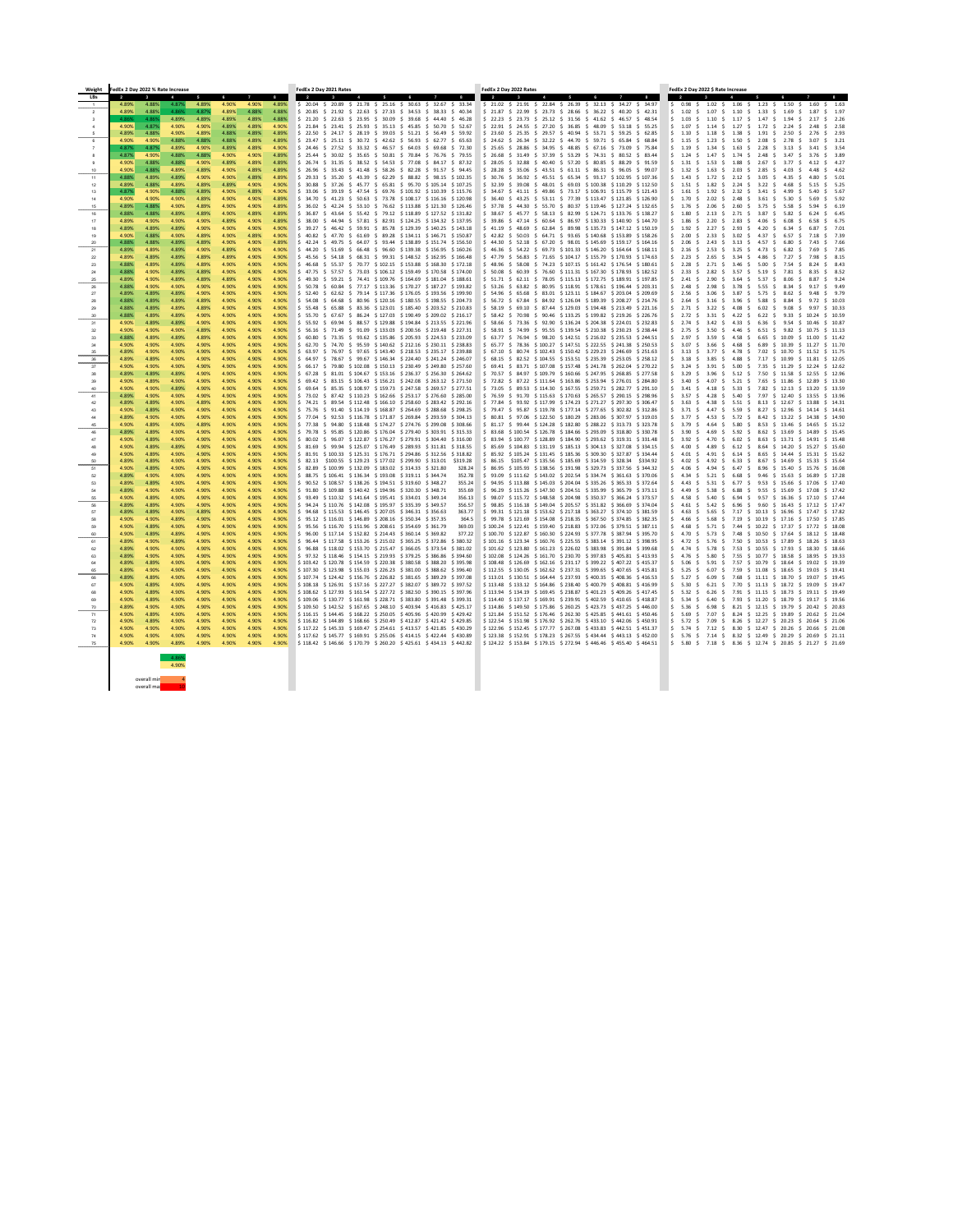|                         | FedEx Express Saver 2022 % Rate Increase |                       |                                 |                |                |                |                   | <b>FedEx Express Saver 2021 Rates</b>                                                                                                                                                                                                                                                                |         |                                                          | <b>FedEx Express Saver 2022 Rates</b> |                |                                |                                                                                                                                                                                                                                                                                                        |  | FedEx Express Saver 2022 \$ Rate Increase |                                                                                                                                                |                    |                                            |                                   |                     |                                     |                             |
|-------------------------|------------------------------------------|-----------------------|---------------------------------|----------------|----------------|----------------|-------------------|------------------------------------------------------------------------------------------------------------------------------------------------------------------------------------------------------------------------------------------------------------------------------------------------------|---------|----------------------------------------------------------|---------------------------------------|----------------|--------------------------------|--------------------------------------------------------------------------------------------------------------------------------------------------------------------------------------------------------------------------------------------------------------------------------------------------------|--|-------------------------------------------|------------------------------------------------------------------------------------------------------------------------------------------------|--------------------|--------------------------------------------|-----------------------------------|---------------------|-------------------------------------|-----------------------------|
| Weight                  | $\overline{\mathbf{2}}$<br>9.82%         | $\mathbf{3}$<br>9.85% | $\boldsymbol{\Lambda}$<br>9.87% | 9.88%          | 6<br>9.89%     | 9.89%          | 8<br>9.87%        | $\overline{2}$<br>$\mathbf{3}$<br>$\frac{1}{2}$ 17.82 $\frac{1}{2}$ 18.18 $\frac{1}{2}$ 18.55 $\frac{1}{2}$ 20.96 $\frac{1}{2}$ 23.96 $\frac{1}{2}$ 25.18 $\frac{1}{2}$ 27.96                                                                                                                        | 5<br>-4 | $\mathbf{7}$                                             | 8.00<br>$\mathbf{s}$                  | $\overline{2}$ | $\mathbf{3}$<br>$\overline{4}$ | 5<br>6<br>$\frac{1}{2}$ 19.57 $\frac{1}{2}$ 19.97 $\frac{1}{2}$ 20.38 $\frac{1}{2}$ 23.03 $\frac{1}{2}$ 26.33 $\frac{1}{2}$ 27.67 $\frac{1}{2}$ 30.72                                                                                                                                                  |  | 7 \$ 8.00                                 | $\overline{2}$<br>$\frac{1}{5}$ \$ 1.75 \$ 1.79 \$ 1.83 \$ 2.07 \$ 2.37 \$ 2.49 \$ 2.76                                                        | $\mathbf{3}$       |                                            |                                   |                     | $\overline{7}$                      | 8                           |
|                         | 9.87%                                    | 9.89%                 | 9.90%                           | 9.89%          | 9.86%          | 9.87%          | 9.89%             | $\frac{1}{2}$ 18.14 $\frac{1}{2}$ 18.51 $\frac{1}{2}$ 18.89 $\frac{1}{2}$ 21.33 $\frac{1}{2}$ 25.55 $\frac{1}{2}$ 28.06 $\frac{1}{2}$ 32.47                                                                                                                                                          |         |                                                          |                                       |                |                                | $\frac{1}{2}$ 19.93 \$ 20.34 \$ 20.76 \$ 23.44 \$ 28.07 \$ 30.83 \$ 35.68                                                                                                                                                                                                                              |  |                                           | 1.79<br>$\mathsf{S}$                                                                                                                           |                    | $\frac{1}{2}$ 1.83 \$ 1.87 \$ 2.11 \$ 2.52 |                                   | -S.                 |                                     |                             |
| $\overline{\mathbf{3}}$ | 9.86%                                    | 9.88%                 | 9.88%                           | 9.89%          | 9.90%          | 9.87%          | 9.90%             | \$ 19.27 \$ 20.54 \$ 20.96 \$ 23.66 \$ 29.70 \$ 31.40 \$ 36.67                                                                                                                                                                                                                                       |         |                                                          |                                       |                |                                | \$ 21.17 \$ 22.57 \$ 23.03 \$ 26.00 \$ 32.64 \$ 34.50 \$ 40.30                                                                                                                                                                                                                                         |  |                                           | 1.90<br>$\blacksquare$                                                                                                                         | \$ 2.03 \$         | 2.07                                       | S 2.34<br>-S.                     | 2.94<br>S.          |                                     | \$ 3.63                     |
| $\overline{4}$          | 9.90%                                    | 9.90%                 | 9.87%                           | 9.89%          | 9.89%          | 9.89%          | 9.89%             | \$ 19.60 \$ 21.22 \$ 22.79 \$ 26.59 \$ 31.25 \$ 35.88 \$ 41.95                                                                                                                                                                                                                                       |         |                                                          |                                       |                |                                | $\frac{1}{2}$ \$ 21.54 \$ 23.32 \$ 25.04 \$ 29.22 \$ 34.34 \$ 39.43 \$ 46.10                                                                                                                                                                                                                           |  |                                           | 1.94<br>$\mathsf{S}$                                                                                                                           | $$2.10 \text{ } $$ |                                            | 2.25 \$ 2.63 \$ 3.09              | -S.                 |                                     | 3.55 \$ 4.15                |
|                         | 9.88%                                    | 9.88%                 | 9.86%                           | 9.90%          | 9.90%          | 9.90%          | 9.88%             | $\frac{1}{2}$ 19.94 $\frac{1}{2}$ 21.55 $\frac{1}{2}$ 24.04 $\frac{1}{2}$ 27.68 $\frac{1}{2}$ 35.46 $\frac{1}{2}$ 39.61 $\frac{1}{2}$ 47.05                                                                                                                                                          |         |                                                          |                                       |                |                                | $\frac{1}{2}$ 21.91 \$ 23.68 \$ 26.41 \$ 30.42 \$ 38.97 \$ 43.53 \$ 51.70<br>$\frac{1}{5}$ 23.68 $\frac{1}{5}$ 25.81 $\frac{1}{5}$ 30.17 $\frac{1}{5}$ 35.83 $\frac{1}{5}$ 45.77 $\frac{1}{5}$ 48.36 $\frac{1}{5}$ 58.81                                                                               |  |                                           | 1.97<br>$\mathsf{S}$<br>$\blacksquare$ \$                                                                                                      |                    | $\frac{1}{2}$ 2.13 \$ 2.37 \$ 2.74 \$ 3.51 |                                   |                     | S.                                  | 3.92 S 4.65<br>4.35 \$ 5.29 |
|                         | 9.88%<br>9.86%                           | 9.88%<br>9.74%        | 9.87%<br>9.87%                  | 9.87%<br>9.89% | 9.89%<br>9.90% | 9.88%<br>9.88% | 9.88%<br>9.89%    | $\frac{1}{2}$ 21.55 \$ 23.49 \$ 27.46 \$ 32.61 \$ 41.65 \$ 44.01 \$ 53.52<br>$\frac{1}{2}$ 21.90 \$ 25.78 \$ 29.68 \$ 33.25 \$ 43.95 \$ 49.79 \$ 55.74                                                                                                                                               |         |                                                          |                                       |                |                                | $\frac{1}{5}$ 24.06 $\frac{1}{5}$ 28.29 $\frac{1}{5}$ 32.61 $\frac{1}{5}$ 36.54 $\frac{1}{5}$ 48.30 $\frac{1}{5}$ 54.71 $\frac{1}{5}$ 61.25                                                                                                                                                            |  |                                           | 2.13 \$ 2.32 \$ 2.71 \$ 3.22 \$ 4.12<br>2.16 \$ 2.51 \$                                                                                        |                    | 2.93                                       | \$ 3.29 \$                        | -S.<br>4.35<br>-S.  |                                     | 4.92 S 5.51                 |
| -8                      | 9.86%                                    | 9.87%                 | 9.87%                           | 9.88%          | 9.89%          | 9.89%          | 9.89%             | $\frac{1}{2}$ 22.72 $\frac{1}{2}$ 27.25 $\frac{1}{2}$ 30.69 $\frac{1}{2}$ 35.74 $\frac{1}{2}$ 48.25 $\frac{1}{2}$ 54.50 $\frac{1}{2}$ 60.86                                                                                                                                                          |         |                                                          |                                       |                |                                | $\frac{1}{5}$ 24.96 $\frac{1}{5}$ 29.94 $\frac{1}{5}$ 33.72 $\frac{1}{5}$ 39.27 $\frac{1}{5}$ 53.02 $\frac{1}{5}$ 59.89 $\frac{1}{5}$ 66.88                                                                                                                                                            |  |                                           | 2.24<br>S.<br>∣S.                                                                                                                              | 2.69 S             |                                            | 3.03 \$ 3.53 \$ 4.77              | -S.                 |                                     | 5.39 S 6.02                 |
|                         | 9.86%                                    | 9.87%                 | 9.89%                           | 9.90%          | 9.90%          | 9.90%          | 9.90%             | \$ 22.92 \$ 27.45 \$ 32.75 \$ 37.18 \$ 49.82 \$ 59.80 \$ 69.12                                                                                                                                                                                                                                       |         |                                                          |                                       |                |                                | \$ 25.18 \$ 30.16 \$ 35.99 \$ 40.86 \$ 54.75 \$ 65.72 \$ 75.96                                                                                                                                                                                                                                         |  |                                           | 2.26 \$ 2.71 \$ 3.24 \$ 3.68 \$<br>$\triangleleft$ \$ $\equiv$                                                                                 |                    |                                            |                                   | 4.93<br>-S.         |                                     | 5.92 \$ 6.84                |
| -10                     | 9.90%                                    | 9.87%                 | 9.88%                           | 9.88%          | 9.88%          | 9.90%          | $9.89\%$          | $\frac{1}{5}$ 23.14 $\frac{1}{5}$ 27.65 $\frac{1}{5}$ 33.61 $\frac{1}{5}$ 39.97 $\frac{1}{5}$ 52.91 $\frac{1}{5}$ 64.35 $\frac{1}{5}$ 74.52                                                                                                                                                          |         |                                                          |                                       |                |                                | $\frac{1}{5}$ 25.43 $\frac{1}{5}$ 30.38 $\frac{1}{5}$ 36.93 $\frac{1}{5}$ 43.92 $\frac{1}{5}$ 58.14 $\frac{1}{5}$ 70.72 $\frac{1}{5}$ 81.89                                                                                                                                                            |  |                                           | 2.29 \$ 2.73 \$ 3.32 \$ 3.95 \$ 5.23 \$                                                                                                        |                    |                                            |                                   |                     |                                     | 6.37 S 7.37                 |
| -11<br>12               | 9.60%<br>9.89%                           | 9.88%<br>9.43%        | 9.88%<br>9.90%                  | 9.90%<br>9.89% | 9.89%<br>9.89% | 9.90%<br>9.88% | 9.89%<br>9.90%    | $\frac{1}{2}$ 27.51 \$ 29.75 \$ 37.06 \$ 42.24 \$ 58.66 \$ 69.01 \$ 79.85<br>$\frac{1}{5}$ 28.12 $\frac{1}{5}$ 35.01 $\frac{1}{5}$ 40.42 $\frac{1}{5}$ 48.94 $\frac{1}{5}$ 62.30 $\frac{1}{5}$ 73.39 $\frac{1}{5}$ 84.38                                                                             |         |                                                          |                                       |                |                                | $\frac{1}{5}$ 30.15 \$ 32.69 \$ 40.72 \$ 46.42 \$ 64.46 \$ 75.84 \$ 87.75<br>$\frac{1}{5}$ 30.90 $\frac{1}{5}$ 38.31 $\frac{1}{5}$ 44.42 $\frac{1}{5}$ 53.78 $\frac{1}{5}$ 68.46 $\frac{1}{5}$ 80.64 $\frac{1}{5}$ 92.73                                                                               |  |                                           | 2.64<br>S.<br>⊟ S<br>2.78 \$ 3.30 \$                                                                                                           | 2.94<br>S.         | 3.66<br>- 4.00                             | S 4.18 S<br>\$ 4.84 \$            | 5.80<br>6.16<br>-S. |                                     | \$7.90<br>7.25 S 8.35       |
| 13                      | 9.88%                                    | 9.45%                 | 9.88%                           | 9.89%          | 9.89%          | 9.89%          | 9.90%             | \$ 30.66 \$ 36.82 \$ 41.28 \$ 49.87 \$ 63.69 \$ 73.83 \$ 89.50                                                                                                                                                                                                                                       |         |                                                          |                                       |                |                                | \$ 33.69 \$ 40.30 \$ 45.36 \$ 54.80 \$ 69.99 \$ 81.13 \$ 98.36                                                                                                                                                                                                                                         |  |                                           | 3.03                                                                                                                                           | \$ 3.48 \$         | 4.08<br>S.                                 | 4.93 S                            | 6.30                |                                     | 7.30 \$ 8.86                |
| 14                      | 9.87%                                    | 9.89%                 | 9.89%                           | 9.90%          | 9.89%          | 9.90%          | 9.89%             | S 30.99                                                                                                                                                                                                                                                                                              |         | \$ 37.22 \$ 44.78 \$ 52.84 \$ 66.92 \$ 77.61 \$ 94.14    |                                       |                |                                | $\frac{1}{5}$ 34.05 \$ 40.90 \$ 49.21 \$ 58.07 \$ 73.54 \$ 85.29 \$103.45                                                                                                                                                                                                                              |  |                                           | 3.06 S<br>S .                                                                                                                                  | - 3.68<br>S.       | 4.43 S                                     | 5.23                              | 6.62                |                                     | S 9.31                      |
| -15                     | 9.87%                                    | 9.87%                 | 9.90%                           | 9.88%          | 9.89%          | 9.90%          | 9.90%             | \$ 31.19 \$ 39.53 \$ 46.79 \$ 55.14 \$ 70.55 \$ 84.79 \$ 99.44                                                                                                                                                                                                                                       |         |                                                          |                                       |                |                                | \$ 34.27 \$ 43.43 \$ 51.42 \$ 60.59 \$ 77.53 \$ 93.18 \$ 109.28                                                                                                                                                                                                                                        |  |                                           | 3.08 \$ 3.90 \$                                                                                                                                |                    |                                            | 4.63 \$ 5.45 \$                   | 6.98<br>-S.         |                                     | 8.39 S 9.84                 |
| 16<br>17                | 9.89%<br>9.89%                           | 9.88%<br>9.87%        | 9.89%<br>9.90%                  | 9.90%<br>9.89% | 9.89%<br>9.90% | 9.90%<br>9.89% | 9.90%<br>9.90%    | $\frac{1}{5}$ 33.07 \$ 40.77 \$ 48.41 \$ 59.10 \$ 73.52 \$ 89.21 \$ 103.87<br>$\frac{1}{5}$ 33.27 \$ 42.06 \$ 50.42 \$ 59.67 \$ 76.47 \$ 89.66 \$ 108.53                                                                                                                                             |         |                                                          |                                       |                |                                | $$36.34$ \$44.80 \$53.20 \$64.95 \$80.79 \$98.04 \$114.15<br>$\frac{1}{5}$ 36.56 \$ 46.21 \$ 55.41 \$ 65.57 \$ 84.04 \$ 98.53 \$ 119.27                                                                                                                                                                |  |                                           | $3.27$ \$ 4.03 \$ 4.79 \$ 5.85 \$ 7.27<br>3.29<br>S.                                                                                           | S 4.15 S           | 4.99<br>S.                                 | 5.90<br>-S -                      | 7.57                | \$ 8.83 \$ 10.28<br>S.              | 8.87 S 10.74                |
| 18                      | 9.89%                                    | 9.89%                 | 9.89%                           | 9.89%          | 9.90%          | 9.89%          | 9.89%             | $\frac{1}{5}$ 36.29 \$ 43.38 \$ 52.36 \$ 61.90 \$ 79.21 \$ 97.93 \$ 112.21                                                                                                                                                                                                                           |         |                                                          |                                       |                |                                | $$39.88$ \$47.67 \$57.54 \$68.02 \$87.05 \$107.62 \$123.31                                                                                                                                                                                                                                             |  |                                           | 3.59                                                                                                                                           | \$ 4.29 \$         | 5.18<br>S.                                 | 6.12                              | 7.84<br>-S          |                                     | S 11.10                     |
| 19                      | 9.88%                                    | 9.32%                 | 9.89%                           | 9.90%          | 9.89%          | 9.89%          | 9.90%             | $\frac{1}{5}$ 37.23 \$ 44.86 \$ 54.18 \$ 64.15 \$ 81.88 \$ 100.59 \$ 116.29                                                                                                                                                                                                                          |         |                                                          |                                       |                |                                | $\frac{1}{2}$ 40.91 \$ 49.04 \$ 59.54 \$ 70.50 \$ 89.98 \$ 110.54 \$ 127.80                                                                                                                                                                                                                            |  |                                           | 3.68<br>-S<br>S.                                                                                                                               | 4.18 S             | 5.36<br>S.                                 | 6.35                              | 8.10<br>-S.         |                                     | 9.95 S 11.51                |
| 20                      | 9.89%                                    | 9.89%                 | 9.89%                           | 9.89%          | 9.89%          | 9.90%          | 9.90%             | \$ 37.43    \$ 45.19    \$ 55.23    \$ 66.82    \$ 84.93    \$ 100.93    \$ 121.25                                                                                                                                                                                                                   |         |                                                          |                                       |                |                                | $\frac{1}{2}$ 41.13 $\frac{1}{2}$ 49.66 $\frac{1}{2}$ 60.69 $\frac{1}{2}$ 73.43 $\frac{1}{2}$ 93.33 $\frac{1}{2}$ 110.92 $\frac{1}{2}$ 133.25                                                                                                                                                          |  |                                           | 3.70 \$ 4.47 \$<br>∣S.                                                                                                                         |                    | 5.46                                       | S 6.61 S                          | 8.40                | \$ 9.99 \$ 12.00                    |                             |
| -21<br>-22              | 9.90%<br>9.89%                           | 9.90%<br>9.89%        | 9.89%<br>9.89%                  | 9.90%<br>9.90% | 9.89%<br>9.89% | 9.89%<br>9.89% | $9.89\%$<br>9.90% | $\frac{1}{5}$ 38.50 \$ 46.67 \$ 57.05 \$ 67.09 \$ 88.97 \$ 107.58 \$ 125.22<br>$\frac{1}{2}$ 41.27 \$ 49.57 \$ 59.54 \$ 71.32 \$ 92.07 \$ 108.25 \$ 129.90                                                                                                                                           |         |                                                          |                                       |                |                                | $$42.31$ $$51.29$ $$62.69$ $$73.73$ $$97.77$ $$118.22$ $$137.61$<br>$\frac{1}{5}$ 45.35 \$ 54.47 \$ 65.43 \$ 78.38 \$ 101.18 \$ 118.96 \$ 142.76                                                                                                                                                       |  |                                           | 3.81 \$ 4.62 \$<br>$\mathsf{S}$<br>-4.08<br>S S<br>S.                                                                                          | - 4.90<br>S.       | 5.89                                       | 5.64 \$ 6.64 \$<br>S 7.06<br>-S - | 8.80<br>9.11<br>- S | \$ 10.64 \$ 12.39<br>10.71 \$ 12.86 |                             |
| -23                     | 9.89%                                    | 9.88%                 | 9.89%                           | 9.89%          | 9.90%          | 9.90%          | 9.89%             | $\frac{1}{5}$ 42.85 $\frac{1}{5}$ 50.70 $\frac{1}{5}$ 63.50 $\frac{1}{5}$ 73.40 $\frac{1}{5}$ 95.86 $\frac{1}{5}$ 117.21 $\frac{1}{5}$ 131.08                                                                                                                                                        |         |                                                          |                                       |                |                                | $\frac{1}{2}$ 47.09 \$ 55.71 \$ 69.78 \$ 80.66 \$ 105.35 \$ 128.81 \$ 144.05                                                                                                                                                                                                                           |  |                                           | 4.24                                                                                                                                           | \$ 5.01 \$         |                                            | $6.28$ \$ 7.26 \$ 9.49            |                     | S 11.60 S 12.97                     |                             |
| -24                     | 9.90%                                    | 9.85%                 | 9.89%                           | 9.89%          | 9.90%          | 9.90%          | 9.90%             | $\frac{1}{5}$ 43.05 \$ 53.89 \$ 65.10 \$ 76.16 \$ 99.02 \$ 118.11 \$ 131.68                                                                                                                                                                                                                          |         |                                                          |                                       |                |                                | $\frac{1}{2}$ 47.31 \$ 59.20 \$ 71.54 \$ 83.69 \$ 108.82 \$ 129.80 \$ 144.71                                                                                                                                                                                                                           |  |                                           | 4.26 \$ 5.31 \$<br>S S                                                                                                                         |                    |                                            | 6.44 \$ 7.53 \$ 9.80              |                     | S 11.69 S 13.03                     |                             |
| 25                      | 9.89%                                    | 9.89%                 | 9.89%                           | 9.89%          | 9.89%          | 9.89%          | 9.90%             | $\frac{1}{5}$ 43.26 \$ 54.21 \$ 67.26 \$ 78.77 \$ 101.81 \$ 125.34 \$ 143.36                                                                                                                                                                                                                         |         |                                                          |                                       |                |                                | $\frac{1}{5}$ 47.54 $\frac{1}{5}$ 59.57 $\frac{1}{5}$ 73.91 $\frac{1}{5}$ 86.56 $\frac{1}{5}$ 111.88 $\frac{1}{5}$ 137.74 $\frac{1}{5}$ 157.55                                                                                                                                                         |  |                                           | 4.28 S<br>$\mathsf{S}$                                                                                                                         | 5.36 S             | 6.65 \$ 7.79                               |                                   | S 10.07             | \$ 12.40 \$ 14.19                   |                             |
| -26                     | 9.90%                                    | 9.26%                 | 9.89%                           | 9.90%          | 9.90%          | 9.89%          | 9.90%             | \$ 47.29 \$ 57.26 \$ 69.46 \$ 81.33 \$ 104.98 \$ 129.67 \$ 147.72                                                                                                                                                                                                                                    |         |                                                          |                                       |                |                                | \$ 51.97 \$ 62.56 \$ 76.33 \$ 89.38 \$ 115.37 \$ 142.50 \$ 162.34                                                                                                                                                                                                                                      |  |                                           | 4.68 \$                                                                                                                                        | 5.30<br>-S.        | 6.87<br>S.                                 | 8.05 \$ 10.39                     |                     | \$ 12.83 \$ 14.62                   |                             |
| 27<br>28                | 9.89%<br>9.88%                           | 9.81%<br>9.89%        | 9.89%<br>9.89%                  | 9.89%<br>9.90% | 9.89%<br>9.89% | 9.89%<br>9.90% | 9.89%<br>9.90%    | $\frac{1}{5}$ 48.82 $\frac{1}{5}$ 58.64 $\frac{1}{5}$ 72.08 $\frac{1}{5}$ 85.72 $\frac{1}{5}$ 107.74 $\frac{1}{5}$ 134.22 $\frac{1}{5}$ 152.32<br>S 50.30                                                                                                                                            |         | \$ 58.84 \$ 73.89 \$ 86.17 \$ 117.46 \$ 138.32 \$ 157.21 |                                       |                |                                | \$ 53.65 \$ 64.39 \$ 79.21 \$ 94.20 \$ 118.40 \$ 147.50 \$ 167.39<br>$\frac{1}{5}$ 55.27 \$ 64.66 \$ 81.20 \$ 94.70 \$129.08 \$152.01 \$172.77                                                                                                                                                         |  |                                           | 4.83 \$ 5.75 \$ 7.13 \$ 8.48 \$ 10.66 \$ 13.28 \$ 15.07<br>$\mathsf{S}$<br>$\blacksquare$ \$<br>4.97<br>S.                                     | 5.82 \$            | 7.31                                       | \$ 8.53 \$ 11.62                  |                     | \$ 13.69 \$ 15.56                   |                             |
| - 29                    | 9.88%                                    | 9.89%                 | 9.89%                           | 9.90%          | 9.90%          | 9.90%          | 9.89%             | $\frac{1}{5}$ 50.50 \$ 60.27 \$ 76.02 \$ 88.41 \$ 120.92 \$ 142.43 \$ 162.11                                                                                                                                                                                                                         |         |                                                          |                                       |                |                                | $\frac{1}{5}$ 55.49 \$ 66.23 \$ 83.54 \$ 97.16 \$ 132.89 \$ 156.53 \$ 178.15                                                                                                                                                                                                                           |  |                                           | 4.99 \$ 5.96 \$ 7.52 \$ 8.75 \$ 11.97 \$ 14.10 \$ 16.04<br>⊟S.                                                                                 |                    |                                            |                                   |                     |                                     |                             |
| 30                      | 9.88%                                    | 9.89%                 | 9.89%                           | 9.89%          | 9.90%          | 9.90%          | 9.90%             | $\frac{1}{2}$ 50.70 \$ 61.91 \$ 76.24 \$ 91.16 \$ 124.77 \$ 142.85 \$ 166.75                                                                                                                                                                                                                         |         |                                                          |                                       |                |                                | \$ 55.71 \$ 68.03 \$ 83.78 \$ 100.18 \$ 137.12 \$ 156.99 \$ 183.25 \$ 5.01 \$ 6.12 \$ 7.54 \$ 9.02 \$ 12.35 \$ 14.14 \$ 16.50                                                                                                                                                                          |  |                                           |                                                                                                                                                |                    |                                            |                                   |                     |                                     |                             |
| -31                     | 8.51%                                    | 9.78%                 | 9.89%                           | 9.90%          | 9.90%          | 9.90%          | $9.90\%$          | $$52.99 \t$ 65.51 \t$ 78.46 \t$ 95.30 \t$ 131.14 \t$ 146.59 \t$ 171.28$                                                                                                                                                                                                                              |         |                                                          |                                       |                |                                | \$ 57.50 \$ 71.92 \$ 86.22 \$ 104.73 \$ 144.12 \$ 161.10 \$ 188.23 \$ 4.51 \$ 6.41 \$ 7.76 \$ 9.43 \$ 12.98 \$ 14.51 \$ 16.95                                                                                                                                                                          |  |                                           |                                                                                                                                                |                    |                                            |                                   |                     |                                     |                             |
| -32<br>-33-             | 6.92%<br>9.89%                           | 9.90%<br>$9.89\%$     | 9.89%<br>9.88%                  | 9.89%<br>9.89% | 9.90%<br>9.90% | 9.90%<br>9.90% | 9.90%<br>9.90%    | $$54.01$ \$ 65.87 \$ 80.69 \$ 95.72 \$ 131.78 \$ 147.65 \$ 171.87<br>\$ 55.52 \$ 67.25 \$ 83.99 \$ 98.34 \$ 135.62 \$ 151.47 \$ 172.53                                                                                                                                                               |         |                                                          |                                       |                |                                | $$57.75$ $$72.39$ $$88.67$ $$105.19$ $$144.82$ $$162.26$ $$188.88$<br>  \$ 61.01 \$ 73.90 \$ 92.29 \$108.07 \$149.04 \$166.46 \$189.61   \$ 5.49 \$ 6.65 \$ 8.30 \$ 9.73 \$ 13.42 \$ 14.99 \$ 17.08                                                                                                    |  |                                           | $\frac{1}{2}$ 3.74 \$ 6.52 \$ 7.98 \$ 9.47 \$ 13.04 \$ 14.61 \$ 17.01                                                                          |                    |                                            |                                   |                     |                                     |                             |
|                         | 9.89%                                    | $9.89\%$              | 9.89%                           | 9.90%          | 9.90%          | 9.89%          | 9.90%             | $$56.62 \text{ } $67.45 \text{ } $84.32 \text{ } $100.72 \text{ } $137.83 \text{ } $155.03 \text{ } $185.63$                                                                                                                                                                                         |         |                                                          |                                       |                |                                | $\frac{1}{2}$ 62.22 $\frac{1}{2}$ 74.12 $\frac{1}{2}$ 92.66 $\frac{1}{2}$ 110.69 $\frac{1}{2}$ 151.47 $\frac{1}{2}$ 170.37 $\frac{1}{2}$ 204.00                                                                                                                                                        |  |                                           | $\frac{1}{2}$ 5.60 \$ 6.67 \$ 8.34 \$ 9.97 \$ 13.64 \$ 15.34 \$ 18.37                                                                          |                    |                                            |                                   |                     |                                     |                             |
| -35                     | 9.89%                                    | 9.90%                 | 9.89%                           | 9.90%          | 9.89%          | 9.90%          | 9.90%             | $\frac{1}{5}$ 57.72 $\frac{1}{5}$ 70.43 $\frac{1}{5}$ 86.76 $\frac{1}{5}$ 103.25 $\frac{1}{5}$ 138.07 $\frac{1}{5}$ 158.94 $\frac{1}{5}$ 186.95                                                                                                                                                      |         |                                                          |                                       |                |                                | \$ 63.43 \$ 77.40 \$ 95.34 \$ 113.47 \$ 151.73 \$ 174.67 \$ 205.45                                                                                                                                                                                                                                     |  |                                           | $\frac{1}{2}$ 5 5.71 \$ 6.97 \$ 8.58 \$ 10.22 \$ 13.66 \$ 15.73 \$ 18.50                                                                       |                    |                                            |                                   |                     |                                     |                             |
| -36                     | 9.89%                                    | 9.89%                 | 9.90%                           | 9.89%          | 9.90%          | 9.90%          | 9.90%             | $\frac{1}{2}$ 59.36 \$ 72.00 \$ 90.01 \$ 103.62 \$ 138.60 \$ 162.20 \$ 195.12                                                                                                                                                                                                                        |         |                                                          |                                       |                |                                | \$ 65.23 \$ 79.12 \$ 98.92 \$ 113.87 \$ 152.32 \$ 178.25 \$ 214.43 \$ 5.87 \$ 7.12 \$ 8.91 \$ 10.25 \$ 13.72 \$ 16.05 \$ 19.31                                                                                                                                                                         |  |                                           |                                                                                                                                                |                    |                                            |                                   |                     |                                     |                             |
| -37<br>-38              | 9.89%<br>9.89%                           | 9.89%<br>9.90%        | 9.90%<br>9.90%                  | 9.90%<br>9.89% | 9.90%<br>9.90% | 9.90%<br>9.89% | 9.90%<br>9.90%    | $$59.68$ $$72.52$ $$90.34$ $$108.03$ $$149.01$ $$165.46$ $$195.94$<br>$\frac{1}{2}$ 60.14 \$ 72.85 \$ 92.93 \$ 110.58 \$ 152.14 \$ 168.78 \$ 196.31                                                                                                                                                  |         |                                                          |                                       |                |                                | \$ 65.58 \$ 79.69 \$ 99.28 \$ 118.72 \$ 163.76 \$ 181.84 \$ 215.33<br>$$66.09$ $$80.06$ $$102.13$ $$121.52$ $$167.20$ $$185.48$ $$215.74$                                                                                                                                                              |  |                                           | 5.90 \$ 7.17 \$ 8.94 \$ 10.69 \$ 14.75 \$ 16.38 \$ 19.39<br>$\frac{1}{2}$ 5.95 \$ 7.21 \$ 9.20 \$ 10.94 \$ 15.06 \$ 16.70 \$ 19.43             |                    |                                            |                                   |                     |                                     |                             |
| -39                     | 9.88%                                    | 9.89%                 | 9.89%                           | 9.89%          | 9.89%          | 9.90%          | 9.90%             | $\frac{1}{2}$ 60.34 \$ 73.18 \$ 94.64 \$ 113.02 \$ 155.75 \$ 177.62 \$ 203.71                                                                                                                                                                                                                        |         |                                                          |                                       |                |                                | $$66.30$ \$ 80.42 \$ 104.00 \$ 124.20 \$ 171.16 \$ 195.20 \$ 223.87 \$ 5.96 \$ 7.24 \$ 9.36 \$ 11.18 \$ 15.41 \$ 17.58 \$ 20.16                                                                                                                                                                        |  |                                           |                                                                                                                                                |                    |                                            |                                   |                     |                                     |                             |
| -40                     | 9.89%                                    | $9.89\%$              | $9.89\%$                        | 9.89%          | 9.90%          | 9.90%          | 9.90%             | $$60.69$ \$ 73.51 \$ 94.84 \$ 114.04 \$ 156.12 \$ 178.51 \$ 211.08                                                                                                                                                                                                                                   |         |                                                          |                                       |                |                                | $$66.69$ \$ 80.78 \$ 104.22 \$ 125.32 \$ 171.57 \$ 196.18 \$ 231.97                                                                                                                                                                                                                                    |  |                                           | 6.00 \$ 7.27 \$ 9.38 \$ 11.28 \$ 15.45 \$ 17.67 \$ 20.89<br>$\mathsf{S}$                                                                       |                    |                                            |                                   |                     |                                     |                             |
| -41                     | 9.90%                                    | 9.90%                 | 9.89%                           | 9.90%          | 9.90%          | 9.90%          | 9.90%             | $\frac{1}{2}$ 67.69 $\frac{1}{2}$ 80.02 $\frac{1}{2}$ 98.24 $\frac{1}{2}$ 118.09 $\frac{1}{2}$ 161.99 $\frac{1}{2}$ 178.71 $\frac{1}{2}$ 215.58                                                                                                                                                      |         |                                                          |                                       |                |                                | $\frac{1}{2}$ 74.39 $\frac{1}{2}$ 87.94 $\frac{1}{2}$ 107.96 $\frac{1}{2}$ 129.78 $\frac{1}{2}$ 178.02 $\frac{1}{2}$ 196.40 $\frac{1}{2}$ 236.92                                                                                                                                                       |  |                                           | $\frac{1}{2}$ \$ 6.70 \$ 7.92 \$ 9.72 \$ 11.69 \$ 16.03 \$ 17.69 \$ 21.34                                                                      |                    |                                            |                                   |                     |                                     |                             |
| -42                     | 9.89%                                    | 9.89%                 | 9.89%                           | 9.90%          | 9.90%          | 9.90%          | 9.90%             | $$68.93 \t$ 81.98 \t$ 100.46 \t$ 121.13 \t$ 165.46 \t$ 182.48 \t$ 220.25$                                                                                                                                                                                                                            |         |                                                          |                                       |                |                                | $$75.75$ $$90.09$ $$110.40$ $$133.12$ $$181.84$ $$200.54$ $$242.05$                                                                                                                                                                                                                                    |  |                                           | 6.82 \$ 8.11 \$ 9.94 \$ 11.99 \$ 16.38 \$ 18.06 \$ 21.80<br>$\mathsf{S}$                                                                       |                    |                                            |                                   |                     |                                     |                             |
| -43<br>-44              | 9.89%<br>9.89%                           | 9.89%<br>9.90%        | 9.90%<br>9.89%                  | 9.90%<br>9.90% | 9.90%<br>9.90% | 9.90%<br>9.90% | 9.90%<br>9.90%    | $\frac{1}{2}$ 70.27 $\frac{1}{2}$ 84.34 $\frac{1}{2}$ 102.34 $\frac{1}{2}$ 123.38 $\frac{1}{2}$ 168.79 $\frac{1}{2}$ 186.54 $\frac{1}{2}$ 225.36<br>$\frac{1}{5}$ 70.79 $\frac{1}{5}$ 84.58 $\frac{1}{5}$ 104.62 $\frac{1}{5}$ 125.92 $\frac{1}{5}$ 171.84 $\frac{1}{5}$ 190.52 $\frac{1}{5}$ 225.88 |         |                                                          |                                       |                |                                | $$77.22$ $$92.68$ $$112.47$ $$135.59$ $$185.50$ $$205.00$ $$247.67$<br>  \$    77.79    \$   92.95    \$ 114.97    \$ 138.38    \$ 188.85    \$ 209.38    \$ 248.24                                                                                                                                    |  |                                           | 6.95 \$ 8.34 \$ 10.13 \$ 12.21 \$ 16.71 \$ 18.46 \$ 22.31<br>- \$<br>$\frac{1}{2}$ 5 7.00 \$ 8.37 \$ 10.35 \$ 12.46 \$ 17.01 \$ 18.86 \$ 22.36 |                    |                                            |                                   |                     |                                     |                             |
| -45                     | 9.89%                                    | 9.90%                 | 9.90%                           | 9.89%          | 9.90%          | 9.90%          | 9.90%             | $\frac{1}{2}$ 70.99 $\frac{1}{2}$ 84.78 $\frac{1}{2}$ 104.95 $\frac{1}{2}$ 128.68 $\frac{1}{2}$ 172.15 $\frac{1}{2}$ 194.49 $\frac{1}{2}$ 226.58                                                                                                                                                     |         |                                                          |                                       |                |                                | $$78.01$ \$ 93.17 \$ 115.34 \$ 141.41 \$ 189.19 \$ 213.74 \$ 249.01                                                                                                                                                                                                                                    |  |                                           | $\frac{1}{2}$ \$ 7.02 \$ 8.39 \$ 10.39 \$ 12.73 \$ 17.04 \$ 19.25 \$ 22.43                                                                     |                    |                                            |                                   |                     |                                     |                             |
| -46                     | 9.89%                                    | 9.90%                 | 9.90%                           | 9.90%          | 9.90%          | 9.90%          | 9.90%             | $\frac{1}{2}$ 71.19 $\frac{1}{2}$ 84.98 $\frac{1}{2}$ 111.23 $\frac{1}{2}$ 133.28 $\frac{1}{2}$ 176.77 $\frac{1}{2}$ 201.67 $\frac{1}{2}$ 240.48                                                                                                                                                     |         |                                                          |                                       |                |                                | $$78.23$ $$93.39$ $$122.24$ $$146.47$ $$194.27$ $$221.63$ $$264.28$                                                                                                                                                                                                                                    |  |                                           | $\frac{1}{2}$ 5 7.04 \$ 8.41 \$ 11.01 \$ 13.19 \$ 17.50 \$ 19.96 \$ 23.80                                                                      |                    |                                            |                                   |                     |                                     |                             |
| -47                     | 9.89%                                    | 9.90%                 | 9.90%                           | 9.90%          | 9.90%          | 9.90%          | 9.90%             | $\frac{1}{2}$ 71.39 \$ 85.18 \$ 111.86 \$ 133.74 \$ 177.24 \$ 202.39 \$ 241.88                                                                                                                                                                                                                       |         |                                                          |                                       |                |                                | \$78.45 \$93.61 \$122.93 \$146.98 \$194.78 \$222.42 \$265.82 \$7.06 \$8.43 \$11.07 \$13.24 \$17.54 \$20.03 \$23.94                                                                                                                                                                                     |  |                                           |                                                                                                                                                |                    |                                            |                                   |                     |                                     |                             |
| -48<br>-49              | 9.89%<br>9.89%                           | $9.90\%$<br>9.90%     | 9.90%<br>9.89%                  | 9.90%<br>9.90% | 9.90%<br>9.90% | 9.90%<br>9.90% | 9.89%<br>9.89%    | $$71.59$ $$85.38$ $$112.06$ $$138.19$ $$177.48$ $$216.40$ $$248.73$<br>$$71.79$ $$85.58$ $$112.26$ $$138.64$ $$177.68$ $$218.55$ $$249.42$                                                                                                                                                           |         |                                                          |                                       |                |                                | $$78.67$ $$93.83$ $$123.15$ $$151.87$ $$195.05$ $$237.82$ $$273.34$<br>\$78.89 \$94.05 \$123.36 \$152.36 \$195.27 \$240.18 \$274.10   \$7.10 \$8.47 \$11.10 \$13.72 \$17.59 \$21.63 \$24.68                                                                                                            |  |                                           | $\frac{1}{5}$ 7.08 \$ 8.45 \$ 11.09 \$ 13.68 \$ 17.57 \$ 21.42 \$ 24.61                                                                        |                    |                                            |                                   |                     |                                     |                             |
| -50                     | 9.89%                                    | 9.90%                 | 9.89%                           | 9.89%          | 9.90%          | 9.90%          | 9.90%             | $$72.12$ $$85.96$ $$112.62$ $$138.88$ $$177.99$ $$218.97$ $$250.48$                                                                                                                                                                                                                                  |         |                                                          |                                       |                |                                | \$79.25 \$94.47 \$123.76 \$152.62 \$195.61 \$240.64 \$275.27 \$7.13 \$8.51 \$11.14 \$13.74 \$17.62 \$21.67 \$24.79                                                                                                                                                                                     |  |                                           |                                                                                                                                                |                    |                                            |                                   |                     |                                     |                             |
| -51                     | 8.32%                                    | 9.90%                 | 9.89%                           | 9.90%          | 9.89%          | 9.90%          | 9.90%             | $$78.69$ $$93.56$ $$119.76$ $$143.58$ $$184.19$ $$220.75$ $$271.64$                                                                                                                                                                                                                                  |         |                                                          |                                       |                |                                | $$3.24 \t$ 102.82 \t$ 131.61 \t$ 157.79 \t$ 202.41 \t$ 242.60 \t$ 298.53$                                                                                                                                                                                                                              |  |                                           | 6.55 \$ 9.26 \$ 11.85 \$ 14.21 \$ 18.22 \$ 21.85 \$ 26.89<br>-S                                                                                |                    |                                            |                                   |                     |                                     |                             |
| -52                     | 9.89%                                    | 9.90%                 | 9.89%                           | 9.90%          | 9.90%          | 9.89%          | 9.90%             | $\frac{1}{2}$ 79.35 $\frac{1}{2}$ 94.87 $\frac{1}{2}$ 120.48 $\frac{1}{2}$ 144.05 $\frac{1}{2}$ 206.06 $\frac{1}{2}$ 221.15 $\frac{1}{2}$ 273.77                                                                                                                                                     |         |                                                          |                                       |                |                                | $$37.20$ \$104.26 \$132.40 \$158.31 \$226.45 \$243.03 \$300.87                                                                                                                                                                                                                                         |  |                                           | $\frac{1}{2}$ 5 7.85 \$ 9.39 \$ 11.92 \$ 14.26 \$ 20.39 \$ 21.88 \$ 27.10                                                                      |                    |                                            |                                   |                     |                                     |                             |
| -53                     | 9.89%<br>9.90%                           | 9.89%<br>9.90%        | 9.90%<br>9.89%                  | 9.90%<br>9.90% | 9.90%<br>9.90% | 9.90%<br>9.90% | 9.90%<br>9.90%    | $\frac{1}{2}$ 82.40 $\frac{1}{2}$ 101.00 $\frac{1}{2}$ 122.25 $\frac{1}{2}$ 152.05 $\frac{1}{2}$ 208.26 $\frac{1}{2}$ 221.61 $\frac{1}{2}$ 280.73<br>$$208.73$ $$230.74$ $$281.43$ $$321.62$ $$122.69$ $$154.88$ $$208.73$ $$230.74$ $$281.43$                                                       |         |                                                          |                                       |                |                                | $$90.55 \t$110.99 \t$134.35 \t$167.10 \t$228.87 \t$243.54 \t$308.52$<br>\$ 91.06 \$ 111.68 \$ 134.83 \$ 170.21 \$ 229.39 \$ 253.58 \$ 309.29                                                                                                                                                           |  |                                           | 8.15 \$ 9.99 \$ 12.10 \$ 15.05 \$ 20.61 \$ 21.93 \$ 27.79<br>$\mathsf{S}$<br>8.20 \$ 10.06 \$ 12.14 \$ 15.33 \$ 20.66 \$ 22.84 \$ 27.86        |                    |                                            |                                   |                     |                                     |                             |
| -55                     | 9.90%                                    | $9.89\%$              | 9.89%                           | 9.89%          | 9.90%          | 9.90%          | 9.90%             | $\frac{1}{2}$ \$3.26 \$102.02 \$126.56 \$157.17 \$209.26 \$231.66 \$281.83                                                                                                                                                                                                                           |         |                                                          |                                       |                |                                | $\frac{1}{2}$ 91.50 $\frac{1}{2}$ 112.11 $\frac{1}{2}$ 139.08 $\frac{1}{2}$ 172.72 $\frac{1}{2}$ 229.97 $\frac{1}{2}$ 254.59 $\frac{1}{2}$ 309.73                                                                                                                                                      |  |                                           | 8.24 \$ 10.09 \$ 12.52 \$ 15.55 \$ 20.71 \$ 22.93 \$ 27.90<br>S S                                                                              |                    |                                            |                                   |                     |                                     |                             |
| -56                     | 9.90%                                    | 9.89%                 | 9.90%                           | 9.90%          | 9.90%          | 9.90%          | 9.90%             | $$33.66 \t$ 102.42 \t$ 127.00 \t$ 160.01 \t$ 219.69 \t$ 232.75 \t$ 282.23$                                                                                                                                                                                                                           |         |                                                          |                                       |                |                                | $$91.94$ $$112.55$ $$139.57$ $$175.85$ $$241.43$ $$255.79$ $$310.17$                                                                                                                                                                                                                                   |  |                                           | 8.28 \$ 10.13 \$ 12.57 \$ 15.84 \$ 21.74 \$ 23.04 \$ 27.94<br>$\mathsf{S}$                                                                     |                    |                                            |                                   |                     |                                     |                             |
| -57                     | 9.90%                                    | 9.89%                 | 9.89%                           | 9.90%          | 9.90%          | 9.90%          | 9.90%             | $\frac{1}{2}$ 84.06 $\frac{1}{2}$ 102.82 $\frac{1}{2}$ 130.18 $\frac{1}{2}$ 162.47 $\frac{1}{2}$ 220.74 $\frac{1}{2}$ 254.42 $\frac{1}{2}$ 287.88                                                                                                                                                    |         |                                                          |                                       |                |                                | $$92.38$$ $$112.99$$ $$143.06$$ $$178.55$$ $$242.59$$ $$279.60$$ $$316.38$$                                                                                                                                                                                                                            |  |                                           | 8.32 \$ 10.17 \$ 12.88 \$ 16.08 \$ 21.85 \$ 25.18 \$ 28.50<br>S.                                                                               |                    |                                            |                                   |                     |                                     |                             |
| -58<br>-59              | 9.90%<br>9.90%                           | 9.89%<br>9.90%        | 9.90%<br>9.90%                  | 9.90%<br>9.90% | 9.90%<br>9.90% | 9.90%<br>9.90% | 9.90%<br>9.90%    | $$34.46 \t$ 103.22 \t$ 130.63 \t$ 165.02 \t$ 227.69 \t$ 256.60 \t$ 292.58$<br>$$34.86$ \$ 103.67 \$ 131.07 \$ 167.09 \$ 228.39 \$ 260.62 \$ 297.97                                                                                                                                                   |         |                                                          |                                       |                |                                | $\frac{1}{2}$ 92.82 $\frac{1}{2}$ 113.43 $\frac{1}{2}$ 143.56 $\frac{1}{2}$ 181.35 $\frac{1}{2}$ 250.23 $\frac{1}{2}$ 282.00 $\frac{1}{2}$ 321.54<br>$\frac{1}{2}$ 93.26 $\frac{1}{2}$ 113.93 $\frac{1}{2}$ 144.04 $\frac{1}{2}$ 183.63 $\frac{1}{2}$ 251.00 $\frac{1}{2}$ 286.42 $\frac{1}{2}$ 327.46 |  |                                           | $\frac{1}{2}$ 8.36 \$ 10.21 \$ 12.93 \$ 16.33 \$ 22.54 \$ 25.40 \$ 28.96<br>8.40 \$ 10.26 \$ 12.97 \$ 16.54 \$ 22.61 \$ 25.80 \$ 29.49<br>-S   |                    |                                            |                                   |                     |                                     |                             |
| -60                     | 9.90%                                    | 9.89%                 | 9.89%                           | 9.90%          | 9.90%          | 9.90%          | 9.90%             | \$ 86.39 \$ 107.03 \$ 131.50 \$ 167.53 \$ 229.01 \$ 261.06 \$ 303.36                                                                                                                                                                                                                                 |         |                                                          |                                       |                |                                | \$ 94.94 \$ 117.62 \$ 144.51 \$ 184.11 \$ 251.68 \$ 286.90 \$ 333.39 \$ 8.55 \$ 10.59 \$ 13.01 \$ 16.58 \$ 22.67 \$ 25.84 \$ 30.03                                                                                                                                                                     |  |                                           |                                                                                                                                                |                    |                                            |                                   |                     |                                     |                             |
| -61                     | 9.90%                                    | 8.06%                 | 9.89%                           | 9.90%          | 9.90%          | 9.90%          | $9.90\%$          | $\frac{1}{2}$ 88.61 $\frac{1}{2}$ 111.90 $\frac{1}{2}$ 138.47 $\frac{1}{2}$ 173.21 $\frac{1}{2}$ 229.59 $\frac{1}{2}$ 269.54 $\frac{1}{2}$ 308.22                                                                                                                                                    |         |                                                          |                                       |                |                                | \$ 97.38 \$ 120.92 \$ 152.17 \$ 190.35 \$ 252.31 \$ 296.22 \$ 338.73 \$ 8.77 \$ 9.02 \$ 13.70 \$ 17.14 \$ 22.72 \$ 26.68 \$ 30.51                                                                                                                                                                      |  |                                           |                                                                                                                                                |                    |                                            |                                   |                     |                                     |                             |
|                         | 9.89%                                    | 7.70%                 |                                 |                |                |                |                   | <mark>9.89%  9.90%  9.90%  9.90%  9.90%</mark> \$ 90.06 \$ 112.69 \$ 140.68 \$ 175.59 \$ 241.02 \$ 274.18 \$ 308.72                                                                                                                                                                                  |         |                                                          |                                       |                |                                | \$ 98.97 \$ 121.37 \$ 154.60 \$ 192.97 \$ 264.88 \$ 301.32 \$ 339.28 \$ 8.91 \$ 8.68 \$ 13.92 \$ 17.38 \$ 23.86 \$ 27.14 \$ 30.56                                                                                                                                                                      |  |                                           |                                                                                                                                                |                    |                                            |                                   |                     |                                     |                             |
| 63                      | 7.75%                                    | 6.93%                 | 9.90%                           | 9.90%<br>9.90% | 9.90%          | 9.90%          | 9.90%             | $$92.87$ $$113.93$ $$141.12$ $$178.34$ $$248.57$ $$278.58$ $$318.41$                                                                                                                                                                                                                                 |         |                                                          |                                       |                |                                | \$100.07 \$121.82 \$155.09 \$195.99 \$273.17 \$306.15 \$349.93  \$ 7.20 \$ 7.89 \$ 13.97 \$ 17.65 \$ 24.60 \$ 27.57 \$ 31.52                                                                                                                                                                           |  |                                           |                                                                                                                                                |                    |                                            |                                   |                     |                                     |                             |
| 64<br>65                | $9.90\%$<br>$9.90\%$                     | 6.92%<br>6.93%        | 9.90%<br>8.57%                  | 9.90%          | 9.90%<br>9.90% | 9.90%<br>9.90% | $9.90\%$<br>9.90% | \$ 93.27 \$ 116.16 \$ 141.55 \$ 180.72 \$ 252.46 \$ 282.98 \$ 323.49<br>$\frac{1}{2}$ 93.67 $\frac{1}{2}$ 119.24 $\frac{1}{2}$ 146.84 $\frac{1}{2}$ 182.61 $\frac{1}{2}$ 252.90 $\frac{1}{2}$ 287.36 $\frac{1}{2}$ 331.19                                                                            |         |                                                          |                                       |                |                                | \$102.50 \$124.20 \$155.56 \$198.61 \$277.45 \$310.99 \$355.51   \$ 9.23 \$ 8.04 \$ 14.01 \$ 17.89 \$ 24.99 \$ 28.01 \$ 32.02<br> \$102.94 \$127.50 \$159.43 \$200.68 \$277.93 \$315.80 \$363.97  \$ 9.27 \$ 8.26 \$ 12.59 \$ 18.07 \$ 25.03 \$ 28.44 \$ 32.78                                         |  |                                           |                                                                                                                                                |                    |                                            |                                   |                     |                                     |                             |
| 66                      | $9.90\%$                                 | 5.87%                 | 9.38%                           | 9.90%          | 9.90%          | 9.90%          | $9.90\%$          | \$ 94.07 \$ 120.86 \$ 147.38 \$ 183.05 \$ 254.64 \$ 291.27 \$ 338.21                                                                                                                                                                                                                                 |         |                                                          |                                       |                |                                | \$103.38 \$127.95 \$161.21 \$201.17 \$279.84 \$320.10 \$371.69  \$ 9.31 \$ 7.09 \$ 13.83 \$ 18.12 \$ 25.20 \$ 28.83 \$ 33.48                                                                                                                                                                           |  |                                           |                                                                                                                                                |                    |                                            |                                   |                     |                                     |                             |
| 67                      | $9.90\%$                                 | 7.62%                 | 9.34%                           | 9.90%          | 9.90%          | 9.90%          | 9.90%             | $\frac{1}{2}$ 94.47 $\frac{1}{2}$ 121.26 $\frac{1}{2}$ 147.82 $\frac{1}{2}$ 183.49 $\frac{1}{2}$ 255.08 $\frac{1}{2}$ 291.72 $\frac{1}{2}$ 338.92                                                                                                                                                    |         |                                                          |                                       |                |                                | $$103.82$ \$130.50 \$161.62 \$201.65 \$280.33 \$320.60 \$372.47 \$ 9.35 \$ 9.24 \$ 13.80 \$ 18.16 \$ 25.25 \$ 28.88 \$ 33.55                                                                                                                                                                           |  |                                           |                                                                                                                                                |                    |                                            |                                   |                     |                                     |                             |
| 68                      | $9.90\%$                                 | 8.05%                 | 8.60%                           | 9.90%          | 9.90%          | 9.90%          | 9.90%             | $\frac{1}{2}$ 94.87 $\frac{1}{2}$ 121.75 $\frac{1}{2}$ 152.97 $\frac{1}{2}$ 190.51 $\frac{1}{2}$ 255.52 $\frac{1}{2}$ 292.16 $\frac{1}{2}$ 352.98                                                                                                                                                    |         |                                                          |                                       |                |                                | $$104.26$ $$131.55$ $$166.12$ $$209.37$ $$280.81$ $$321.08$ $$387.92$ $$9.39$ $$9.80$ $$13.15$ $$18.86$ $$25.29$ $$28.92$ $$34.94$                                                                                                                                                                     |  |                                           |                                                                                                                                                |                    |                                            |                                   |                     |                                     |                             |
| 69<br>70                | 9.90%<br>9.90%                           | $9.90\%$<br>9.90%     | 8.52%<br>9.90%                  | 9.90%<br>9.89% | 9.90%<br>9.90% | 9.90%<br>9.90% | 9.90%<br>$9.90\%$ | $$95.27$ $$122.15$ $$153.49$ $$191.22$ $$255.96$ $$292.80$ $$354.39$<br>$\frac{1}{2}$ \$ 97.62 \$ 125.57 \$ 155.16 \$ 196.06 \$ 256.40 \$ 305.31 \$ 354.86                                                                                                                                           |         |                                                          |                                       |                |                                | \$104.70 \$134.24 \$166.57 \$210.15 \$281.30 \$321.78 \$389.47 \$ 9.43 \$ 12.09 \$ 13.08 \$ 18.93 \$ 25.34 \$ 28.98 \$ 35.08<br>\$107.28 \$138.00 \$170.52 \$215.46 \$281.78 \$335.53 \$389.99 \$ 9.66 \$ 12.43 \$ 15.36 \$ 19.40 \$ 25.38 \$ 30.22 \$ 35.13                                           |  |                                           |                                                                                                                                                |                    |                                            |                                   |                     |                                     |                             |
| 71                      | 9.89%                                    | 9.90%                 | 9.90%                           | 9.90%          | 9.90%          | 9.90%          | 9.90%             | $\frac{1}{2}$ 98.06 $\frac{1}{2}$ 126.02 $\frac{1}{2}$ 155.60 $\frac{1}{2}$ 197.72 $\frac{1}{2}$ 256.84 $\frac{1}{2}$ 312.89 $\frac{1}{2}$ 364.09                                                                                                                                                    |         |                                                          |                                       |                |                                | \$107.76 \$138.49 \$171.00 \$217.29 \$282.26 \$343.86 \$400.13 \$ 9.70 \$ 12.47 \$ 15.40 \$ 19.57 \$ 25.42 \$ 30.97 \$ 36.04                                                                                                                                                                           |  |                                           |                                                                                                                                                |                    |                                            |                                   |                     |                                     |                             |
| 72                      | 9.89%                                    | 9.89%                 | 9.89%                           | 9.90%          | 9.90%          | 9.90%          | $9.90\%$          | $$100.37$ $$126.46$ $$156.86$ $$200.46$ $$257.28$ $$316.27$ $$365.02$                                                                                                                                                                                                                                |         |                                                          |                                       |                |                                | $$10.30$ \$138.97 \$172.38 \$220.30 \$282.75 \$347.58 \$401.15 \$ 9.93 \$ 12.51 \$ 15.52 \$ 19.84 \$ 25.47 \$ 31.31 \$ 36.13                                                                                                                                                                           |  |                                           |                                                                                                                                                |                    |                                            |                                   |                     |                                     |                             |
| 73                      | 9.89%                                    | 9.90%                 | 9.90%                           | 9.90%          | 9.90%          | 9.90%          | $9.90\%$          | $\frac{1}{2}$ 100.77 $\frac{1}{2}$ 126.89 $\frac{1}{2}$ 157.30 $\frac{1}{2}$ 201.32 $\frac{1}{2}$ 257.72 $\frac{1}{2}$ 316.71 $\frac{1}{2}$ 365.42                                                                                                                                                   |         |                                                          |                                       |                |                                | $$110.74$ $$139.45$ $$172.87$ $$221.25$ $$283.23$ $$348.06$ $$401.59$ $$9.97$ $$12.56$ $$15.57$ $$19.93$ $$25.51$ $$31.35$ $$36.17$                                                                                                                                                                    |  |                                           |                                                                                                                                                |                    |                                            |                                   |                     |                                     |                             |
| 74<br>75                | 9.89%<br>9.90%                           | 9.90%<br>9.90%        | 9.90%<br>9.90%                  | 9.90%<br>9.90% | 9.90%<br>9.90% | 9.90%<br>9.90% | 9.90%<br>$9.90\%$ | $$101.17$ $$127.33$ $$157.74$ $$201.76$ $$258.16$ $$317.15$ $$365.82$<br>$\frac{1}{2}$ \$ 102.05 \$ 128.22 \$ 158.62 \$ 202.65 \$ 259.04 \$ 318.04 \$ 366.81                                                                                                                                         |         |                                                          |                                       |                |                                | \$111.18 \$139.93 \$173.35 \$221.73 \$283.71 \$348.54 \$402.03 \$10.01 \$12.60 \$15.61 \$19.97 \$25.55 \$31.39 \$36.21<br>$\frac{1}{2}$ 112.15 \$ 140.91 \$ 174.32 \$ 222.71 \$ 284.68 \$ 349.52 \$ 403.12 \$ 10.10 \$ 12.69 \$ 15.70 \$ 20.06 \$ 25.64 \$ 31.48 \$ 36.31                              |  |                                           |                                                                                                                                                |                    |                                            |                                   |                     |                                     |                             |
|                         |                                          |                       |                                 |                |                |                |                   |                                                                                                                                                                                                                                                                                                      |         |                                                          |                                       |                |                                |                                                                                                                                                                                                                                                                                                        |  |                                           |                                                                                                                                                |                    |                                            |                                   |                     |                                     |                             |

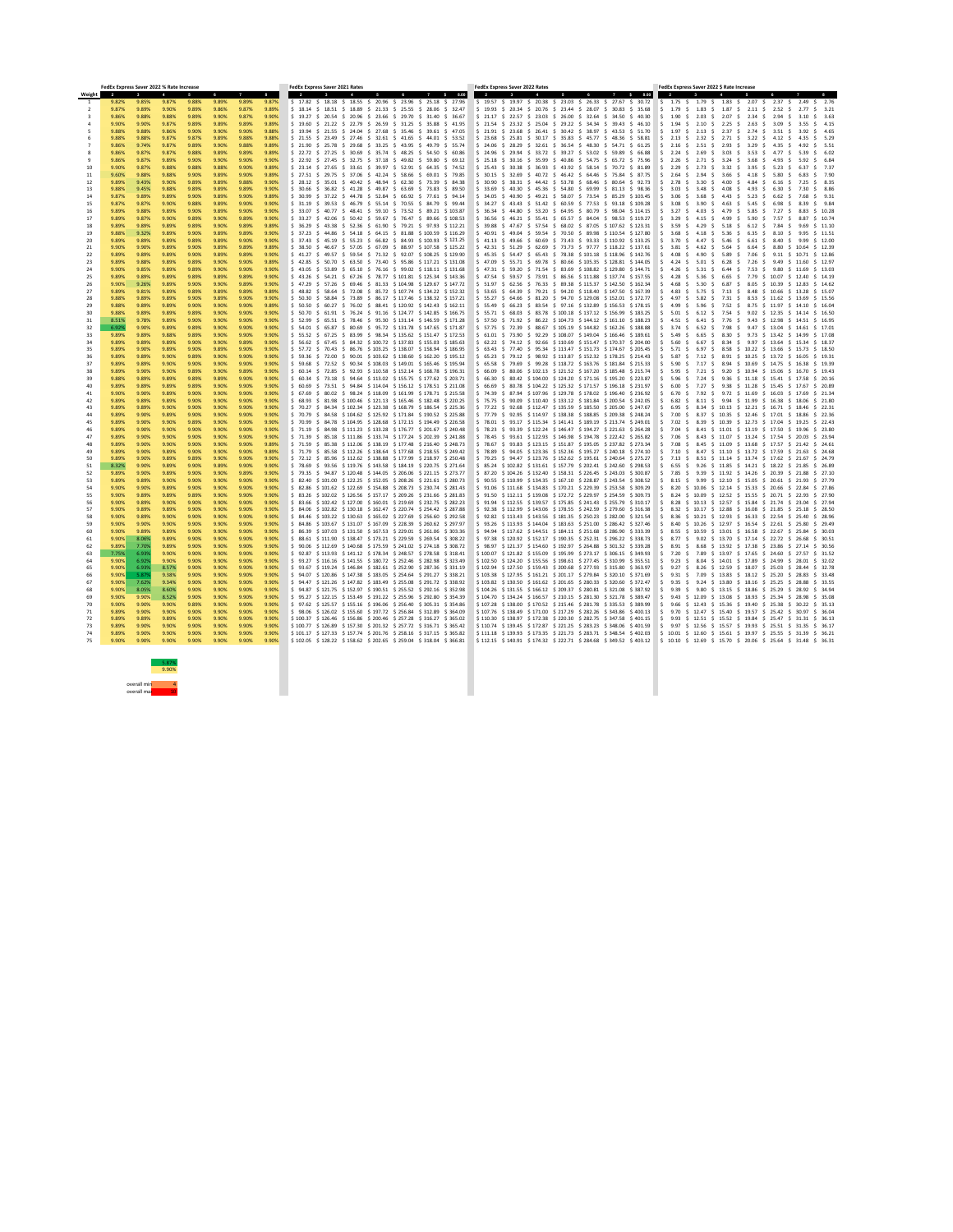